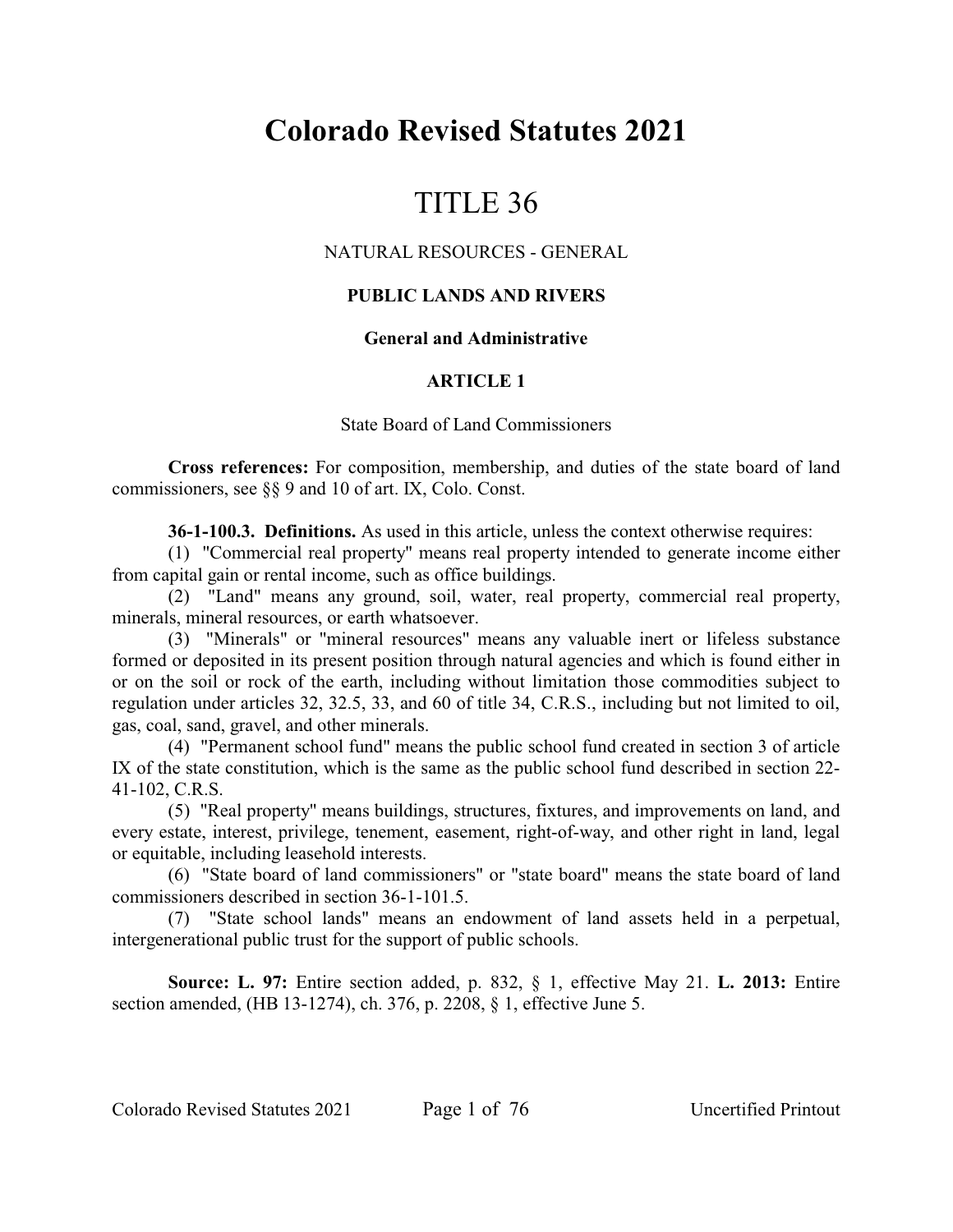**36-1-101. Record of proceedings.** The state board of land commissioners shall keep a complete record of its proceedings in a suitable book and shall preserve all important papers and documents pertaining to the state lands.

**Source: L. 19:** p. 637, § 1. **C.L.** § 1146. **CSA:** C. 134, § 44. **CRS 53:** § 112-3-1. **C.R.S. 1963:** § 112-3-1.

**36-1-101.5. Appointment of members - duties.** (1) The state board of land commissioners shall be composed of five members appointed by the governor, with the consent of the senate, one of whom shall be elected by the board as its president. The board shall meet at least once every month.

(2) The governor shall endeavor to appoint members of the board who reside in different geographic regions of the state. Not more than three members of the board may be of any one major political party. The board shall be composed of:

(a) One person with substantial experience in production agriculture;

(b) One person with substantial experience in public primary or secondary education;

- (c) One person with substantial experience in local government and land use planning;
- (d) One person with substantial experience in natural resource conservation; and

(e) One citizen at large.

(3) (a) The term of each member shall be for four years. No member shall serve more than two consecutive terms. Members of the board shall be subject to removal, and vacancies on the board shall be filled as provided in section 6 of article IV of the state constitution.

(b) and (c) Repealed.

(4) The members of the state board of land commissioners shall not, by virtue of their appointment, be employees of the state. The board members shall be reimbursed for their reasonable and necessary expenses and receive a per diem of fifty dollars per day for each day the member attends a board meeting, subject to appropriation by the general assembly from the income from the trust lands.

(5) The individual members of the state board of land commissioners shall have no personal liability for any action or failure to act as long as such action or failure to act does not involve willful or intentional malfeasance or gross negligence.

(6) (a) The people of the state of Colorado have recognized in section 10 of article IX of the state constitution that the state school lands are an endowment of land assets held in a perpetual, intergenerational public trust for the support of public schools, which should not be significantly diminished; that the disposition and use of such lands should therefore benefit public schools including local school districts; and that the economic productivity of all lands held in public trust is dependent on sound stewardship, including protecting and enhancing the beauty, natural values, open space, and wildlife habitat thereof, for this and future generations. In recognition of these principles, the state board of land commissioners shall be governed by the standards set forth in section 10 of article IX of the state constitution in the discharge of its fiduciary obligations, in addition to other laws generally applicable to trustees.

(b) The state board of land commissioners shall serve as the trustee for the lands granted to the state in public trust by the federal government, lands acquired in lieu thereof, and additional lands held by the board in public trust. The board shall have the duty to manage, control, encumber, and dispose of such lands in accordance with the purposes for which said

Colorado Revised Statutes 2021 Page 2 of 76 Uncertified Printout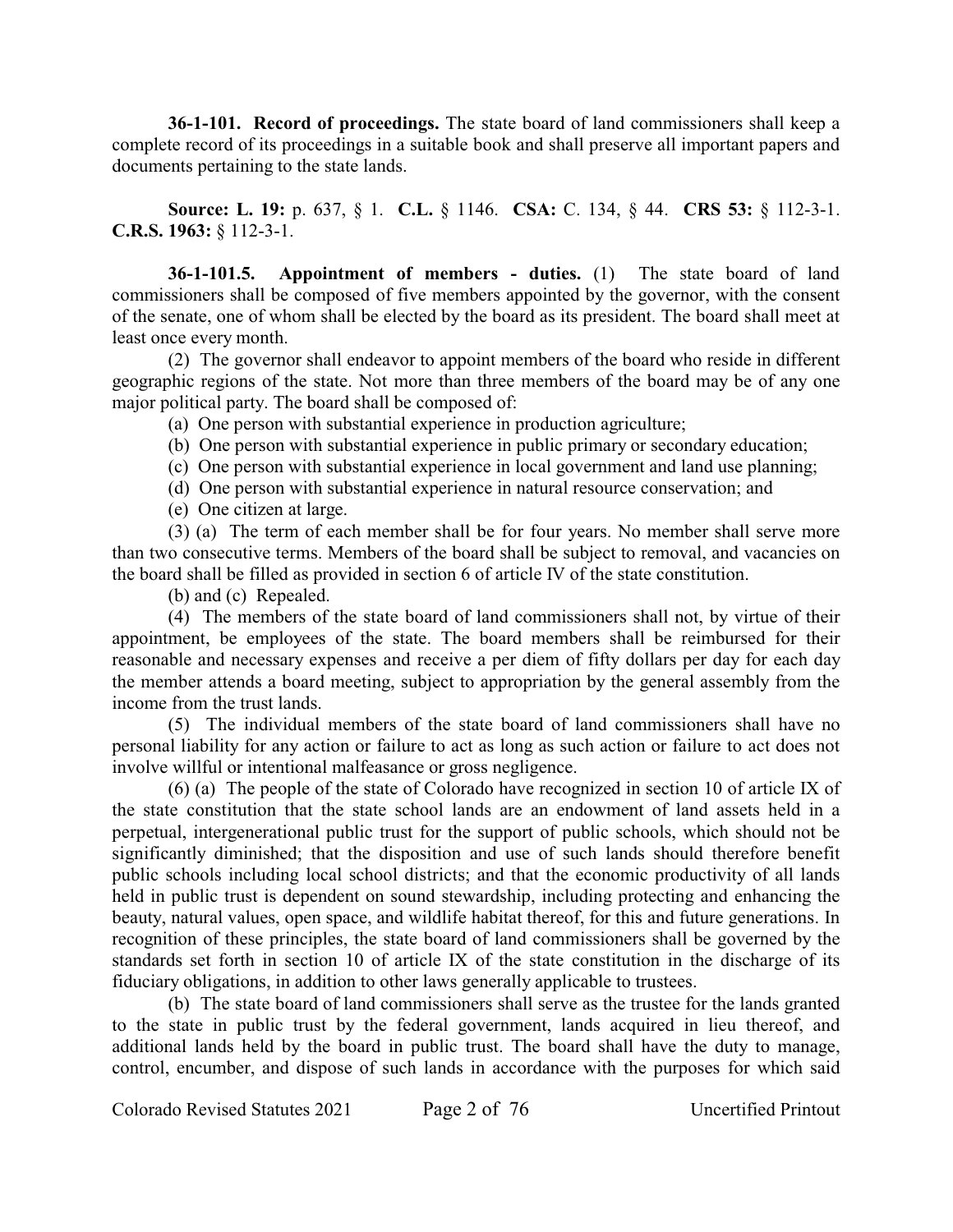grants of land were made and section 10 of article IX of the state constitution, and subject to such terms and conditions consistent therewith as may be prescribed by law.

(c) It shall be the duty of the state board of land commissioners to provide for the prudent management, location, protection, sale, exchange, or other disposition of all lands heretofore, or which may hereafter be, held by the board as trustee pursuant to subsection (6) of section 9 of article IX of the state constitution, in order to produce a reasonable and consistent income over time. The state board of land commissioners shall protect and enhance the longterm productivity and sound stewardship of the trust lands held by the board.

(d) The state board of land commissioners shall manage the development and utilization of natural resources on state lands in a manner which will conserve the long-term value of such resources, as well as existing and future uses, and in accordance with state and local laws and regulations.

**Source: L. 77:** Entire section added, p. 1619, § 1, effective May 26. **L. 97:** Entire section amended, p. 832, § 2, effective May 21.

**Editor's note:** Subsection (3)(c) provided for the repeal of subsections (3)(b) and (3)(c), effective June 30, 2002. (See L. 97, p. 832.)

**36-1-102. Employees - director - bonds - report.** (1) (a) The state board of land commissioners shall hire, pursuant to section 13 of article XII of the state constitution and with the consent of the governor, a director, and, through the director, shall employ an office force. The director shall, subject to the general policies of the state board of land commissioners, have administrative direction over the activities of the state board of land commissioners. The state board of land commissioners may contract for office space, acquire equipment and supplies, and enter into contracts as necessary to accomplish its duties.

(b) It is the duty of the director to keep the records of the state board of land commissioners; to make out and countersign all patents and leases issued by the board to purchasers and lessees of state lands, and keep a suitable record of the same; to file and preserve bonds of lessees and those given by purchasers to secure deferred payments; to make and deliver to purchasers a suitable certificate of purchase; to have the custody of the seal of the state board of land commissioners; to keep the minutes of the board; to receive all moneys collected on account of the state board of land commissioners, and to pay them over to the state treasurer, as prescribed by law; and to perform such other duties concerning the land affairs of the state as the said board may direct.

(2) (Deleted by amendment, L. 97, p. 835, § 3, effective May 21, 1997.)

(3) The board shall be provided with a suitable office and office furniture by the office of state planning and budgeting.

(4) The state board of land commissioners shall publish on or before November 1 of each year, subject to the approval and control of the executive director of the department of natural resources, a summary of the transactions of the state board of land commissioners, and the land affairs of the state, showing, by tables, the land belonging to the several funds of the state, to whom sold, the amount leased, and the receipts from all sources, and such summary shall contain any such other items or information concerning state lands as the state board of land commissioners or the executive director of the department of natural resources may deem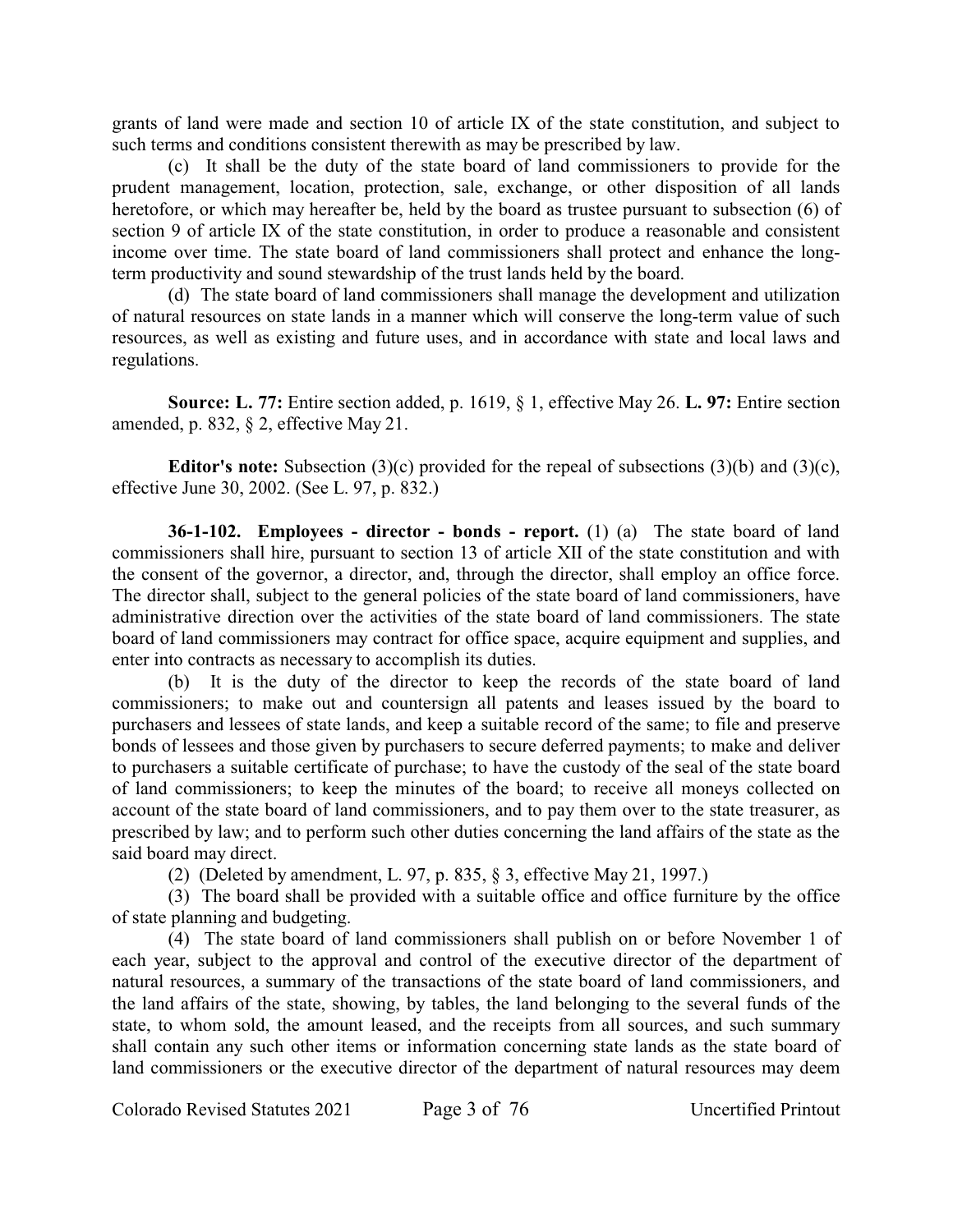worthy of publication. The state board of land commissioners shall deliver the summary of land transactions prepared pursuant to this subsection (4) as specified in subsection (8) of this section.

(5) Before assuming the duties of his office, each member of the state board of land commissioners shall give a surety bond, the expense of which shall be paid from the operating funds of the state board of land commissioners, in the sum of thirty thousand dollars, conditional upon the faithful discharge of his duties, which bond shall be approved by the governor and state treasurer and filed with the secretary of state.

(6) The board shall report annually to the executive director of the department of natural resources at such time and on such matters as the executive director may require. Publications of the board circulated in quantity outside the department shall be subject to the approval and control of the executive director.

(7) Repealed.

(8) Notwithstanding section 24-1-136 (11)(a)(I), the state board of land commissioners shall deliver a copy of the summary of land transactions required pursuant to subsection (4) of this section, the investment and development fund report required pursuant to section 36-1-153 (4), and the income and inventory report required pursuant to section 36-1-153.5 (1) on or before November 1, 2011, and on or before November 1 of each year thereafter, to the members of the house and senate education committees, or any successor committees, the members of the house agriculture, livestock, and natural resources committee and the senate agriculture and natural resources committee, or any successor committees, the members of the joint budget committee, the members of the state board of education, and the state treasurer. In addition, the state board of land commissioners shall make the summary of land transactions, the investment and development fund report, and the income and inventory report available to the public on the state board of land commissioners website on or before November 1, 2011, and on or before November 1 of each year thereafter.

**Source: L. 19:** p. 638, § 2. **C.L.** § 1147. **CSA:** C. 134, § 45. **CRS 53:** § 112-3-2. **C.R.S. 1963:** § 112-3-2. **L. 64:** p. 164, § 120. **L. 75:** (3) amended, p. 821, § 16, effective July 18, 1975. **L. 85:** (7) added, p. 242, § 4, effective May 16, 1985. **L. 96:** (7) repealed, p. 1222, § 20, effective August 7. **L. 97:** (1) and (2) amended, p. 835, § 3, effective May 21. **L. 2011:** (4) amended and (8) added, (SB 11-029), ch. 51, p. 132, § 1, effective August 10. **L. 2017:** (8) amended, (HB 17- 1257), ch. 254, p. 1065, § 9, effective August 9.

**Cross references:** (1) For the state personnel system, see § 13 of art. XII, Colo. Const., and article 50 of title 24.

(2) For the legislative declaration contained in the 1996 act repealing subsection (7), see section 1 of chapter 237, Session Laws of Colorado 1996.

#### **36-1-103. Deputy register - duties - bond. (Repealed)**

**Source: L. 19:** p. 639, § 3. **C.L.** § 1148. **CSA:** C. 134, § 47. **CRS 53:** § 112-3-3. **C.R.S. 1963:** § 112-3-3. **L. 97:** Entire section repealed, p. 835, § 4, effective May 21.

**36-1-104. Deed - execution - copy of record.** (1) The governor is authorized, and, in case of his absence or inability, the lieutenant governor is authorized, to execute a good and

Colorado Revised Statutes 2021 Page 4 of 76 Uncertified Printout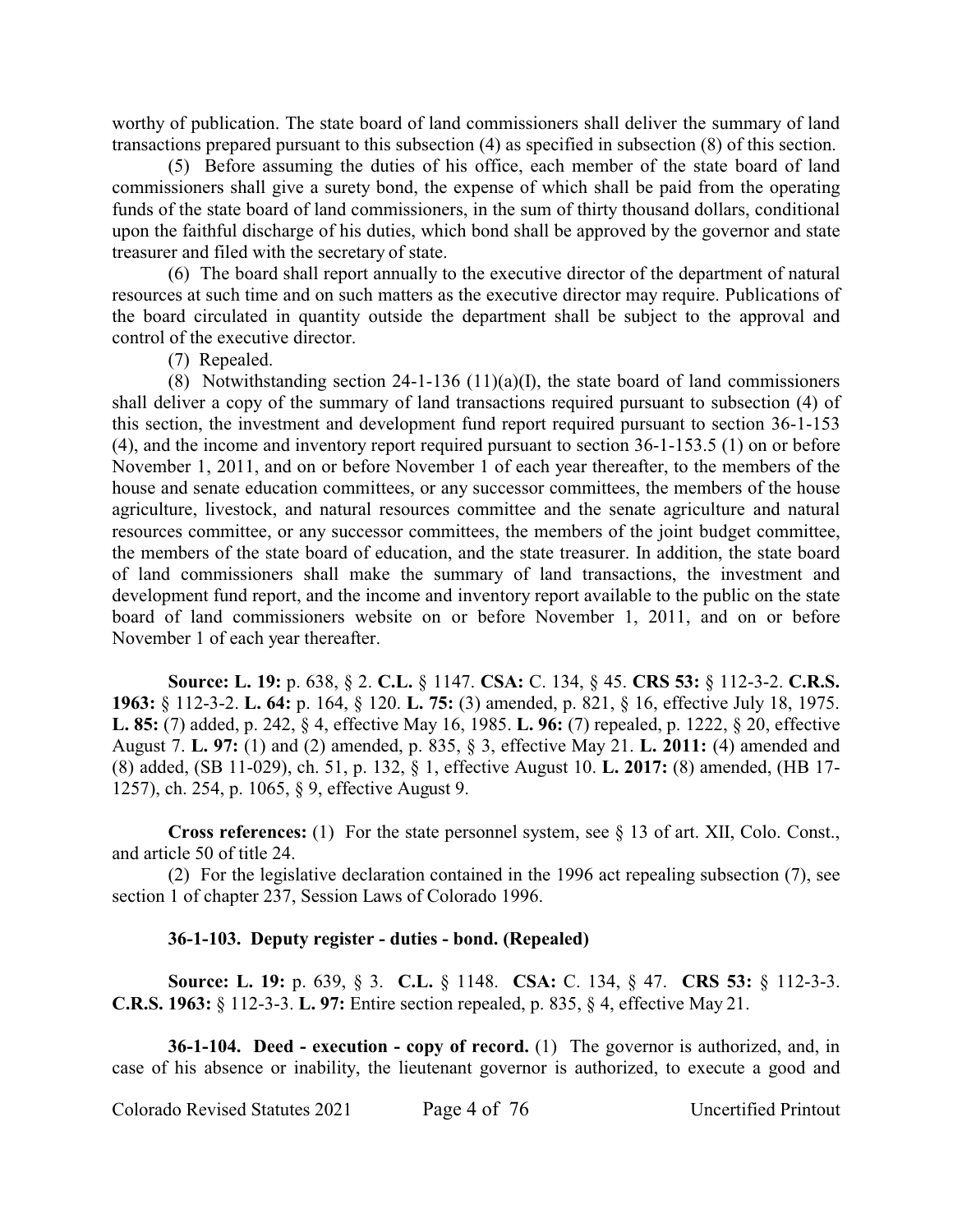sufficient deed or patent of conveyance transferring any lands which may be ordered sold or which shall be sold and disposed of by the state board of land commissioners under the statutes of this state. Such deed or patent shall be attested by the secretary of state, countersigned by the director of the state board of land commissioners, and have the great seal of the state and the seal of the state board of land commissioners thereto attached, but need not be acknowledged. A certified copy of the record of any such deed or patent shall be receivable in evidence in all courts of record in this state, the same as the original.

(2) Where such deed or patent may be issued pursuant to this section to a person who has died before the date of such deed or patent, the title to the land designated therein shall inure to and become vested in the heirs, devisees, or assignees of such deceased grantee or patentee as if the deed or patent had issued to the deceased person during life.

**Source: L. 19:** p. 640, § 4. **C.L.** § 1149. **CSA:** C. 134, § 48. **L. 49:** p. 552, § 1. **CRS 53:** § 112-3-4. **C.R.S. 1963:** § 112-3-4. **L. 97:** (1) amended, p. 836, § 5, effective May 21.

**36-1-105. Selection and location of lands.** It is the duty of the state board of land commissioners to select and locate all lands which are on or after March 31, 1919, granted to this state by the general government, for any purpose whatever, and the board shall take the necessary steps to secure the approval of such selections by the proper officers of the general government. In making such selections, the board may employ such agents and means as may be necessary to acquaint the board with the character of the lands selected; and the board may provide to have the lands belonging to the state classified and appraised.

**Source: L. 19:** p. 640, § 5. **C.L.** § 1150. **CSA:** C. 134, § 49. **CRS 53:** § 112-3-5. **C.R.S. 1963:** § 112-3-5.

### **36-1-106. Appraisers' reports. (Repealed)**

**Source: L. 17:** p. 506, § 3. **C.L.** § 1153. **CSA:** C. 134, § 52. **CRS 53:** § 112-3-6. **C.R.S. 1963:** § 112-3-6. **L. 97:** Entire section repealed, p. 836, § 6, effective May 21.

**36-1-107. Resolution of selection.** The state board of land commissioners from time to time shall make selection and location of the lands to which the state is entitled under the several grants of land from congress by including in its minutes a proper resolution, particularly designating all such pieces, parcels, or tracts of land so selected and located, and thereupon from time to time said board shall promptly take all necessary and proper steps to effectually secure the approval thereof by the proper officers of the general government.

**Source: L. 17:** p. 506, § 4. **C.L.** § 1154. **CSA:** C. 134, § 53. **CRS 53:** § 112-3-7. **C.R.S. 1963:** § 112-3-7.

**36-1-107.5. Long-term stewardship trust - nomination.** (1) In order to fulfill the mandate of section 10 (1)(b)(I) of article IX of the state constitution, the state board of land commissioners shall, through a statewide public nomination process, establish a long-term stewardship trust of up to three hundred thousand acres of land that the state board of land

Colorado Revised Statutes 2021 Page 5 of 76 Uncertified Printout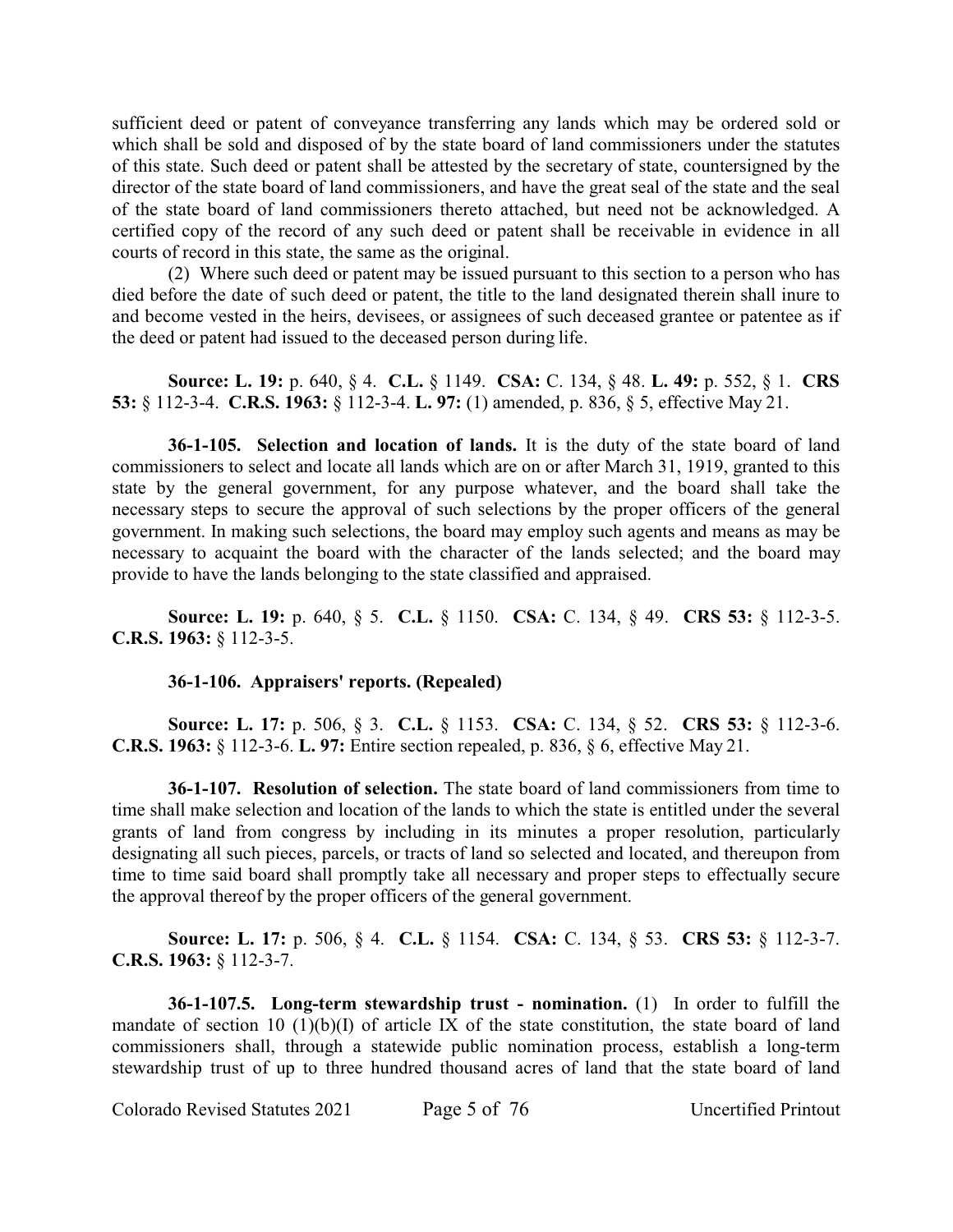commissioners determines to be valuable primarily to preserve long-term benefits and returns to the state and to be held and managed to maximize options for continued stewardship, public use, or future disposition. In holding such lands in trust, the state board of land commissioners shall permit only those uses that will protect and enhance the beauty, natural values, open space, and wildlife habitat of those lands; except that any such restrictions on use need not necessarily preclude existing uses or management practices including but not limited to mineral resources, agricultural, and grazing uses.

(2) (a) The state board of land commissioners shall provide written notification of any lands under consideration to be selected for the long-term stewardship trust to any present lessees with interest in such lands and the board of county commissioners, if such lands are located within the unincorporated portion of a county, the municipal governing body, if such lands are located within an incorporated municipality, or both the board of county commissioners and the municipal governing body, if such lands are located within three miles of any incorporated municipality.

(b) In such notification, the state board of land commissioners shall request the local governing body or bodies to comment on whether existing uses and management practices are in compliance with valid local land use regulations and land use plans as required in section 10 (1)(c) of article IX of the state constitution. The state board of land commissioners shall further request in such notification that, within forty-five days after receipt of the notification, the local governing body or bodies provide comment to the state board of land commissioners on whether the selection is in accordance with the provisions of article IX of the state constitution.

(c) In the notification, the state board of land commissioners shall also request that the local governing body or bodies may also include in its assessment and response any other factors the local governing body or bodies determine are relevant for the consideration of lands for the long-term stewardship trust, including the criteria set forth in this section and in sections 9 and 10 of article IX of the state constitution.

(d) If the state board of land commissioners' staff recommendation is in conflict with the assessment of the governing body or bodies, the state board of land commissioners shall submit a written response, by certified mail, to the appropriate governing body or bodies at least fourteen days before making a final decision on a selection of lands on which the local governing body or bodies have provided written comment.

(3) The state board of land commissioners shall develop and implement a statewide public nominating process for lands to be included in the long-term stewardship trust established pursuant to subsections (1) and (2) of this section. Using this process, the state board of land commissioners shall designate at least two hundred thousand acres of land to be part of the longterm stewardship trust on or before January 1, 1999, and shall designate at least an additional ninety-five thousand acres on or before January 1, 2001.

(4) In selecting and locating lands for inclusion in the long-term stewardship trust, the state board of land commissioners shall make its determination based on criteria and requirements set forth in section 10 of article IX of the state constitution, including the provision specifying that the use of land in the long-term stewardship trust shall comply with valid local land use regulations and land use plans.

(5) The state board of land commissioners may remove specific parcels of land from the long-term stewardship trust only upon the affirmative vote of four members of the state board of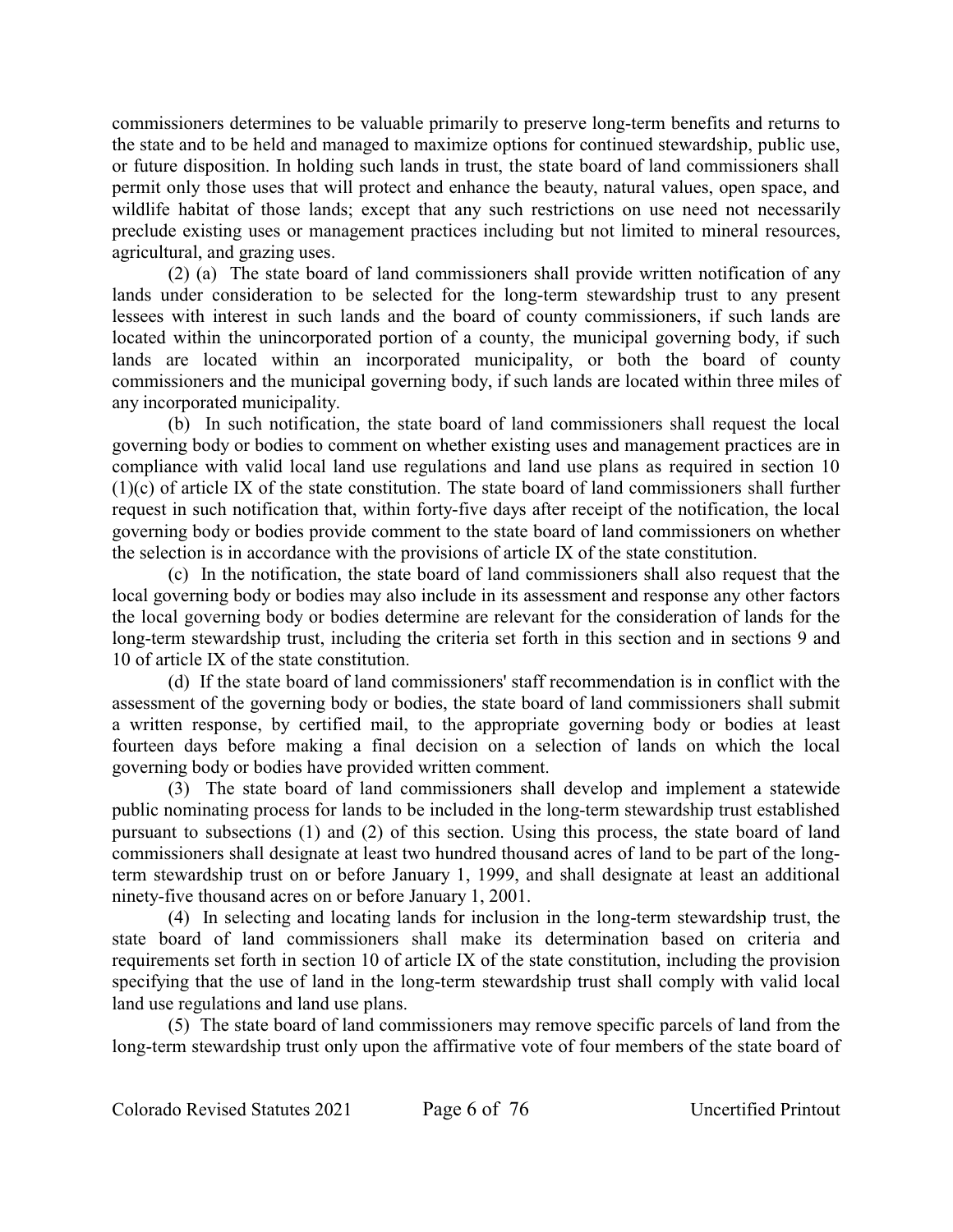land commissioners and upon the designation or exchange of an equal or greater amount of additional land into said trust.

(6) Prior to the inclusion of any land in the long-term stewardship trust, the state board of land commissioners shall consult existing published information concerning the agricultural and mineral resources potential of said land, including master plans developed under section 34- 1-304, C.R.S. If information as to agricultural and mineral resource potential is inadequate, the board shall obtain an inventory of the mineral resources potential of said land first from the Colorado geological survey, or, if the Colorado geological survey is unable to complete such inventory, from an entity of equivalent credibility. If such inventory is not completed within one year after the request by the state board of land commissioners or is not completed prior to the deadline set forth in section 10 of article IX of the state constitution, the inclusion of such land in the long-term stewardship trust may proceed.

**Source: L. 97:** Entire section added, p. 836, § 7, effective May 21. **L. 98:** (2) (c) amended, p. 828, § 49, effective August 5.

**36-1-108. Appraisal - classification - plat.** Immediately after the selection of said indemnity land is completed, the state board of land commissioners shall begin a general appraisal of all lands owned by the state. The board shall provide proper books for such purpose wherein shall be set forth the legal description, general character and adaptability, and appraised valuation of each of the several pieces, parcels, or tracts of lands so classified and appraised, together with such other useful information as the board shall deem necessary. The board also from time to time shall provide proper plats showing all such lands so classified and appraised.

**Source: L. 17:** p. 506, § 5. **C.L.** § 1155. **CSA:** C. 134, § 54. **CRS 53:** § 112-3-8. **C.R.S. 1963:** § 112-3-8.

**36-1-109. Reclassification.** The state board of land commissioners has the power from time to time to reclassify and reappraise any lands owned by the state and shall make the same record thereof as provided by this article for the original classification and appraisal of such lands and shall make the necessary notations or changes on its existing records.

**Source: L. 17:** p. 507, § 6. **C.L.** § 1156. **CSA:** C. 134, § 55. **CRS 53:** § 112-3-9. **C.R.S. 1963:** § 112-3-9.

**36-1-110. Books and plats - public records.** All books and plats required by this article to be provided and kept by the state board of land commissioners shall be a part of the public records of said board and shall be open to inspection.

**Source: L. 17:** p. 507, § 7. **C.L.** § 1157. **CSA:** C. 134, § 56. **CRS 53:** § 112-3-10. **C.R.S. 1963:** § 112-3-10.

#### **36-1-111. Land appraisers. (Repealed)**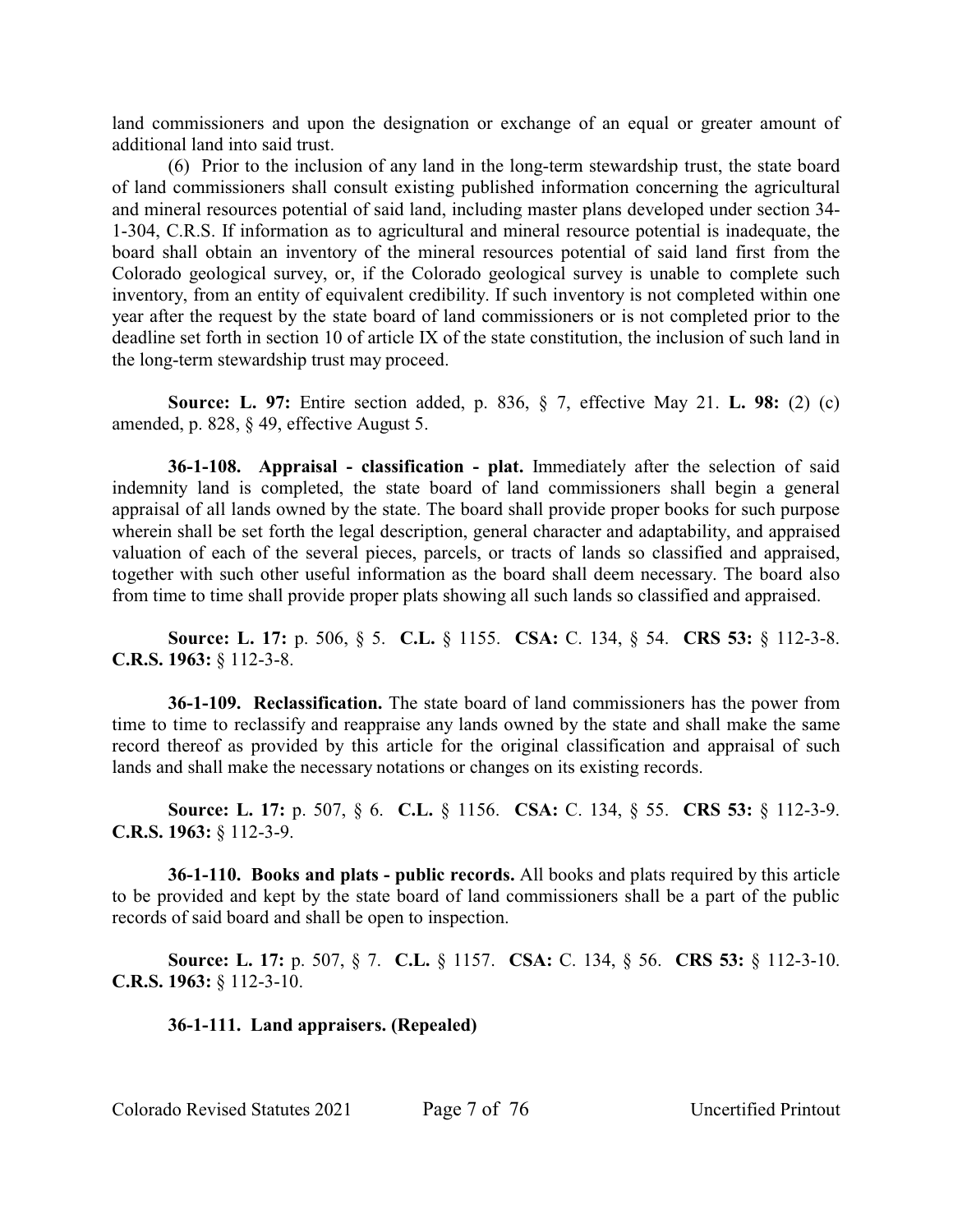**Source: L. 19:** p. 640, § 6. **C.L.** § 1158. **CSA:** C. 134, § 57. **CRS 53:** § 112-3-11. **C.R.S. 1963:** § 112-3-11. **L. 97:** Entire section repealed, p. 838, § 8, effective May 21.

**36-1-112. Fees - disposition of fees.** (1) The state board of land commissioners is authorized to collect fees for the issuance of leases, patents, certificates of purchase, right-ofway documents, and recording assignments, for the making of township plats, for the filing of bonds, and for the filing of all documents necessary to be filed in the office at amounts set by the board which shall cover all direct and indirect costs of the board in the administration of this article.

(2) All moneys collected by the state board of land commissioners for fees collected as specified in subsection (1) of this section shall be deposited by the director of the state board of land commissioners with the state treasurer for credit as provided in section 36-1-148.

**Source: L. 19:** p. 641, § 7. **C.L.** § 1159. **CSA:** C. 134, § 58. **L. 45:** p. 522, § 1. **CRS 53:** § 112-3-12. **C.R.S. 1963:** § 112-3-12. **L. 65:** p. 921, § 1. **L. 71:** pp. 1096, 1097, §§ 2, 3. **L. 77:** (1)(q) added, p. 1620, § 1, effective May 26. **L. 79:** Entire section amended, p. 1345, § 1, effective July 1. **L. 92:** Entire section amended, p. 1909, § 1, effective March 4. **L. 97:** (2) amended, p. 838, § 9, effective May 21.

**36-1-112.5. Fiscal impact study.** Prior to the lease, sale, or exchange of any lands for commercial, residential, or industrial development, the state board of land commissioners shall determine that the income from the proposed lease, sale, or exchange can reasonably be anticipated to exceed the fiscal impact of such development on local school districts and state funding of education from increased school enrollment associated with such development. When determining the fiscal impact of the proposed lease, sale, or exchange of any land that is a part of any mining operation, the state board of land commissioners shall consider the fiscal and other benefits to the local school districts from the development of the entire operation.

**Source: L. 97:** Entire section added, p. 838, § 10, effective May 21.

**36-1-113. Leases - rental - mineral resources lands.** (1) The state board of land commissioners may lease any portion of the land of the state at a rental to be determined by it, except as provided in sections 36-1-118, 36-1-123.5, 36-1-147, and 36-1-147.5. The lessee shall pay the annual rental to the board, who shall receipt for the same in the lease. Upon receiving such annual rental, the board shall transmit the same to the state treasurer, as provided by law, and take his or her receipt therefor. If geothermal resources or mineral resources are found upon the state land, such land may be leased for the purpose of removing such resources for such length of time and conditioned upon the payment to the board of such royalty upon the product as the board may determine.

(2) All geothermal leases issued by the state board of land commissioners may be awarded as the result of negotiation or competitive bidding, but no such lease shall be executed until after at least thirty days' public notice that the award of a lease is contemplated.

(3) (a) (I) As used in this subsection (3), "logical mining area" means an area of land in which metallic and industrial minerals, construction materials, or coal resources can be developed in an efficient, economical, and orderly manner as an integrated operation with due

Colorado Revised Statutes 2021 Page 8 of 76 Uncertified Printout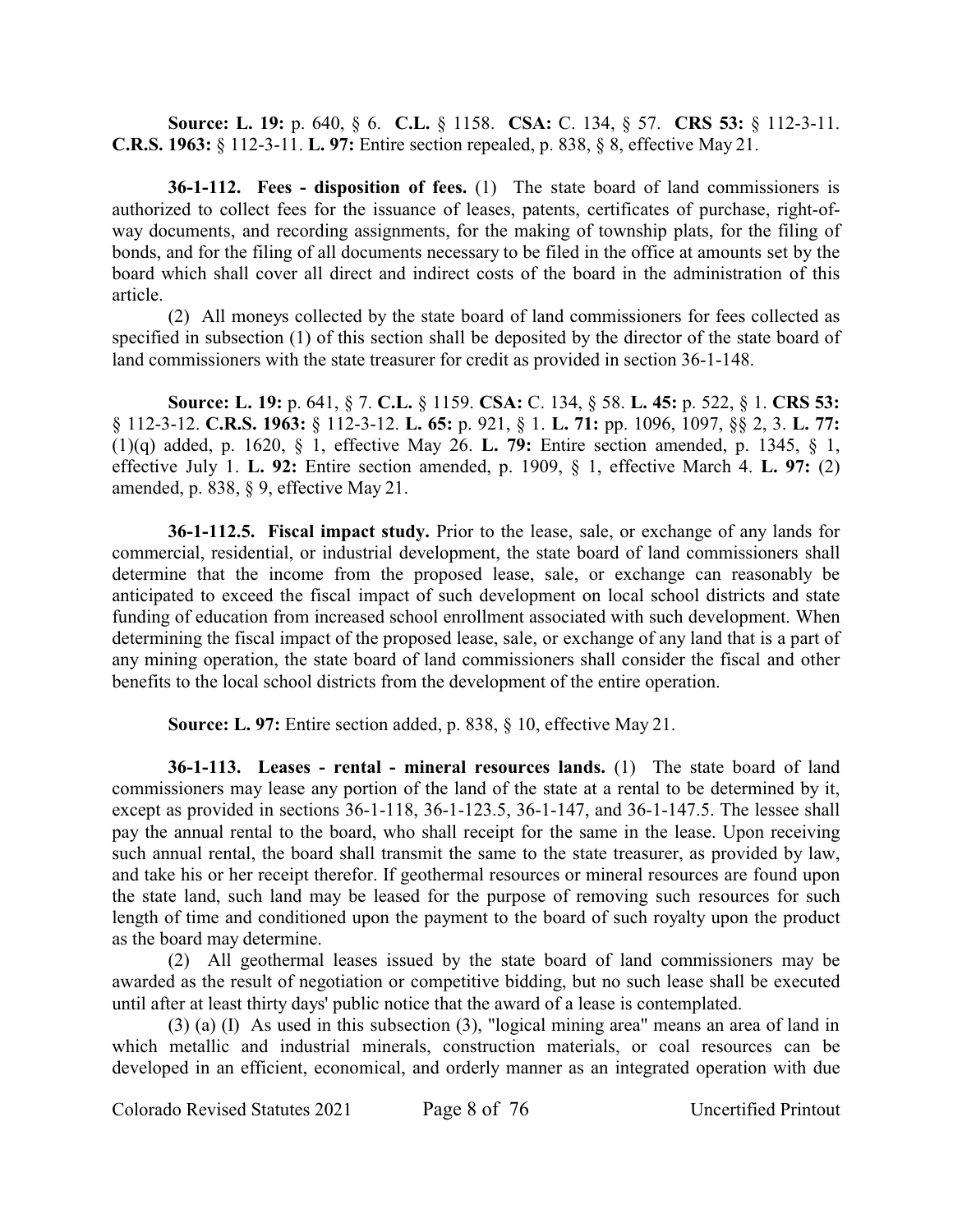regard to conservation of such resources. A logical mining area may consist of state lands including one or more state surface or mineral leases, or both such types of leases, and may include lands owned by other persons or entities.

(II) As used in this subsection (3), "oil and gas unit" means a federal exploratory unit pursuant to unit plan regulations under 43 CFR 3160, unit operations under section 34-60-118, C.R.S., or drilling and spacing units and pooling of interests under section 34-60-116, C.R.S. An oil and gas unit may consist of state lands including one or more state surface or mineral leases, or both such types of leases, and may include lands owned by other persons or entities.

(b) With respect to all surface and mineral lands, or both, included in whole or in part in a logical mining area for those operations permitted under article 32, 32.5, or 33 of title 34, C.R.S., as of July 1, 1997, or, in an oil and gas unit established under applicable federal or state law as of July 1, 1997, nothing in this article shall preclude the state board of land commissioners from issuing a new lease, renewing an existing lease, or issuing a lease extension consistent with article IX of the state constitution to facilitate the complete and orderly development and reclamation of such mining operations or of such oil and gas operations.

(c) (I) When the state board of land commissioners considers whether a lease for such land included in a logical mining area or in an oil and gas unit established under applicable federal or state law as of July 1, 1997, should be issued, renewed, or extended to accomplish the orderly development and reclamation of a logical mining area or to conduct oil and gas operations, the state board of land commissioners shall specifically consider in making its findings:

(A) Whether the benefit to the trust, including the current or proposed income produced from the mining or oil and gas operation, is outweighed by current or proposed uses other than the mining or oil and gas operation; and

(B) Whether the mining or oil and gas operation is incompatible with current or proposed uses.

(II) Nothing in this section shall affect the obligation of any lessee from complying with any federal, state, or local law, rule, code, or regulation.

**Source: L. 19:** p. 642, § 8. **C.L.** § 1160. **CSA:** C. 134, § 59. **CRS 53:** § 112-3-13. **C.R.S. 1963:** § 112-3-13. **L. 74:** Entire section amended, p. 313, § 2, effective May 17. **L. 75:** Entire section amended, p. 222, § 75, effective July 16. **L. 97:** (1) amended and (3) added, p. 839, § 11, effective May 21. **L. 2007:** (1) amended, p. 620, § 1, effective August 3. **L. 2009:** (1) amended, (HB 09-1317), ch. 381, p. 2073, § 3, effective June 2.

**36-1-114. Adjustment of rentals.** When, in its opinion, conditions justify, the state board of land commissioners has the power to adjust rentals under any existing, expired, or defaulted lease on state lands in a manner to comply with the requirements of sections 9 and 10 of article IX of the state constitution and may accept payments on delinquent rentals in accordance with such adjustments.

**Source: L. 37:** p. 939, § 1. **CSA:** C. 134, § 59(1). **CRS 53:** § 112-3-14. **C.R.S. 1963:** § 112-3-14. **L. 97:** Entire section amended, p. 840, § 12, effective May 21.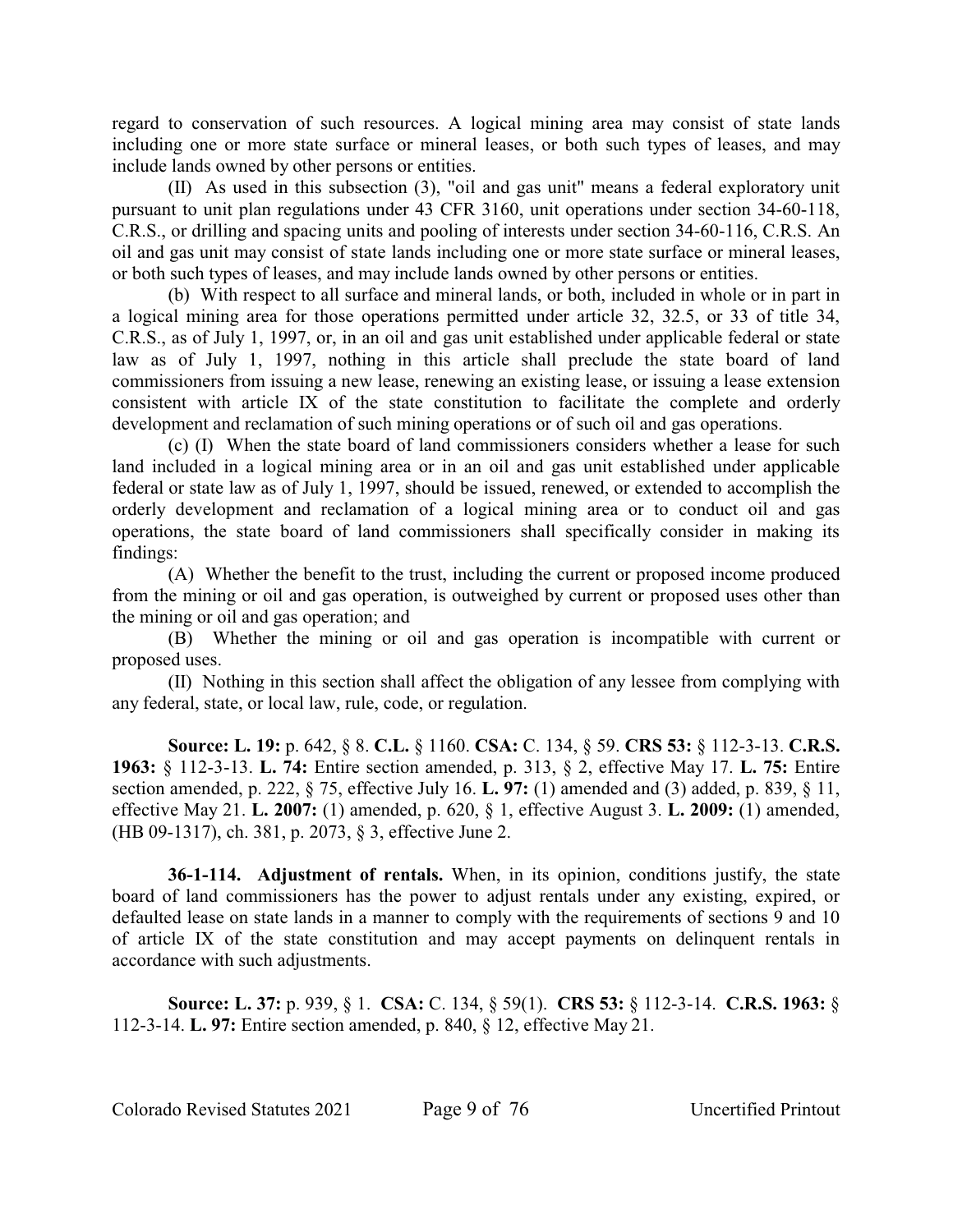**36-1-115. Development of oil, gas, or geothermal resource areas.** The state board of land commissioners is authorized to join on behalf of the state in a cooperative or unit plan of development or operation for any oil, gas, or geothermal resource pool, field, or area, or for any part of any such pool, field, or area, with the United States government and its lessees or with others or with both such parties and, for that purpose, is authorized at or after the time of joining to modify and change any and all terms of the leases issued under the provisions of articles 1 to 7 of this title as mutually agreed by the lessor and lessee in any such lease, including the extension of the term of years otherwise applicable to any such lease for the full period of time such cooperative or unit plan may remain in effect, as required to conform with the terms of any such lease to such cooperative or unit plan and to facilitate the efficient and economic production of the oil, gas, or geothermal resource from the lands so affected. Any such cooperative or unit plan, including lands owned by the state, may, in the discretion of the state board of land commissioners, contain a provision whereby authority is vested in the secretary of the interior if lands of the United States are also included or in any such person, committee, or state or federal officer or agency as may be designated in the plan to alter or modify from time to time the rate of prospecting and development and the quantity and rate of production under such plan.

**Source: L. 47:** p. 692, § 1. **CSA:** C. 134, § 59(2). **CRS 53:** § 112-3-15. **C.R.S. 1963:** § 112-3-15. **L. 74:** Entire section amended, p. 314, § 3, effective May 17. **L. 2007:** Entire section amended, p. 2048, § 92, effective June 1.

**Cross references:** For leasing and development of school district lands for oil and gas, see § 22-32-112.

**36-1-116. Disposition of rentals, royalties, and timber sale proceeds.** (1) (a) (I) Except for proceeds and payments allocated to the state land board trust administration fund pursuant to section 36-1-145 (3) or credited to the public school capital construction assistance fund created in section 22-43.7-104 (1), C.R.S., pursuant to section 22-43.7-104 (2)(b)(I), C.R.S., and except as provided in subparagraph (II) of this paragraph (a), proceeds received by the state for the sale of timber on public school lands, lease payments and rental payments for said lands, rental payments for the use and occupation of the surface of said lands, and rentals or lease payments for sand, gravel, clay, stone, coal, oil, gas, geothermal resources, gold, silver, or other minerals on said lands shall be credited to the public school income fund for distribution as provided by law.

(II) (A) Except as provided in subsections  $(1)(a)(II)(B)$  and  $(1)(a)(II)(C)$  of this section, for the 2010-11 state fiscal year and each state fiscal year thereafter, the proceeds received by the state for the sale of timber on public school lands, lease payments and rental payments for said lands, rental payments for the use and occupation of the surface of said lands, and rentals or lease payments for sand, gravel, clay, stone, coal, oil, gas, geothermal resources, gold, silver, or other minerals on said lands other than proceeds, rentals, and payments allocated to the state land board trust administration fund pursuant to section 36-1-145 (3) or credited to the public school capital construction assistance fund created in section 22-43.7-104 (1), pursuant to section 22- 43.7-104 (2)(b)(I), shall be credited to the permanent school fund and shall become part of the principal of the permanent school fund.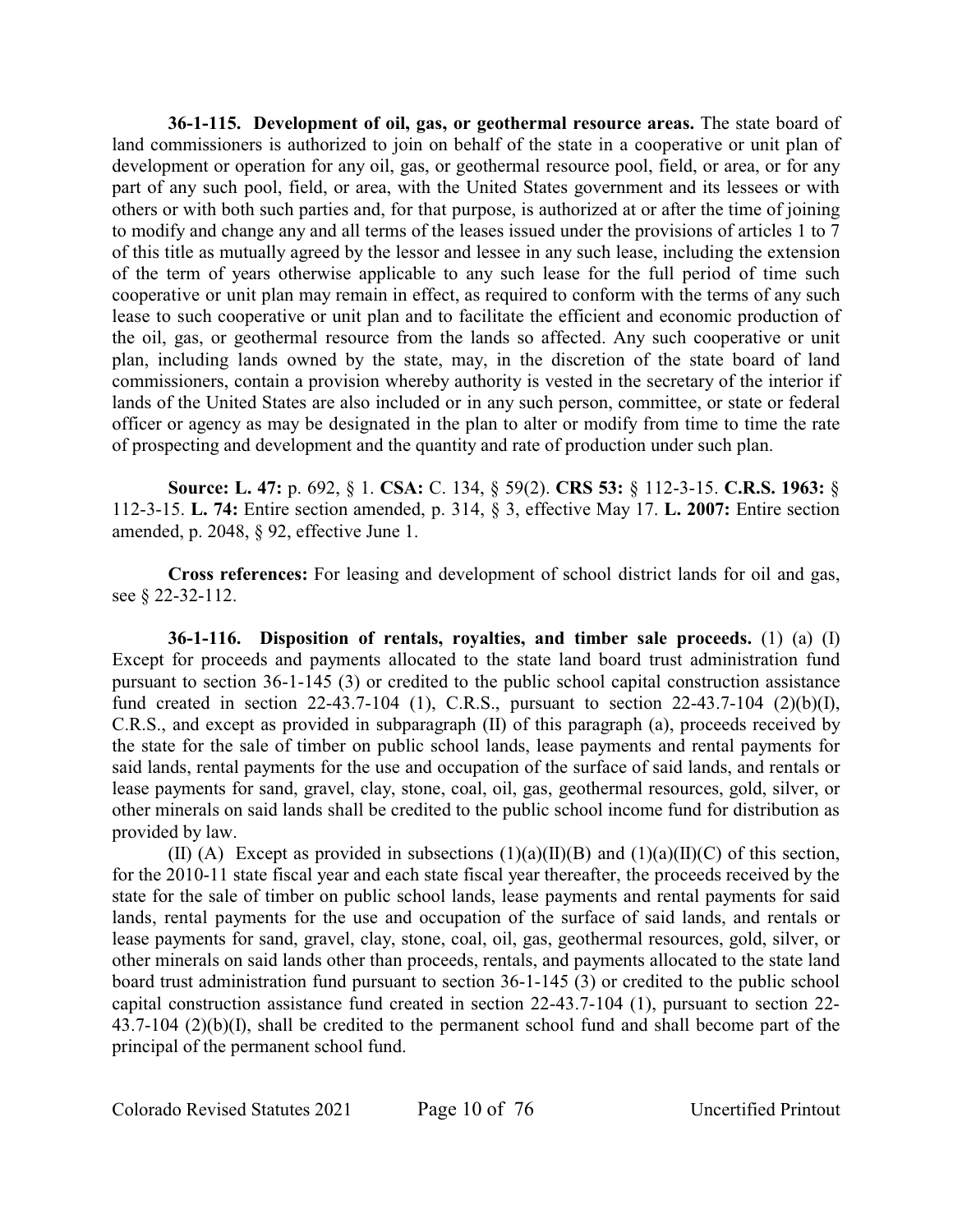(B) For the 2012-13 state fiscal year, all proceeds received by the state for the sale of timber on public school lands, lease payments and rental payments for said lands, rental payments for the use and occupation of the surface of said lands, and rentals or lease payments for sand, gravel, clay, stone, coal, oil, gas, geothermal resources, gold, silver, or other minerals on said lands other than proceeds, rentals, and payments allocated to the state land board trust administration fund pursuant to section 36-1-145 (3) or credited to the public school capital construction assistance fund created in section 22-43.7-104 (1), C.R.S., pursuant to section 22- 43.7-104 (2)(b)(I), C.R.S., shall be transferred to the state public school fund created in section 22-54-114, C.R.S.

(C) For the 2020-21 state fiscal year, all proceeds received by the state for the sale of timber on public school lands, lease payments and rental payments for said lands, rental payments for the use and occupation of the surface of said lands, and rentals or lease payments for sand, gravel, clay, stone, coal, oil, gas, geothermal resources, gold, silver, or other minerals on said lands other than proceeds, rentals, and payments allocated to the state land board trust administration fund pursuant to section 36-1-145 (3) or credited to the public school capital construction assistance fund created in section 22-43.7-104 (1), pursuant to section 22-43.7-104 (2)(b)(I), shall be transferred to the state public school fund created in section 22-54-114.

(b) (I) Except for royalties and other payments allocated to the state land board trust administration fund pursuant to section 36-1-145 (3) or credited to the public school capital construction assistance fund created in section 22-43.7-104 (1), C.R.S., pursuant to section 22- 43.7-104 (2)(b)(I), C.R.S., except as provided in subparagraph (II) of this paragraph (b), and except as provided in paragraph (c) of this subsection (1), royalties and other payments for the depletion or extraction of a natural resource on said lands shall be credited to the permanent school fund.

(II) (A) Repealed.

(B) For the 2009-10 state fiscal year, up to three million dollars of royalties and other payments for the depletion or extraction of a natural resource on said lands, other than royalties and other payments allocated to the state land board trust administration fund pursuant to section 36-1-145 (3) or credited to the public school capital construction assistance fund created in section 22-43.7-104 (1), C.R.S., pursuant to section 22-43.7-104 (2)(b)(I), C.R.S., shall be credited to the state board of land commissioners investment and development fund created in section 36-1-153.

(C) For the 2010-11 state fiscal year, up to four million dollars of royalties and other payments for the depletion or extraction of a natural resource on said lands, other than royalties and other payments allocated to the state land board trust administration fund pursuant to section 36-1-145 (3) or credited to the public school capital construction assistance fund created in section 22-43.7-104 (1), C.R.S., pursuant to section 22-43.7-104 (2)(b)(I), C.R.S., shall be credited to the state board of land commissioners investment and development fund created in section 36-1-153.

(D) For the 2011-12 state fiscal year and each state fiscal year thereafter, up to five million dollars of royalties and other payments for the depletion or extraction of a natural resource on said lands, other than royalties and other payments allocated to the state land board trust administration fund pursuant to section 36-1-145 (3) or credited to the public school capital construction assistance fund created in section 22-43.7-104 (1), C.R.S., pursuant to section 22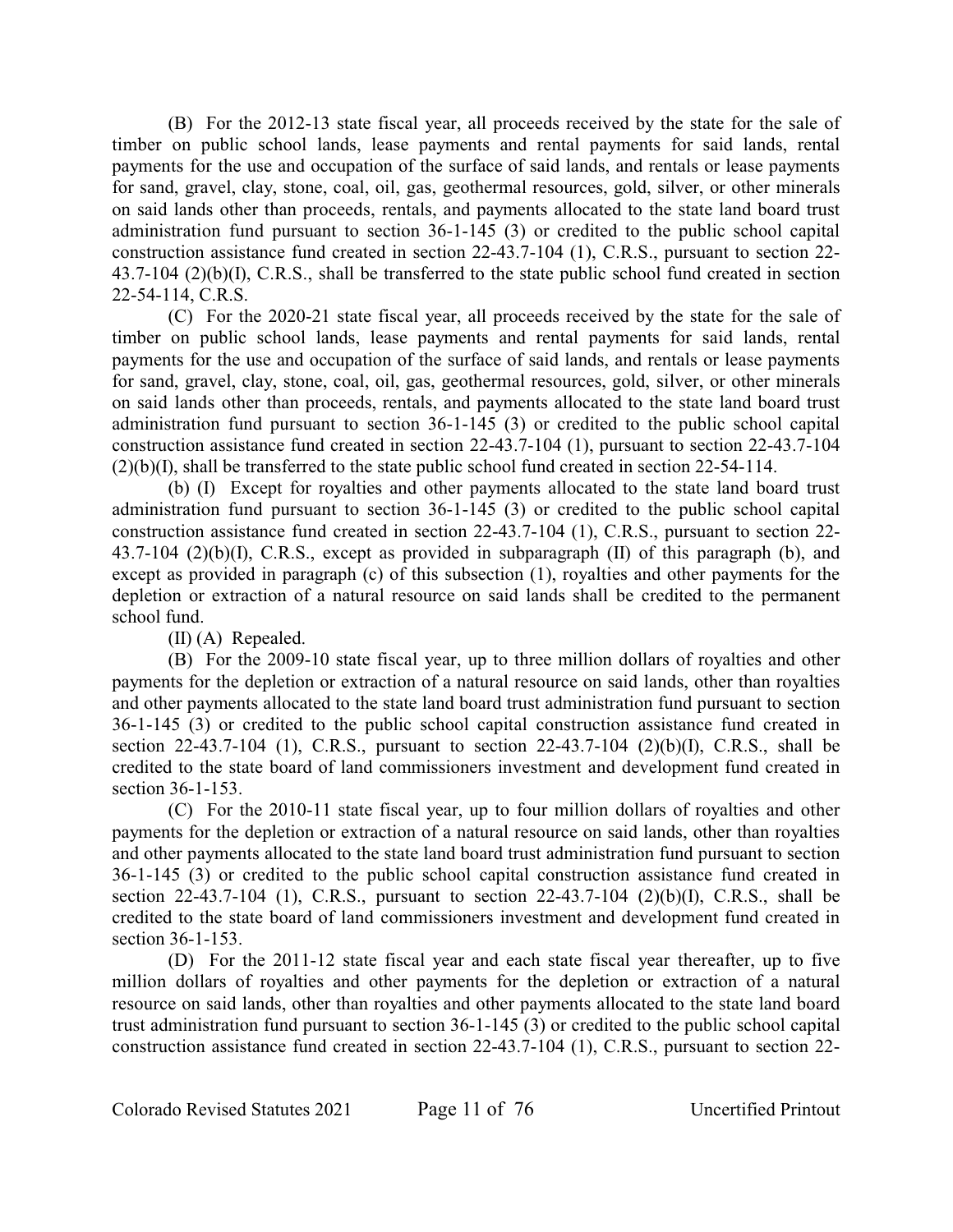43.7-104 (2)(b)(I), C.R.S., shall be credited to the state board of land commissioners investment and development fund created in section 36-1-153.

(E) Subject to the limits specified in sub-subparagraphs (B), (C), and (D) of this subparagraph (II), the state board of land commissioners shall determine the exact amount of royalties and other payments for the depletion or extraction of a natural resource on public school lands that is to be credited to the state board of land commissioners investment and development fund pursuant to this subparagraph (II).

(c) (I) For the 2011-12 state fiscal year, the first twenty-one million dollars of royalties and other payments for the depletion or extraction of a natural resource on public school lands in excess of the moneys credited to the state land board trust administration fund pursuant to section 36-1-145 (3), credited to the public school capital construction assistance fund created in section 22-43.7-104 (1), C.R.S., pursuant to section 22-43.7-104 (2)(b)(I), C.R.S., and credited as specified in subparagraph (II) of paragraph (b) of this subsection (1) shall be transferred to the state public school fund created in section 22-54-114, C.R.S. Any amount of royalties and other payments for the depletion or extraction of a natural resource on public school lands in excess of the amounts described in this subparagraph (I) shall be credited to the permanent school fund and shall become part of the principal of the permanent school fund.

(II) For the 2012-13 state fiscal year, the first twenty-seven million dollars of royalties and other payments for the depletion or extraction of a natural resource on public school lands in excess of the moneys credited to the state land board trust administration fund pursuant to section 36-1-145 (3), credited to the public school capital construction assistance fund created in section 22-43.7-104 (1), C.R.S., pursuant to section 22-43.7-104 (2)(b)(I), C.R.S., and credited as specified in subparagraph (II) of paragraph (b) of this subsection (1) shall be transferred to the state public school fund created in section 22-54-114, C.R.S. Any amount of royalties and other payments for the depletion or extraction of a natural resource on public school lands in excess of the amounts described in this subparagraph (II) shall be credited to the permanent school fund and shall become part of the principal of the permanent school fund.

(III) For the 2020-21 state fiscal year, royalties and other payments for the depletion or extraction of a natural resource on public school lands not allocated to the state land board trust administration fund pursuant to section 36-1-145 (3), not credited to the public school capital construction assistance fund created in section 22-43.7-104 (1), pursuant to section 22-43.7-104  $(2)(b)(I)$ , and not credited as specified in subsection  $(1)(b)(II)$  of this section shall be transferred to the state public school fund created in section 22-54-114.

(2) (a) Proceeds received by the state for the sale of timber on lands belonging to any of the state trust funds other than on public school lands, lease payments and rental payments for said lands, rental payments for the use and occupation of the surface of said lands, and rentals or lease payments for sand, gravel, clay, stone, coal, oil, gas, geothermal resources, gold, silver, or other minerals on said lands shall be credited to the proper trust income fund.

(b) Royalties and other payments for the depletion or extraction of a natural resource on said lands shall be credited to the proper permanent trust fund.

(3) This section is subject to the provisions of section 36-1-145.

**Source: L. 17:** p. 414, § 1. **C.L.** § 1161. **CSA:** C. 134, § 60. **CRS 53:** § 112-3-16. **C.R.S. 1963:** § 112-3-16. **L. 71:** p. 1095, § 1. **L. 74:** (1)(a) and (2)(a) amended, p. 314, § 4, effective May 17. **L. 2000:** (1) amended, p. 1869, § 97, effective August 2. **L. 2005:** (1) amended, p. 536,

Colorado Revised Statutes 2021 Page 12 of 76 Uncertified Printout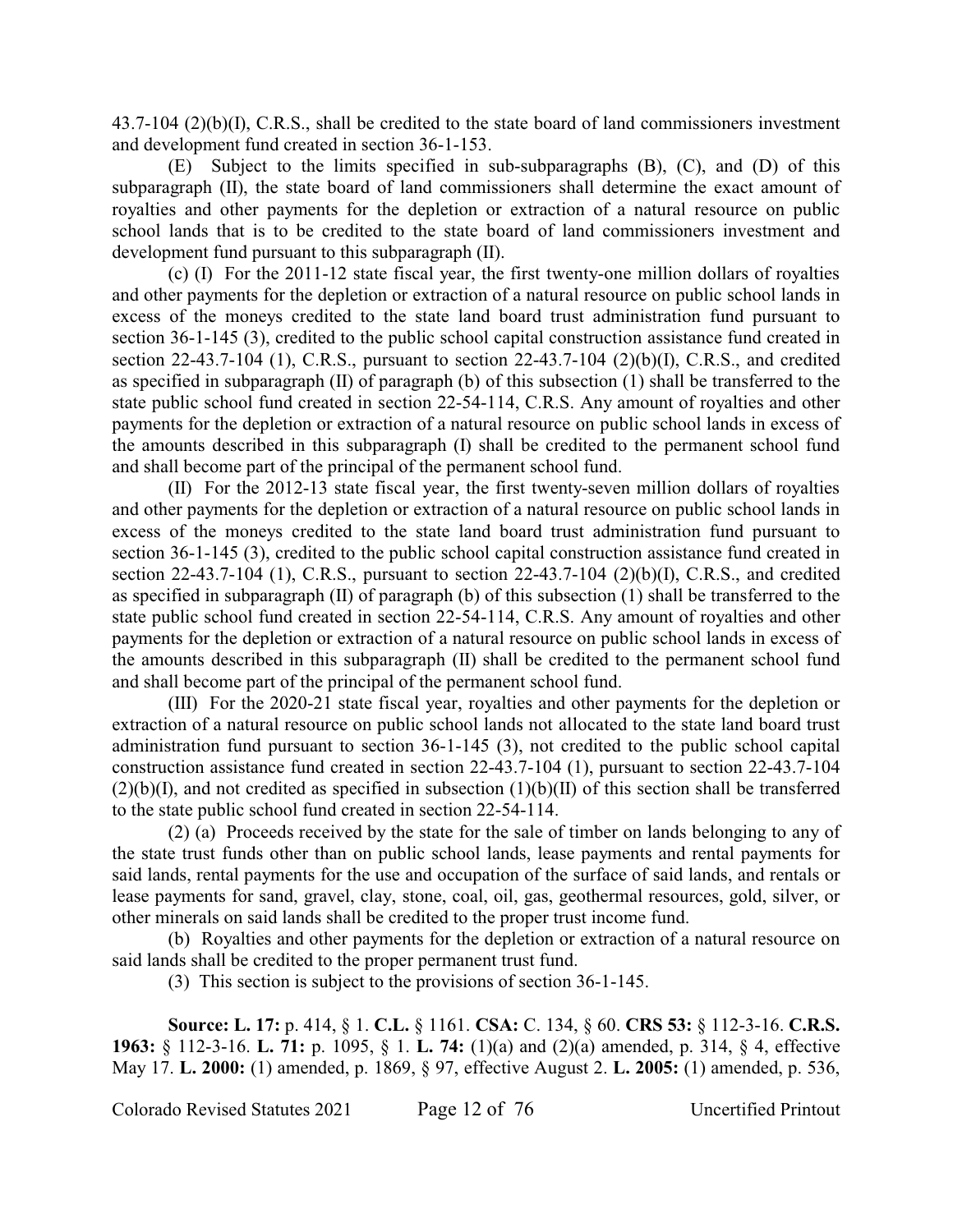§ 1, effective May 24. **L. 2008:** (1) amended, p. 1067, § 13, effective July 1. **L. 2009:** (1)(a)(II) and (1)(b)(I) amended and (1)(c) added, (SB 09-260), ch. 200, pp. 900, 901, §§ 2, 3, effective May 1; (1)(b)(II) amended, (SB 09-022), ch. 246, p. 1109, § 1, effective May 14; (1)(a)(II) amended, (SB 09-257), ch. 424, p. 2368, § 7, effective June 4. **L. 2010:** (1)(a)(II)(B) and (1)(c) amended, (SB 10-150), ch. 108, pp. 362, 363, §§ 2, 3, effective April 15; (1)(a)(II)(A) amended, (HB 10-1369), ch. 246, p. 1101, § 10, effective May 21. **L. 2011:** (1)(a)(II)(B) and (1)(c) amended, (SB 11-230), ch. 305, p. 1468, §§ 9, 10, effective June 9. **L. 2012:** (1)(a)(II)(B) and (1)(c) amended, (SB 12-145), ch. 202, p. 806, § 2, effective May 24. **L. 2013:** (1)(c)(II) amended, (SB 13-112), ch. 69, p. 224, § 2, effective March 22; (1)(a) and (2)(a) amended, (HB 13-1274), ch. 376, p. 2209, § 2, effective June 5. **L. 2020:** (1)(a)(II)(A) amended and  $(1)(a)(II)(C)$  and  $(1)(c)(III)$  added, (HB 20-1418), ch. 197, p. 959, § 49, effective June 30.

**Editor's note:** (1) Amendments to subsection (1)(a)(II) by Senate Bill 09-260 and Senate Bill 09-257 were harmonized.

(2) Subsection (1)(b)(II)(A) provided for the repeal of subsection (1)(b)(II)(A), effective July 1, 2009. (See L. 2009, p. 1109.)

**Cross references:** (1) For the public school income fund, as credited to the state public school fund, see § 22-54-114; for the public school fund, see §§ 3 and 5 of art. IX, Colo. Const., and article 41 of title 22; for the permanent school fund, see § 14 of the Enabling Act of the Colo. Const.

(2) For the legislative declaration in the 2011 act amending subsections  $(1)(a)(II)(B)$  and (1)(c), see section 1 of chapter 305, Session Laws of Colorado 2011. For the legislative declaration in HB 20-1418, see section 1 of chapter 197, Session Laws of Colorado 2020.

**36-1-117. Leases, rentals payable in advance.** All leases of state or school land shall be conditioned upon the payment of rent in advance, and the violation of this condition shall work a forfeiture of the lease, at the option of the state board of land commissioners, after thirty days' notice to the lessees. Notice shall be sent to the last-known post office address of the lessee, as given by the lessee to the director of the state board of land commissioners.

**Source: L. 19:** p. 642, § 9. **C.L.** § 1162. **CSA:** C. 134, § 61. **CRS 53:** § 112-3-17. **C.R.S. 1963:** § 112-3-17. **L. 97:** Entire section amended, p. 840, § 13, effective May 21.

**36-1-118. Terms of leasing - renewals - sale of leased land.** (1) (a) The public lands of the state may be leased by the state board of land commissioners in such manner and to such persons as will be consistent with article IX of the constitution of the state of Colorado. A lease of lands for grazing or agricultural purposes shall be for a period of ten years unless an alternate term is agreed to by the board and the lessee.

(b) (I) Except as otherwise provided in subparagraph (II) of this paragraph (b), in determining the renewal of any expiring lease, the board shall consider, among other things, the care and use given the land and the development work done by the lessee in conserving and promoting the productivity thereof and in promoting benefit for the trusts.

(II) In determining the renewal or termination of an expiring agricultural or grazing lease, or the sale or exchange of land for agricultural or grazing purposes, the board shall

Colorado Revised Statutes 2021 Page 13 of 76 Uncertified Printout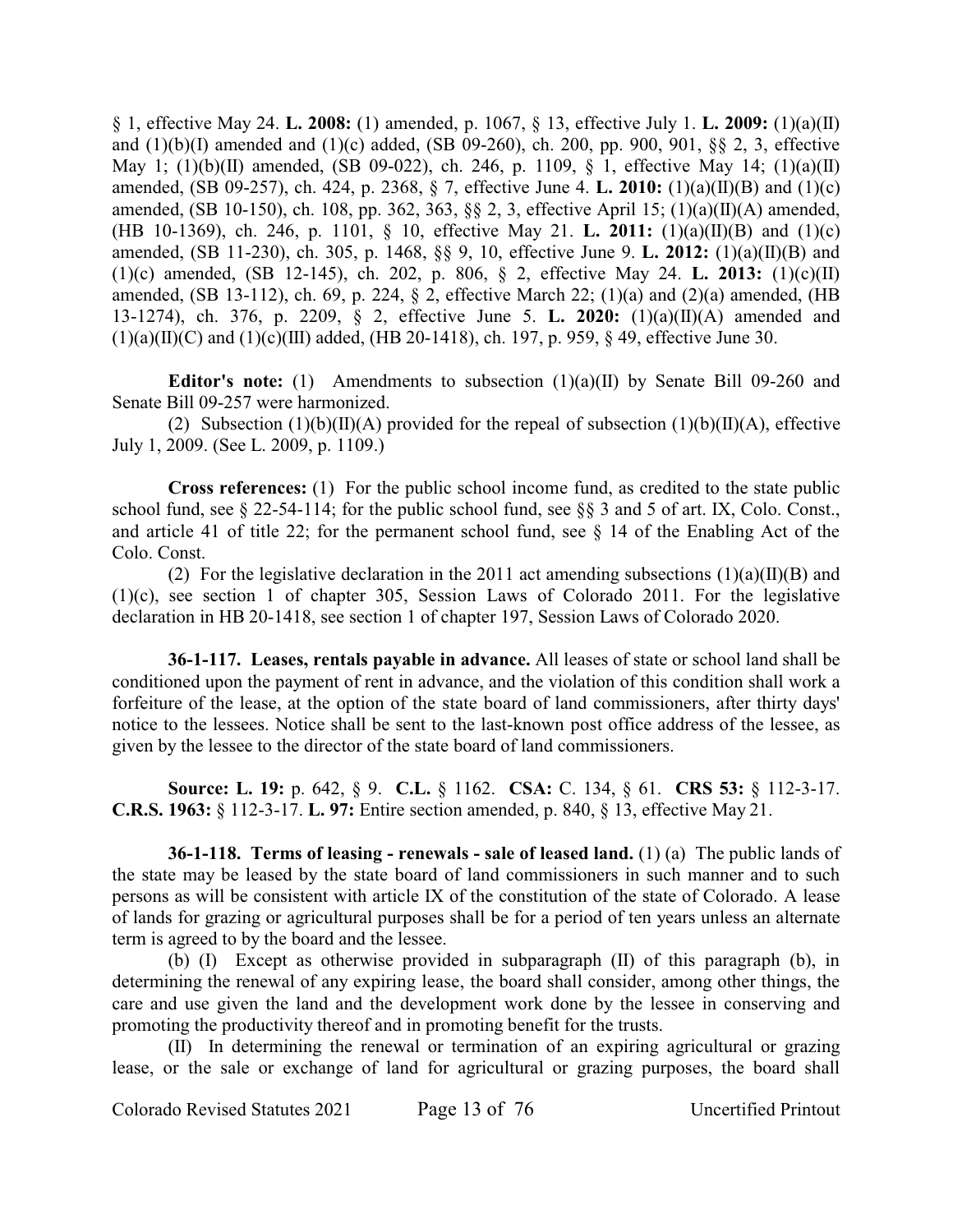consider the benefit that continued agricultural and grazing use of the land contributes to the purposes of the respective trusts by the preservation of the stability of the local community, the revenue provided for trust purposes, and the lessee's stewardship of the land.

(c) Before land is leased to anyone other than the present lessee for agricultural or grazing uses, the present lessee shall be given ten days' notice to begin negotiations and ninety days to complete negotiations with the state board of land commissioners concerning a new lease. The board shall not lease land that is being leased for agricultural or grazing uses to anyone other than the present lessee for agricultural or grazing uses unless the board and lessee fail to agree on lease terms, the present lessee does not wish to renew his or her lease, or the present lessee has failed to comply with any provision of the lease. If the land will not continue to be leased for agricultural or grazing purposes, the board shall find that the benefit of continued agricultural and grazing use of the land is outweighed by the benefit that will be provided by the new use and that continued agricultural or grazing use is incompatible with other purposes for which the land is to be leased.

(d) For agricultural or grazing leases expiring on or after July 1, 1998, the board shall provide the lessee with written notice, one year prior to the expiration of such lease, of its intent not to renew the lease for agricultural or grazing uses.

(1.5) In entering into lease agreements for agricultural use of any land of the state, the state board of land commissioners shall include in such leases terms, incentives, and lease rates that will promote sound stewardship and land management practices, long-term agricultural productivity, and community stability.

(2) Prior to the quarter period beginning April 1, 1955, and prior to each quarter period thereafter, the board shall make a listing of all grazing and other agricultural leases which expire within the second succeeding quarter period thereafter, giving a description of the land leased, the name of the lessee, and the expiration date of the lease. At least five days prior to the beginning of each such quarter period, a copy of such listing shall be certified to and transmitted by the board to the county clerk and recorder of each county in which any such land to be leased is situate and shall, by said county clerk and recorder, immediately upon receipt thereof, be posted in the courthouse in a conspicuous place to which the public has access and kept so posted until all leases listed thereon have expired. A copy of such quarterly listing shall also be posted at the times above provided in the main office of the state board of land commissioners, available for public inspection.

(3) (a) All applications to lease or to renew a lease shall be made in writing to the board, stipulating the rental the applicant is willing to pay, and under such other regulations, not in conflict with the law, as the board may prescribe.

(b) The board shall require from any applicant for a lease that he give evidence of his responsibility to carry out the terms of the lease. Any applicant, except the present lessee, shall deposit with his application a sum of money equal to the first annual rental offered in his application.

(c) The board shall also require that an applicant state under oath the total acreage of agricultural or grazing land, if any, owned and to be operated by him in connection with the land to be leased, and the intended use, during the term of the lease, of both such private land, if any, and public land, either as to agricultural products to be produced thereon or as to the carrying capacity of such lands in terms of the number of livestock such tracts are expected to reasonably support; and, if a renewal, a history, for such period of time as prescribed by the board, of the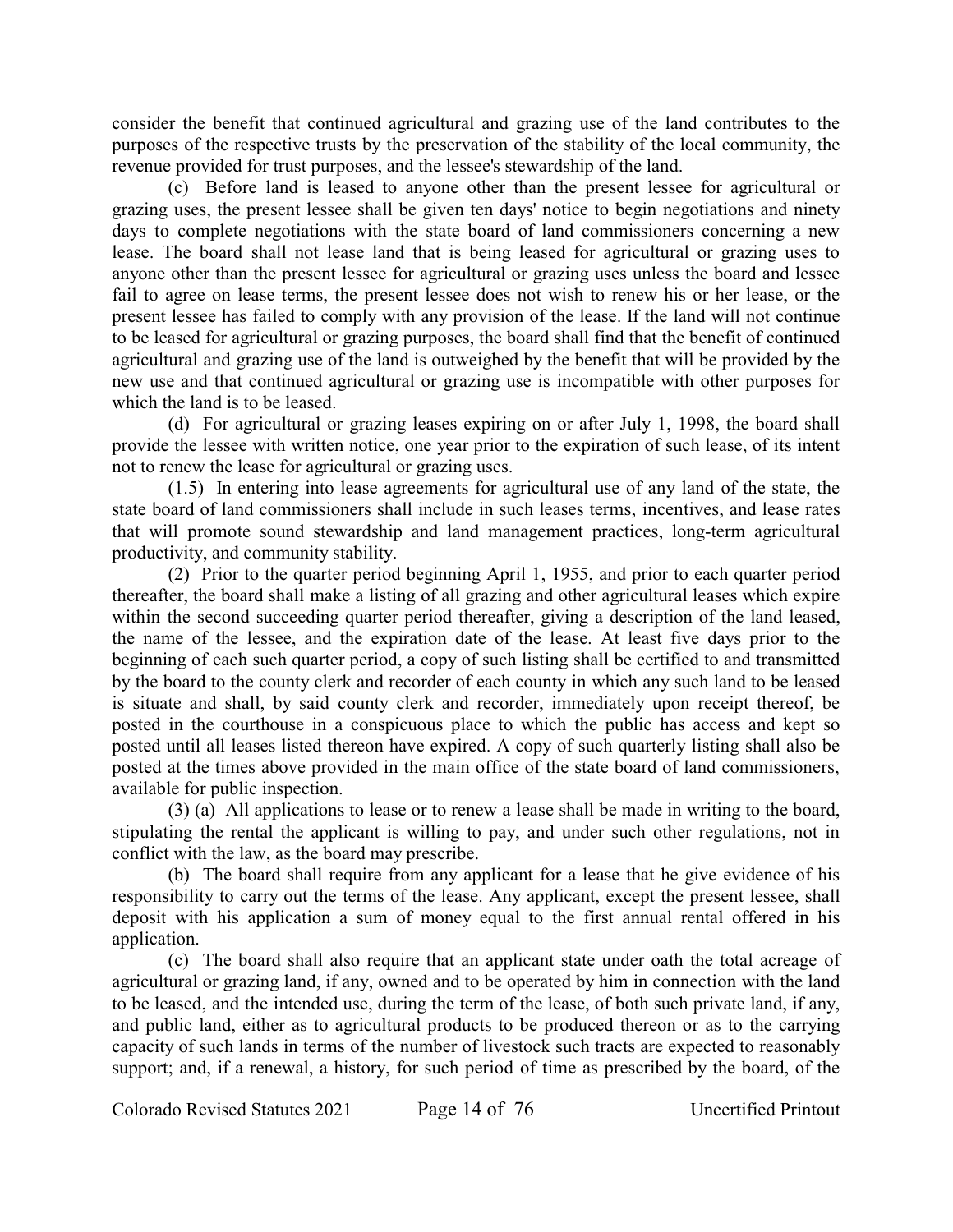past use of both such private land, if any, and public land, as to agricultural products produced and the number of livestock grazed thereon.

(4) (a) The board may, in its discretion, offer for sale any land leased at any time during the term of the lease as though said lease had not been executed, or it may withdraw such land from sale during the full term of the lease; except that the board may not sell or exchange land subject to a lease for agricultural or grazing purposes during the term of the lease unless the board complies with the requirements of paragraph (d) of subsection (1) of this section and paragraph (b) of this subsection (4). The board shall subject the sale or exchange of land currently leased for agricultural or grazing purposes to the continuation of the terms of the current lease unless the lessee agrees otherwise, the board or third party buys out the lease at a price equal to the current year's lease rate for each year, or fraction thereof, remaining in the lease, or unless subjecting the sale or exchange of such land to the current lease terms would violate article IX of the constitution of the state of Colorado. In any event, the board may cancel or terminate the lease on land subject to the lease up to a total of eighty acres during the term of the lease without payment as long as such cancellation or termination is done in compliance with paragraph (d) of subsection (1) of this section.

(b) If the board determines that all or a portion of land being leased for agricultural or grazing purposes may be offered for sale or nonsimultaneous exchange, and if the agricultural or grazing lessee is in compliance with the provisions of the lease, and if the lessee is in attendance or represented on the day of sale or at the bid opening for nonsimultaneous exchange of the land, the lessee may exercise his or her rights pursuant to this paragraph (b) to match the highest bid received. The lessee shall have the right to offer matching bids until such time as the high bidder refuses to raise the bid or until the lessee decides not to match the bid, whichever first occurs. If the successful bidder fails to comply with the terms of the sale or nonsimultaneous exchange, the next-highest bidder shall be offered the land without further auction process.

(5) The board may cancel and terminate any lease at any time if it finds that a lessee has violated any of the provisions of the lease or made any false statement in the application therefor.

(6) The board shall as soon as practicable, and not more than thirty days after the close of every quarter period, post, in the main office of the board, a complete listing of leases executed during that quarter period, together with rental figures for the same.

(7) The board may cancel and terminate any lease or other use of state lands procured through fraud, deceit, or misrepresentation.

**Source: L. 19:** p. 643, § 10. **C.L.** § 1163. **CSA:** C. 134, § 62. **L. 45:** p. 523, § 2. **CRS 53:** § 112-3-18. **L. 55:** p. 681, § 1. **C.R.S. 1963:** § 112-3-18. **L. 76:** (2) amended, p. 749, § 1, effective February 20. **L. 97:** (1.5) added, p. 840, § 14, effective May 21; (1), (4), and (5) amended and (7) added, p. 1151, § 1, effective May 28.

**36-1-118.3. Immunity from civil liability.** A lessee of public trust lands and the lessee's agents and employees are immune from civil liability for or on account of damages or injuries to any person resulting from the board's allowing access to the leased trust land by the public for recreational or wildlife purposes without the lessee's approval so long as the damages or injuries are not the result of lessee's or lessee's agents or employees willful or wanton conduct or gross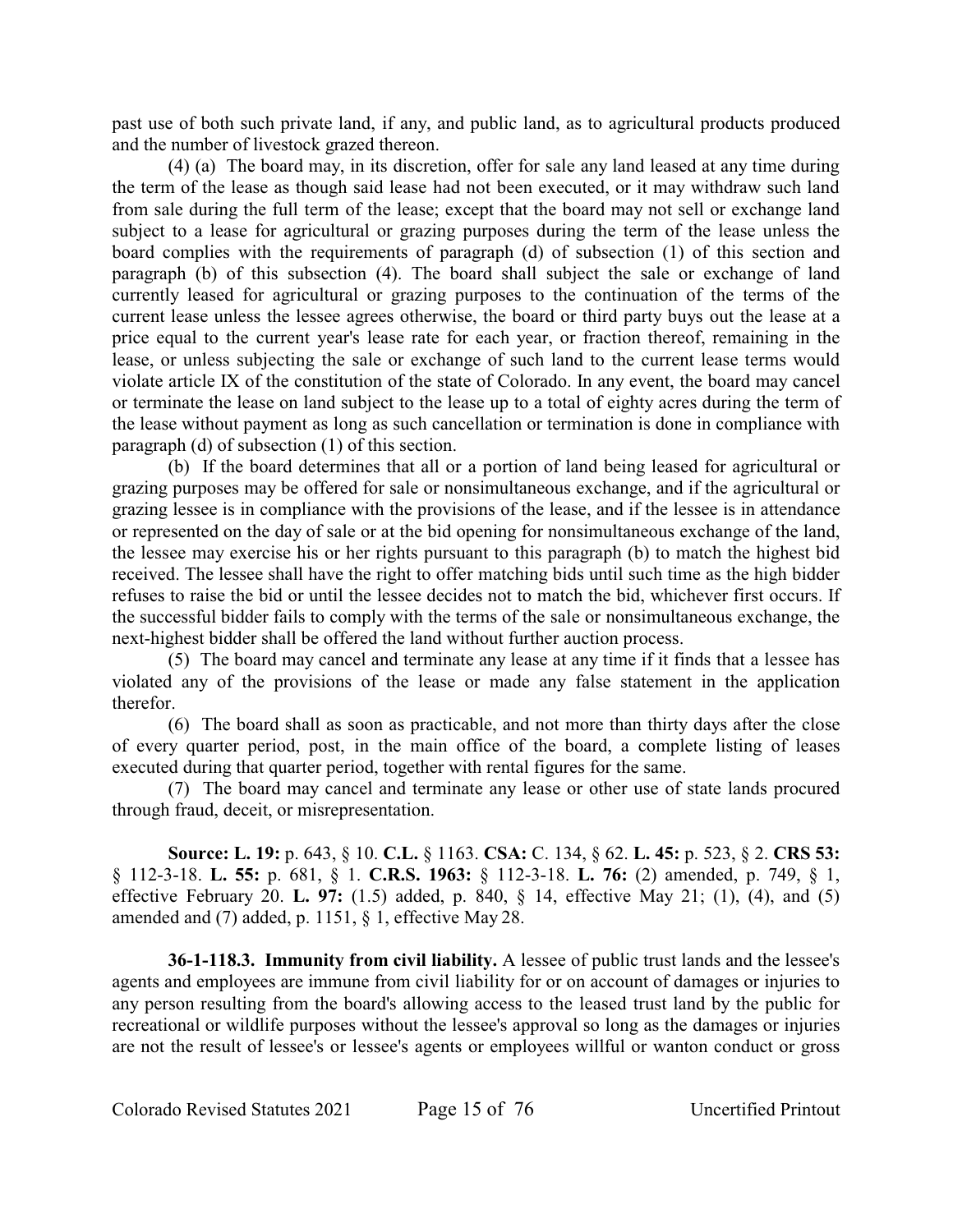negligence. Assent by the lessee to any plan approved by the board that allows access over which the lessee has no control does not constitute approval by the lessee.

**Source: L. 97:** Entire section added, p. 1153, § 2, effective May 28.

**36-1-118.5. Financed purchase of an asset or certificate of participation agreements for commercial real property - state board of land commissioners financed fund legislative declaration - definition - repeal.** (1) The general assembly hereby finds and declares that:

(a) The state board of land commissioners lacks a consistent mechanism to make investments in large, economically viable commercial real property holdings;

(b) The state could operate more efficiently if reasonably priced, well-situated lease space were available;

(c) The state board of land commissioners can generate reasonable and consistent revenues for the state school lands by acquiring commercial real property and leasing space to state agencies and other tenants; and

(d) It is the general assembly's intent that annual payments on financed purchase of an asset or certificate of participation agreements that the state board of land commissioners instructed the state treasurer to enter into pursuant to this section be made solely from the state board of land commissioners financed fund with transfers first from commercial real property revenues, second from the reserve established in the state board of land commissioners financed fund, and, in the event of any shortfall, from the state board of land commissioners investment and development fund.

(2) (a) Notwithstanding section 24-82-801, the state board of land commissioners may instruct the state treasurer to enter into financed purchase of an asset or certificate of participation agreements on behalf of the state school lands for the acquisition, construction, renovation, and improvement of commercial real property that the board will then offer as lease space for state agencies or other tenants only if:

(I) The state board of land commissioners has reviewed the leased space needs for state agencies with the office of the state architect;

(II) The state board of land commissioners has evaluated the project with the assistance of the office of the state architect and the office of state planning and budgeting against the capitol complex master plan if the project is related to capitol complex leased space needs;

(III) The projected annual rent costs of the state agencies that will be located in the property plus any current rental payment or rental payment projected to be received from other nonstate agency tenants for each fiscal year during the maximum term of the proposed financed purchase of an asset or certificate of participation agreement will exceed the annual financed purchase of an asset or certificate of participation payment for the property;

(IV) A financial plan for the financed purchase of an asset or certificate of participation transaction that includes the items described in subsection (2)(c) of this section has been approved by the office of state planning and budgeting and reviewed and recommended by the capital development committee of the general assembly pursuant to subsection (3) of this section;

(V) The state board of land commissioners approves the terms of the financed purchase of an asset or certificate of participation agreements and any ancillary agreements;

Colorado Revised Statutes 2021 Page 16 of 76 Uncertified Printout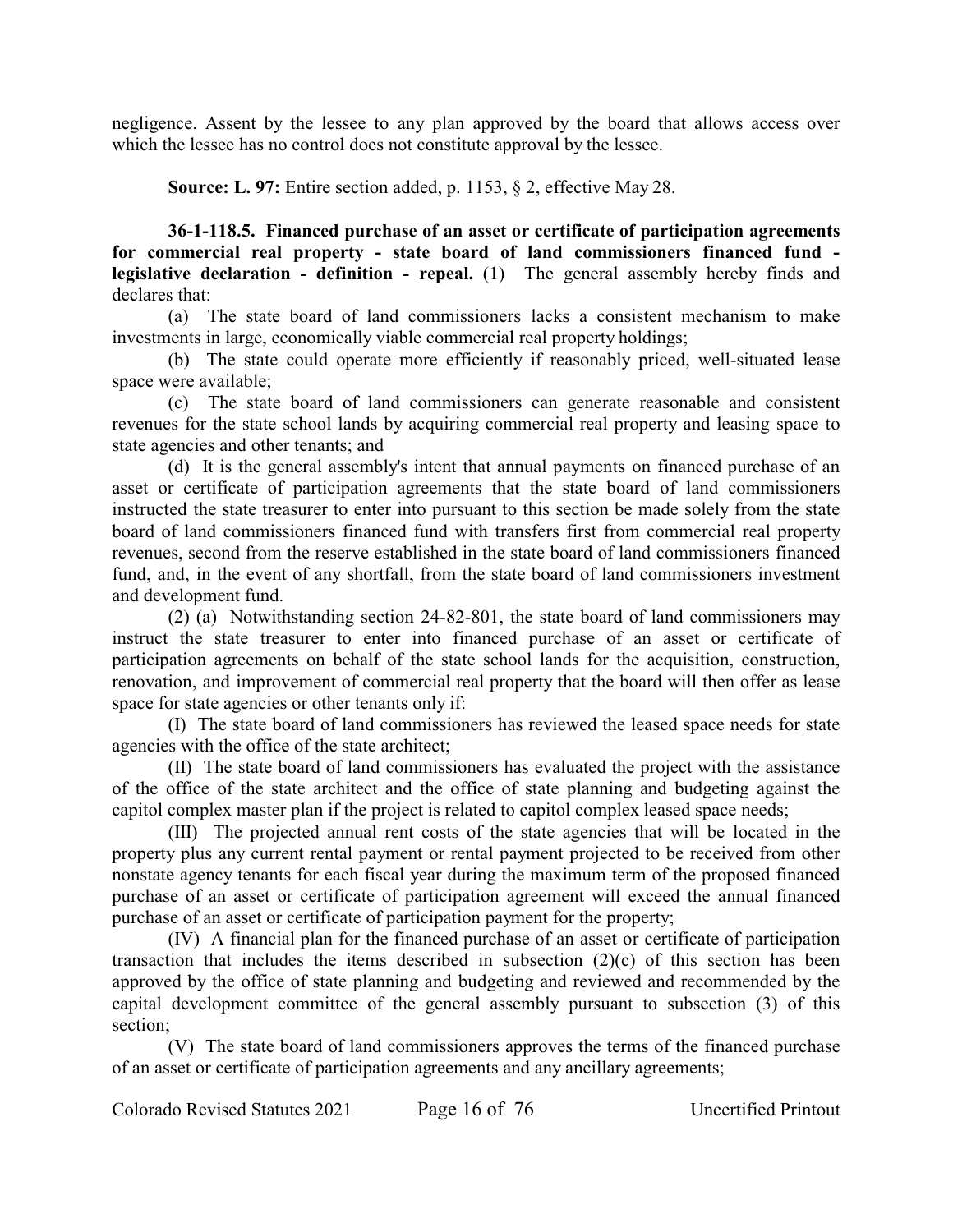(VI) The state board of land commissioners ensures that the agreements for the financed purchase of an asset or certificate of participation transaction accurately reflect the financial plan approved by the office of state planning and budgeting and the capital development committee; and

(VII) The state controller has approved all agreements pursuant to section 24-30-202, C.R.S.

(b) For purposes of this subsection (2), "annual rent costs" means base rent typically found in the leased space line item in the general appropriation bill plus all operation, maintenance, and related costs paid to a lessor or other third party.

(c) The financial plan must include all necessary parameters of the financed purchase of an asset or certificate of participation agreement, including but not limited to leased-space needs, subleasing agreements, income, expenses, capital maintenance costs, interest rates, reserve requirements, amortization, expected return on investment, and overall benefit to the permanent school fund as related to the state board's duties enumerated in section 10 of article IX of the state constitution. The financial plan must also include any other financial consideration that the office of state planning and budgeting or the capital development committee might request after their review of the financial plan. The state board may utilize the services of the state's financial advisors in order to prepare the financial plan.

(d) The state board shall adopt a policy that at minimum specifies that leased space is available to a state agency through the application of this section when such a leased space arrangement is mutually beneficial to the state board and the state agency seeking to lease space.

(e) The state treasurer shall issue the financed purchase of an asset or certificate of participation agreements as specified in section 24-36-121.

(3) If the office of state planning and budgeting approves the financial plan, it shall submit the financial plan to the capital development committee of the general assembly. The capital development committee shall review the financial plan and refer its recommendations regarding the financial plan, with written comments, to the state board of land commissioners.

(4) (a) The maximum total amount of annual payments of principal and interest payable by the state during any fiscal year under the terms of all outstanding financed purchase of an asset or certificate of participation agreements entered into by the state treasurer as instructed by the state board pursuant to this section may not exceed the lesser of:

(I) The total amount of annual payments of principal and interest required to be paid per fiscal year on all outstanding financed purchase of an asset or certificate of participation agreements so long as the principal portions of the outstanding financed purchase of an asset or certificate of participation agreements do not exceed fifty million dollars; or

(II) Five million dollars per fiscal year in total annual lease payments of principal and interest required to be paid on all outstanding financed purchase of an asset or certificate of participation agreements.

(b) The term of any financed purchase of an asset or certificate of participation agreement entered into by the state treasurer as instructed by the state board pursuant to this section may not exceed the shorter of the remaining useful life of the building or twenty-five years.

(c) Annual payments on financed purchase of an asset or certificate of participation agreements that the state board of land commissioners instructed the state treasurer to enter into pursuant to this section must be made solely from the state board of land commissioners

Colorado Revised Statutes 2021 Page 17 of 76 Uncertified Printout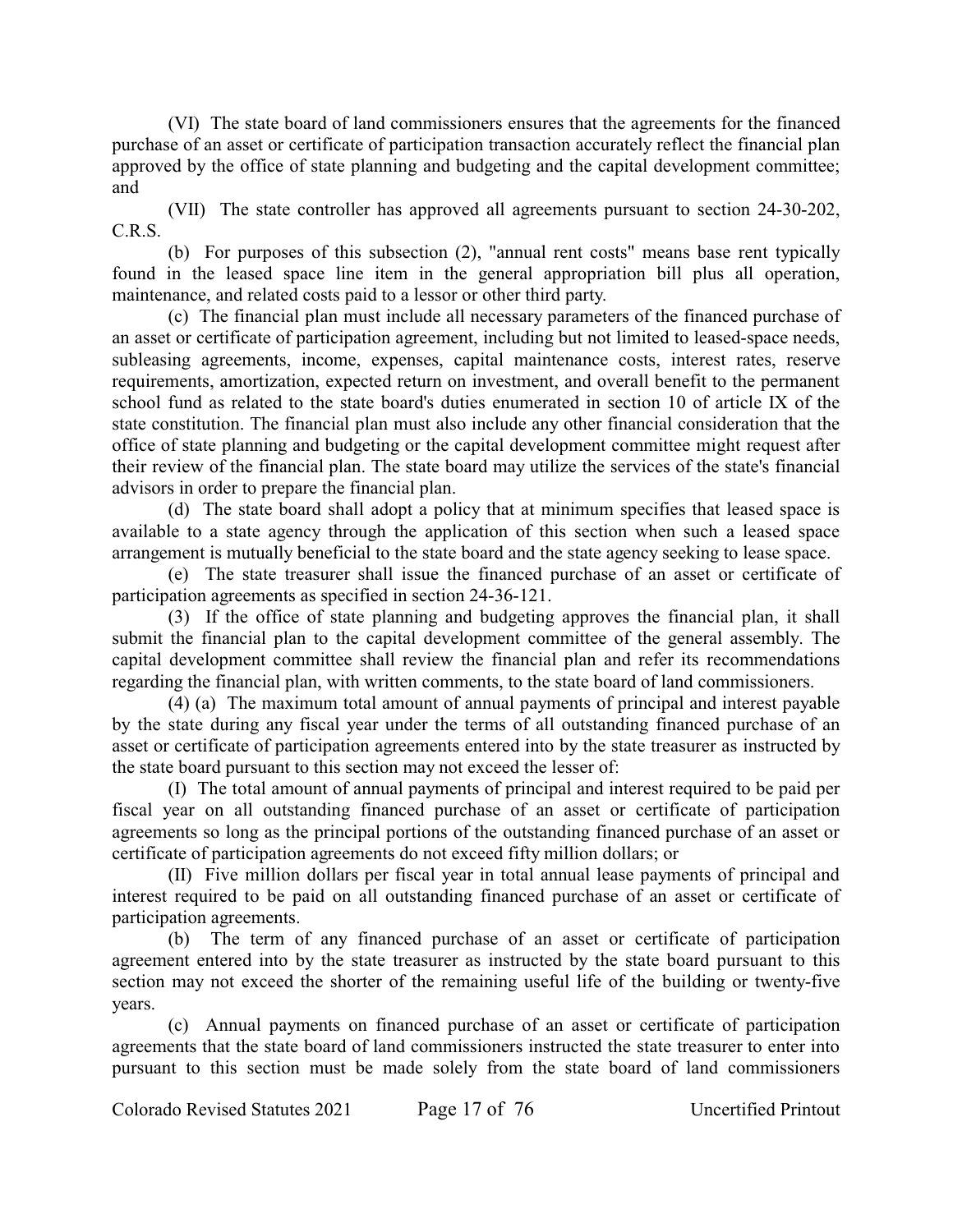financed fund with transfers first from the commercial real property operating fund created in section 36-1-153.7, second from the reserve described in subsection (7)(d) of this section, and, in the event of any shortfall, from the state board of land commissioners investment and development fund created in section 36-1-153.

(5) A financed purchase of an asset or certificate of participation agreement entered into by the state treasurer on behalf of the state board pursuant to this section shall provide that all payment obligations of the state under the agreement are subject to annual appropriation by the general assembly and that obligations are not deemed or construed as creating an indebtedness of the state within the meaning of any provision of the state constitution or the laws of the state concerning or limiting the creation of indebtedness by the state and do not constitute a multiple fiscal year direct or indirect debt or other financial obligation of the state within the meaning of section 20 (4) of article X of the state constitution.

(6) (a) A financed purchase of an asset or certificate of participation agreement entered into by the state treasurer on behalf of the state board pursuant to this section may contain such terms, provisions, and conditions as the state treasurer deems appropriate. The provisions shall allow the board, on behalf of the state school lands, to receive title to the commercial real property that is the subject of the agreement on or prior to the expiration of the entire term of the agreement, including all optional renewal terms. Such financed purchase of an asset or certificate of participation agreement may further provide for the issuance, distribution, and sale of instruments evidencing rights to receive rentals and other payments made and to be made under the agreement. Such instruments shall not be notes, bonds, or any other evidence of indebtedness of the state within the meaning of any provision of the state constitution or the laws of the state concerning or limiting the creation of indebtedness by the state. Interest paid under a financed purchase of an asset or certificate of participation agreement, including interest represented by such instruments, is exempt from Colorado income tax.

(b) A financed purchase of an asset or certificate of participation agreement entered into by the state treasurer on behalf of the state board pursuant to this section may require the state to provide insurance; except that no insurance is authorized that would cause the annual financed purchase of an asset or certificate of participation payment to exceed the annual rent costs of the state agencies prior to the financed purchase of an asset or certificate of participation agreement plus any rent projected to be received from other nonstate agency tenants.

(c) Any provision of the fiscal rules promulgated pursuant to section 24-30-202 (1) and (13) that the state controller deems to be incompatible or inapplicable with respect to a financed purchase of an asset or certificate of participation agreement entered into by the state treasurer on behalf of the state board pursuant to this section or any ancillary agreement may be waived by the state controller or his or her designee.

(d) If a financed purchase of an asset or certificate of participation agreement entered into by the state treasurer on behalf of the state board pursuant to this section is executed, during the term of the financed purchase of an asset or certificate of participation agreement, money that at the time of the execution is appropriated to a state agency for rental payments shall be transferred to the commercial real property operating fund created in section 36-1-153.7.

(7) (a) The state board of land commissioners financed fund is hereby created in the state treasury. The principal of the fund consists of:

(I) Transfers from the commercial real property operating fund created in section 36-1- 153.7 as directed by the state board;

Colorado Revised Statutes 2021 Page 18 of 76 Uncertified Printout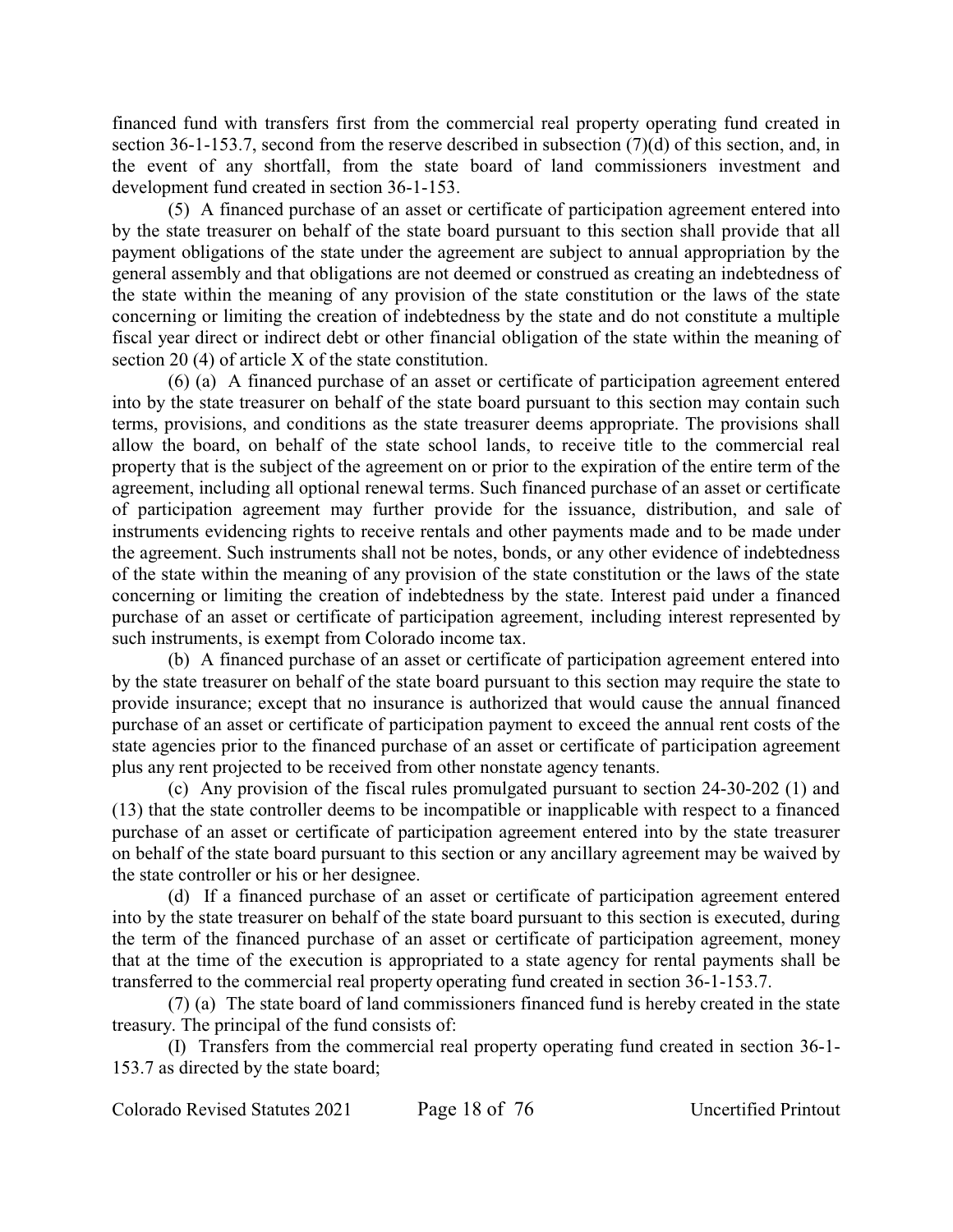(II) Transfers from the state board of land commissioners investment and development fund created in section 36-1-153 as directed by the state board; and

(III) Other revenues as requested by the state board and approved by the general assembly.

(b) All interest and income earned on the deposit and investment of money in the state board of land commissioners financed fund are credited to the fund and may not be transferred to the general fund or any other fund at the end of any fiscal year. Any uncommitted fund balance at the end of a fiscal year, not including any amount held in reserve as required in subsection (7)(d) of this section, is transferred to the permanent school fund.

(c) Money in the state board of land commissioners financed fund is subject to annual appropriation by the general assembly in the capital section of the annual general appropriation act to make payments required by financed purchase of an asset or certificate of participation agreements entered into pursuant to this section.

(d) For each fiscal year commencing on or after July 1, 2014, a reserve consisting of ten percent of the principal of all outstanding financed purchase of an asset or certificate of participation agreements entered into pursuant to this section must be maintained. The reserve may only be expended upon a specific appropriation by the general assembly to meet any financed purchase of an asset or certificate of participation payments required by financed purchase of an asset or certificate of participation agreements entered into pursuant to this section if there are insufficient revenues to cover the payment. The reserve must be replenished within three years of expenditure.

(e) The state controller shall, in cooperation with the state board and the state treasurer, establish accounts in the state board of land commissioners financed fund as necessary to ensure the proper accounting for all financed purchase of an asset or certificate of participation transactions.

(8) Net revenue from the disposal of the commercial real property originally acquired through a financed purchase of an asset or certificate of participation agreement authorized in this section shall be reinvested in land pursuant to section 36-1-124.5.

(9) (a) (I) No later than November 1, 2013, and no later than each November 1 thereafter, the state board shall present a financial report regarding this section to the joint budget committee and to the leadership of the senate and the house of representatives of the general assembly.

(II) This paragraph (a) is repealed, effective July 1, 2023.

(b) The state auditor shall conduct or cause to be conducted a performance audit of the financed purchase of an asset or certificate of participation program authorized by this section. The state auditor shall submit findings, conclusions, and recommendations resulting from the performance audit to the members of the legislative audit committee, the members of the joint budget committee, and the members of the capital development committee, or any successor committees, no later than twelve months after the issuance of the first financed purchase of an asset or certificate of participation agreement.

**Source: L. 2013:** Entire section added, (HB 13-1274), ch. 376, p. 2210, § 3, effective June 5. **L. 2015:** (2)(a)(I) and (2)(a)(II) amended, (SB 15-270), ch. 296, p. 1221, § 22, effective June 5. **L. 2021:** (1)(d), IP(2)(a), (2)(a)(III), (2)(a)(IV), (2)(a)(V), (2)(a)(VI), (2)(c), (2)(e),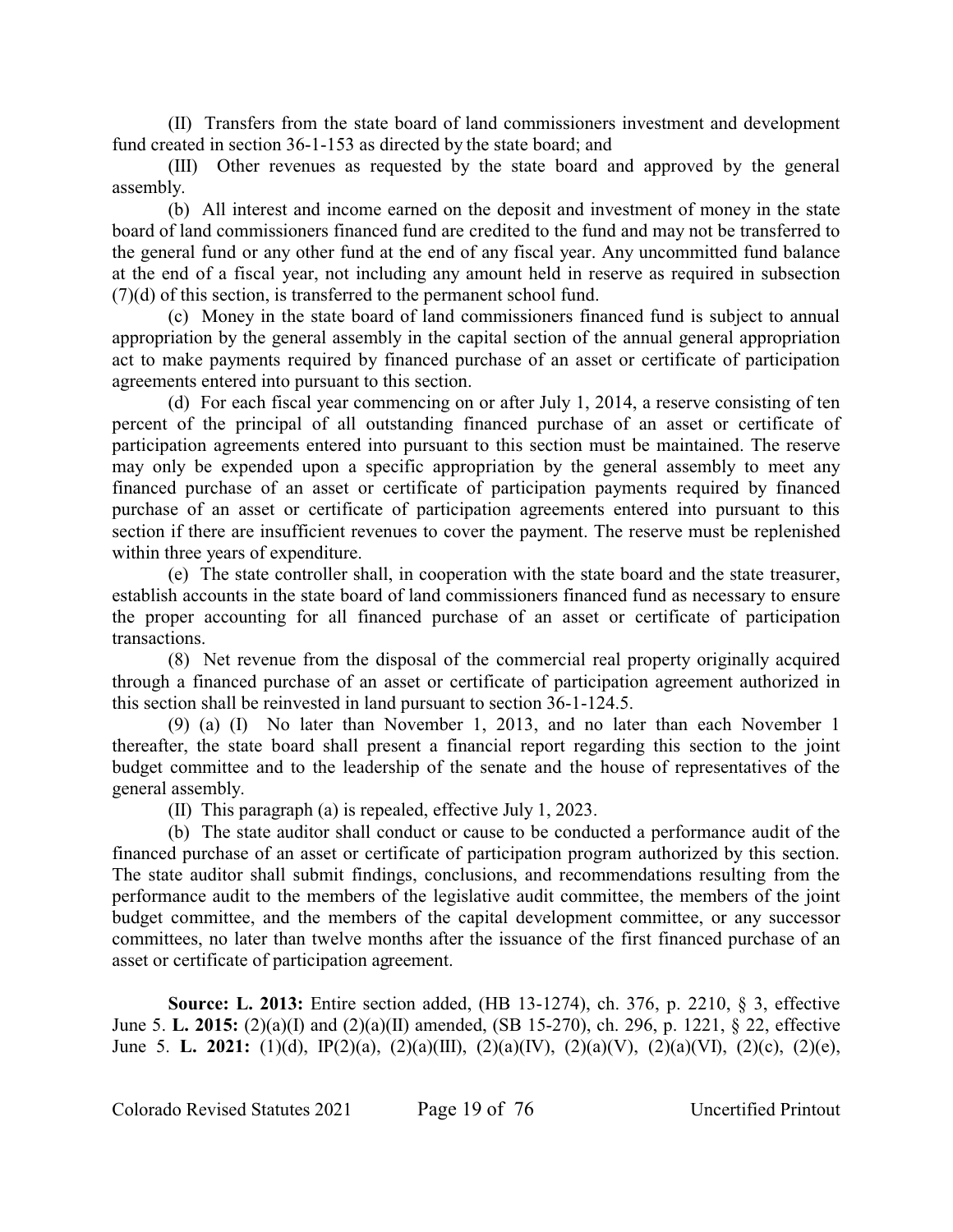$(4)(a)$ ,  $(4)(b)$ ,  $(4)(c)$ ,  $(5)$ ,  $(6)$ ,  $IP(7)(a)$ ,  $(7)(b)$ ,  $(7)(c)$ ,  $(7)(d)$ ,  $(7)(e)$ ,  $(8)$ , and  $(9)(b)$  amended, (HB 21-1316), ch. 325, p. 2057, § 74, effective July 1.

**36-1-119. Purchase of improvements.** (1) Should anyone lease, purchase, or receive through an exchange any of the lands belonging to the state upon which there are authorized improvements belonging to the lessee, the new owner or new lessee shall pay the former lessee for such authorized improvements. Before a lease shall issue or before title to the land is conveyed or exchanged, the new owner or new lessee shall file in the office of the state board of land commissioners a receipt showing that the value of the improvements, as agreed upon by the parties or established by the state board, has been paid to the owner thereof in full or shall make satisfactory proof that he or she has tendered to such owner the value of the improvements so agreed upon or established by the board.

(2) Should the state board terminate or cancel a lease of state lands upon which there are authorized improvements belonging to the lessee, the board shall pay the value of the authorized improvements established by the board to the lessee subject to available funding for such purpose and subject to the lessee having satisfied all outstanding obligations to the state in relation to the lease, or unless otherwise agreed to by the lessee, or unless the value of the authorized improvements is paid by a third party.

**Source: L. 19:** p. 643, § 11. **C.L.** § 1164. **CSA:** C. 134, § 63. **CRS 53:** § 112-3-19. **C.R.S. 1963:** § 112-3-19. **L. 75:** Entire section amended, p. 222, § 76, effective July 16. **L. 97:** Entire section amended, p. 1153, § 3, effective May 28.

**36-1-120. Leases - lands in city limits.** Lands within city boundaries may be leased for a term not exceeding fifty years.

**Source: L. 19:** p. 644, § 12. **C.L.** § 1165. **CSA:** C. 134, § 64. **CRS 53:** § 112-3-20. **C.R.S. 1963:** § 112-3-20. **L. 97:** Entire section amended, p. 841, § 15, effective May 21.

**36-1-120.5. Land subject to development - leases.** (1) The general assembly hereby finds and declares that some of the public lands under the direction, control, and disposition of the state board of land commissioners are within the path of impending development and therefore are of unique economic value to the state for the funding of public schools. The general assembly recognizes that the state board of land commissioners needs flexibility to manage such lands so as to comply with the requirements of sections 9 and 10 of article IX of the state constitution, to prevent undue speculation by others on public lands under the control of the state board of land commissioners, and to protect the public's interest in such lands.

(2) Any lease of public lands under the control of the state board of land commissioners when such land is subject to development shall be in accordance with the provisions of this section. For purposes of this section, "land subject to development" means land which, because of its location or other characteristics, is determined by the state board of land commissioners to be suitable for commercial, industrial, or residential uses.

(3) The lessee of lands subject to development shall meet all federal, state, and local land use regulations, and the terms of a lease shall encourage the lessee to obtain the maximum economic recovery from the development of such lands. Local land use and other applicable

Colorado Revised Statutes 2021 Page 20 of 76 Uncertified Printout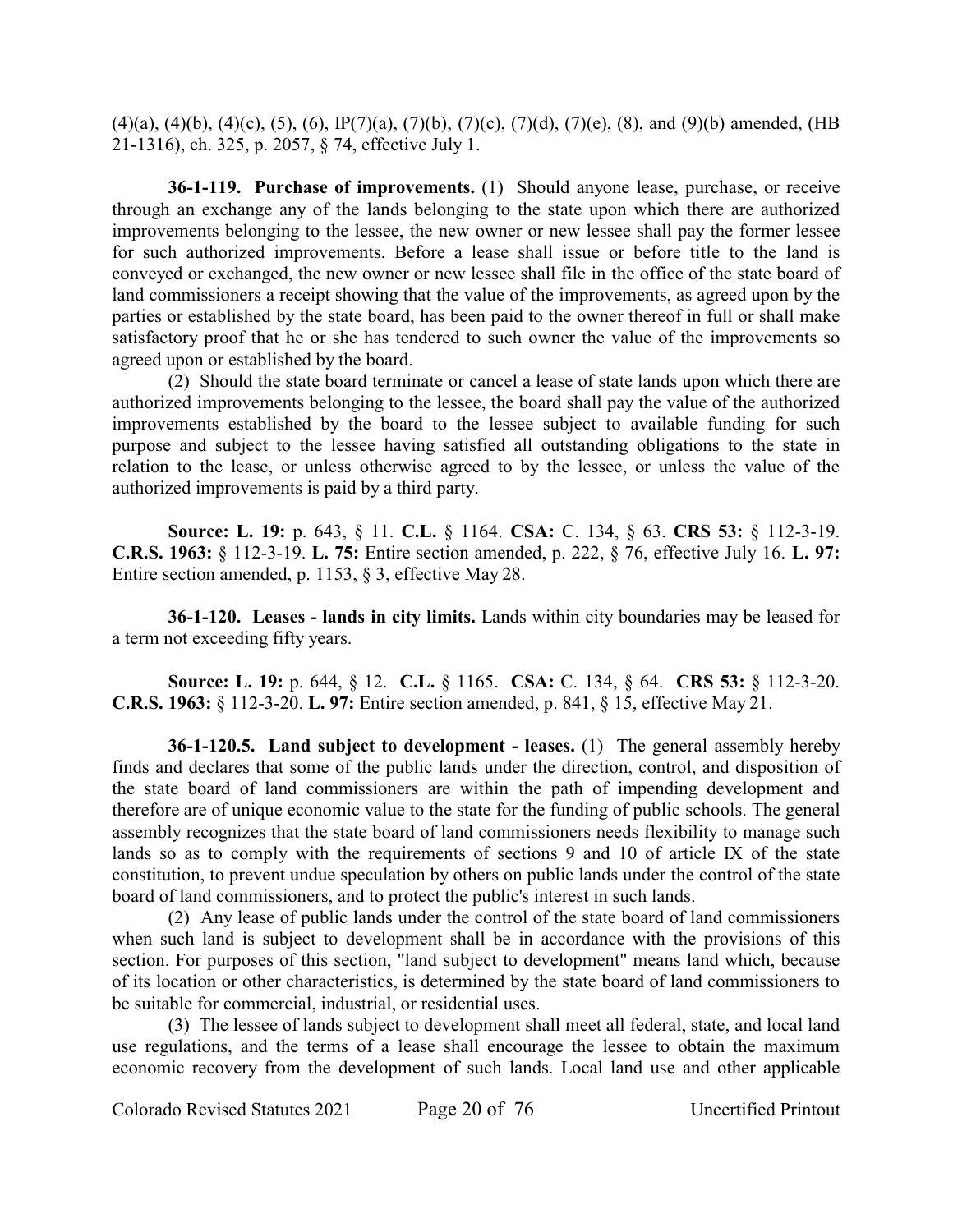local regulations shall not be applied in a discriminatory manner to public lands under the control of the state board of land commissioners.

(4) Any local land use regulation or other local regulation to the contrary notwithstanding, the appropriation and development of water associated with public lands under the control of the state board of land commissioners shall be pursuant solely to applicable laws of the state and the federal government.

(5) In addition to any other payments made by the lessee to the state, the lessee shall pay to all affected governmental entities an amount equal to the amount which would be owed for property taxes if the real property involved were privately owned. This amount shall be based on what the valuation for assessment of the underlying land would be if it were privately owned. These payments in lieu of taxes shall be made at the same time and in the same manner as real property taxes. If a lease commences or ends at other than the beginning of the calendar year, the payment in lieu of taxes shall be prorated for the year involved. Nothing in this section shall affect the authority of government entities to levy and collect property taxes upon privately owned improvements located upon public lands under the control of the state board of land commissioners.

(6) Until the state board of land commissioners leases for development purposes state lands under its control, no land used for agricultural purposes, grazing, forestry, mining, oil and gas production or exploration, or other similar uses shall be considered land subject to development; except that nothing in this subsection (6) shall be construed to limit the authority of the state board of land commissioners to impose conditions upon the lease of public lands under its direction and control, subject to all other requirements of law.

**Source: L. 87:** Entire section added, p. 1291, § 1, effective May 25. **L. 97:** (1) amended, p. 841, § 16, effective May 21.

**36-1-121. Trespass - penalty - bond.** (1) **[***Editor's note: This version of subsection (1) is effective until March 1, 2022.***]** Any corporation, company, or person using or occupying any state or school lands without lease, and any corporation, company, or person who shall use or occupy state or school lands for more than thirty days after the cancellation or expiration of a lease, and any corporation, company, or person who constructs a reservoir, ditch, railroad, public highway, telegraph or telephone line, or in any manner occupies or enters upon lands belonging to the state, without first having secured the authority and permission of the state board of land commissioners to so occupy the land for such purpose, shall be regarded as trespassers and, upon conviction thereof, shall be punished by a fine of not less than twenty-five dollars nor more than one hundred dollars, and each day shall be considered a separate offense.

(1) **[***Editor's note: This version of subsection (1) is effective March 1, 2022.***]** Any corporation, company, or person using or occupying any state or school lands without lease, and any corporation, company, or person who shall use or occupy state or school lands for more than thirty days after the cancellation or expiration of a lease, and any corporation, company, or person who constructs a reservoir, ditch, railroad, public highway, telegraph or telephone line, or in any manner occupies or enters upon lands belonging to the state, without first having secured the authority and permission of the state board of land commissioners to so occupy the land for such purpose, shall be regarded as a trespasser and commits a civil infraction.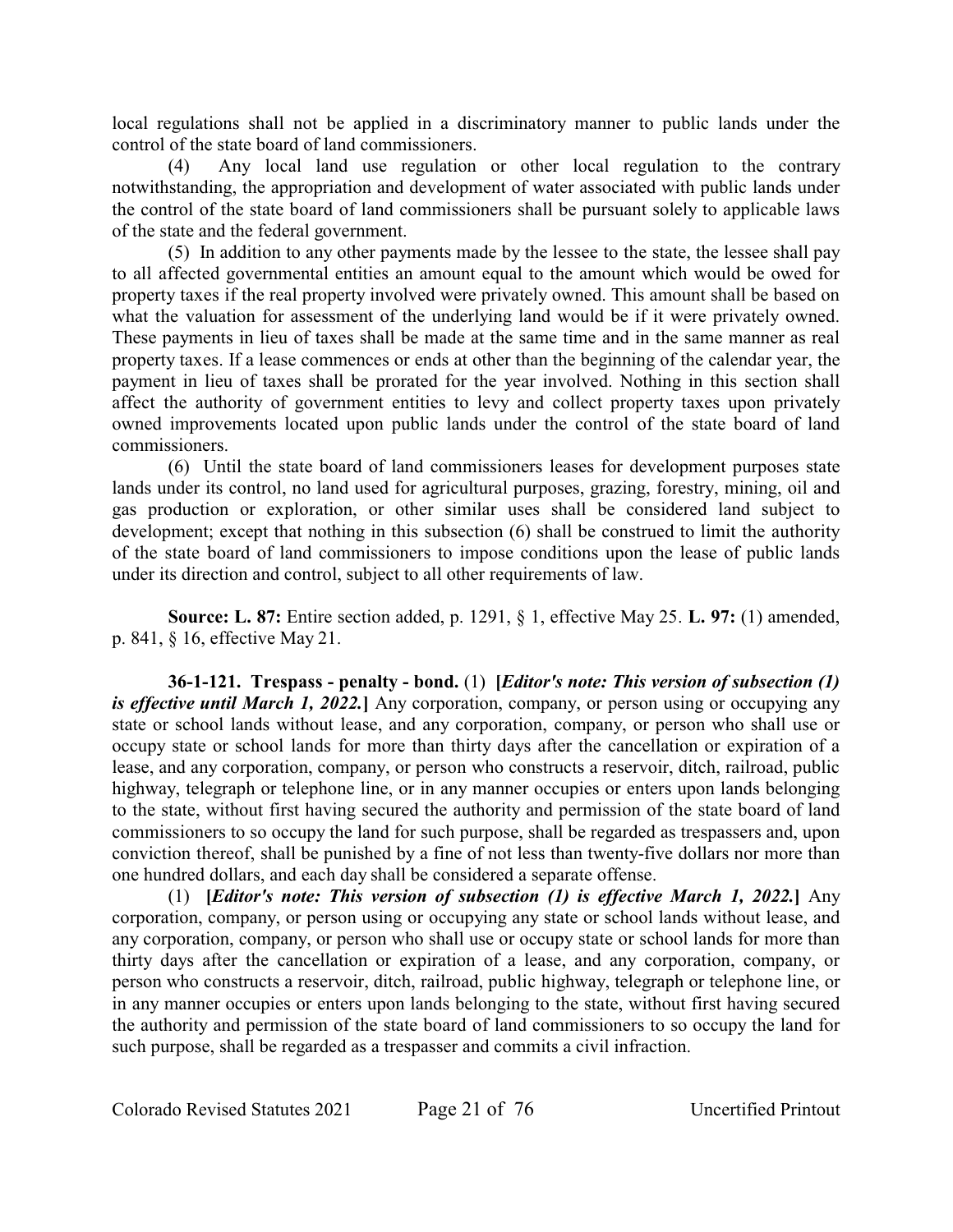(2) In each case, where a bond has been furnished to the state board of land commissioners, the surety of the lessee shall be equally liable with the lessee, and, in addition to the foregoing penalty, the state shall be allowed to collect as rental for the use of such lands a sum equal to the appraised value thereof for rental purposes, as fixed by the state board of land commissioners. All suits under the provisions of this article shall be instituted under the direction of the attorney general, in the name of the people of the state of Colorado.

**Source: L. 19:** p. 644, § 13. **C.L.** § 1166. **CSA:** C. 134, § 65. **CRS 53:** § 112-3-21. **C.R.S. 1963:** § 112-3-21. **L. 97:** (2) amended, p. 841, § 17, effective May 21. **L. 2021:** (1) amended, (SB 21-271), ch. 462, p. 3289, § 669, effective March 1, 2022.

**Editor's note:** Section 803(2) of chapter 462 (SB 21-271), Session Laws of Colorado 2021, provides that the act changing this section applies to offenses committed on or after March 1, 2022.

**36-1-122. Platting and sale in lots and blocks.** The state board of land commissioners may cause any portion of the state or school lands to be laid out in lots and blocks or other tracts by a recorded plat to be sold at public auction or exchanged.

**Source: L. 19:** p. 646, § 15. **C.L.** § 1168. **CSA:** C. 134, § 67. **L. 49:** p. 533, § 3. **CRS 53:** § 112-3-23. **C.R.S. 1963:** § 112-3-23. **L. 97:** Entire section amended, p. 842, § 18, effective May 21.

### **36-1-123. Purchase of necessary land by U.S. (Repealed)**

**Source: L. 19:** p. 646, § 16. **C.L.** § 1169. **CSA:** C. 134, § 68. **CRS 53:** § 112-3-24. **C.R.S. 1963:** § 112-3-24. **L. 97:** Entire section repealed, p. 842, § 19, effective May 21.

**36-1-123.5. Sale or lease of state lands for federal military real property expansion.** No state lands shall be sold or leased to the United States department of defense or any other unit of federal government if such sale or lease has the purpose or effect of expanding the Piñon Canyon maneuver site.

**Source: L. 2009:** Entire section added, (HB 09-1317), ch. 381, p. 2073, § 4, effective June 2.

**36-1-124. Sale of state lands.** (1) The state board of land commissioners may at any time direct the sale of any state lands, except as provided in this article, in such parcels as the board deems proper. Except as specified in section 36-1-124.3, all sales under this article, except those to the United States, shall be advertised in four consecutive issues of a weekly paper of the county in which the land is situated, if there is a weekly paper in the county, and, if not, then in a paper published in an adjoining county and in other papers as the board may direct.

(2) Except as specified in section 36-1-124.3, the advertisement shall state the time, place, and terms of sale and the minimum price fixed by the state board of land commissioners for each parcel, lot, block, or tract below which no bid shall be received. All patents and

Colorado Revised Statutes 2021 Page 22 of 76 Uncertified Printout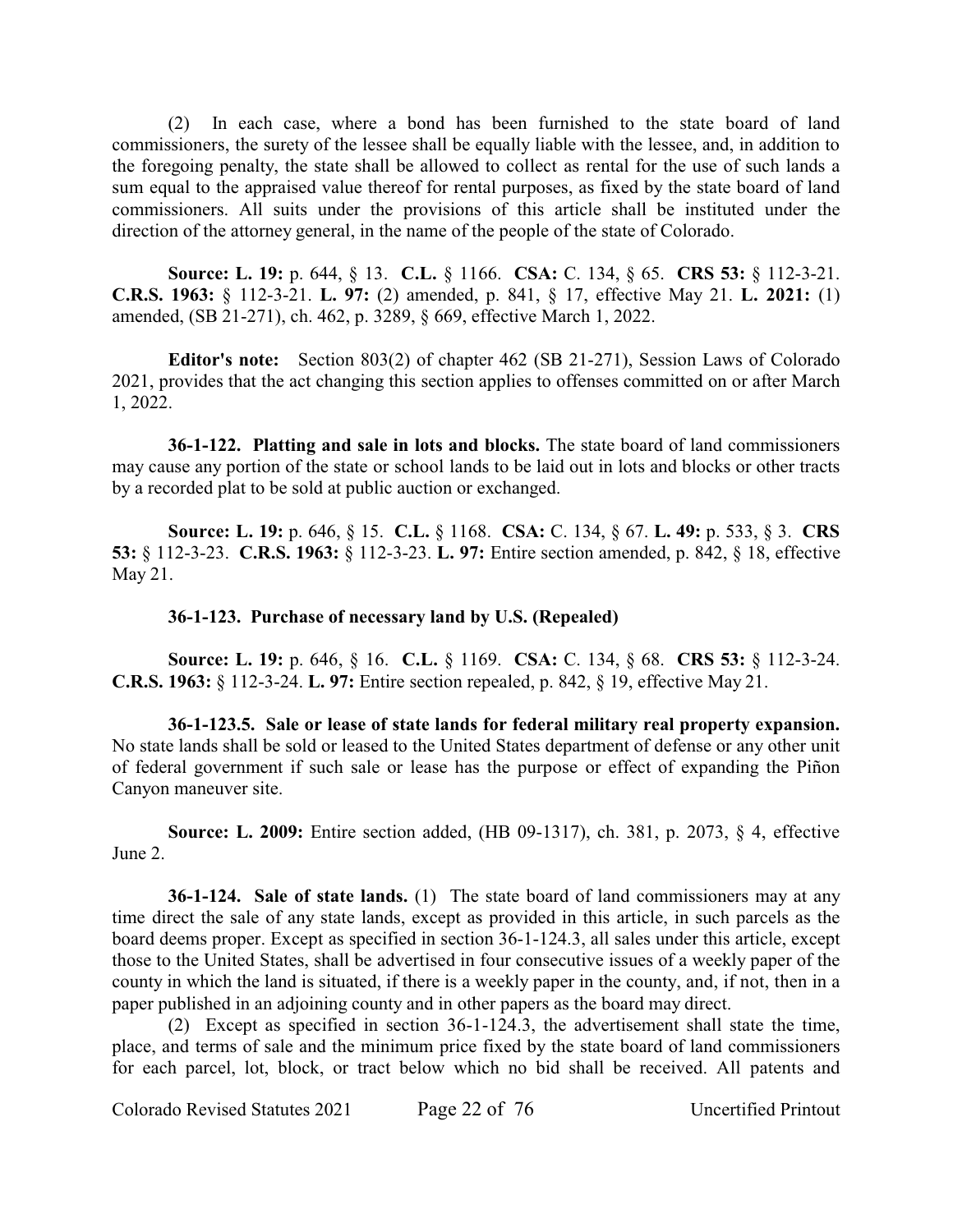certificates of purchase issued before March 31, 1919, are validated. If any land is sold on which authorized improvements have been made by lessees, the improvements shall be appraised under the direction of the board. When lands on which such improvements have been made are sold, the purchasers, if other than the owner of the improvements, shall pay the appraised value of the improvements to the owner thereof, taking a receipt therefor, and such purchaser shall deposit such receipt with the board before such purchaser is entitled to a patent or certificate of purchase. All such receipts shall be filed and preserved in the office of the state board of land commissioners.

(3) After receipt of a notice authorized by section  $24-33-107$  (2)(a), C.R.S., identifying lands alleged to have a unique economic or environmental value to the public, the state board of land commissioners shall not proceed with the sale of any lands identified in such notice unless such notice is withdrawn pursuant to section 24-33-107 (2)(c), C.R.S., or unless and until authorized by resolution or act of the general assembly or for two years thereafter, whichever first occurs. Thereafter, all the requirements of this article as to manner and terms of sale of state lands shall be deemed to have been met with respect to any sale of state lands made to the department of natural resources pursuant to the provisions of section 24-33-107 and article 1 of title 38, C.R.S.

(4) After any lands are designated as being included as part of the long-term stewardship trust established in section 36-1-107.5, the state board of land commissioners shall not proceed with the sale or exchange of any lands so designated unless such lands are first removed from the trust pursuant to section 36-1-107.5.

**Source: L. 19:** p. 646, § 17. **C.L.** § 1170. **CSA:** C. 134, § 69. **L. 49:** p. 553, § 4. **CRS 53:** § 112-3-25. **C.R.S. 1963:** § 112-3-25. **L. 65:** p. 921, § 2. **L. 67:** p. 50, § 1. **L. 73:** p. 178, § 3. **L. 97:** (1) and (2) amended and (4) added, p. 842, § 20, effective May 21. **L. 2009:** (1) amended, (SB 09-022), ch. 246, p. 1110, § 2, effective May 14. **L. 2010:** (1) and (2) amended, (HB 10-1165), ch. 124, p. 411, § 1, effective April 15.

**Cross references:** For additional provisions concerning the sale of state lands, see article 5 of this title.

**36-1-124.3. Acquisition of state trust lands by governmental entities.** (1) The general assembly declares that its intent in enacting this section is to authorize the transfer of interests in land to local governments or special districts in exchange for fair and adequate consideration.

(2) If the state board of land commissioners seeks to dispose of a parcel of land to a local government or special district, the state board shall give public notice of its intent pursuant to subsection (3) of this section. Not less than sixty days after the date of notice, the state board shall meet in public session to hear and receive testimony and evidence concerning the proposed disposal. After giving full consideration to the testimony as well as its legal mandates, the state board shall vote whether to approve the transaction.

(3) For purposes of property disposals under this section, notice shall be published in four consecutive issues of a weekly paper of the county in which such land is situated, in such other papers as the state board of land commissioners may direct, and on the state board's public website. The state board shall directly notify, by e-mail if available, all lessees of the property and all governmental entities within whose boundaries the proposed transaction will take place.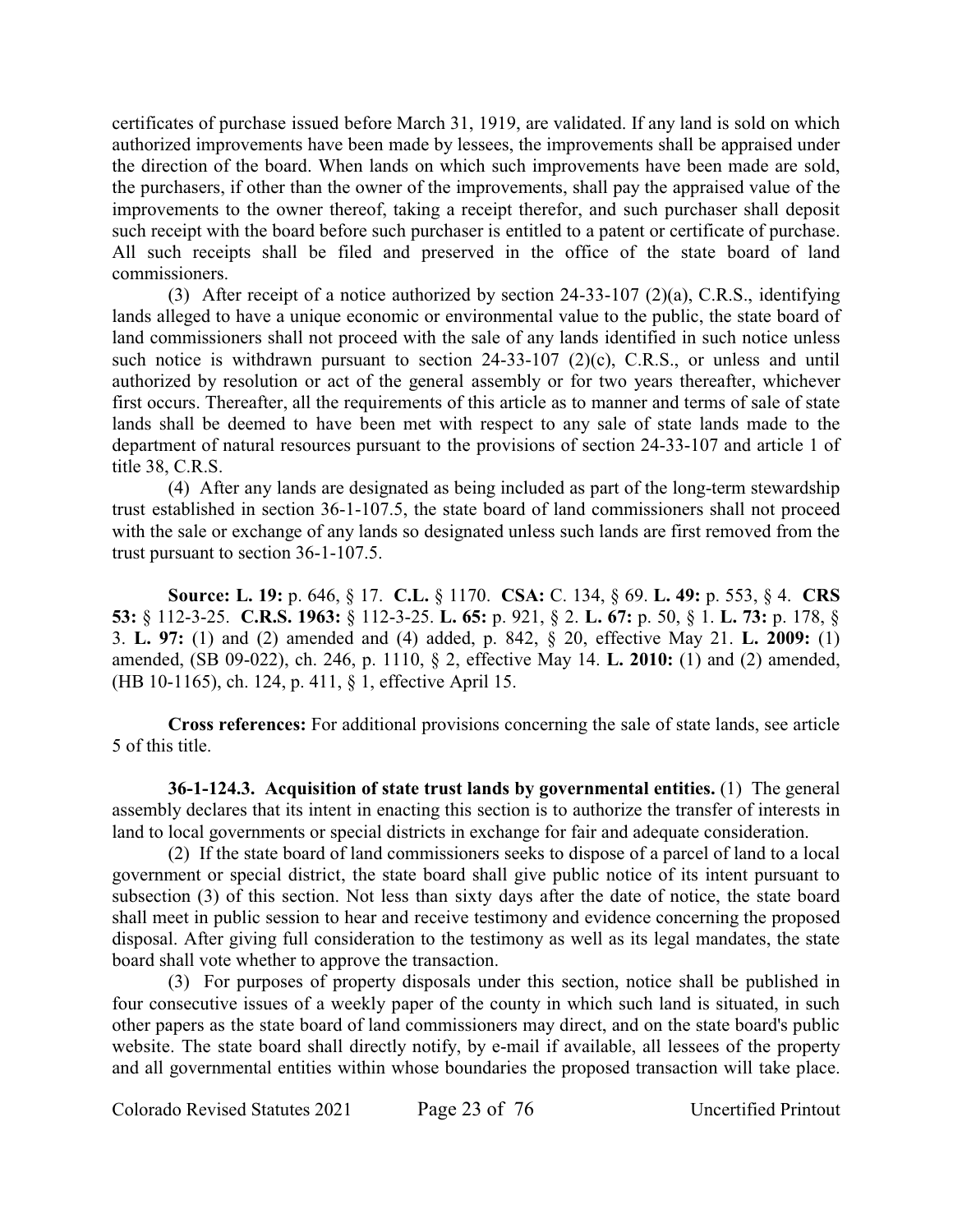The notice shall identify the parcel, the local government or special district to receive the property interest, the purpose and benefit of the disposal, and the time and location of the public hearing.

(4) The state board of land commissioners shall not complete more than two transactions pursuant to this section in a fiscal year. All disposals pursuant to this section shall:

(a) Be based on fair market value as determined by the state board that is consistent with an independent appraisal conforming to the uniform standards of professional appraisal practice standards; and

(b) Identify the purpose of the disposal of property as:

(I) Adding value to adjoining or nearby state trust property;

(II) Complying with valid local land use regulations as required by section 10 of article IX of the state constitution; or

(III) Benefitting state board operations.

(5) Repealed.

**Source: L. 2010:** Entire section added, (HB 10-1165), ch. 124, p. 412, § 2, effective April 15. **L. 2015:** (5) amended, (HB 15-1212), ch. 174, p. 569, § 1, effective May 11. **L. 2021:** (5) repealed, (SB 21-266), ch. 423, p. 2805, § 33, effective July 2.

**Editor's note:** On January 6, 2020, the general assembly received the report referred to in subsection (5), resulting in the repeal not taking effect.

**36-1-124.5. Nonsimultaneous exchanges of state trust lands - fund.** (1) The state board of land commissioners shall have the authority to undertake nonsimultaneous exchanges of land. For the purposes of section 22-41-101 (2), C.R.S., proceeds of land sold or otherwise disposed as part of a nonsimultaneous transfer pursuant to this section are not part of the designated trust fund until the nonsimultaneous transfer is completed pursuant to subsection (4) of this section.

(2) All revenues derived from the sale or other disposition of state trust land that is designated by the state board of land commissioners as being part of a nonsimultaneous exchange shall be transmitted by the director of the state board of land commissioners to the state treasurer who shall credit the same to a separate account in the nonsimultaneous state trust land exchange cash fund, which fund is hereby created. All interest derived from the deposit and investment of moneys in the fund shall be credited to the appropriate account in the fund. Moneys held in the fund shall not be used for the operating expenses of the board or for expenses incident to the disposition or acquisition of lands. Moneys in the fund are hereby continuously appropriated to the state board of land commissioners for the purposes of this section.

(3) Land that is designated by the state board of land commissioners to be purchased at the completion or partial completion of a designated nonsimultaneous exchange shall be paid for by moneys in the appropriate account in the fund.

(4) Upon a determination by the state board of land commissioners that a nonsimultaneous exchange is completed, but in any event no later than two years after the sale or other disposition of land designated as part of a nonsimultaneous exchange, any moneys remaining in a designated account in the fund shall be credited by the state treasurer to the trust fund maintained by the state treasurer for the proceeds of the trust lands disposed of or sold.

Colorado Revised Statutes 2021 Page 24 of 76 Uncertified Printout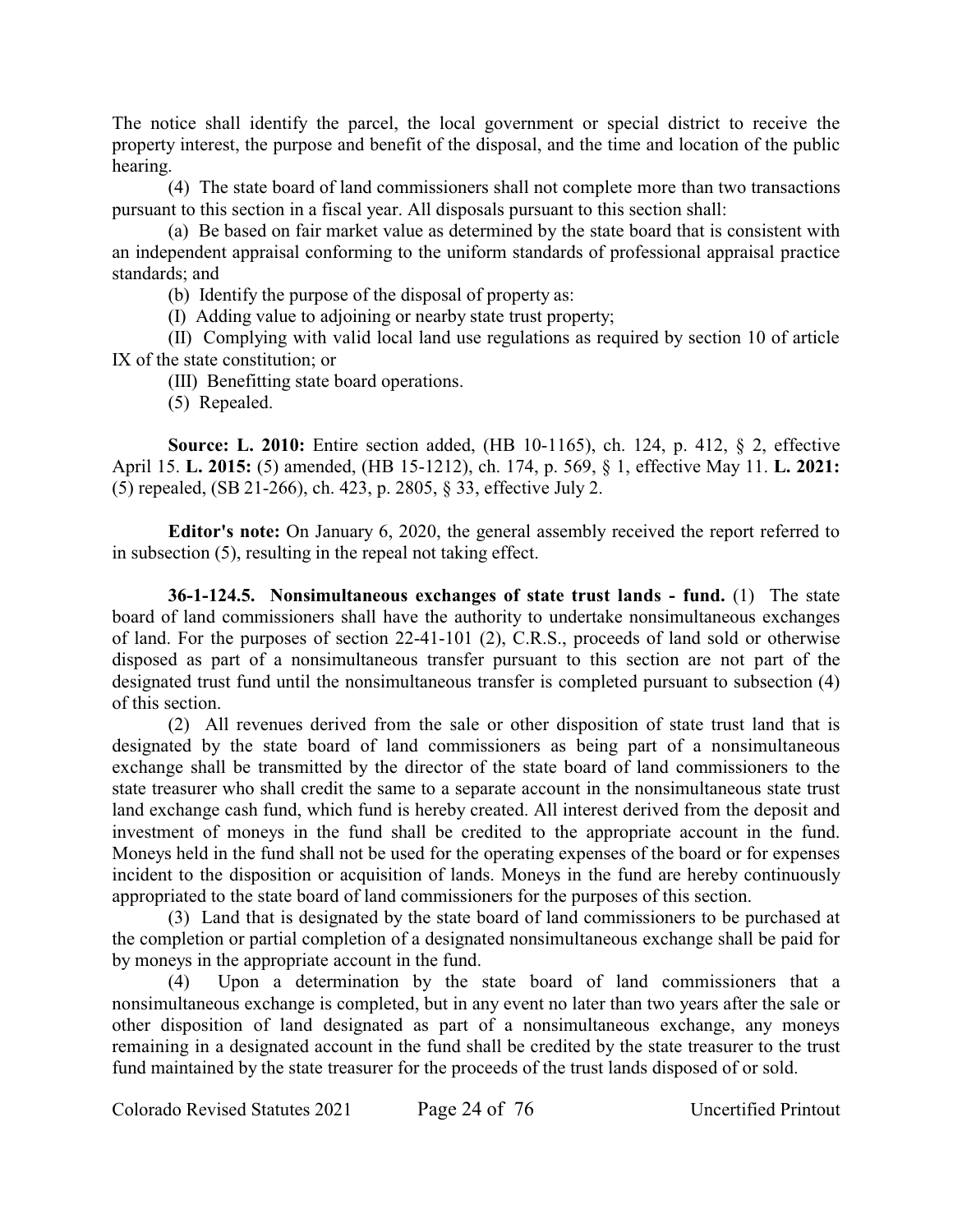**Source: L. 97:** Entire section added, p. 843, § 21, effective May 21.

**36-1-125. Reservations of rights on sale.** (1) All sales of state lands shall be held at the state capitol unless otherwise directed by the state board of land commissioners. The state board of land commissioners shall reserve to the state all rights to all minerals, ores, and metals of any kind and character, and all coal, asphaltum, oil, gas, or other like substances in or under such land, and all geothermal resources and the right of ingress and egress for the purpose of mining, together with enough of the surface of the same as may be necessary for the proper and convenient working of such minerals and substances.

(2) All patents and certificates of purchase on state or school lands issued before March 31, 1919, and in which a reservation of rights to minerals, ores, and metals of any kind or character whatsoever, or coal, asphaltum, oil, gas, and other like substances, or geothermal resources has been made are validated. The holders of such certificates of purchase or the owners of said lands so patented shall by contract, deed, or other agreement acknowledge or reconvey to the state the minerals and substances so reserved, and the state board of land commissioners is authorized to accept on behalf of the state such deeds and conveyances and to make such agreements as may be necessary to carry out the provisions of this article.

(3) All patents and certificates of purchase issued before March 31, 1919, describing the lands with reference to legal subdivisions shown by the United States official survey, or by lots, blocks, or tracts shown on a recorded plat, or by metes and bounds descriptions, are validated.

**Source: L. 19:** p. 647, § 18. **C.L.** § 1171. **CSA:** C. 134, § 70. **L. 49:** p. 554, § 5. **CRS 53:** § 112-3-26. **C.R.S. 1963:** § 112-3-26. **L. 74:** (1) amended, p. 314, § 5, effective May 17. **L. 77:** (1) amended, p. 1622, § 1, effective May 27. **L. 97:** Entire section amended, p. 844, § 22, effective May 21.

**Cross references:** For additional provisions concerning the sale of state lands, see article 5 of this title.

**36-1-126. Delinquent payments.** When any purchaser of land defaults for a period of thirty days in any of the payments of either principal or interest due upon the certificate of purchase issued to him, the certificate may be forfeited and the lands reverted to the state upon a notice to that effect mailed to the last-known post-office address of the purchaser, which notice shall allow him thirty days additional in which to pay the indebtedness to the state.

**Source: L. 19:** p. 648, § 19. **C.L.** § 1172. **CSA:** C. 134, § 71. **CRS 53:** § 112-3-27. **C.R.S. 1963:** § 112-3-27.

**36-1-127. Forfeiture - new sale.** If any purchaser of state land, after receiving a certificate of purchase, fails to make any one of the payments stipulated therein, and the same remains unpaid for thirty days after the time when it should have been paid, as specified in the certificate, the state board of land commissioners, after issuing notice of forfeiture and allowing thirty days additional to pay the indebtedness as provided in section 36-1-126, may sell the land again. In the case of a sale, all previous payments made on account of such land shall be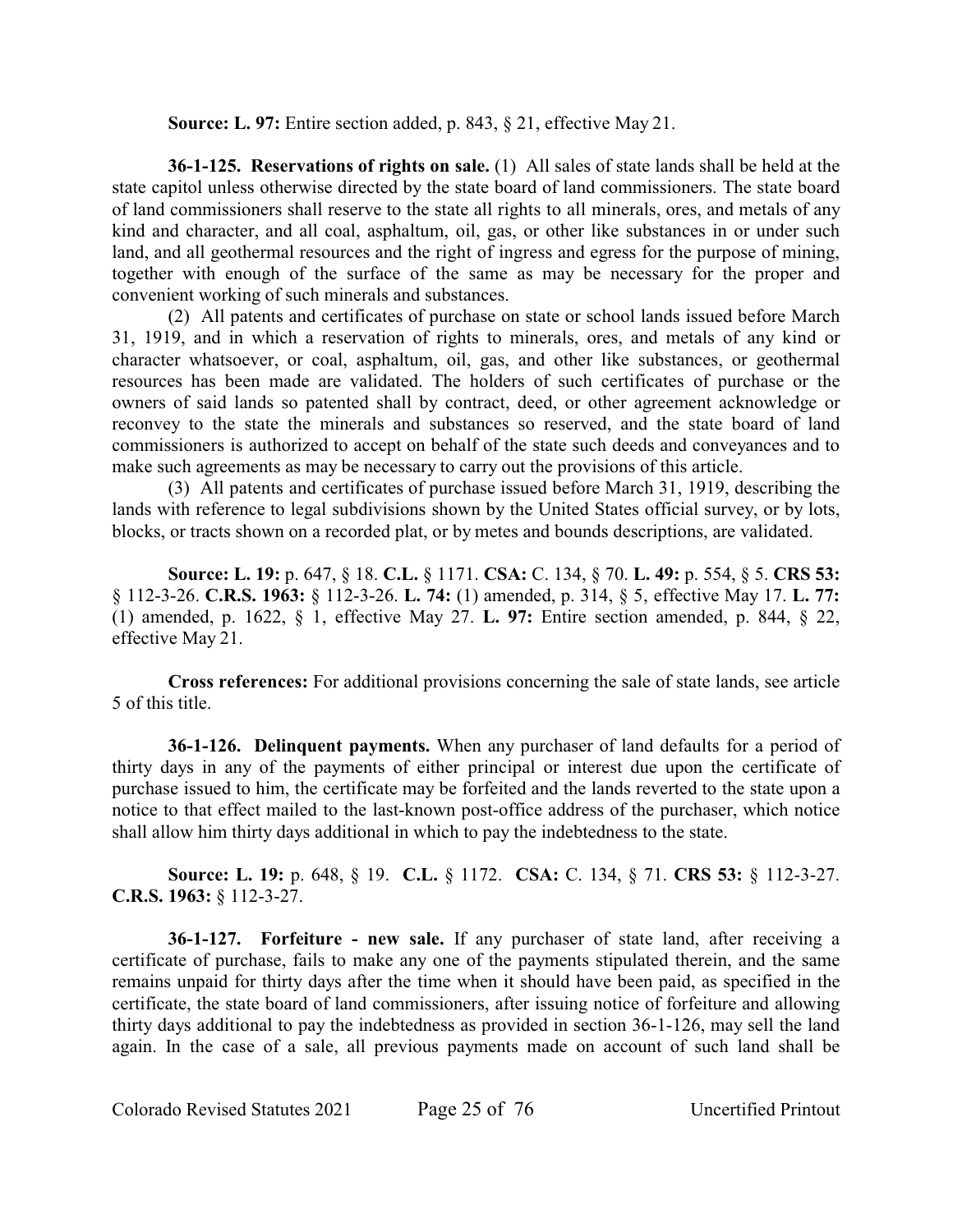forfeited to the state. The land shall revert to the state and the title thereof shall be in the state as if no sale had ever been made.

**Source: L. 19:** p. 649, § 20. **C.L.** § 1173. **CSA:** C. 134, § 72. **CRS 53:** § 112-3-28. **C.R.S. 1963:** § 112-3-28. **L. 97:** Entire section amended, p. 845, § 23, effective May 21.

**36-1-128. Place of payment - venue.** All moneys due and payable to the state board of land commissioners shall be paid at the office of the state board of land commissioners in the city and county of Denver, Colorado, and all actions for the recovery of same, or for the cancellation of certificates of purchase, or for the cancellation of leases, or for the recovery of the possession of the land, actions of forcible entry and detainer, or ejectment shall be brought in any court of competent jurisdiction in the city and county of Denver in the state of Colorado.

**Source: L. 19:** p. 649, § 21. **C.L.** § 1174. **CSA:** C. 134, § 73. **CRS 53:** § 112-3-29. **C.R.S. 1963:** § 112-3-29. **L. 97:** Entire section amended, p. 845, § 24, effective May 21.

**36-1-129. Bonds.** (1) When, in the judgment of the state board of land commissioners, a bond, a damage deposit, or earnest moneys by the purchaser of state lands is necessary, the board shall require the purchaser to give the financial warranty upon such conditions as the board may determine.

(2) (a) In leasing state lands for nonagricultural purposes, the state board of land commissioners shall require of the lessee a bond or damage deposit securing the state against loss of rents or other loss or waste, or occupation of the land for more than thirty days after the cancellation or expiration of the lease of the lessee, unless the lessee becomes the purchaser of the land, and the state board of land commissioners shall retain all interest earned on such a bond or damage deposit while held by the state board of land commissioners. In no case shall the lessee be allowed to cut or use more timber than is necessary for the improvement of the land or for fuel for the use of the family of the lessee; and the cutting and hauling of timber to sawmills, to be sawed on shares, is expressly prohibited.

(b) A lessee of state lands shall not be required to post a bond if such lessee is leasing state lands solely for agricultural purposes; except that a bond or damage deposit may be required for state-owned improvements even if leased solely for agricultural purposes.

(3) All bonds, damage deposits, and earnest moneys collected pursuant to this article that the state board of land commissioners has deemed forfeited or required for remediation activities shall be credited to the financial warranty account of the state land board trust administration fund created in section 36-1-145 (2)(e). Moneys in the account, including interest earned on the forfeited bonds, damage deposits, and earnest moneys deposited in the account, are continuously appropriated for the remediation or other activities on the affected property.

**Source: L. 19:** p. 649, § 22. **C.L.** § 1175. **CSA:** C. 134, § 74. **CRS 53:** § 112-3-30. **C.R.S. 1963:** § 112-3-30. **L. 94:** Entire section amended, p. 1682, § 1, effective May 31. **L. 2010:** Entire section amended, (HB 10-1165), ch. 124, p. 412, § 3, effective April 15. **L. 2013:** (2)(a) and (3) amended, (HB 13-1274), ch. 376, p. 2214, § 4, effective June 5.

### **36-1-130. Lost certificate of purchase. (Repealed)**

Colorado Revised Statutes 2021 Page 26 of 76 Uncertified Printout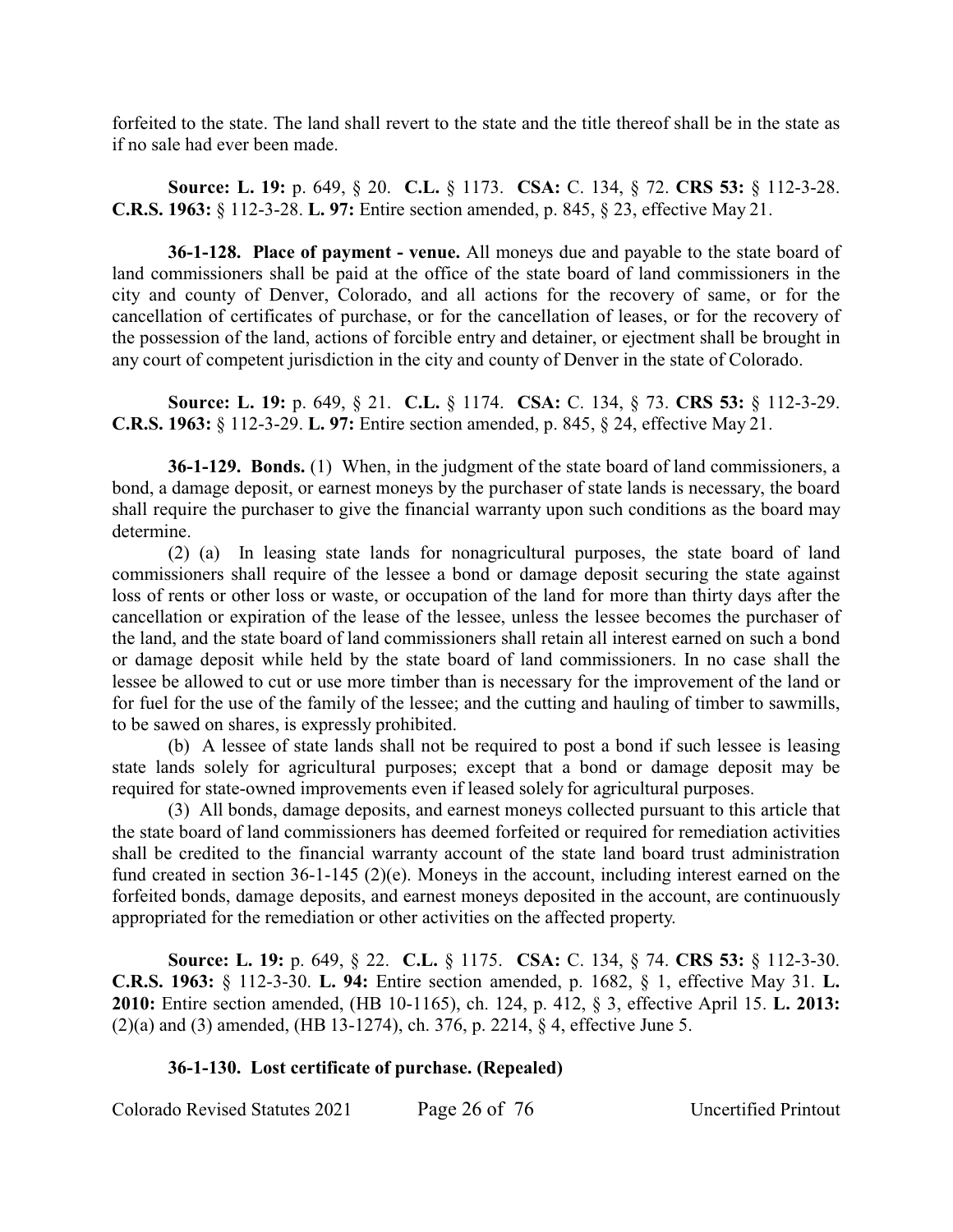**Source: L. 19:** p. 650, § 23. **C.L.** § 1176. **CSA:** C. 134, § 75. **CRS 53:** § 112-3-31. **C.R.S. 1963:** § 112-3-31. **L. 97:** Entire section repealed, p. 845, § 25, effective May 21.

**36-1-131. State land board hearings - rules.** (1) The state board of land commissioners may hear and determine the claims of all persons who claim a legal interest in the land or trust administered by the state board of land commissioners and who are aggrieved by an action of the board. The state board of land commissioners may appoint one or more of its members, the director, a hearing officer, or other appointee to render an initial decision on any matter before the board. Such decision may be appealed to the board. Any hearing or appeal shall be conducted in accordance with the provisions of article 4 of title 24, C.R.S.

(2) The board may promulgate such rules as in its opinion may be proper to accomplish any of its duties and powers.

**Source: L. 19:** p. 650, § 24. **C.L.** § 1177. **CSA:** C. 134, § 76. **CRS 53:** § 112-3-32. **C.R.S. 1963:** § 112-3-32. **L. 97:** Entire section amended, p. 845, § 26, effective May 21.

**36-1-132. Lands sold subject to taxation.** All lands sold under the provisions of this article or any interest therein shall be subject to taxation, and the director of the state board of land commissioners shall furnish to the county assessor of each county on May 1 of each year a list of the equities owned or acquired in all lands so sold, to whom sold, the price per acre, and the amount paid. Each county shall pay the expense incurred in compiling such list.

**Source: L. 19:** p. 650, § 25. **C.L.** § 1178. **CSA:** C. 134, § 77. **CRS 53:** § 112-3-33. **C.R.S. 1963:** § 112-3-33. **L. 97:** Entire section amended, p. 846, § 27, effective May 21.

**36-1-133. Rebate of taxes on reverted land.** In case any lands sold under the provisions of this article are reverted to the state for any cause whatsoever, the director of the state board of land commissioners shall at once notify the county treasurer of the county in which the land is situated, and upon receipt of such notice it is the duty of the county treasurer to at once rebate all taxes that have been charged against the lands so reverted.

**Source: L. 19:** p. 650, § 26. **C.L.** § 1179. **CSA:** C. 134, § 78. **CRS 53:** § 112-3-34. **C.R.S. 1963:** § 112-3-34. **L. 97:** Entire section amended, p. 846, § 28, effective May 21.

**36-1-134. Proceeds of sale - funds.** The funds arising from the sale of public school, university, and agricultural college lands shall be held intact for the benefit of the funds for which such lands were granted and shall be known as permanent funds, and the interest and rentals only shall be expended for the purpose of the grant. The funds arising from the sale, leasing, and income of all other state lands shall be disposed of as provided by law but, in the absence of any other provisions, may be invested in the same manner as the school fund.

**Source: L. 19:** p. 650, § 27. **C.L.** § 1180. **CSA:** C. 134, § 79. **CRS 53:** § 112-3-35. **C.R.S. 1963:** § 112-3-35.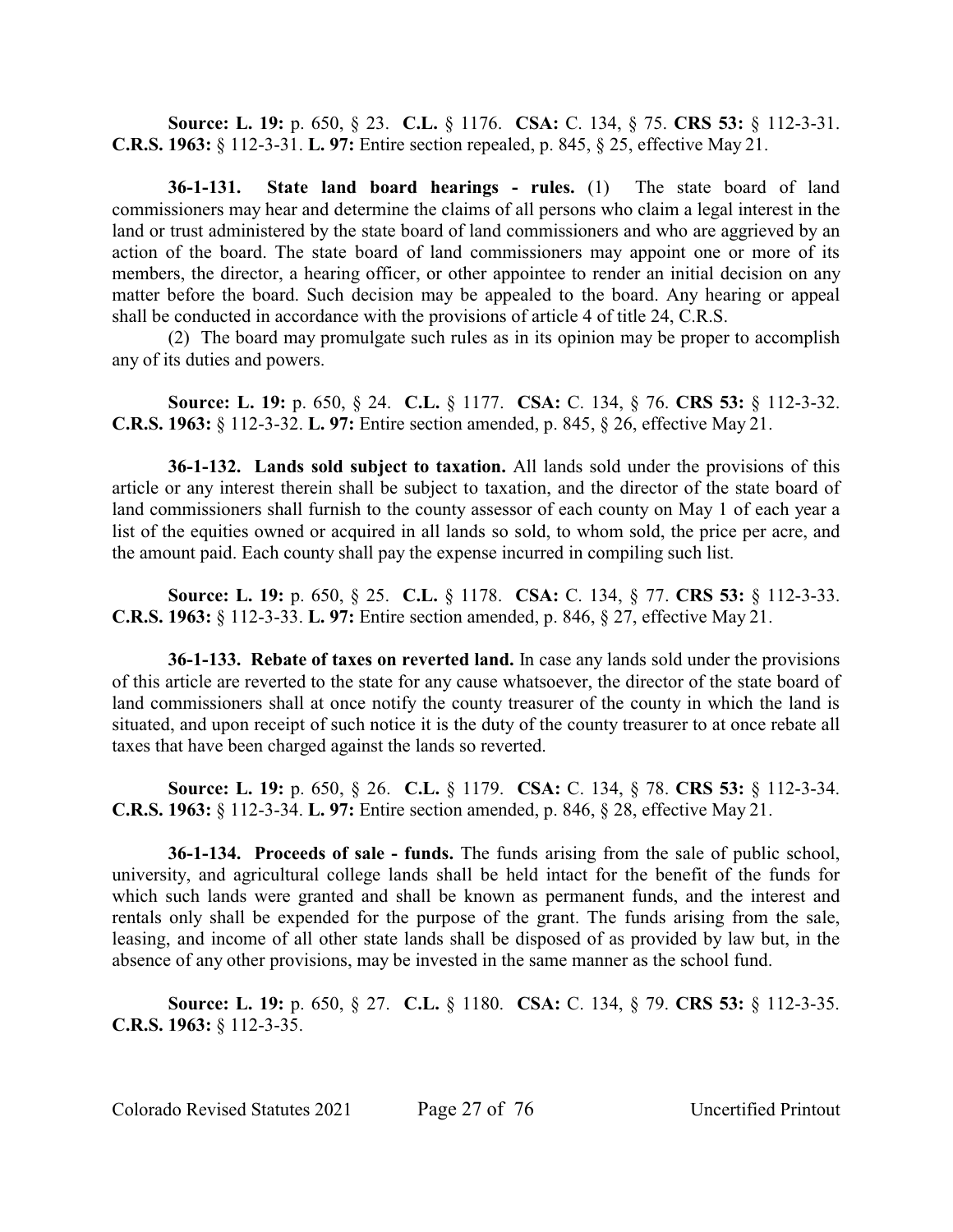**36-1-135. Proceeds of leases - disposition.** All moneys arising from the leasing of agricultural college, university, or public school lands which, on or after March 31, 1919, are received by the state treasurer shall be treated in all respects in the same manner as is provided by law for the disposition of the interest on the proceeds arising from the sale of the same class of lands.

**Source: L. 19:** p. 651, § 28. **C.L.** § 1181. **CSA:** C. 134, § 80. **CRS 53:** § 112-3-36. **C.R.S. 1963:** § 112-3-36.

**36-1-136. Rights-of-way granted - reversion.** The state board of land commissioners may grant rights-of-way across or upon any portion of state land for any ditch, reservoir, railroad, communication system, electric power line, pipeline, or other installation necessary for the operation of said services or utilities and may grant rights-of-way on any tracts of state land to any person, public agency or instrumentality of the United States, or to this state, or to any of the institutions, agencies, counties, municipalities, districts, or other political subdivisions of this state for the purpose of building schoolhouses or public roads or highways or for any lawful use or purpose. Any right-of-way so granted shall be on such terms as the board shall determine and shall be subject to the filing fee specified in section 36-1-112. Said board may execute and sign, as provided by this article, on behalf of this state, an instrument in writing for such right-of-way or grant. This section shall not be construed to grant authority to said board to convey title to any such land by a grant of right-of-way. Whenever rights-of-way granted for any purposes mentioned in this section cease to be used for such purposes, the rights-of-way shall terminate, and all rights shall revert to this state or its successors in interest.

**Source: L. 19:** p. 651, § 29. **C.L.** § 1182. **CSA:** C. 134, § 81. **L. 47:** p. 690, § 1. **CRS 53:** § 112-3-37. **C.R.S. 1963:** § 112-3-37. **L. 69:** p. 924, § 1. **L. 73:** p. 1140, § 1. **L. 77:** Entire section amended, p. 1620, § 2, effective May 26. **L. 97:** Entire section amended, p. 846, § 29, effective May 21. **L. 98:** Entire section amended, p. 828, § 50, effective August 5.

### **36-1-137. Sale of lands to procure irrigation.**

(1) and (2) Repealed.

(3) If any person, other than the person making application for the purchase of the lands, is the highest bidder at the public sale thereof, such bidder shall, within such reasonable time as the board may fix, enter into a contract and bond, as required by the provisions of this article, for the construction of the ditch and for the furnishing of water therefrom; and, in the event of his failure to furnish a satisfactory bond and enter into the said contract within the time fixed, then such bid shall be disregarded, and such public sale shall be void and of no effect. The board shall make the sale upon like conditions as other state lands are sold, and shall require a good and sufficient bond from the party desiring to construct such ditch, conditioned upon the faithful performance of the contract, and the conditions of the sale, and in no case shall the title to any of said lands pass from the state until the ditch has been completed and accepted by the board.

**Source: L. 19:** p. 651, § 30. **C.L.** § 1183. **CSA:** C. 134, § 82. **CRS 53:** § 112-3-38. **C.R.S. 1963:** § 112-3-38. **L. 97:** (1) and (2) repealed, p. 846, § 30, effective May 21.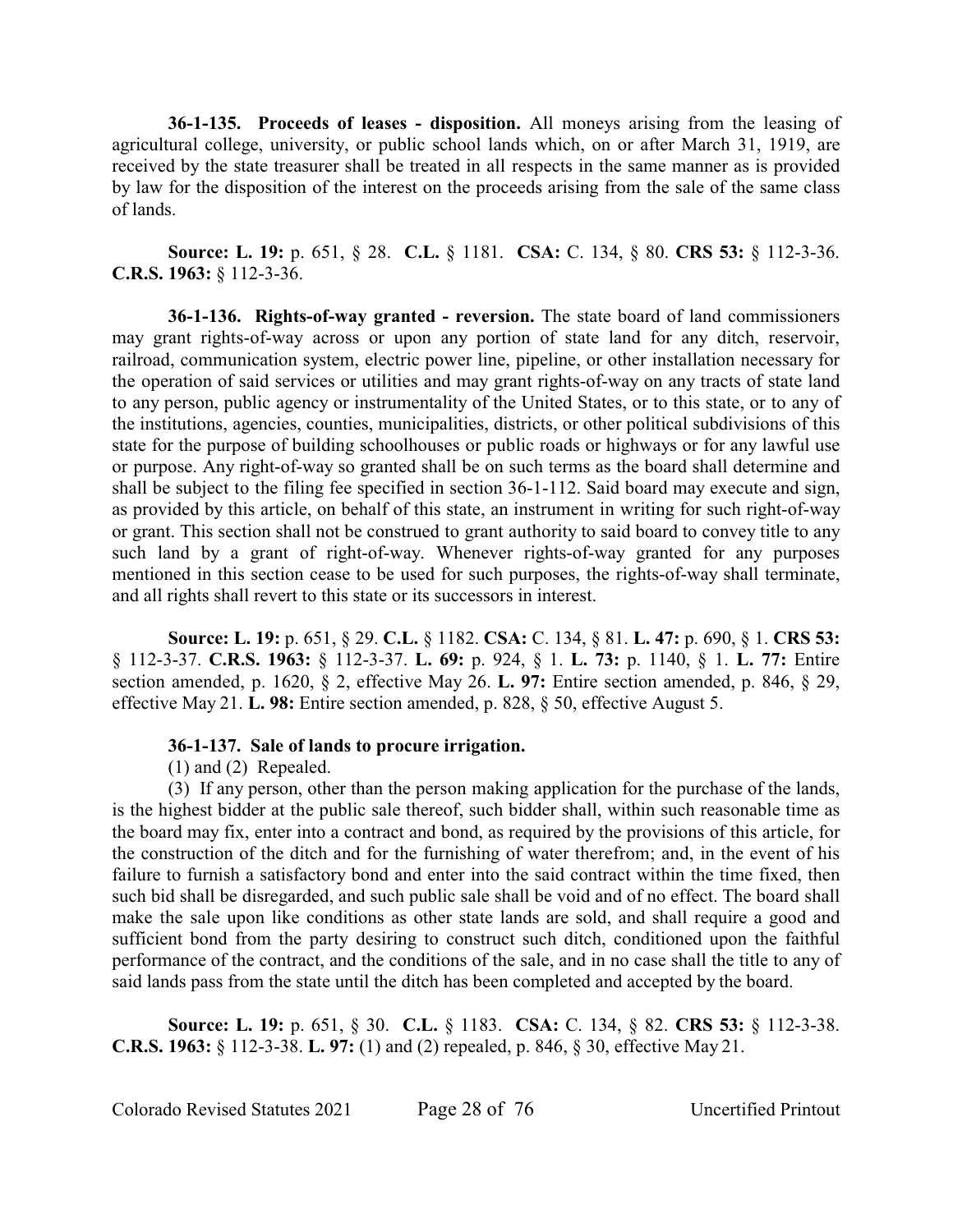**36-1-138. Mineral section - personnel - duties.** (1) (a) The state board of land commissioners is authorized to establish, under the jurisdiction of the director of the state board of land commissioners, a mineral section and appoint a minerals director with experience in mineral resources production, management, development, or reclamation. It is the duty of the minerals director or such director's designee or contractor to inspect all works operated under leases from the state for the production of mineral resources upon which rentals are due to the state upon a basis of a royalty upon the production therefrom, as often from time to time as the minerals director shall deem it necessary for the purpose of estimating and checking royalties therefrom, and keep such maps or other information of the workings of all such operations as will give the minerals section full information concerning the same.

(b) In the event the minerals director utilizes a contractor to conduct such investigation, the compensation to such contractor shall not be based on the number or amount of audit findings referred to the director for action.

(2) Lessees of all mineral resources lands shall be required to furnish the minerals director with copies or blueprints of all maps of underground surveys of leased land, made or authorized by such lessee, including engineer's field notes, certified to by the engineer who made the survey. The minerals director or such director's designee or contractor shall review activities related to mineral resources leases. The minerals director shall also check the royalties reported as due under such lease for the preceding month and compare the same with the surveys and other inspections made by the minerals director and shall report the result of such examination and checking to the director of the state board of land commissioners. Every mine and oil and gas operation and other works upon the lands managed by the state board of land commissioners held under lease therefrom by any person, association, partnership, or corporation shall be at all times subject to the inspection of the minerals director or such director's designee or contractor. The minerals director or the director's designee or contractor shall inspect and examine all lands held under lease from the state, providing for the payment of royalties from the production therefrom, and report to the director of the state board of land commissioners the condition of said lands and the amount of work and development done thereon by such lessees and make such recommendations relative thereto as the minerals director may deem advisable. The minerals director or such director's designee or contractor shall upon ten days notice have access during normal business hours to records and books necessary to determine the royalty due from the production and disposition of all substances produced from state trust lands, which record or book is in the possession or under the control of the lessee or the lessee's assign. If after reasonable effort the minerals director or such director's designee or contractor is unable to obtain sufficient information from the lessee or assign to determine the royalty due, the director or designee or contractor may petition the state board of land commissioners for an order which upon notice and hearing shall grant access to information, records, and books pertaining to royalties that are in the possession or under the control of any entity that purchases, distributes, processes, or transports the substance produced from the state trust land. Except as is necessary to determine and report to the board royalties due to the board, all information acquired by the director or director's designee or contractor under this subsection (2) shall be protected as confidential information and shall not be a matter of public record in the absence of a written release from the entity from which the information was obtained or until otherwise ordered by a court.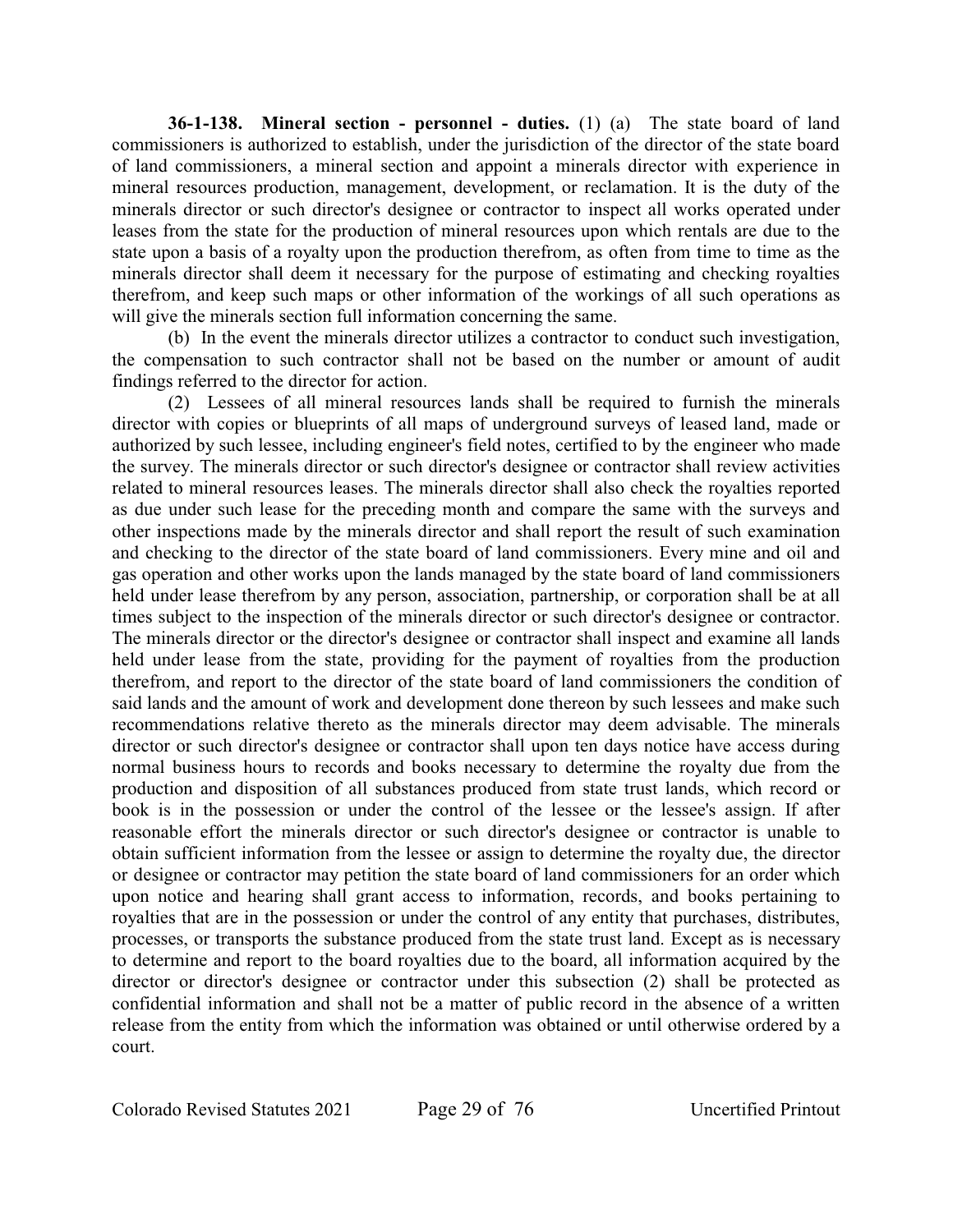**Source: L. 19:** p. 653, § 31. **C.L.** § 1184. **CSA:** C. 134, § 83. **CRS 53:** § 112-3-39. **C.R.S. 1963:** § 112-3-39. **L. 97:** Entire section amended, p. 847, § 31, effective May 21.

**Cross references:** For inquiries by the director of the division of labor into relations existing between lessees of state lands and the state, see § 8-1-122.

#### **36-1-139. Royalties on coal - ton defined. (Repealed)**

**Source: L. 19:** p. 654, § 32. **L. 21:** p. 739, § 1. **C.L.** § 1185. **L. 25:** p. 468, § 1. **CSA:** C. 134, § 84. **L. 53:** p. 454, § 1. **CRS 53:** § 112-3-40. **C.R.S. 1963:** § 112-3-40. **L. 97:** Entire section repealed, p. 848, § 32, effective May 21.

**36-1-140. Mineral locations - posting - lease.** Location of mineral claims, other than claims for coal and oil shale, may be made upon unleased mineral lands belonging to the state. The discoverer of a body of mineral in either a lead, lode, ledge, deposit, vein, or contact shall immediately post conspicuously a notice declaring that he has made such a discovery on the date attached to the notice. Within ten days after posting said notice, the discoverer must notify the state board of land commissioners of said discovery and arrange for a permit to explore the extent of the discovery. Within sixty days from date of discovery, the locator shall be required to take a lease upon such terms as may be agreed upon by the state board of land commissioners or apply for an extension of the permit.

**Source: L. 19:** p. 655, § 33. **C.L.** § 1186. **CSA:** C. 134, § 85. **CRS 53:** § 112-3-41. **L. 55:** p. 684, § 1. **C.R.S. 1963:** § 112-3-41. **L. 80:** Entire section amended, p. 694, § 1, effective April 13.

**Cross references:** For lode claims, see article 43 of title 34.

**36-1-141. Exchange of lands with government.** The state board of land commissioners is authorized to exchange any lands, the income from which is devoted to the public schools of the state, the state universities, the state agricultural college, penitentiary, internal improvements, or saline or any other lands which may be under the control of the state board of land commissioners and which may have been granted to the state by the congress of the United States, for such unappropriated federal lands in the state as the state board of land commissioners may select. The director of said board is empowered to sign all papers necessary to such transfer, under the direction of the board.

**Source: L. 19:** p. 655, § 34. **C.L.** § 1187. **CSA:** C. 134, § 86. **CRS 53:** § 112-3-42. **C.R.S. 1963:** § 112-3-42. **L. 97:** Entire section amended, p. 849, § 33, effective May 21.

**36-1-142. Receipts from agricultural lands.** The state board of land commissioners is required to transmit or cause to be transmitted to the secretary of the board of governors of the Colorado state university system, as the same are received, statements showing each item of receipt of money from all leases or sales and royalties, or as interest on purchase money passing through its hands, derived from agricultural college land grant land, which statement shall name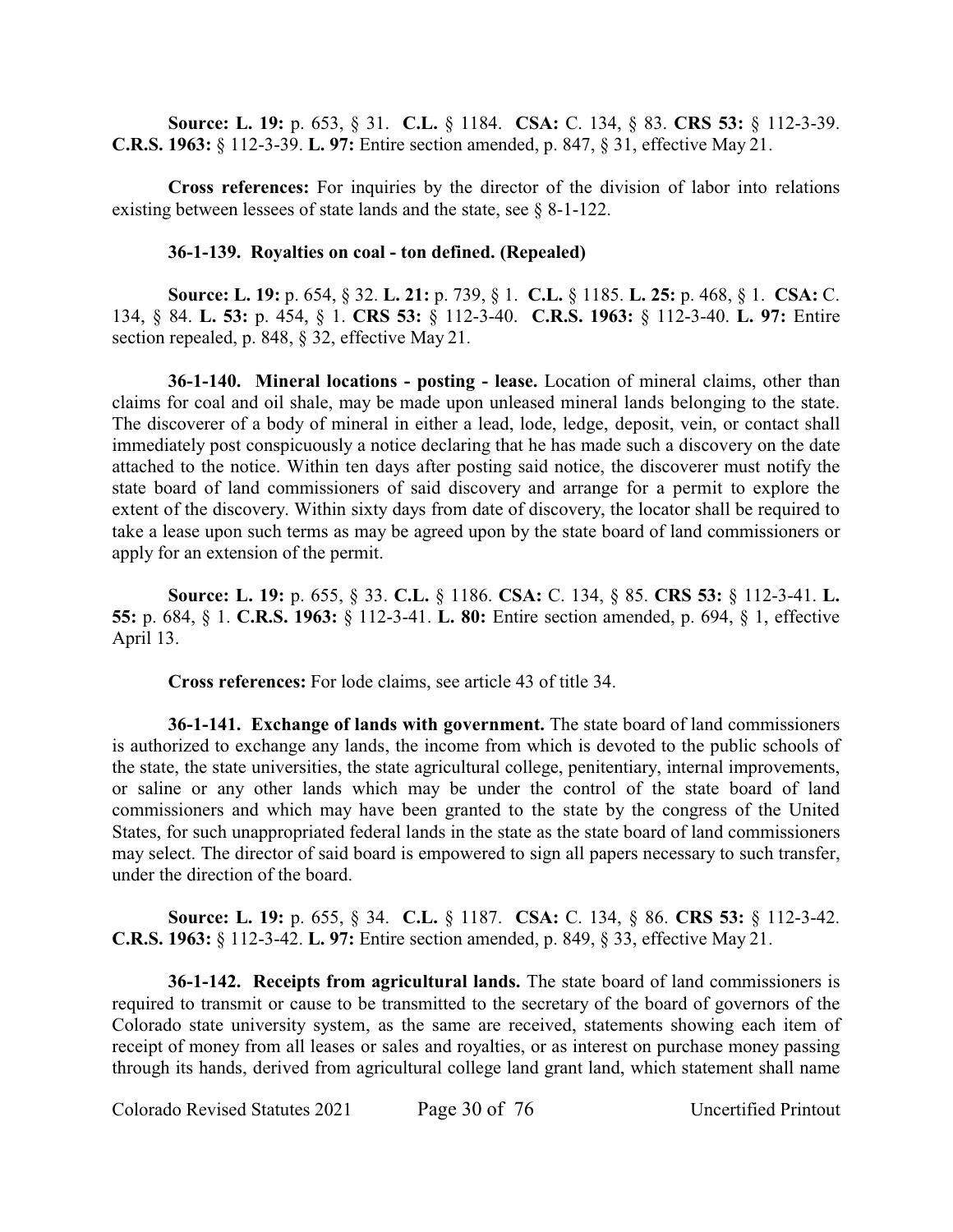and describe the lands to which the money paid applies, from whom and for what received, and whether the item is credited to land income or permanent fund.

**Source: L. 15:** p. 389, § 1. **C.L.** § 1188. **CSA:** C. 134, § 87. **CRS 53:** § 112-3-43. **C.R.S. 1963:** § 112-3-43. **L. 2002:** Entire section amended, p. 1248, § 25, effective August 7.

**36-1-143. Statement to board of governors of the Colorado state university system.** (1) On or before the second Wednesday in December of every year, the state board of land commissioners shall furnish to the board of governors of the Colorado state university system a complete statement of all transactions had by it in connection with agricultural college lands, which statement shall show:

(a) Amounts received from sales of such lands, describing the lands sold and the price received for each tract and giving the name of the purchaser;

(b) Amounts received from leases and royalties, describing the lands leased from which such income is derived and giving the name of the lessee or operator;

(c) Amounts received as interest on purchase money and other items, giving the name of the payer;

(d) Amounts due and unpaid on purchases and leases and other delinquencies, if any;

(e) Such other items as will enable said board of governors of the Colorado state university system to keep informed as to the condition of said lands, the income therefrom, and the manner in which the same are being administered.

**Source: L. 15:** p. 389, § 2. **C.L.** § 1189. **CSA:** C. 134, § 88. **CRS 53:** § 112-3-44. **C.R.S. 1963:** § 112-3-44. **L. 2002:** (1) amended, p. 1248, § 26, effective August 7.

**36-1-144. Agreements with general agencies.** The state board of land commissioners is authorized to enter into cooperative agreements on behalf of the state with any federal agency for the improvement and betterment of state owned lands and to furnish necessary materials and tools in connection therewith.

**Source: L. 37:** p. 941, § 1. **CSA:** C. 134, § 88(1). **CRS 53:** § 112-3-45. **C.R.S. 1963:** § 112-3-45.

**36-1-145. Land commissioners' receipts - appropriation.** (1) All moneys collected by the state board of land commissioners shall be deposited with the state treasurer. Moneys received by the state board of land commissioners for fees and services shall be credited by the state treasurer to the state board of land commissioners land and water management fund created in section 36-1-148. All other moneys deposited by the state board of land commissioners shall be credited by the state treasurer to the proper funds as provided by law.

(2) (a) The state land board trust administration fund is hereby created in the state treasury for the purposes specified in paragraph (b) of this subsection (2).

(b) The general assembly shall annually appropriate moneys from the state land board trust administration fund sufficient to pay for the salaries of employees of the state board of land commissioners and expenses and per diem allowances of commissioners and all other expenses incurred in administering the provisions of articles 1 to 7 of this title and sections 9 and 10 of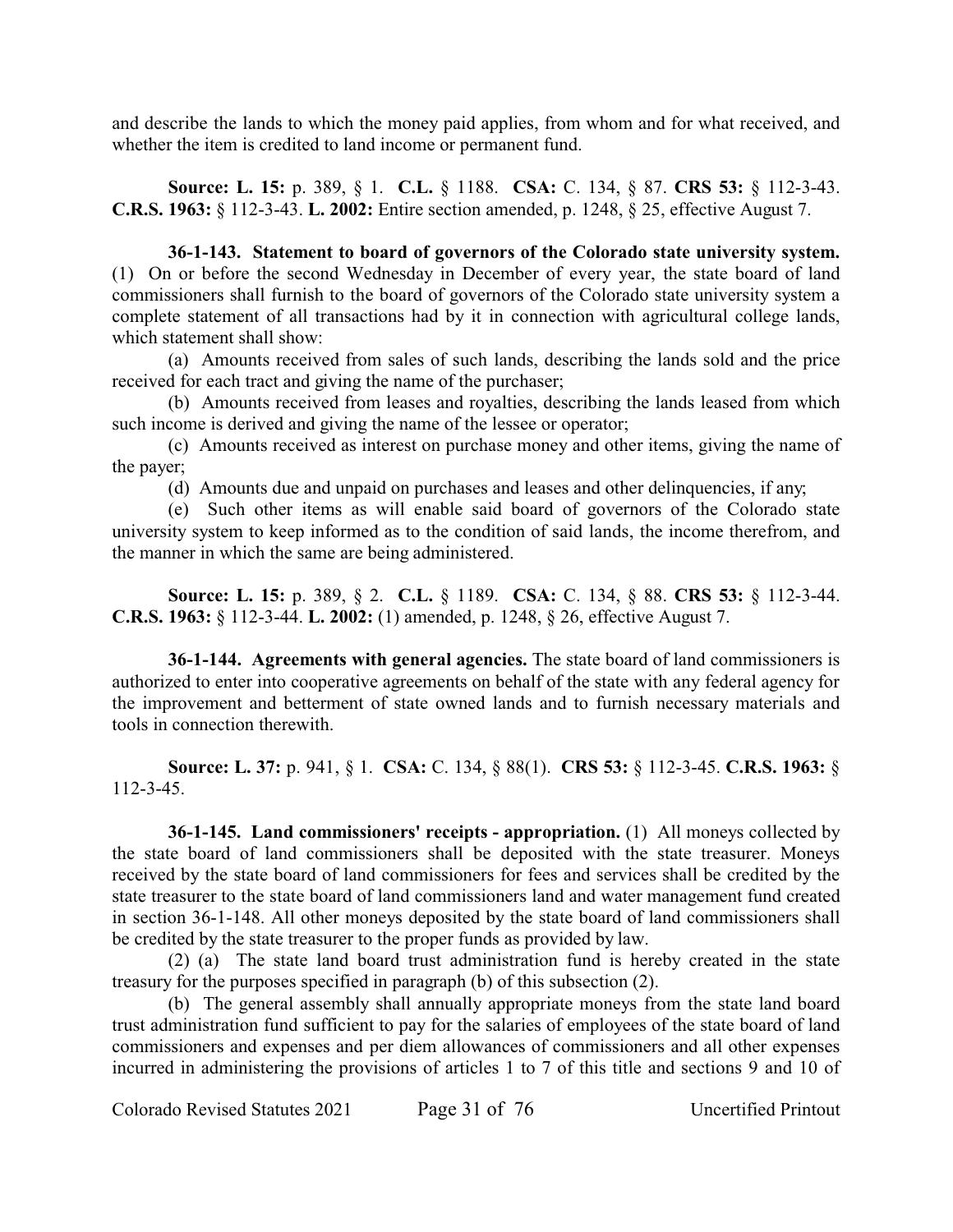article IX of the Colorado constitution. Each land grant administered by the state board of land commissioners shall be charged with the expense of its administration.

(c) Any moneys remaining in the state land board trust administration fund at the end of the state fiscal year shall be allocated to the trust funds under the control of the state board of land commissioners in an amount equal to the proportion of such moneys that would have been paid into such trust funds but for their allocation to the state land board trust administration fund; except that moneys in the financial warranty account of the fund created in paragraph (e) of this subsection (2) shall remain in the account until spent.

(d) (Deleted by amendment, L. 97, p. 850, § 34, effective May 21, 1997.)

(e) There is hereby created in the state land board trust administration fund the financial warranty account, consisting of financial warranties credited to the account pursuant to section 36-1-129 (3). The board shall expend moneys in the account only for purposes specified in section 36-1-129 (3).

(3) The general assembly shall allocate moneys to the state land board trust administration fund from the income generated by the state trust lands. The allocations to the fund and the appropriations to the state board of land commissioners shall be sufficient to enable the state board of land commissioners to perform its duties.

**Source: L. 57:** pp. 592, 593, §§ 1, 2. **CRS 53:** § 112-3-46. **C.R.S. 1963:** § 112-3-46. **L. 71:** p. 1096, § 1. **L. 79:** (1) amended, p. 1346, § 2, effective July 1. **L. 83:** (2) R&RE, p. 1380, § 1, effective July 1. **L. 85:** (2)(a) and (2)(d) amended, p. 1143, § 1, effective June 6. **L. 89:** (2)(c) and (2)(d) amended, p. 1415, § 1, effective April 6. **L. 92:** (1) amended, p. 1910, § 2, effective March 4. **L. 95:** (2)(a) and (2)(d) amended, p. 456, § 1, effective May 16. **L. 97:** Entire section amended, p. 850, § 34, effective May 21. **L. 2007:** (2)(b) amended, p. 2048, § 93, effective June 1. **L. 2010:** (2)(c) amended and (2)(e) added, (HB 10-1165), ch. 124, p. 413, § 4, effective April 15.

## **36-1-146. Acquisition of right-of-way. (Repealed)**

**Source: L. 63:** p. 750, § 1. **C.R.S. 1963:** § 112-3-47. **L. 97:** Entire section repealed, p. 851, § 35, effective May 21.

**36-1-147. Geothermal leases.** (1) The state board of land commissioners may lease any portion of the land of the state, or any interest therein, for the purposes of exploring for, producing, and developing the geothermal resources thereunder at a rental to be determined by the board, except as provided in sections 36-1-113, 36-1-118, and 36-1-147.5.

(2) The geothermal leasing arrangements authorized by subsection (1) of this section shall include provision for:

(a) The filing of a surety bond to assure compliance with the lease terms and the requirements of article 90.5 of title 37, C.R.S.;

(b) Royalties on both the geothermal resource and its by-product;

(c) The protection of the environment, including but not necessarily limited to the air quality, the ground and surface water quality, and the land surface, as well as the rest of the environment.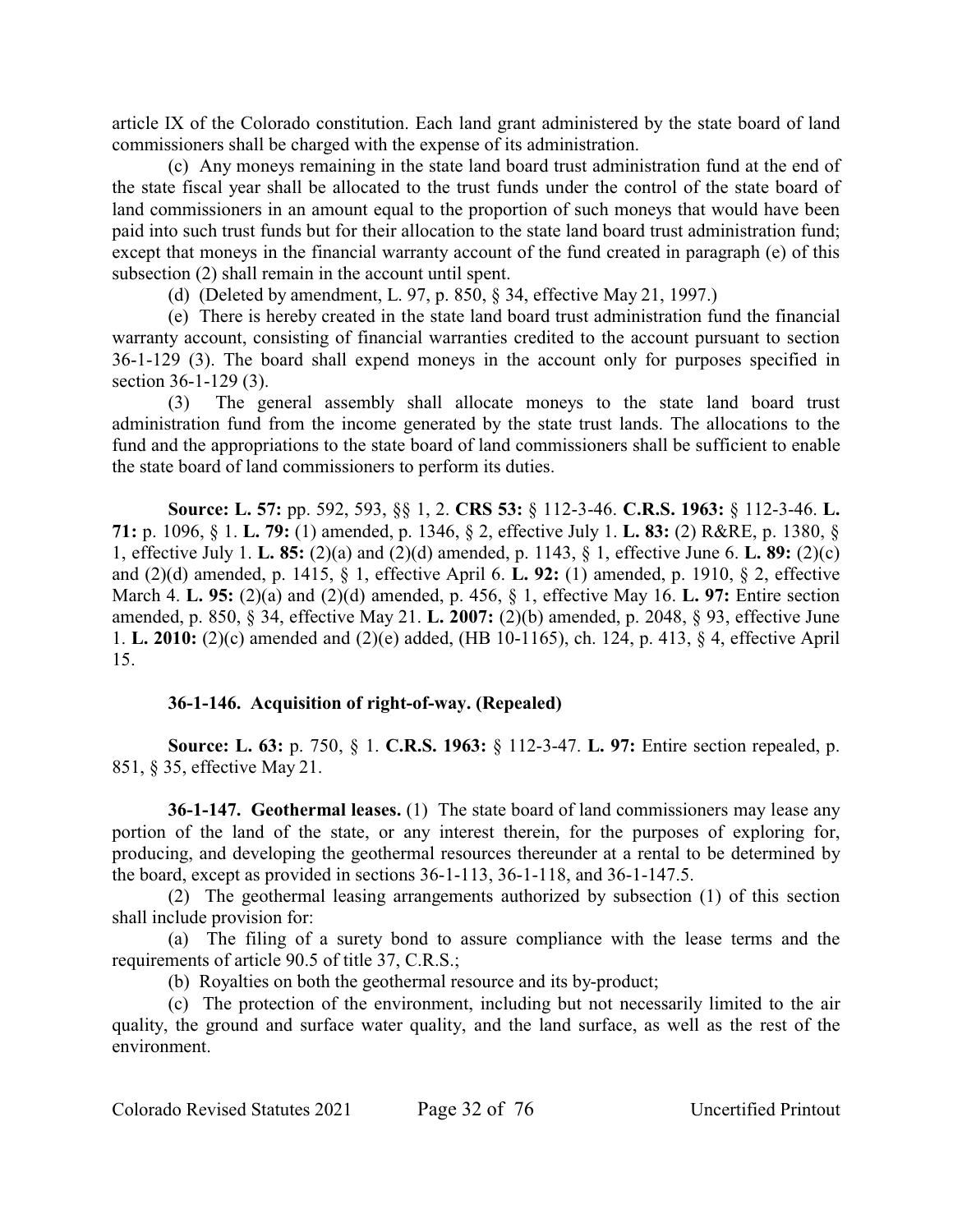(3) The geothermal leasing arrangements authorized by subsection (1) of this section are to be administered by the state board of land commissioners in a manner which encourages the maximum economic recovery of geothermal resources, prevents waste of said resources, and protects the public interest in the lands of the state by requiring the exploration for the development and protection of geothermal resources to proceed in an environmentally acceptable manner.

(4) All existing leases on state lands for the development of geothermal resources are hereby validated as though they had been issued pursuant to the authority of this article.

**Source: L. 74:** Entire section added, p. 315, § 6, effective May 17. **L. 83:** (2)(a) amended, p. 1424, § 4, effective June 10. **L. 2007:** (1) amended, p. 620, § 2, effective August 3.

**36-1-147.5. Leasing arrangements for renewable energy resources development legislative declaration - definitions.** (1) The general assembly hereby finds and declares that some of the public lands under the direction, control, and disposition of the state board of land commissioners are viable for development of renewable energy resources and therefore are of unique economic value to the state for the funding of public schools.

(2) As used in this section, unless the context otherwise requires:

(a) "Biomass" means:

(I) Nontoxic plant matter consisting of agricultural crops or their by-products, urban wood waste, mill residue, slash, or brush;

(II) Animal wastes and products of animal wastes; or

(III) Methane produced at landfills or as a by-product of the treatment of wastewater residuals.

(b) "Renewable energy resources" means energy derived from solar, wind, geothermal, biomass, and hydroelectricity. A fuel cell using hydrogen derived from these eligible resources is also an eligible electric generation technology. Fossil and nuclear fuels and their derivatives are not eligible resources.

(3) (a) The state board of land commissioners shall examine property currently under the direction, control, and disposition of the board to identify land suitable and appropriate for development of renewable energy resources. In identifying such property, the board shall collaborate with the national renewable energy laboratory, university of Colorado, Colorado state university, and Colorado school of mines. The board shall also work with federal land management agencies to pursue any state and federal collaboration for the development of renewable energy resources.

(b) and (c) Repealed.

(4) The state board of land commissioners shall collaborate with the Colorado energy office created in section 24-38.5-101, C.R.S., to ensure that potential renewable energy resource developers are aware of any lands identified by the board as being suitable for development of renewable energy resources.

(5) The state board of land commissioners may lease any portion of the land of the state, or any interest therein, for the purposes of developing renewable energy resources at a rental to be determined by the board, except as provided in sections 36-1-113, 36-1-118, and 36-1-147.

(6) The leasing arrangements for renewable energy resources development authorized by subsection (5) of this section shall include provisions for:

Colorado Revised Statutes 2021 Page 33 of 76 Uncertified Printout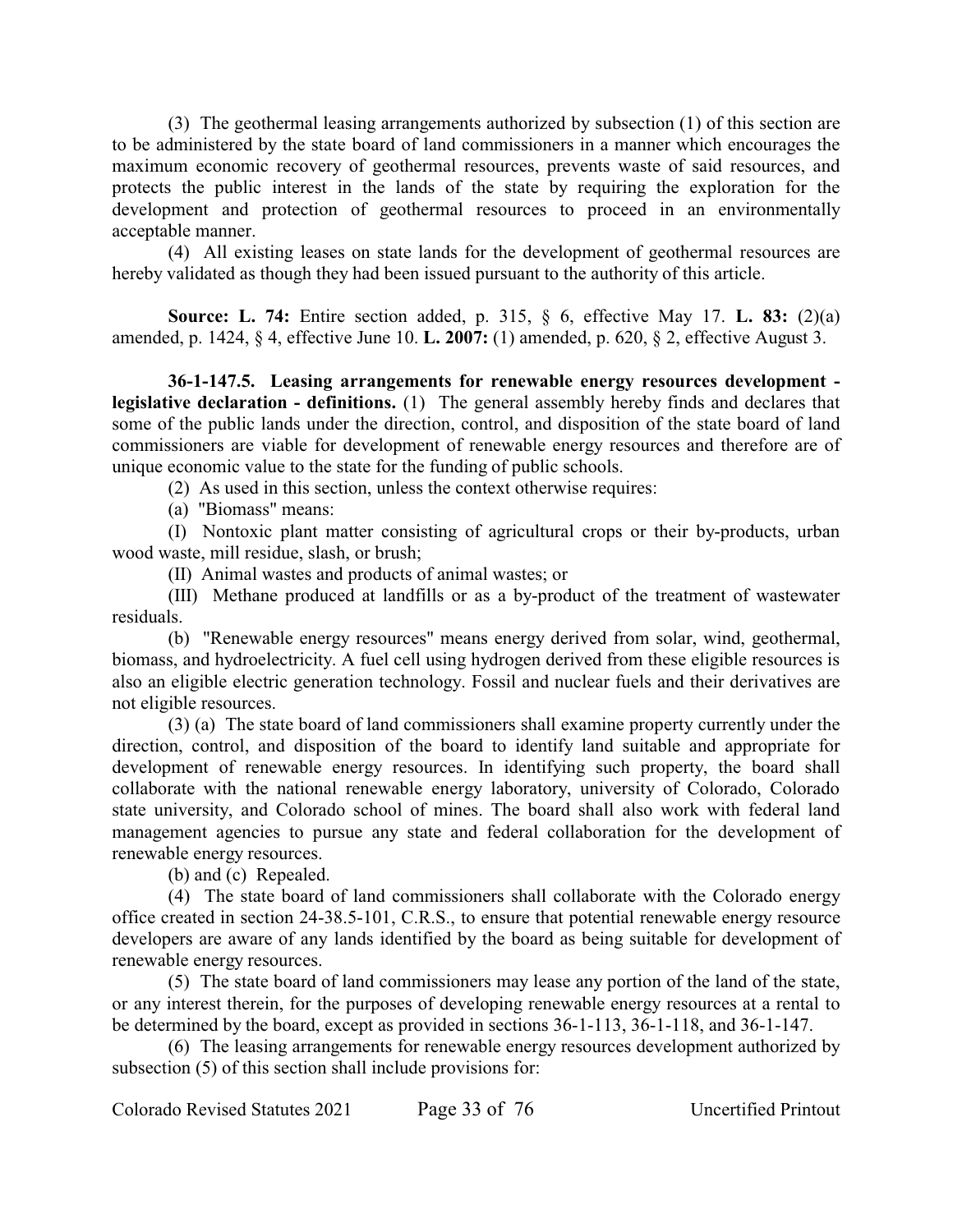(a) Royalties on the energy produced through the renewable energy resources; and

(b) The protection of the environment, including but not limited to wildlife habitat, air quality, ground and surface water quality, and land surface.

(7) All existing leases on state lands for the development of renewable energy resources are hereby validated as though they had been issued pursuant to the authority of this section.

**Source: L. 2007:** Entire section added and (3) amended, pp. 621, 622, §§ 3, 4, effective August 3. **L. 2008:** (4) amended, p. 72, § 12, effective March 18. **L. 2010:** (3)(c) added, (HB 10- 1349), ch. 387, p. 1816, § 3, effective June 8. **L. 2012:** (4) amended, (HB 12-1315), ch. 224, p. 976, § 41, effective July 1. **L. 2013:** (3)(a) amended, (HB 13-1300), ch. 316, p. 1699, § 112, effective August 7.

**Editor's note:** (1) Subsection (3)(b)(II) provided for the repeal of subsection (3)(b), effective December 1, 2007. (See L. 2007, p. 622.)

(2) Subsection (3)(c)(II) provided for the repeal of subsection (3)(c), effective July 1, 2011. (See L. 2010, p. 1816.)

**36-1-148. Land and water management fund.** (1) There is hereby created the state board of land commissioners land and water management fund. Such fund is to be generated from fees collected under the provisions of section 36-1-112. The fund is to be under the control of and to be administered by the state board of land commissioners. The fund is to be used only for the management and the improvement of state-owned lands and waters under the control of the state board of land commissioners. Each such improvement or management program is to be for the purpose of complying with the provisions of sections 9 and 10 of article IX of the state constitution; except that, for each such improvement made to state-owned lands utilized for agricultural purposes, the lessee shall contribute no less than twenty percent of the cost of such improvement, by written agreement with the state board of land commissioners.

(2) The state treasurer shall establish such fund from fees submitted pursuant to section 36-1-112. All such fees submitted shall be credited to such fund. Expenditures from such fund shall not exceed seventy-five thousand dollars in any fiscal year. Any balance in said fund at the close of a fiscal year in excess of seventy-five thousand dollars shall revert to the general fund, and the board shall reduce its fees accordingly.

(3) The controller shall authorize disbursements from said fund as directed by the state board of land commissioners on receipt of a voucher from said commissioners stating that the disbursement is to accomplish a purpose set forth in subsection (1) of this section.

(4) and (5) Repealed.

**Source: L. 79:** Entire section added, p. 1347, § 3, effective July 1; (5) added by revision, p. 1347, §§ 4, 5. **L. 83:** (4) amended, p. 844, § 76, effective July 1. **L. 85:** Entire section RC&RE, p. 1145, § 1, effective May 3. **L. 89:** (5) amended, p. 1415, § 2, effective April 6. **L. 92:** (2) amended, p. 1911, § 3, effective March 4. **L. 95:** (5) repealed, p. 457, § 2, effective May 16. **L. 96:** (4) amended, p. 1222, § 21, effective August 7. **L. 97:** (1) amended, p. 851, § 36, effective May 21. **L. 2002:** (4) repealed, p. 880, § 13, effective August 7.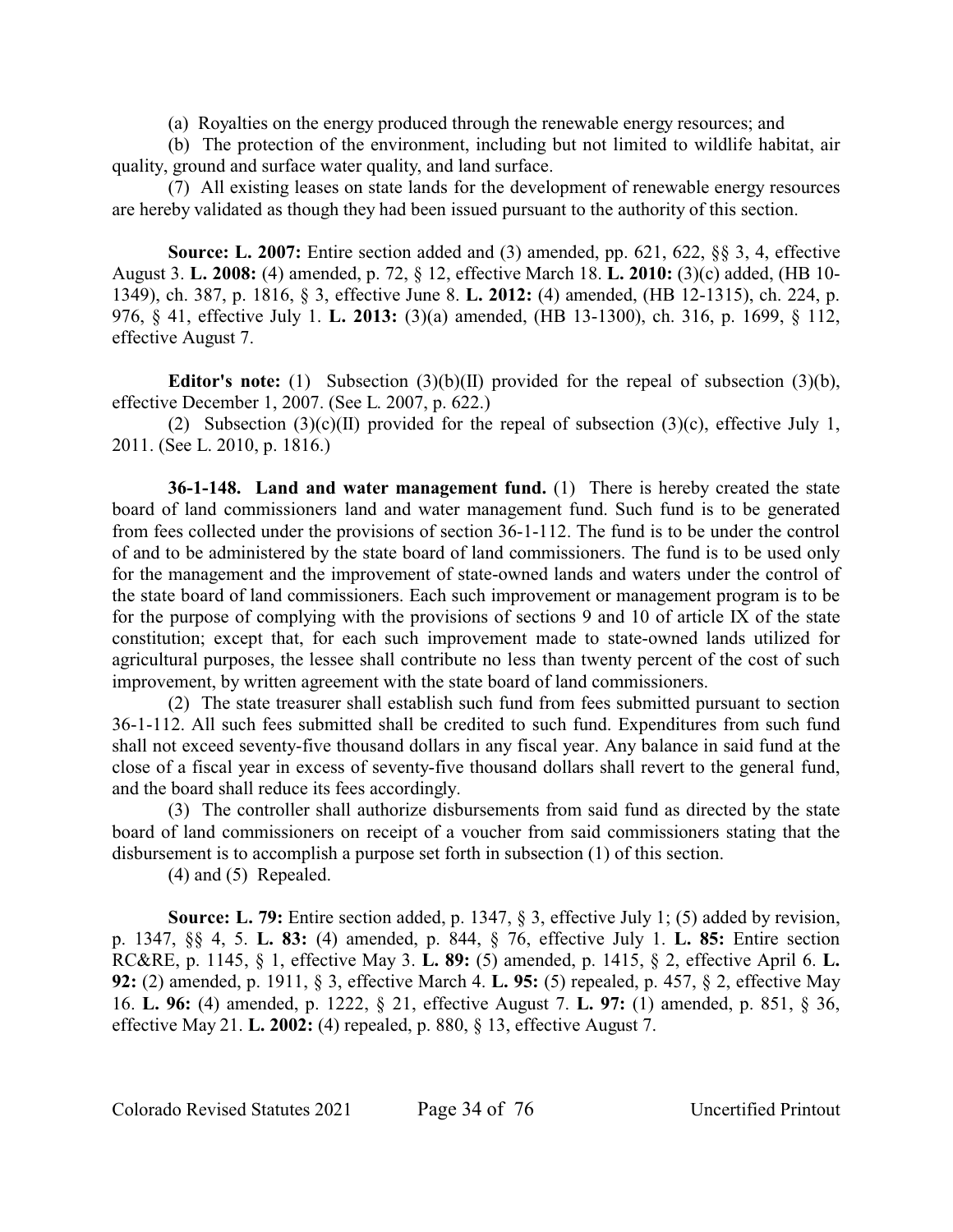**Editor's note:** Prior to the recreation and reenactment of this section on May 3, 1985, subsection (5) provided for the repeal of this section, effective January 1, 1985. (See L. 79, p. 1347.)

**Cross references:** For the legislative declaration contained in the 1996 act amending subsection (4), see section 1 of chapter 237, Session Laws of Colorado 1996.

**36-1-149. Cultivation of state land - legislative declaration.** (1) In no case shall a lessee of state land be allowed to convert native grassland to cultivated land so long as the federal government has in place incentives intended to encourage the reduction of the amount of land under cultivation when such incentive is applicable in Colorado.

(2) Subsection (1) of this section shall not apply to a lessee who wishes to convert native grassland to cultivated land on a single parcel of state land which is twenty-five acres or less in size and which is contiguous to other land owned or leased by that lessee which is being cultivated at the time of the proposed conversion.

(3) The general assembly hereby finds and declares that this section is enacted to assure that this state's grasslands and topsoil, invaluable and nonrenewable resources, are protected and preserved for future generations. Additionally, this section is enacted to further the national and state interest in maintaining the highest price levels for agricultural products by reducing the amount of land under cultivation and thereby reducing the supply of such products. In furthering this national and state interest, the state is also assuring that existing and future leases of state land will continue to provide the maximum possible revenue to the state.

**Source: L. 87:** Entire section added, p. 1293, § 1, effective June 20.

**36-1-150. Conservation easements.** The state board of land commissioners may sell or lease conservation easements, licenses, or other similar interests in land in accordance with the provisions of sections 9 and 10 of article IX of the state constitution.

**Source: L. 97:** Entire section added, p. 851, § 37, effective May 21.

**36-1-151. Public schools - access to state lands.** The state board of land commissioners shall allow access to state trust lands by public schools without charge for outdoor educational purposes so long as such access does not conflict with uses previously approved by the board on such lands.

**Source: L. 97:** Entire section added, p. 851, § 37, effective May 21.

**36-1-152. Public school districts - charter schools - lease, purchase, or other use of state lands.** (1) The state board of land commissioners shall provide opportunities for public school districts within which school trust lands are located to lease, purchase, or otherwise use such lands or portions thereof as are necessary for school building sites, at an amount to be determined by the board, which shall not exceed the appraised fair market value, which amount may be paid over time.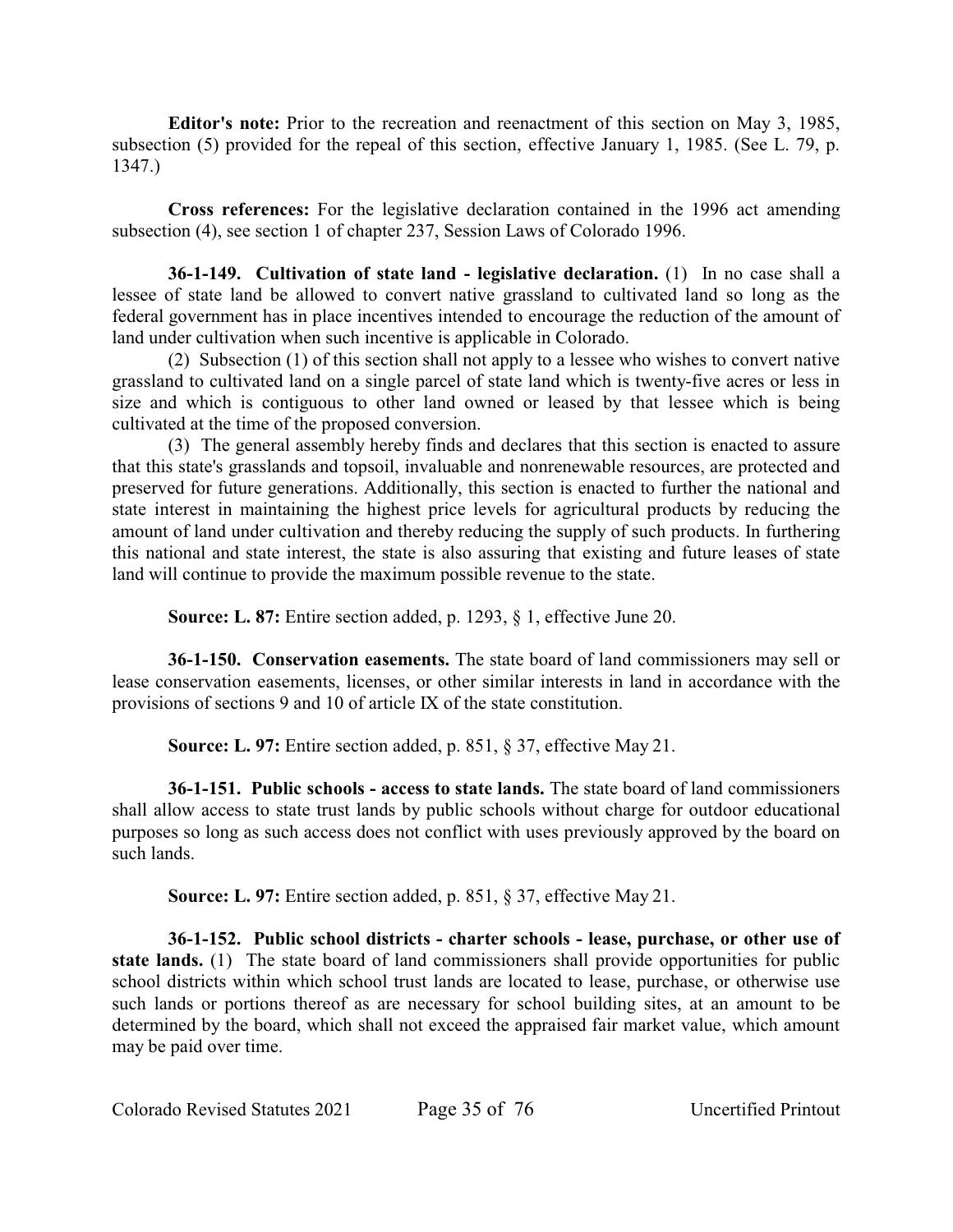(2) The state board of land commissioners may provide opportunities for charter schools that are authorized by school districts pursuant to part 1 of article 30.5 of title 22, C.R.S., or charter schools that are authorized by the state charter school institute pursuant to part 5 of article 30.5 of title 22, C.R.S., to lease, purchase, or otherwise use school trust lands, or portions thereof, for school building sites. Prior to such lease, purchase, or other use of school trust lands by a charter school, the charter school shall notify the school district in which the land is located that the charter school is seeking to lease, purchase, or otherwise use state trust lands located within that school district for school building sites for the charter school. The state board of land commissioners shall request written comment from the school district in which the school trust lands that may be leased, purchased, or otherwise used by a charter school are located, indicating the impact such lease, purchase, or use will have on the school district. The board shall determine the amount a charter school shall be required to pay to lease, purchase, or otherwise use said lands, which amount shall not exceed the appraised fair market value and may be paid over time.

**Source: L. 97:** Entire section added, p. 852, § 37, effective May 21. **L. 2009:** Entire section amended, (SB 09-022), ch. 246, p. 1110, § 3, effective May 14.

**36-1-153. Investment and development fund.** (1) There is hereby created the state board of land commissioners investment and development fund, referred to in this section as the "fund". The fund shall consist of moneys credited to the fund pursuant to section 36-1-116  $(1)(b)(II)$ . Any balance in the fund at the close of a fiscal year and any interest earned on moneys in the fund shall remain in the fund and shall not revert to the permanent school fund. The fund is to be under the control of and to be administered by the state board of land commissioners. Moneys in the fund shall be continuously appropriated to the state board for the purposes set forth in this section.

(2) (a) Money in the fund shall be used at the discretion of the state board of land commissioners to hire staff, contract for services, make purchases, make annual payments on any financed purchase of an asset or certificate of participation agreements the state board instructed the state treasurer to enter into as allowed in section 36-1-118.5, and take such other actions as the state board deems appropriate to provide for the development of additional valueadded benefit for the state's trust lands, including both portfolio enhancement and additional income. Such actions may include, but are not limited to, the rezoning, platting, master planning, or other development activities that increase the value of or rate of return from the state's trust lands. The state board of land commissioners may also use up to one million dollars per fiscal year of the money in the fund for asset maintenance, including, but not limited to, upkeep and replacement of buildings, agricultural sprinklers, fences, windmills, and water wells.

(b) The state board of land commissioners shall notify the state treasurer in writing of the amount that needs to be transferred from the investment and development fund to the state board of land commissioners financed fund created in section 36-1-118.5 (7), and no later than thirty days after receipt of such notification, the state treasurer shall transfer such sum to the state board of land commissioners financed fund created in section 36-1-118.5 (7).

(3) The controller shall authorize disbursements from the fund as directed by the state board of land commissioners on receipt of a voucher from the state board stating that the disbursement is to accomplish a purpose set forth in this section.

Colorado Revised Statutes 2021 Page 36 of 76 Uncertified Printout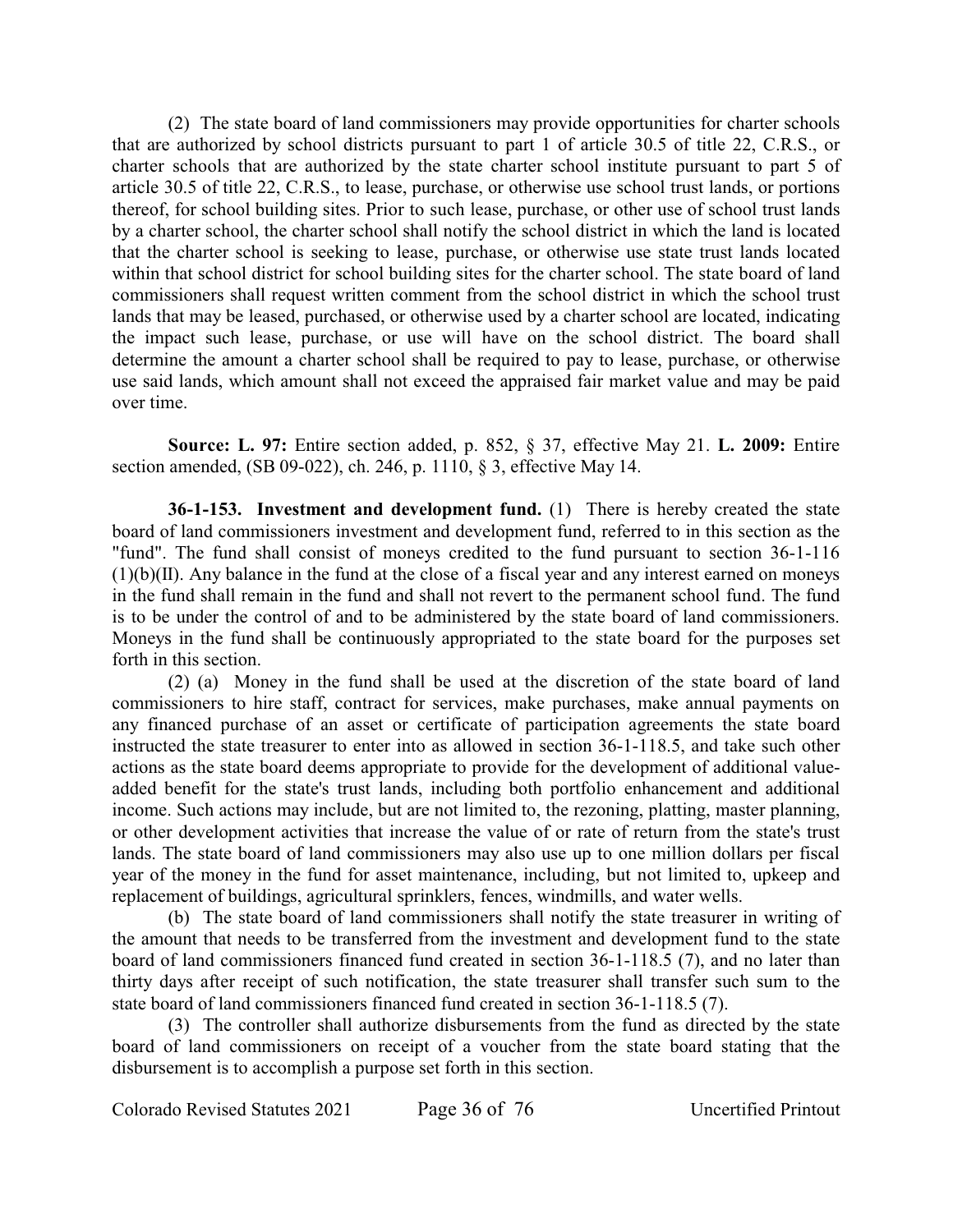(4) On or before November 1, 2011, and on or before each November 1 thereafter, the state board of land commissioners shall deliver information on the portfolio enhancement and additional income generated as a result of this section, including information detailing the use of the fund for asset maintenance, as specified in section 36-1-102 (8). Each report shall include estimates of the increase in portfolio enhancement and income for the then-current fiscal year and the five succeeding state fiscal years.

(5) and (6) Repealed.

**Source: L. 2005:** Entire section added, p. 537, § 2, effective May 24. **L. 2009:** (5) and (6) repealed, (SB 09-022), ch. 246, p. 1111, § 4, effective May 14. **L. 2011:** (4) amended, (SB 11-029), ch. 51, p. 133, § 2, effective August 10. **L. 2013:** (2) amended, (HB 13-1274), ch. 376, p. 2215, § 5, effective June 5. **L. 2015:** (2)(a) and (4) amended, (HB 15-1245), ch. 97, p. 277, § 2, effective April 13. **L. 2021:** (2) amended, (HB 21-1316), ch. 325, p. 2061, §75, effective July 1.

**Cross references:** For the legislative declaration in HB 15-1245, see section 1 of chapter 97, Session Laws of Colorado 2015.

**36-1-153.5. Annual income and inventory report.** (1) Notwithstanding section 24-1- 136 (11)(a)(I), on or before November 1, 2011, and on or before each November 1 thereafter, the state board of land commissioners shall prepare an annual income and inventory report. The report shall include the following:

(a) Data regarding the income earned from lands held in trust by the board, including:

(I) A summary of the total revenues earned during the previous fiscal year from all lands held in trust by the board;

(II) A summary of the total revenues earned during the previous fiscal year from lands in each individual trust held by the board;

(III) A summary of the trends in revenue that have occurred in connection with the lands held in trust by the board; and

(IV) A summary of the anticipated growth in revenue and revenue trends in connection with the lands held in trust by the board;

(b) A summary of the state board of land commissioners' land inventory as of the date of the report, including the number of surface acres and subsurface acres in each individual trust held by the board; and

(c) The amount transferred to the public school capital construction assistance fund on the immediately preceding July 1, pursuant to section 22-43.7-104 (2)(b)(I), C.R.S.

(2) The state board of land commissioners shall deliver the annual income and inventory report as specified in section 36-1-102 (8).

**Source: L. 2011:** Entire section added, (SB 11-029), ch. 51, p. 133, § 3, effective August 10. **L. 2017:** IP(1) amended, (HB 17-1257), ch. 254, p. 1066, § 10, effective August 9.

**36-1-153.7. Commercial real property operating fund - created.** (1) (a) The commercial real property operating fund, referred to in this section as the "fund", is hereby created in the state treasury and consists of all lease income earned by the state board of land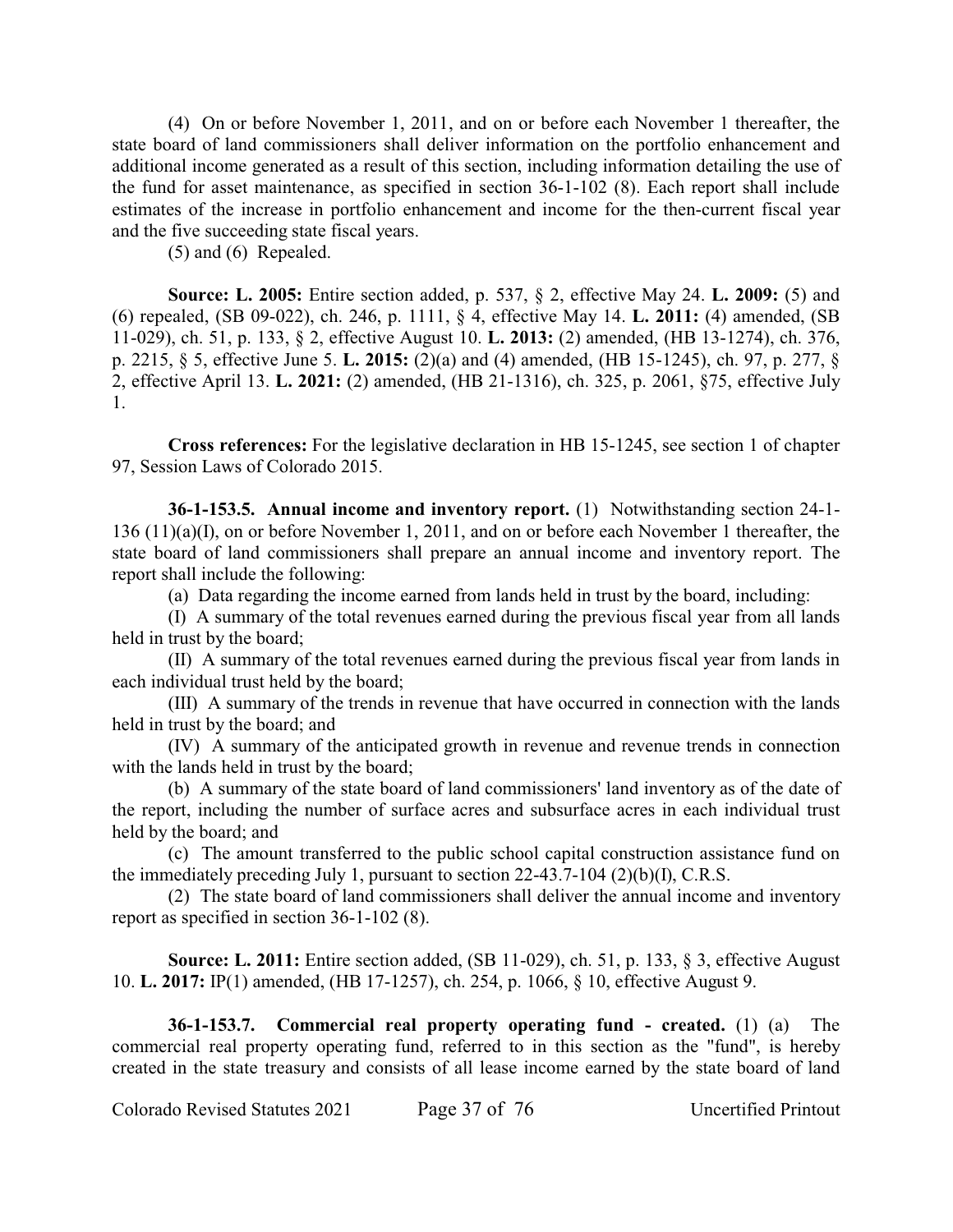commissioners from commercial real property. The state board of land commissioners shall control and administer the fund. The state controller shall, in cooperation with the state board of land commissioners and the state treasurer, establish accounts in the fund as necessary to ensure the proper accounting for all commercial real property that the state board of land commissioners owns and leases to third parties. Each account must consist of lease revenue, not including any damage deposits as allowed in section 36-1-129, for the commercial real property as separated by trust and must account for all expenses for the commercial real property held by each trust. Money in the fund is continuously appropriated to the state board of land commissioners and may be used to contract for the services of a third-party property management firm as specified in subsection (2) of this section, and for any other associated property management and operating costs. Money in the fund may be transferred to the state board of land commissioners financed fund created in section 36-1-118.5 (7). The state board of land commissioners shall notify the state treasurer in writing of the amount that needs to be transferred from the fund to the state board of land commissioners financed fund. The state treasurer shall transfer such amount no later than thirty days after receipt of such notification. All unencumbered and unexpended money in the fund at the end of each quarter in each fiscal year is distributed as specified in section 36-1-116.

(b) The state controller shall authorize disbursements from the fund as directed by the state board of land commissioners on receipt of a voucher from the state board stating that the disbursement is to accomplish a purpose set forth in subsection (2) of this section.

(2) (a) The state board of land commissioners may contract for the services of a thirdparty property management firm to manage any commercial real property. The state board of land commissioners shall select the third-party property management firm through a competitive bid process. Bids must be evaluated using standard commercial real property management criteria.

(b) The term of any contract with a third-party property management firm that the state board of land commissioners enters into pursuant to this subsection (2) may not exceed three years with an option to renew for one additional year.

(c) Any procurements made by the third-party management firm on behalf of the state board of land commissioners for the management of commercial real property by the third-party management firm authorized in this subsection (2) are exempt from the "Procurement Code", articles 101 to 112 of title 24, C.R.S.

(d) Pursuant to sections 24-36-103 and 24-36-104, C.R.S., the third-party management firm must maintain lease revenue it collects in a depository authorized in section 24-75-603, C.R.S., in distinct bank accounts for each trust.

(e) The third-party management firm must produce quarterly management reports that detail the gross revenues and expenses for each commercial real property. The state board of land commissioners shall provide a copy of such management reports, after its review, to the department of natural resources' controller. The third-party management firm shall disburse revenues to the state no less frequently than on a quarterly basis to coincide with the recording of revenues and expenses as directed by the state controller. The revenues transferred to the state shall be net of actual expenses for the commercial real property. The third-party management firm may retain sufficient cash for the working capital needs of the commercial real property.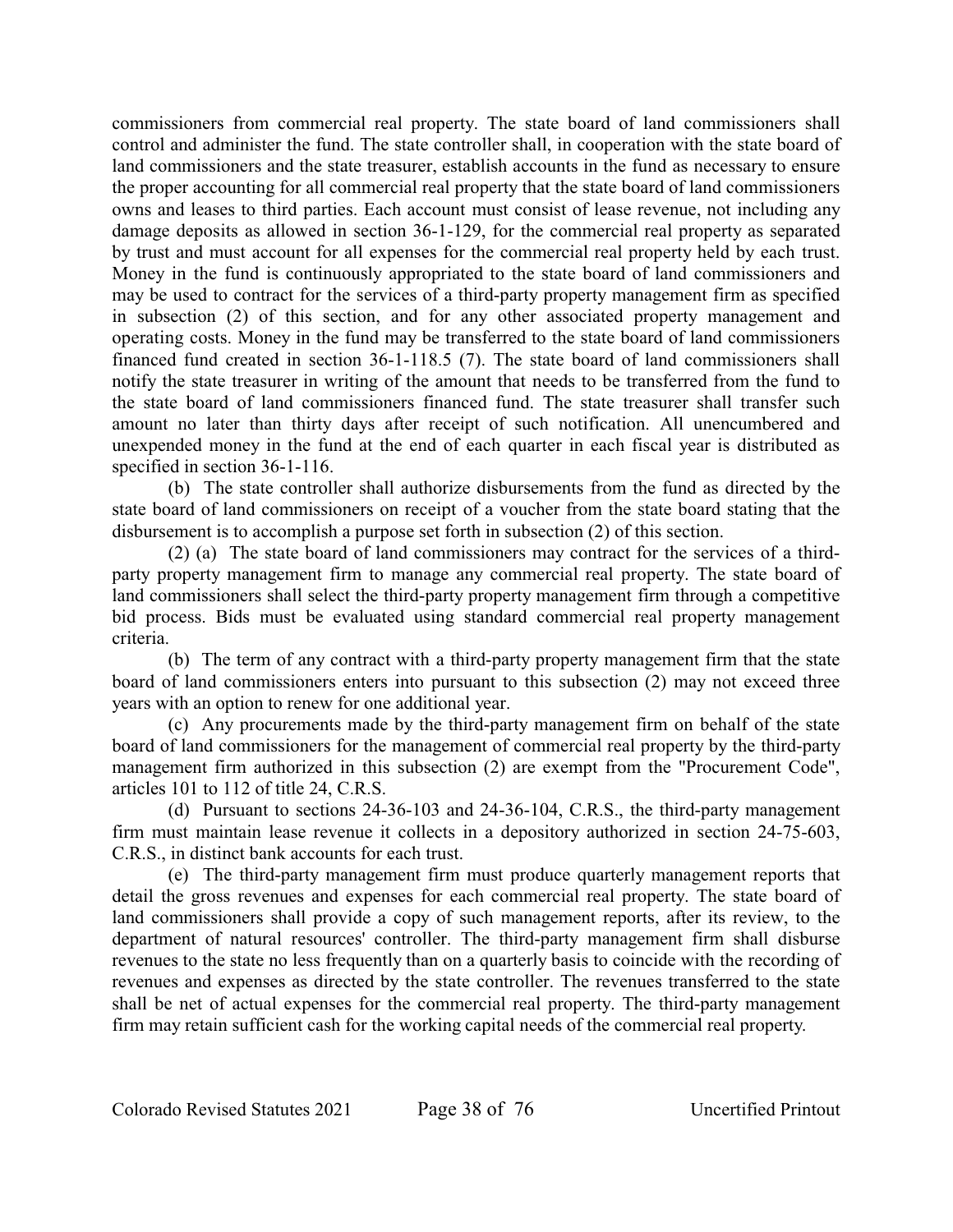**Source: L. 2013:** Entire section added, (HB 13-1274), ch. 376, p. 2215, § 6, effective June 5. **L. 2021:** (1)(a) amended, (HB 21-1316), ch. 325, p. 2061, § 76, effective July 1.

**36-1-154. Severability.** If any provision of this article is held invalid, such invalidity shall not affect other provisions of this article that can be given effect without such invalid provision.

**Source: L. 2009:** Entire section added, (HB 09-1317), ch. 381, p. 2073, § 4, effective June 2.

# **ARTICLE 2**

### Rights of Occupants

**Cross references:** For locating mining claims, see article 43 of title 34.

**36-2-101. Right of citizens claiming.** Conceding to the United States the primary and paramount right to dispose of the soil of this state, according to the laws existing or to be enacted by congress, and full and complete exemption from every form of taxation of their property, it is hereby declared that as between all the good citizens residing in this state, and as between them, or any of them, and others, having or claiming, or pretending to have or claim, any right to occupy, possess, and enjoy any portion of the public domain situate within the boundaries of this state, and as between each and every one of them, and all other persons, associations, corporations, and powers except the government of the United States, the right as the same may exist under the local laws, to occupy, possess, and enjoy any tract or portion thereof, shall be respected in law in all the courts and tribunals of this state.

**Source: R.S.** p. 531, § 1. **G.L.** § 2124. **G.S.** § 2674. **R.S. 08:** § 5120. **C.L.** § 1103. **CSA:** C. 134, § 1. **CRS 53:** § 112-1-1. **C.R.S. 1963:** § 112-1-1.

**36-2-102. Declaration of occupation.** All rights of occupancy, possession, and enjoyment of any tract or portion of the public domain, except mining claims, acquired after January 10, 1868, shall be expressed and described in a declaration, in cases of original occupation, and by a deed in cases of purchase, duly acknowledged by some officer authorized to take acknowledgments of deeds, and recorded in the office of the recorder of the county in which the land is situated.

**Source: R.S.** p. 531, § 2. **G.L.** § 2125. **G.S.** § 2675. **R.S. 08:** § 5121. **C.L.** § 1104. **CSA:** C. 134, § 2. **CRS 53:** § 112-1-2. **C.R.S. 1963:** § 112-1-2.

**36-2-103. Interest transferable.** The owner of every claim or improvement, on every tract or parcel of land, has a transferable interest therein, which may be sold in execution or otherwise. Any sale of such improvement is a sufficient consideration to sustain a promise.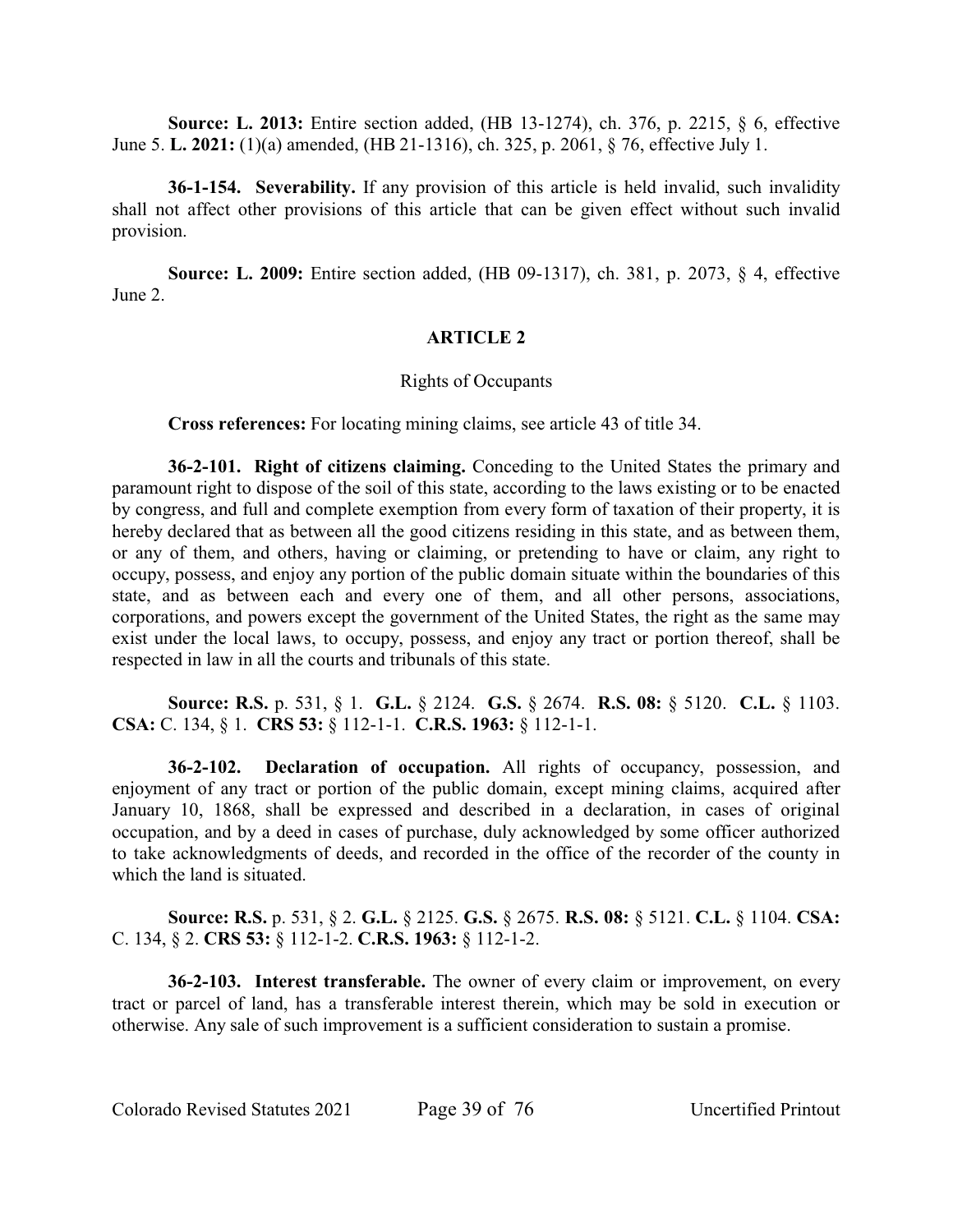**Source: R.S.** p. 531, § 3. **G.L.** § 2126. **G.S.** § 2676. **R.S. 08:** § 5122. **C.L.** § 1105. **CSA:** C. 134, § 3. **CRS 53:** § 112-1-3. **C.R.S. 1963:** § 112-1-3.

**36-2-104. Rights acquired before and after November 7, 1861.** All rights of occupancy, possession, and enjoyment of any tract or portion of the public domain, acquired before November 7, 1861, shall be ascertained, adjudged, and determined by the local law of the district or precinct in which the tract is situated, as it existed on the day when such rights were acquired, or as it thereafter has existed; and if there were no local laws at that time, then by the common custom then prevailing in respect to such property in the district or precinct in which it existed. All such rights of occupancy, possession, and enjoyment, acquired since November 7, 1861, shall be ascertained, adjudged, and determined by the laws of this state in force at the date of such acquisition.

**Source: R.S.** p. 531, § 4. **G.L.** § 2127. **G.S.** § 2677. **R.S. 08:** § 5123. **C.L.** § 1106. **CSA:** C. 134, § 4. **CRS 53:** § 112-1-4. **C.R.S. 1963:** § 112-1-4.

**36-2-105. Form of declaration of occupant.** The declaration by an occupant of a tract or portion of the public domain, required by section 36-2-102, shall be substantially in the following form:

To all whom these presents may concern:

Know ye, That I, A.B., of ............, in the county of ............, in the state of Colorado, do hereby declare and publish as a legal notice to all the world, that I have a valid right to the occupation, possession, and enjoyment of all and singular that tract or parcel of land, not exceeding one hundred and sixty acres, situate in the township of ............, in the county of .............., in the state of Colorado, bounded and described as follows:

(Here insert the description) together with all and singular the hereditaments and appurtenances thereunto belonging or in anywise appertaining.

Witness my hand and seal, this ............ day of ............, 20 ........(To be subscribed with the full first name and surname of the person making the application, and acknowledged in the same manner as a deed of real estate.)

**Source: R.S.** p. 532, § 5. **G.L.** § 2128. **G.S.** § 2678. **R.S. 08:** § 5124. **C.L.** § 1107. **CSA:** C. 134, § 5. **CRS 53:** § 112-1-5. **C.R.S. 1963:** § 112-1-5. **L. 73:** p. 612, § 3.

**Cross references:** For acknowledgment of a deed of real estate, see article 35 of title 38.

**36-2-106. Effect of declaration or deed.** In all proceedings in any court of this state, the record of any declaration, deed, or mortgage, or other muniments of right, referred to in sections 36-2-103 and 36-2-105, shall be received, except as against the United States, and all persons claiming under the United States, as presumptive evidence of the regularity of the paper itself, under the local law or custom existing at the time of its execution; and, if the regularity thereof is challenged, the burden of proving the alleged irregularity shall rest upon the party making the challenge.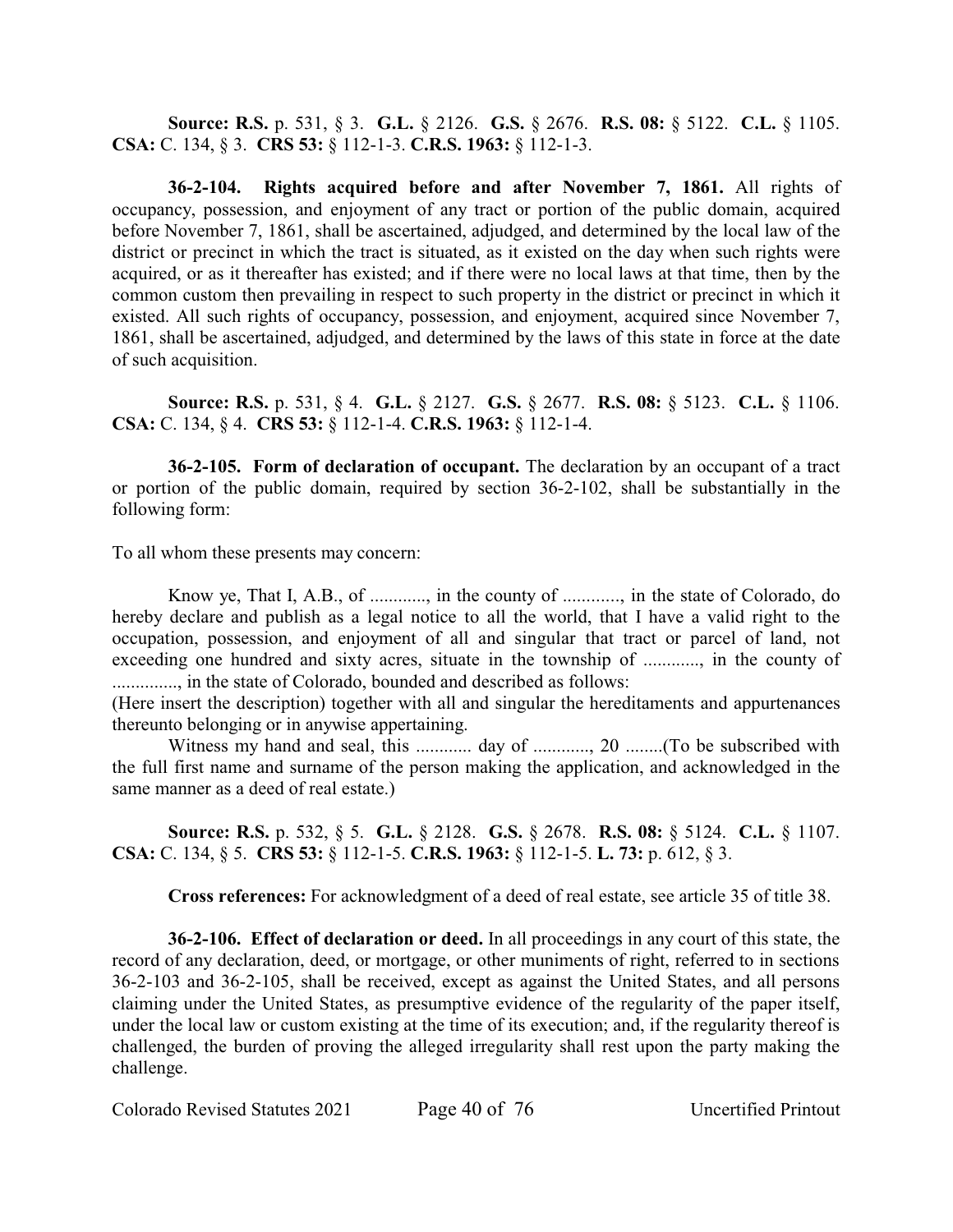**Source: R.S.** p. 532, § 6. **G.L.** § 2129. **G.S.** § 2679. **R.S. 08:** § 5125. **C.L.** § 1108. **CSA:** C. 134, § 6. **CRS 53:** § 112-1-6. **C.R.S. 1963:** § 112-1-6.

**36-2-107. Declaration not to include mines.** The declaration of every occupant of any tract or portion of the public domain, mentioned in section 36-2-105, shall not be construed to include any gold-bearing quartz lodes, silver lode, or gold diggings; but said lodes and diggings shall be excepted from the tract of said occupant and shall be subject to be occupied, possessed, and enjoyed as provided in section 36-2-115.

**Source: R.S.** p. 532, § 7. **G.L.** § 2130. **G.S.** § 2680. **R.S. 08:** § 5126. **C.L.** § 1109. **CSA:** C. 134, § 7. **CRS 53:** § 112-1-7. **C.R.S. 1963:** § 112-1-7.

**Cross references:** For lode claims, see article 43 of title 34.

**36-2-108. Settler may maintain trespass.** Any person settled upon any of the public lands belonging to the United States may maintain trespass, ejectment, forcible entry and detainer, unlawful detainer, and forcible detainer for injuries done to the possession thereof.

**Source: R.S.** p. 532, § 8. **G.L.** § 2131. **G.S.** § 2681. **R.S. 08:** § 5127. **C.L.** § 1110. **CSA:** C. 134, § 8. **CRS 53:** § 112-1-8. **C.R.S. 1963:** § 112-1-8.

**Cross references:** For marking of claims, see § 36-2-110; for paramount right of United States, see § 36-2-113.

**36-2-109. Inclosure not necessary in suit.** On the trial of any such cause the possession or possessory right of the plaintiff shall be considered as extending to the boundaries embraced by the claim of such plaintiff, so as to enable him to have and maintain any of the actions provided in section 36-2-108, without being compelled to prove an actual inclosure; but each claim shall not exceed in any case one hundred and sixty acres of land.

**Source: R.S.** p. 533, § 9. **G.L.** § 2132. **G.S.** § 2682. **R.S. 08:** § 5128. **C.L.** § 1111. **CSA:** C. 134, § 9. **CRS 53:** § 112-1-9. **C.R.S. 1963:** § 112-1-9.

**36-2-110. Claim must be marked.** Every claim, to entitle the holder to maintain any of the actions stated in section 36-2-108, shall be marked out so that the boundaries may be readily traced and the extent of such claim easily known. No person shall be entitled to maintain any of the actions for possession of, or injury done to, any claim unless he occupies the same or makes improvements thereon to the value of one hundred dollars.

**Source: R.S.** p. 533, § 10. **G.L.** § 2133. **G.S.** § 2683. **R.S. 08:** § 5129. **C.L.** § 1112. **CSA:** C. 134, § 10. **CRS 53:** § 112-1-10. **C.R.S. 1963:** § 112-1-10.

**Cross references:** For applicability of section, see § 36-2-114.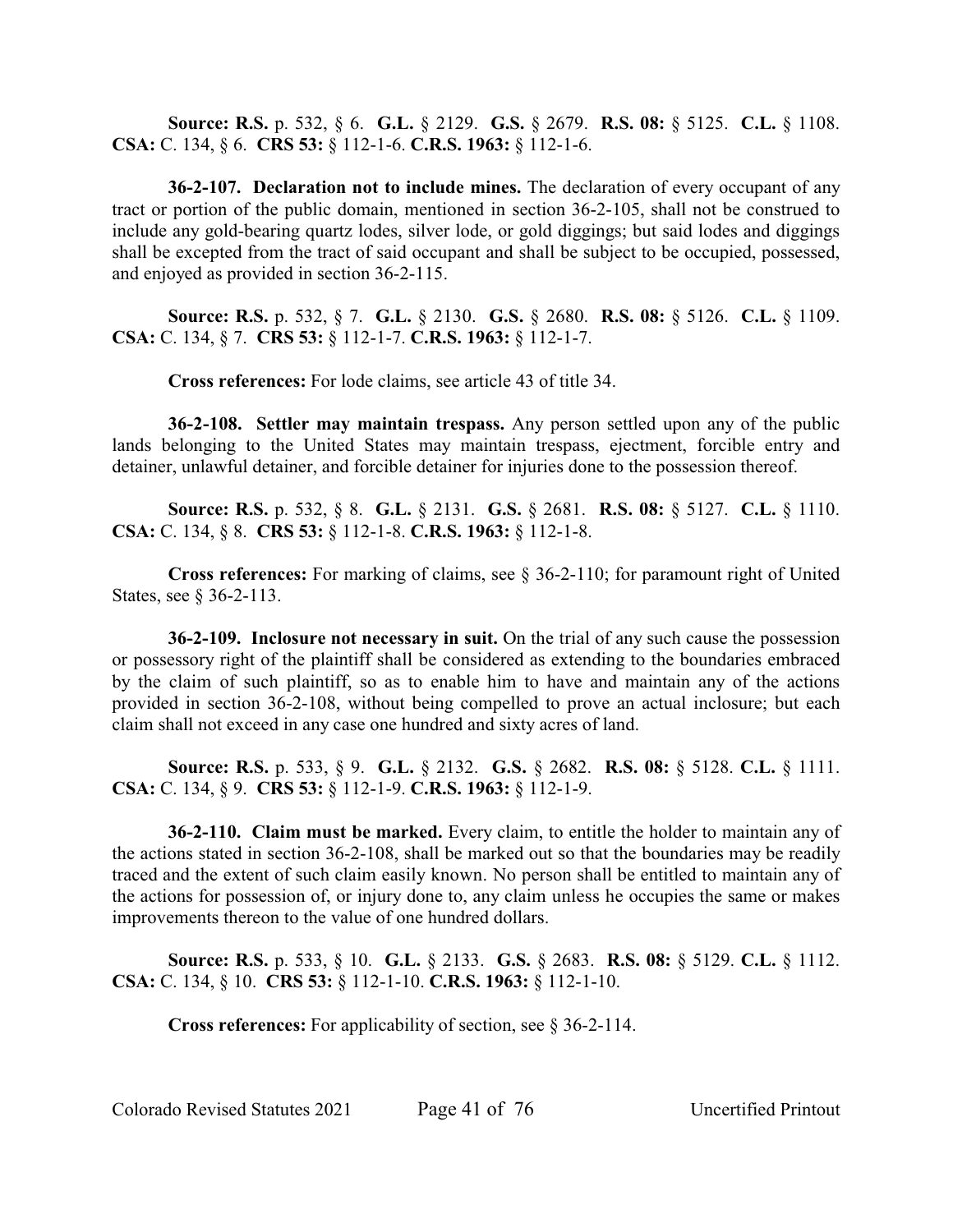**36-2-111. Neglect to occupy - fence - plow.** A neglect to occupy the claim, or to inclose at least five acres with a reasonable fence, or to plow at least five acres of the same for the period of six months shall be considered such an abandonment as to preclude the claimant from maintaining any of the actions stated in section 36-2-108.

**Source: R.S.** p. 533, § 11. **G.L.** § 2134. **G.S.** § 2684. **R.S. 08:** § 5130. **C.L.** § 1113. **CSA:** C. 134, § 11. **CRS 53:** § 112-1-11. **C.R.S. 1963:** § 112-1-11.

**Cross references:** For applicability of section, see § 36-2-114.

**36-2-112. Town lots - abandonment - mining districts.** Any person who has a title to occupy any lot within any city or village plot, or any lots or mining claim within any mining district in this state by virtue of a certificate, deed of gift or purchase from the original claimant, or his assigns, as well as all purchasers, under any decree or execution of any of the so-called provisional government courts, people's or miners' courts, of the lands situate within any city or village plot, or any lots, lands, or mining claims situate within any mining district, together with the original claimant of the lots, lands, or mining claims, shall be entitled to maintain the actions authorized by section 36-2-108 against any person who enters upon and occupies the lots, lands, or mining claims, or any of them. It is lawful for the citizens of mining districts to declare an abandonment of any creek, river, gulch, bank, or mining claim a forfeiture of the rights of the claimants thereto; in which case the parties claimant shall not be enabled to maintain any of the actions mentioned in section 36-2-108.

**Source: R.S.** p. 533, § 12. **G.L.** § 2135. **G.S.** § 2685. **R.S. 08:** § 5131. **C.L.** § 1114. **CSA:** C. 134, § 12. **CRS 53:** § 112-1-12. **C.R.S. 1963:** § 112-1-12.

**36-2-113. Right of United States not denied.** Nothing in this article shall be construed to deny the right of the United States to dispose of any lands in this state; nor shall the fact that the title to any lots, lands, lodes, or mining claims has not passed from the United States be any bar to the recovery of the plaintiff in any of the actions specified in section 36-2-108. As against the United States, and all persons holding any of the lands under the United States, or the laws thereof, this article shall be ineffective and void.

**Source: R.S.** p. 533, § 13. **G.L.** § 2136. **G.S.** § 2686. **R.S. 08:** § 5132. **C.L.** § 1115. **CSA:** C. 134, § 13. **CRS 53:** § 112-1-13. **C.R.S. 1963:** § 112-1-13.

**36-2-114. Mining claims not affected.** Sections 36-2-110 and 36-2-111 are not intended and shall not be construed to affect or apply to mining claims but shall affect and be applicable to claims held or used for arable or pastoral agriculture only.

**Source: R.S.** p. 534, § 14. **G.L.** § 2137. **G.S.** § 2687. **R.S. 08:** § 5133. **C.L.** § 1116. **CSA:** C. 134, § 14. **CRS 53:** § 112-1-14. **C.R.S. 1963:** § 112-1-14.

**36-2-115. Mining under claim - bond - damages.** When any improvements are made upon any claim held or used for arable or pastoral agriculture or upon any building lot, mill site,

Colorado Revised Statutes 2021 Page 42 of 76 Uncertified Printout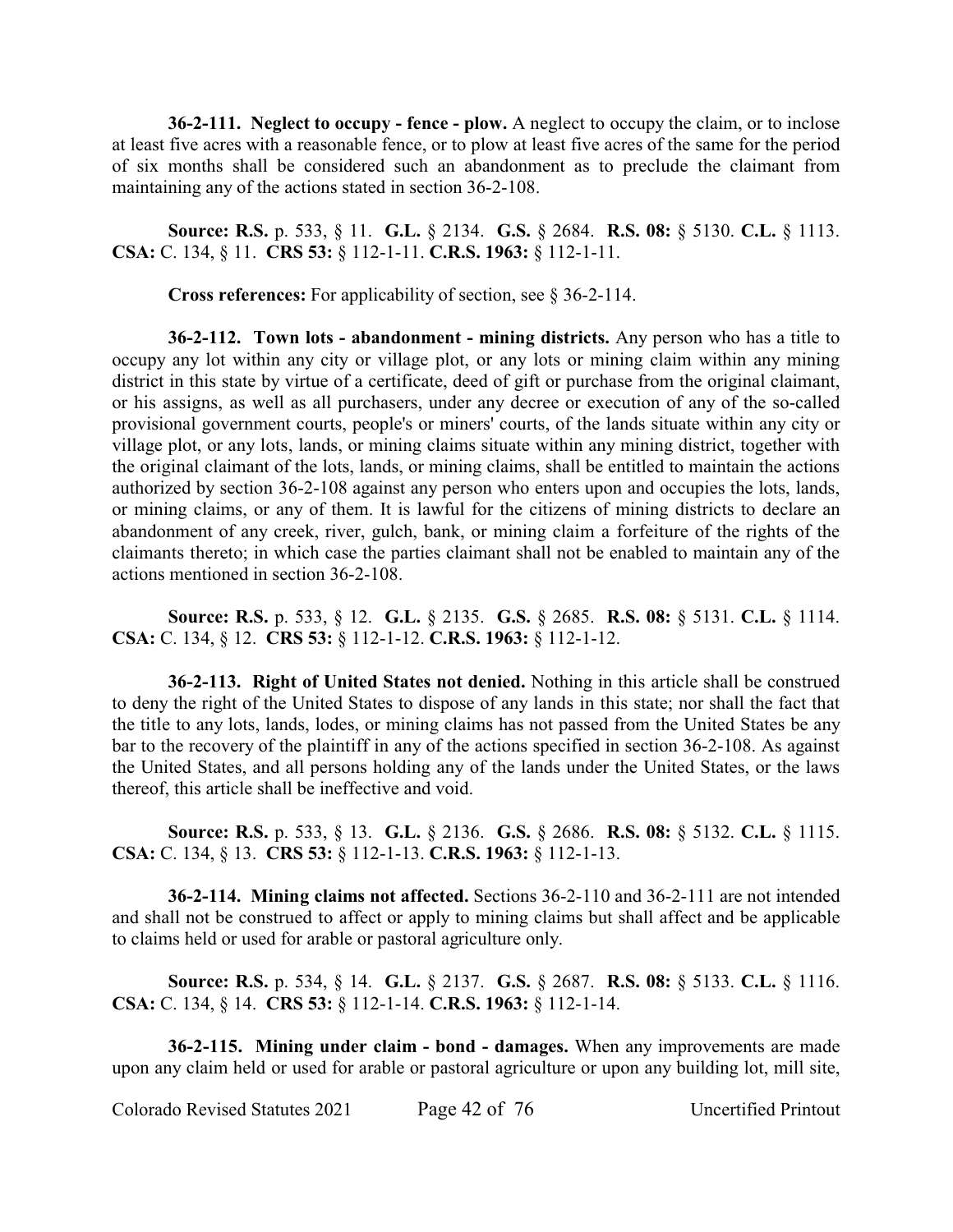or other lot or premises and any person demands of the claimant to mine any portion of the claim upon which such improvements have been made, it is lawful for the occupant or holder of the claim to require a good and sufficient bond, in a sum double the value of the improvements upon the land sought to be mined, from the party demanding to mine upon the claim, with two or more sureties, to be approved by the county court of the county in which the claim is situate conditioned that the party shall pay all damage which may be sustained by the occupant or holder of such claim to the improvements thereon.

**Source: R.S.** p. 534, § 15. **G.L.** § 2138. **G.S.** § 2688. **R.S. 08:** § 5134. **C.L.** § 1117. **CSA:** C. 134, § 15. **CRS 53:** § 112-1-15. **C.R.S. 1963:** § 112-1-16. **L. 64:** p. 301, § 257.

**36-2-116. Assessment of damage to improvements.** It is the duty of the county judge, by whom the bond is required to be approved in case the value of the improvements cannot be agreed upon by the claimant and the party seeking to mine, to appoint a day and hour to hear testimony respecting the value of the improvements which may be damaged by reason of such mining.

**Source: R.S.** p. 534, § 16. **G.L.** § 2139. **G.S.** § 2689. **R.S. 08:** § 5135. **C.L.** § 1118. **CSA:** C. 134, § 16. **CRS 53:** § 112-1-16. **C.R.S. 1963:** § 112-1-16. **L. 64:** p. 301, § 257.

**36-2-117. Justification of sureties.** It is the duty of the county judge to require the sureties entering into such bond to justify before him, each in the sum stated in the bond. If the claimant excepts to the sureties, or either of them, it is lawful for the judge, and he is required, to examine the sureties excepted to on oath, touching the sufficiency of said sureties; and, if the judge finds any of the sureties insufficient, it is the duty of the judge to require further sufficient sureties, which shall be likewise approved and justified.

**Source: R.S.** p. 534, § 17. **G.L.** § 2140. **G.S.** § 2690. **R.S. 08:** § 5136. **C.L.** § 1119. **CSA:** C. 134, § 17. **CRS 53:** § 112-1-17. **C.R.S. 1963:** § 112-1-17. **L. 64:** p. 301, § 258.

**36-2-118. Weekly demand of damages.** It shall be competent for the claimant to demand from the obligees in the bond, at any time after one week after mining is commenced on the claim, such sum as may be equal to the damage done to the improvements thereon, and after every week it shall be competent for the claimant to make a like demand, unless the payment of the damage done or to be done to the improvements shall by the claimant be postponed for a longer time.

**Source: R.S.** p. 534, § 18. **G.L.** § 2141. **G.S.** § 2691. **R.S. 08:** § 5137. **C.L.** § 1120. **CSA:** C. 134, § 18. **CRS 53:** § 112-1-18. **C.R.S. 1963:** § 112-1-18.

#### **State Lands**

#### **ARTICLE 3**

Desert Lands

Colorado Revised Statutes 2021 Page 43 of 76 Uncertified Printout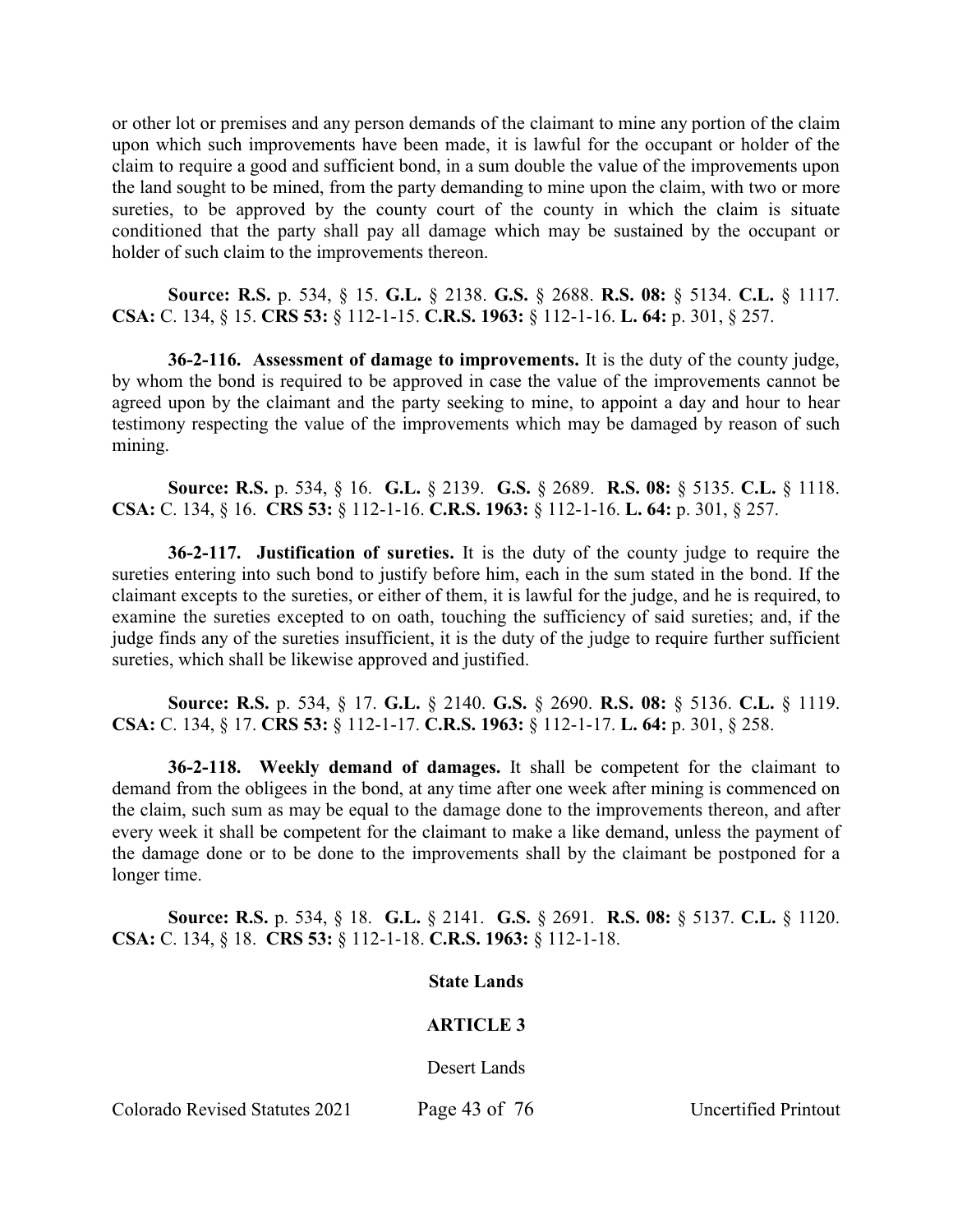**36-3-101. Acceptance of congressional grant.** The state of Colorado accepts the conditions of section 4 of an act of congress entitled "An Act making appropriations for sundry civil expenses of the government for the fiscal year ending June 30, 1894, and for other purposes, approved August 18, 1894.", together with all the grants of land to the state under the provisions of the act.

**Source: L. 1895:** p. 157, § 1. **R.S. 08:** § 5138. **C.L.** § 1121. **CSA:** C. 134, § 19. **CRS 53:** § 112-2-1. **C.R.S. 1963:** § 112-2-1.

**Cross references:** For the provisions of "An Act making appropriations for sundry civil expenses of the government for the fiscal year ending June 30, 1894", see 43 U.S.C. § 641; chap. 301, section 4 of 28 Stat. 422, known as the "Carey Act".

**36-3-102. Selection and disposal of lands.** The selection, management, and disposal of the land shall be vested in the state board of land commissioners.

**Source: L. 1895:** p. 157, § 2. **R.S. 08:** § 5139. **L. 11:** p. 304, § 1. **C.L.** § 1122. **CSA:** C. 134, § 20. **CRS 53:** § 112-2-2. **C.R.S. 1963:** § 112-2-2.

**36-3-103. Acceptance of conditions.** The state accepts the conditions of section 4 of an act of congress, entitled "An Act making appropriations for sundry civil expenses of the government for the fiscal year ending June 30, 1894.", together with all acts amendatory thereto, including the amendatory acts of congress of June 11, 1896, March 3, 1901, March 1, 1907, February 24, 1909, and March 15, 1910, together with all grants of land made or to be made under the provisions of the acts.

**Source: L. 1895:** p. 157, § 1. **R.S. 08:** § 5138. **L. 11:** p. 303, § 1. **C.L.** §§ 1121, 1123. **CSA:** C. 134, §§ 19, 21. **CRS 53:** § 112-2-3. **C.R.S. 1963:** § 112-2-3.

**Cross references:** For the provisions of "An Act making appropriations for sundry civil expenses of the government for the fiscal year ending June 30, 1894", see 43 U.S.C. § 641; chap. 301, section 4 of 28 Stat. 422, known as the "Carey Act".

**36-3-104. Control of land - Carey act fund.** The selection, management, and disposal of the land and all such lands as may be granted on or after June 1, 1911, to the state by the United States shall be vested in the state board of land commissioners as constituted, and that board is empowered to accept all moneys upon the part of the state from the purchasers of the land, and to place the same in a fund to be designated as the "Carey act fund", and to disburse the same as provided in this section. It is empowered to accept from the settlers, filing on lands under the provisions of the acts within the former Southern Ute and Ute Indian reservations, as defined in the amendatory acts of congress of March 1, 1907, and February 24, 1909, the sum of one dollar and twenty-five cents per acre for each acre thereof to be patented and to pay the same into the treasury of the United States. The board is authorized to accept any future grants of such lands by the United States to this state and to agree to and accept on behalf of the state any conditions that may be imposed by the United States in relation thereto.

Colorado Revised Statutes 2021 Page 44 of 76 Uncertified Printout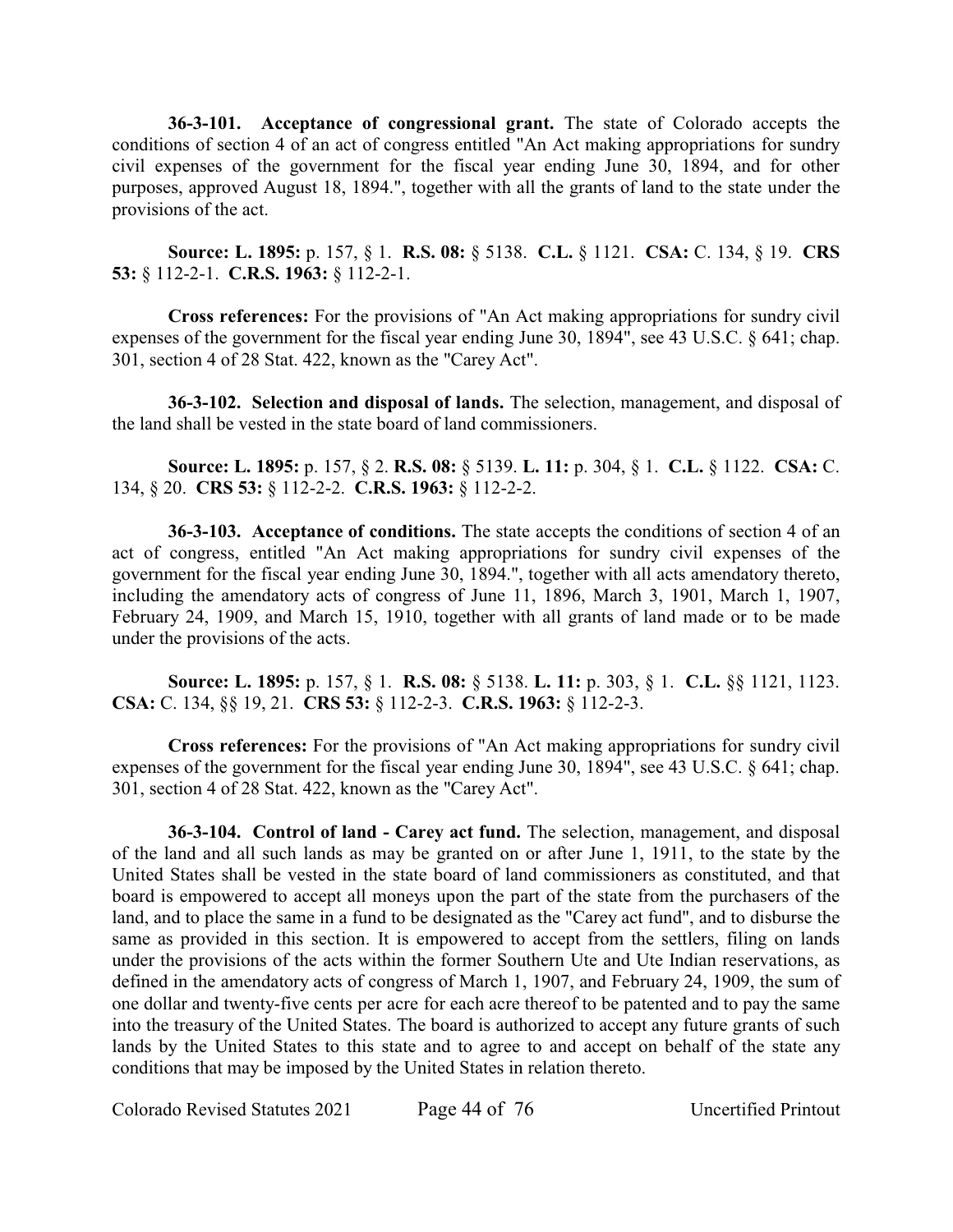**Source: L. 11:** p. 303, § 2. **C.L.** § 1124. **CSA:** C. 134, § 22. **CRS 53:** § 112-2-4. **C.R.S. 1963:** § 112-2-4. **L. 96:** Entire section amended, p. 1222, § 22, effective August 7.

**Cross references:** (1) For the "Carey Act" and amendments thereto, see 43 U.S.C. §§ 641-648; for duties of the state board of land commissioners, see article 1 of this title and §§ 9 and 10 of art. IX, Colo. Const.

(2) For the legislative declaration contained in the 1996 act amending this section, see section 1 of chapter 237, Session Laws of Colorado 1996.

**36-3-105. Record of proceedings of land board.** The register of the board shall act as secretary, and it is his duty to keep a careful record of the transactions of the board in substantially bound books to be kept for that purpose and which shall be known as the record and proceedings of the state board of land commissioners under this article.

**Source: L. 1895:** p. 157, § 3. **R.S. 08:** § 5140. **C.L.** § 1125. **CSA:** C. 134, § 23. **CRS 53:** § 112-2-5. **C.R.S. 1963:** § 112-2-5.

**36-3-106. Duties and powers of register.** The register of the board shall have the custody of the records of the board, receive and file all proposals for the construction of irrigation works to reclaim lands selected under the provisions of this article, prepare and keep for public inspection maps and plats on a scale of two inches to the mile of all lands selected, receive entries of settlers on these lands and hear or receive the final proof of their reclamation under the rules and regulations prescribed by the state board of land commissioners, and do all work required by the board in carrying out the provisions of this article. He shall have authority to administer oaths whenever necessary in the performance of his duties as register and secretary of the board.

**Source: L. 1895:** p. 157, § 4. **R.S. 08:** § 5141. **C.L.** § 1126. **CSA:** C. 134, § 24. **CRS 53:** § 112-2-6. **C.R.S. 1963:** § 112-2-6.

**36-3-107. Request for selection.** (1) Any person, company of persons, association, or incorporated company desiring to construct ditches, canals, or other irrigation works to reclaim land under the provisions of this article shall file with the board a request for the selection on behalf of the state by the board of the land to be reclaimed, designating said land by legal subdivisions. This request shall be accompanied by a proposal to construct the ditch, canal, or other irrigation works necessary for the complete reclamation of the land asked to be selected. The proposal shall be prepared in accordance with the rules of the board, and with the regulations of the department of the interior. It shall state the post-office address and residence of the parties; the source of water supply; the point of diversion; the place of storage, if stored; the location and dimensions of the proposed works; the estimated cost thereof; the carrying capacity of the ditch or canal; and the price and terms at which perpetual water rights will be sold to settlers on the land reclaimed. The perpetual right shall embrace a proportionate concurrent interest in the ditch, canal, or other irrigation works, together with all rights and franchises attached. All water rights sold or otherwise held under the ditch or canal shall have equal rights as to priority.

Colorado Revised Statutes 2021 Page 45 of 76 Uncertified Printout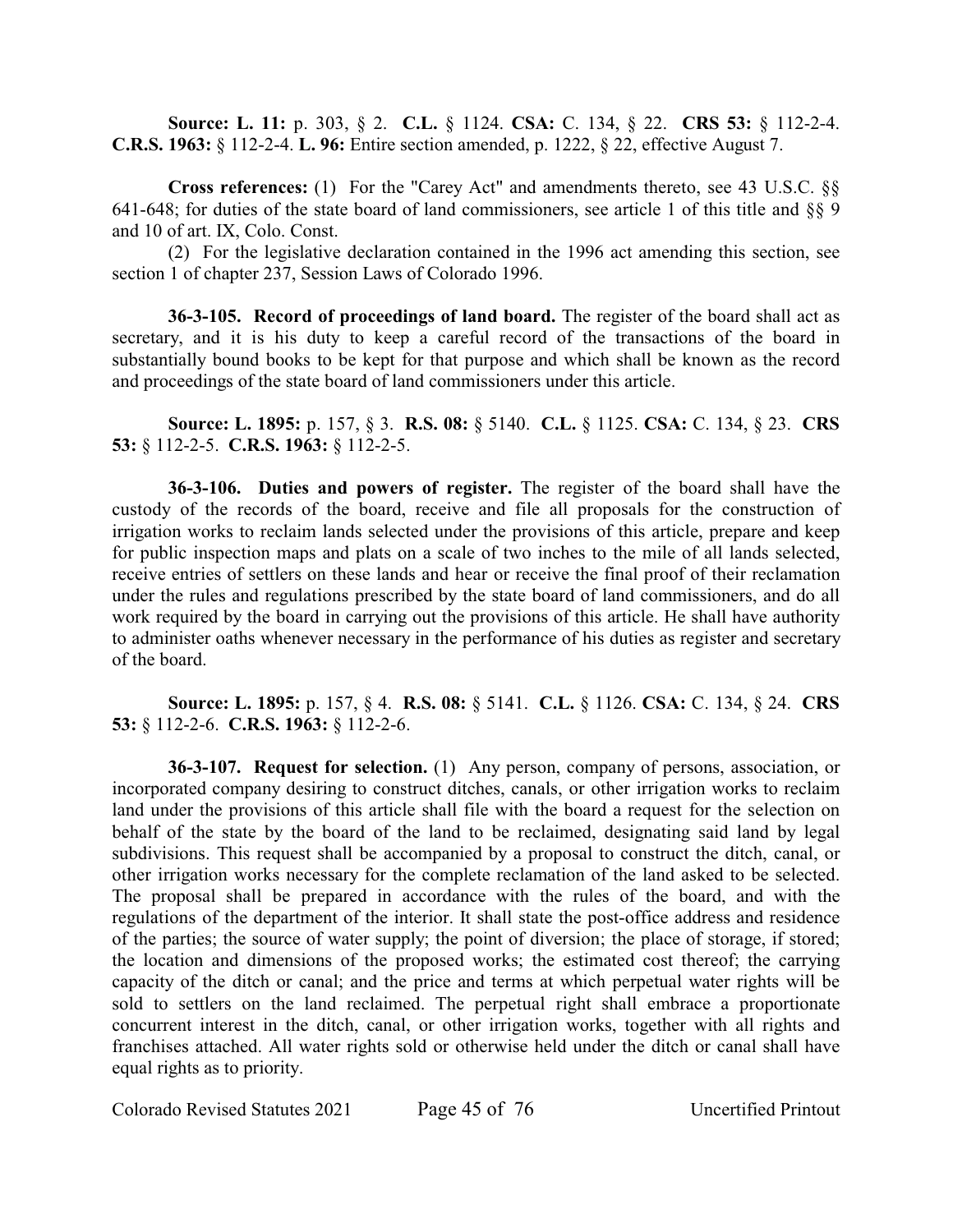(2) The proportionate concurrent interest may be either in the form of shares of stock in a company which will ultimately own and control the works, or in the form of water right deeds or contracts, as may be determined by the board. All contracts for the sale of water rights under this article shall be in the form, and upon conditions, approved by the board. In the cases of incorporated companies, it shall state the name of the company, the purpose of the incorporation, the name and places of residence of its directors and officers, and the amount of its authorized and of its paid-up capital. It shall be organized under the laws of Colorado. If the applicant is not an incorporated company, the proposal shall set forth the names of the parties and such other facts as will enable the board to determine their financial ability to carry out the proposed undertaking or as may be required by the board.

(3) Nothing in this article shall be construed to prevent the entry and reclamation of land under this article by individuals, duly qualified either singly or acting together. The state board of land commissioners shall make such rules and regulations not inconsistent with the act of congress, or the rules and regulations of the department of the interior, as may be necessary to allow the acquisition of individual water rights for application to and reclamation of specific tracts of land, not exceeding one hundred sixty acres of land for each person. The requirements of this article as to plats, maps, examinations, reports, bonds, and contracts by such rules and regulations may be so modified as to effectuate and assist the reclamation and entry of land by individuals.

**Source: L. 1895:** p. 158, § 5. **R.S. 08:** § 5142. **L. 11:** p. 305, § 3. **C.L.** § 1127. **CSA:** C. 134, § 25. **CRS 53:** § 112-2-7. **C.R.S. 1963:** § 112-2-7.

**36-3-108. Certified check with proposal.** A certified check payable to the state board of land commissioners for a sum of not less than two hundred fifty dollars and not more than two thousand five hundred dollars, as may be determined by the rules of the board, shall accompany each such request and proposal. It shall be held as a guarantee of the execution of the contract with the state, in accordance with its terms, by the party submitting such proposal, in case of the approval of the same and the selection of the land by the board. It shall be forfeited to the state in case of failure of the parties to enter into a contract with the state, in accordance with the provisions of this article.

**Source: L. 1895:** p. 158, § 6. **R.S. 08:** § 5143. **C.L.** § 1128. **CSA:** C. 134, § 26. **CRS 53:** § 112-2-8. **C.R.S. 1963:** § 112-2-8.

**36-3-109. Application to state engineer - maps.** The person, company of persons, associations, or incorporated companies, making application to the board for the selection of lands by the state, shall have filed with the state engineer an application to appropriate water for the reclamation of the lands described in the request to the board. This application shall be of a form prescribed by the state engineer and shall be accompanied by two copies of the map of the land to be selected, which shall show accurately the location and dimensions of the proposed irrigation works. The maps of the lands and proposed irrigation shall be prepared in accordance with the regulations of the state engineer's office and rules of the department of the interior.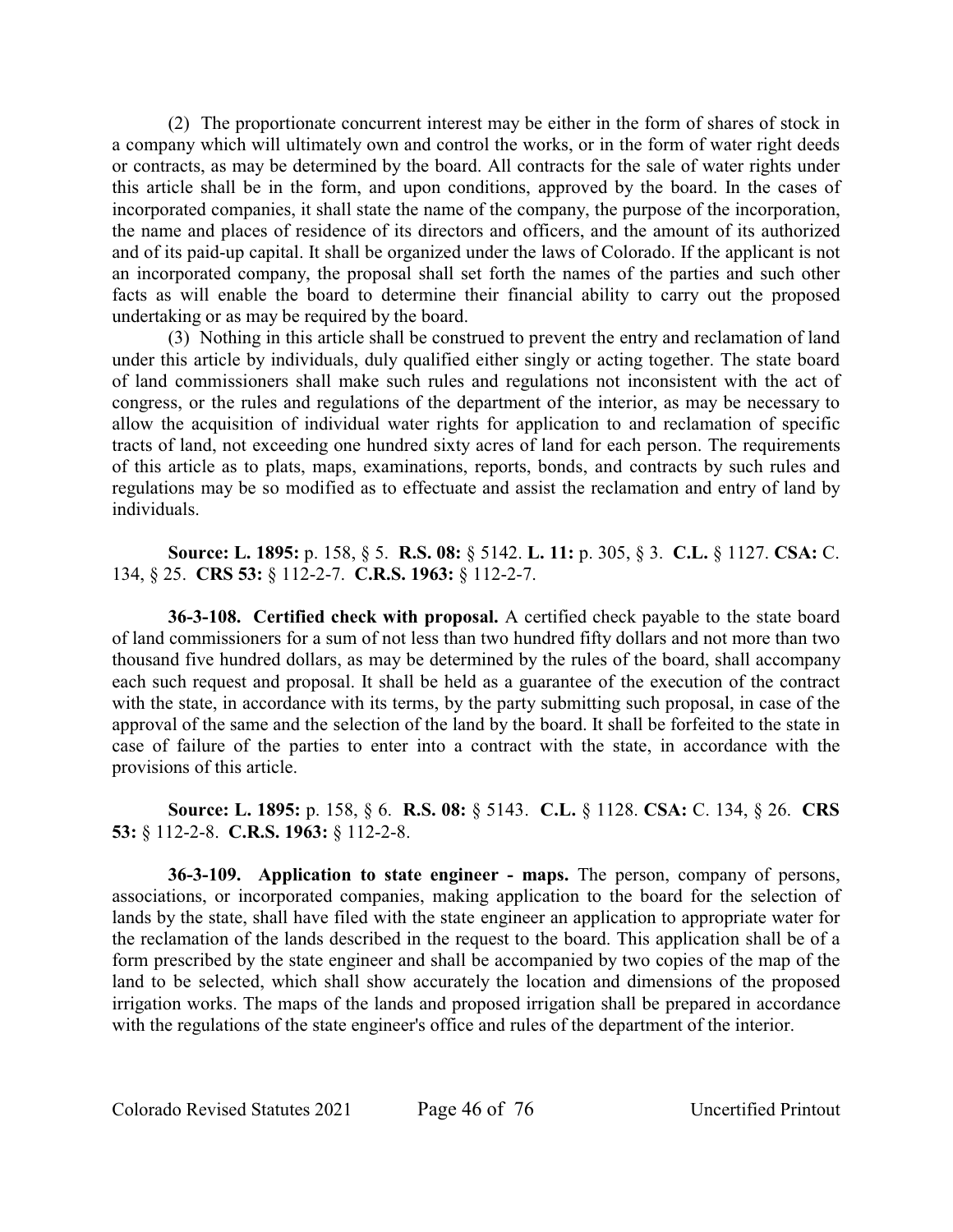**Source: L. 1895:** p. 159, § 7. **R.S. 08:** § 5144. **L. 11:** p. 305, § 2. **C.L.** § 1129. **CSA:** C. 134, § 27. **CRS 53:** § 112-2-9. **C.R.S. 1963:** § 112-2-9.

**36-3-110. Examination of proposal - report.** (1) Immediately upon the receipt of any request and proposal as designated in section 36-3-107, it is the duty of the secretary of the board to examine the same and ascertain if it complies with the rules of the board and the regulations of the department of the interior. If it does not, it is to be returned for correction. If it does comply, it shall be submitted to the state engineer, who shall examine the same and make a written report to the board, stating whether the proposed works are feasible; whether the proposed diversion of the public waters of the state will prove beneficial to the public interest; whether there is sufficient unappropriated water in the source of supply; whether a permit to divert, store, and appropriate water through or by the proposed works has been approved by him; whether the capacity of the proposed works is adequate to reclaim the land described; and whether the maps filed comply with the requirements of his office and the regulations of the department of the interior. He shall determine whether the lands proposed to be irrigated are desert in character and such as may properly be set apart under the provisions of the act of congress referred to in section 36-3-103 and the rules and regulations of the department of the interior.

(2) When the state engineer is unable, from an examination of the maps and field notes submitted for his examination, to determine whether the proposed irrigation works are feasible and adequate or whether the proposed diversion of the public water is beneficial to public interest and whether the lands proposed to be irrigated are of such a character as to come under the provisions of the act of congress referred to in section 36-3-103, he shall report to the board and also report the estimated cost of a survey and examination. It is his duty to make, or cause to be made by some qualified assistant, such survey or examination as will enable him to report intelligently thereon to the board when directed by the board to make such examination or survey.

**Source: L. 1895:** p. 160, § 8. **R.S. 08:** § 5145. **C.L.** § 1130. **CSA:** C. 134, § 28. **CRS 53:** § 112-2-10. **C.R.S. 1963:** § 112-2-10.

**36-3-111. Board to consider proposal.** On receipt of the report of the state engineer, the register shall place the request and proposal, with the engineer's report thereon, before the board for its consideration. In case of approval the board shall instruct the register to file in the local land office a request for the withdrawal of the land described in the proposal. No request on which the state engineer has reported adversely, either as to the water supply, the feasibility of the construction, capacity of the works, or as to the character of the lands sought to be irrigated, shall be approved by the board.

**Source: L. 1895:** p. 161, § 9. **R.S. 08:** § 5146. **C.L.** § 1131. **CSA:** C. 134, § 29. **CRS 53:** § 112-2-11. **C.R.S. 1963:** § 112-2-11.

**36-3-112. Rejection of proposal - second proposal.** In case the state engineer reports adversely upon the proposed irrigation works or where requests and proposals are not approved by the board, the board shall notify the parties making such proposals of such actions and the

Colorado Revised Statutes 2021 Page 47 of 76 Uncertified Printout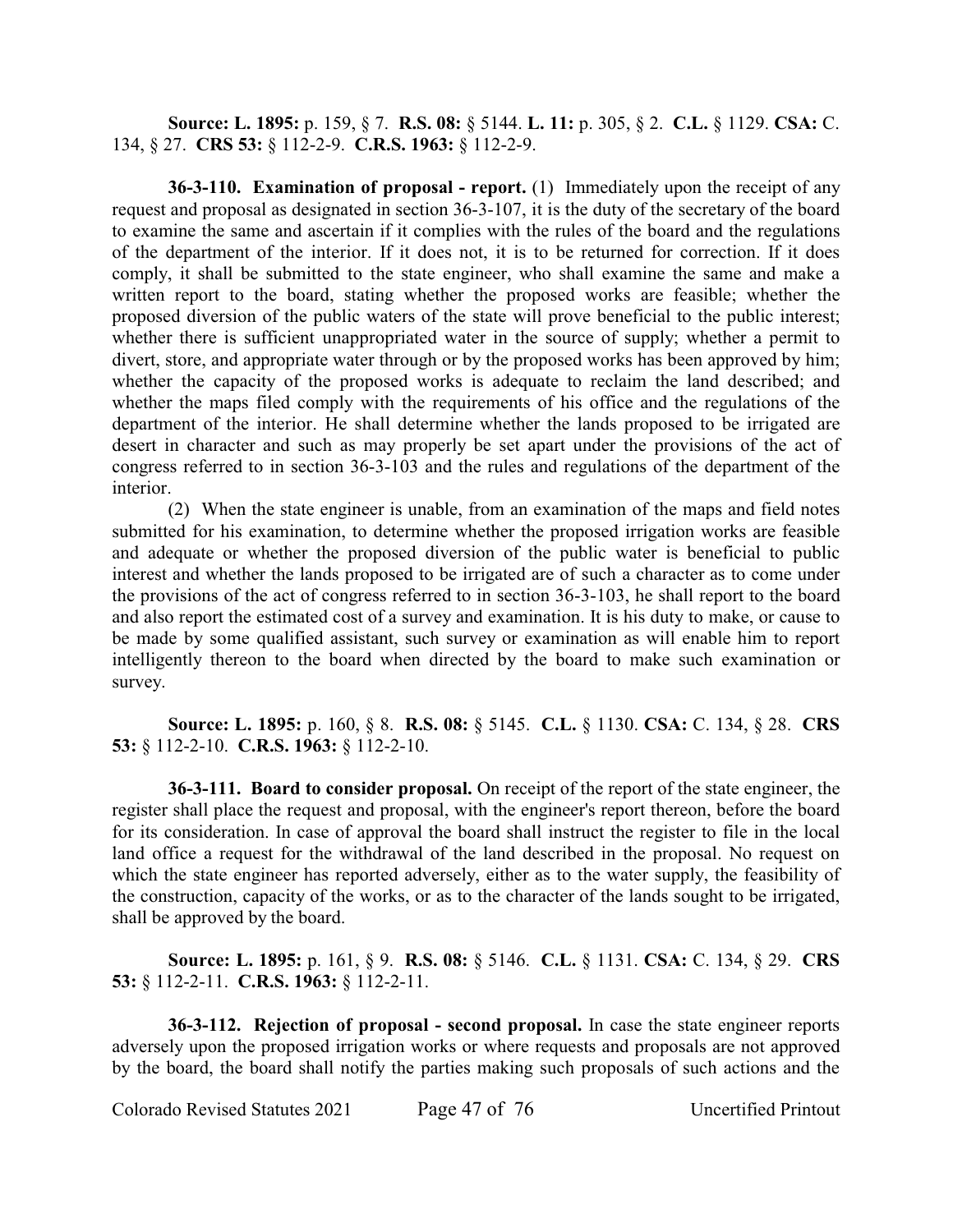reasons therefor. Any party so notified shall have sixty days in which to submit another proposal; but the board, at its discretion, may extend the time to six months.

**Source: L. 1895:** p. 161, § 10. **R.S. 08:** § 5147. **C.L.** § 1132. **CSA:** C. 134, § 30. **CRS 53:** § 112-2-12. **C.R.S. 1963:** § 112-2-12.

**36-3-113. Provision for contract - bond.** Upon the withdrawal of the land by the department of the interior, it is the duty of the board to enter into a contract with the party submitting the proposal, which contract shall contain complete specifications of the location, dimensions, character, and estimated cost of the proposed ditch, canal, or other irrigation work and state the price and terms upon which the state is to dispose of the lands to settlers and such other conditions and provisions as the board may direct. This contract shall not be entered into on the part of the state until the withdrawal of these lands by the department of the interior and the filing of a satisfactory bond on the part of the proposed contractor for irrigation works, which bond shall be in a penal sum equal to five percent of the estimated cost of the works and conditioned upon carrying out the provisions of the contract with the state.

**Source: L. 1895:** p. 161, § 11. **R.S. 08:** § 5148. **C.L.** § 1133. **CSA:** C. 134, § 31. **CRS 53:** § 112-2-13. **C.R.S. 1963:** § 112-2-13.

**36-3-114. Time for construction - forfeiture.** No proposal shall be considered by the board which requires a greater time than five years for the construction of the works. All proposals shall state that the work shall begin within six months from the date of contract; that at least one-tenth of the construction work shall be completed within two years from the date of said contract; that the construction shall be prosecuted diligently and continuously to completion; and that a cessation of work under the contract with the state for a period of six months after the second year, without the sanction of the board, will forfeit to the state all rights under said contract. The board, for good cause shown, shall extend the time of beginning or of completing the whole or any part of said construction work for a period commensurate with the difficulties of construction and the location of the proposed project. No extension of time shall be granted until after thirty days' notice, given by publication in at least one daily paper, published at the capital, and in at least one paper published in each county in which the project and the land sought to be watered thereby is located, of the time and place where such extension of time will be considered and opportunity afforded to all interested parties to appear and be heard.

**Source: L. 1895:** p. 162, § 12. **R.S. 08:** § 5149. **L. 11:** p. 300, § 1. **C.L.** § 1134. **CSA:** C. 134, § 32. **CRS 53:** § 112-2-14. **C.R.S. 1963:** § 112-2-14.

**36-3-115. Failure in construction.** (1) Upon the failure of any parties having contracts with the state for the construction of irrigation works to begin the same within the time specified by law, or to carry on work as provided in their contract, or to complete the same within the time or in accordance with the specifications of the contract with the board and the provisions of this article, it is the duty of the register to give such parties written notice of such failure. In the event the board has extended the time of the beginning or of completing the whole or any part of the

Colorado Revised Statutes 2021 Page 48 of 76 Uncertified Printout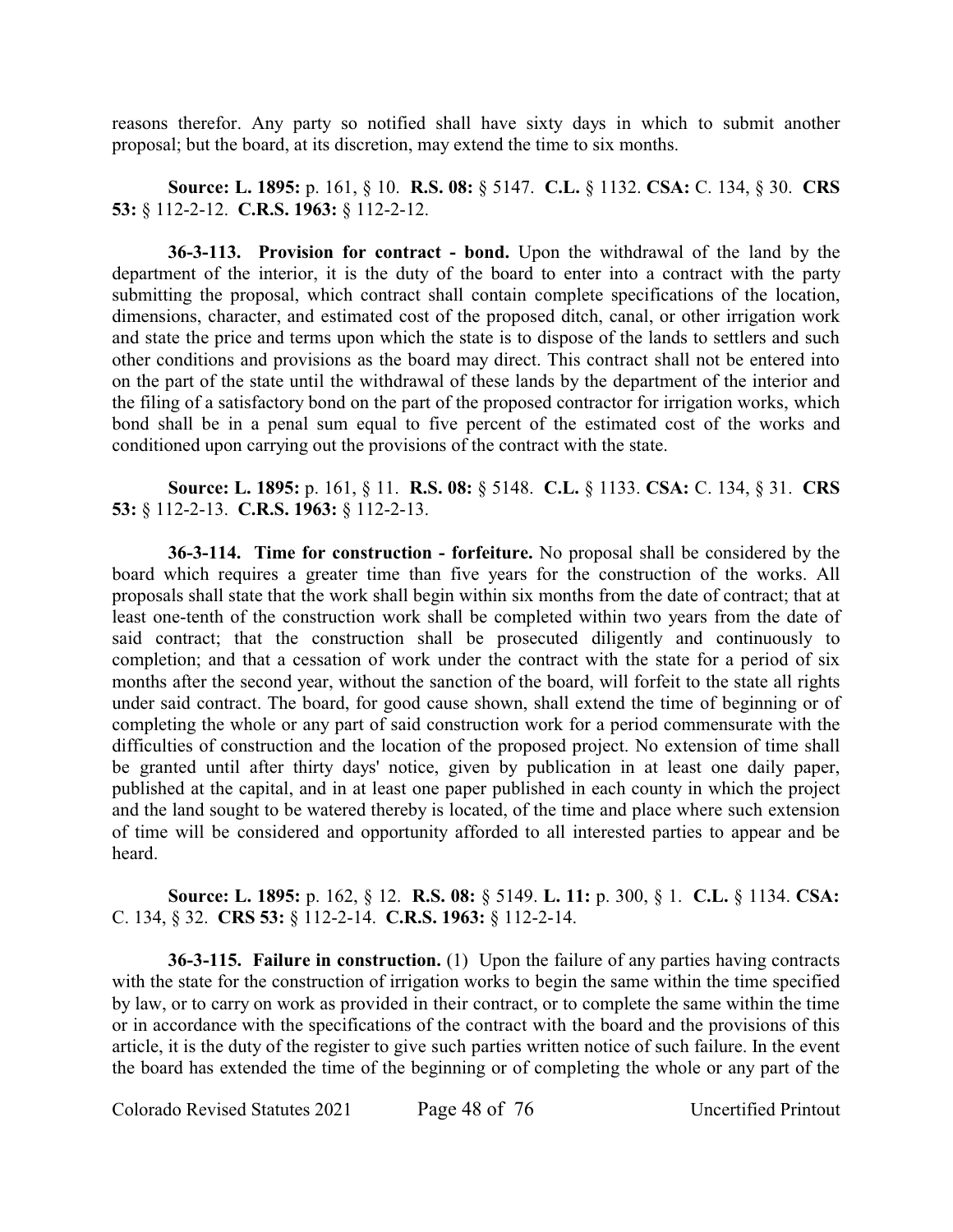construction work beyond the time set forth in the contract between the state and the party submitting the proposal, then the conditions and penalties of this section shall not apply to or be enforceable against the parties constructing the project until the time the extensions have expired.

(2) If, after a period of sixty days they have failed to proceed with the work or to conform to the specifications and conditions of their contract with the state, it is the duty of the board to declare the bond and contract of such parties forfeited to the state. The board shall notify the contractors of the forfeiture of the contract, by letter to the address given in the proposal, and give notice once a week for a period of four weeks, in some newspaper of general circulation in the county in which the work is situated, and in one newspaper at the state capital in like manner and for a like period. Upon a day fixed, proposals will be received at the office of the register, at the capitol at Denver, for the purchase of the incompleted works and for the completion of the contract.

(3) The time for receiving bids shall be at least sixty days after the issuance of first notice of forfeiture. The money received from the sale of partially completed works under the provisions of section 36-3-114 shall first be applied to the expense incurred by the state in their forfeiture and disposal to satisfy the bond and to the satisfaction, pro rata, of the adjudicated liens for labor or materials. The surplus, if any exists, shall be paid to the original contractors with the state.

**Source: L. 1895:** p. 162, § 13. **R.S. 08:** § 5150. **L. 11:** p. 301, § 2. **C.L.** § 1135. **CSA:** C. 134, § 33. **CRS 53:** § 112-2-15. **C.R.S. 1963:** § 112-2-15.

**Cross references:** For publication of legal notices, see part 1 of article 70 of title 24; for the mechanics' lien law in general, see article 22 of title 38.

**36-3-116. State not to be made liable.** Nothing in this article shall be construed as authorizing the board to obligate the state to pay for any work constructed under any contract or to hold the state in any way responsible to settlers for the failure of contractors to complete the work according to the terms of their contracts with the state.

**Source: L. 1895:** p. 163, § 14. **R.S. 08:** § 5151. **C.L.** § 1136. **CSA:** C. 134, § 34. **CRS 53:** § 112-2-16. **C.R.S. 1963:** § 112-2-16.

**36-3-117. Notice of land open for settlement.** Immediately upon the withdrawal of any land for the state by the department of the interior, and the inauguration of work by the contractors, it is the duty of the board, by publication once each week, in one newspaper of the county in which the lands are situated, and in one newspaper at the state capital for a period of four weeks, to give notice that the land is open for settlement, and the price and terms upon which the land will be sold to settlers by the state.

**Source: L. 1895:** p. 163, § 15. **R.S. 08:** § 5152. **C.L.** § 1137. **CSA:** C. 134, § 35. **CRS 53:** § 112-2-17. **C.R.S. 1963:** § 112-2-17.

**Cross references:** For publication of legal notices, see part 1 of article 70 of title 24.

Colorado Revised Statutes 2021 Page 49 of 76 Uncertified Printout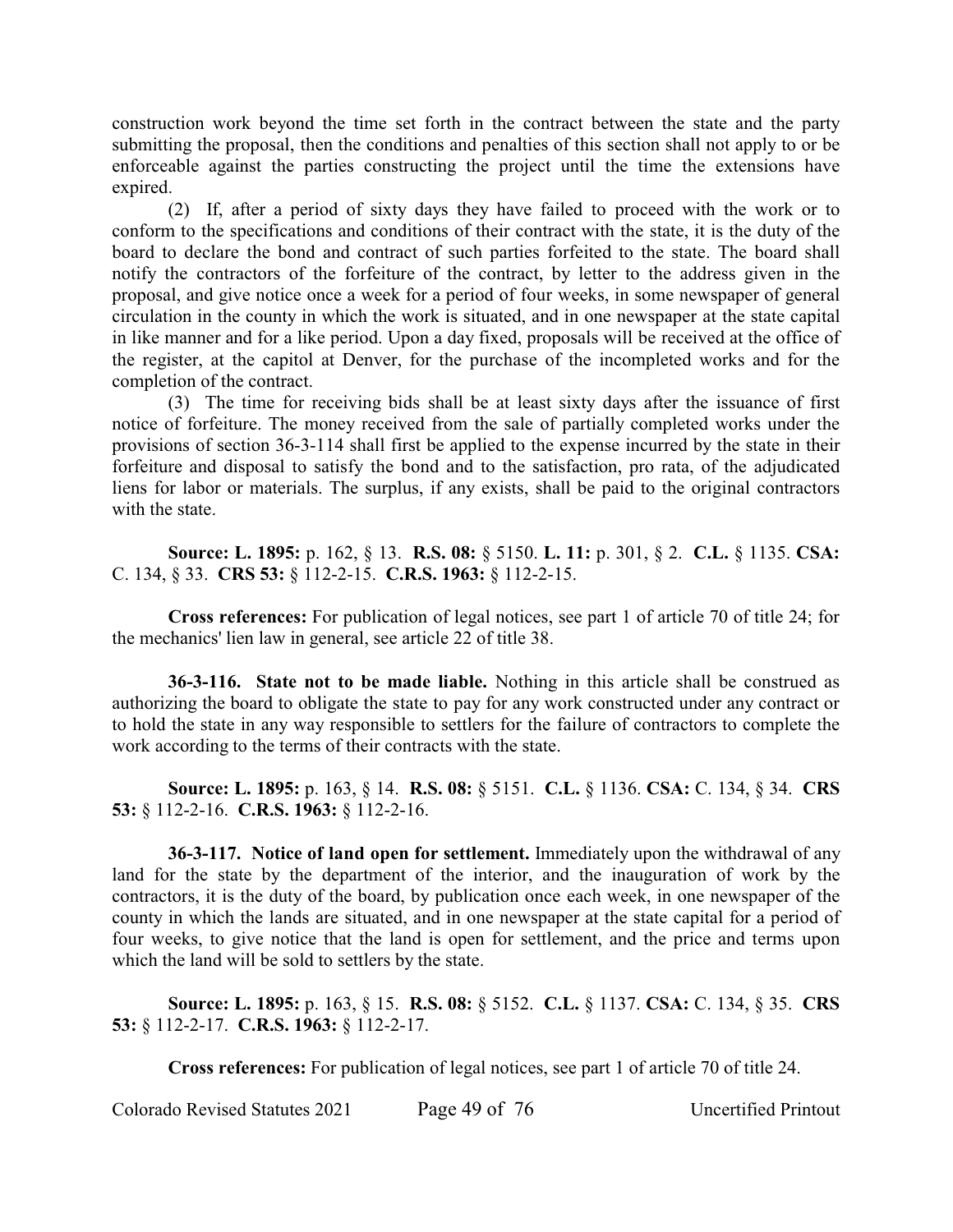**36-3-118. Application to enter - requirements.** Any citizen of the United States, or any person having declared his intention to become a citizen of the United States, over the age of twenty-one years, may make application, under oath, to the board to enter any of the land in an amount not to exceed one hundred and sixty acres for any one person. The application shall set forth that the person desiring to make such entry does so for the purpose of actual reclamation, cultivation, and settlement in accordance with the act of congress set out in section 36-3-103 and the laws of this state relating thereto and that the applicant has never received the benefit of the provisions of this article to an amount greater than one hundred and sixty acres, including the number of acres specified in the application under consideration. Such application must be accompanied by a certified copy of a contract for a perpetual water right, made and entered into by the party making application, with the person, company, or association which has been authorized by the board to furnish water for the reclamation of the lands. If the applicant has at any time entered land under the provisions of this article, he shall so state in his application, together with the description, date of entry, and location of the land. The board shall file in its office the application and papers relating thereto and, if allowed, issue a certificate of location to the applicant. All applications for entry shall be accompanied by a payment of twenty-five cents per acre, which shall be paid as a partial payment on the land if the application is allowed. All certificates, when issued, shall be recorded in a book to be kept for that purpose. If the application is not allowed, the twenty-five cents per acre accompanying it shall be refunded to the applicant. The board shall dispose of all lands accepted by the state under the provisions of this article at a uniform price of fifty cents per acre, half to be paid at the time of entry and the remainder at the time of making final proof by the settler.

# **Source: L. 1895:** p. 163, § 16. **R.S. 08:** § 5153. **C.L.** § 1138. **CSA:** C. 134, § 36. **CRS 53:** § 112-2-18. **C.R.S. 1963:** § 112-2-18.

**36-3-119. Disposition of funds.** As provided in the act of congress set out in section 36- 3-103, all moneys received by the board from the sale of lands selected under the provisions of this article shall be deposited with the state treasurer, and such sums as may be necessary shall be available for the payment of the expenses of the board and of the state engineer's office incurred in carrying out the provisions of this article. Such expenses shall be paid by the controller in the manner provided by law, upon vouchers duly approved by the board for the work performed under its direction and by the state engineer for all work performed by the state engineer's office; and any balance remaining over and above the expense necessary to carry out the provisions of this article shall constitute a trust fund in the hands of the state treasurer, to be used for the reclamation of other desert lands.

**Source: L. 1895:** p. 164, § 17. **R.S. 08:** § 5154. **C.L.** § 1139. **CSA:** C. 134, § 37. **CRS 53:** § 112-2-19. **C.R.S. 1963:** § 112-2-19.

**36-3-120. Duty of settler - proof of settlement.** (1) Within one year after any person, company of persons, association, or incorporated company authorized to construct irrigation works under the provisions of this article has notified the settlers under such works that it is prepared to furnish water under the terms of its contract with the state, the settlers shall cultivate and reclaim not less than one-sixteenth part of the land filed upon. Within two years after the

Colorado Revised Statutes 2021 Page 50 of 76 Uncertified Printout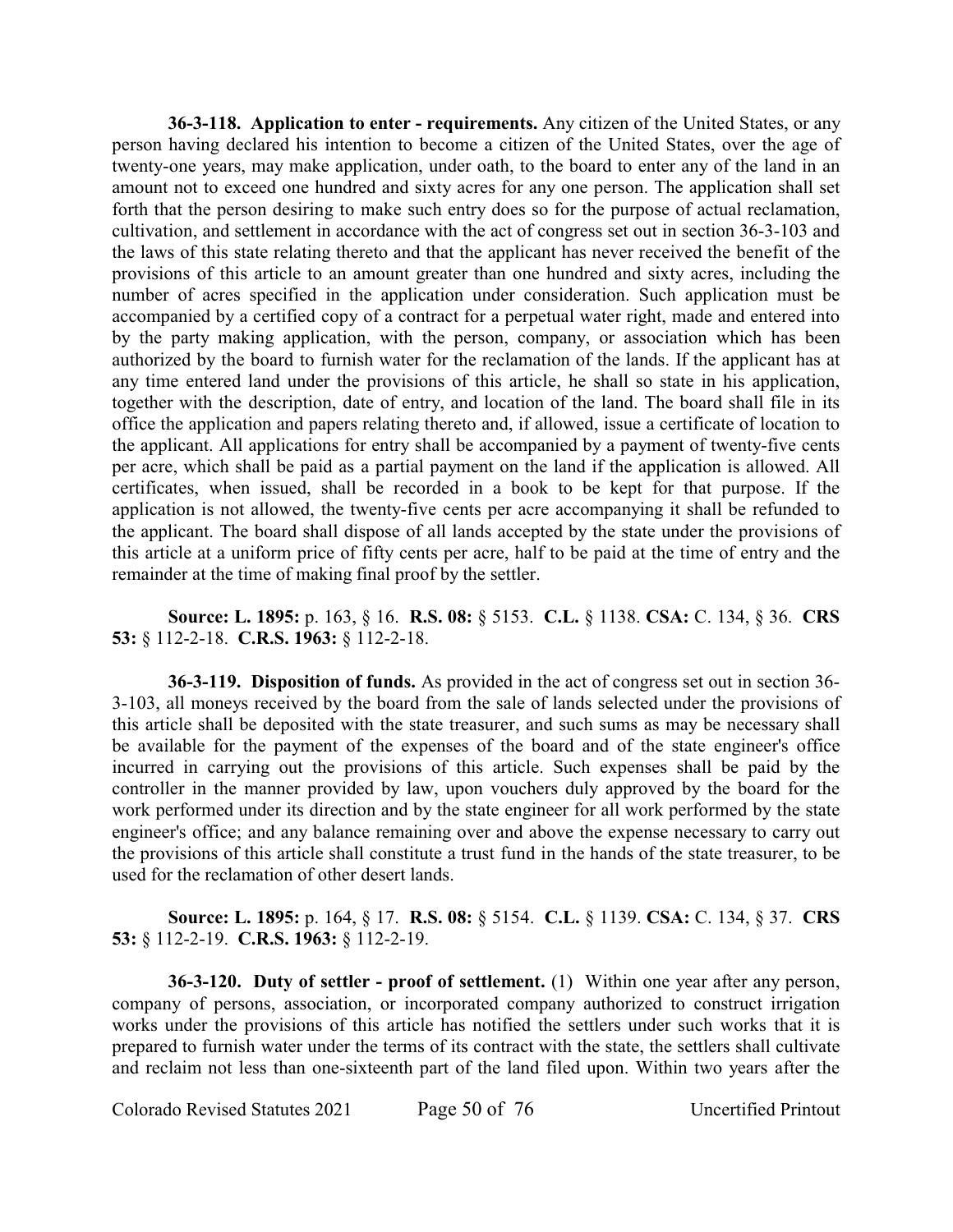notice, the settler shall have actually irrigated and cultivated not less than one-eighth of the land filed upon. Within three years from the date of notice, the settler shall appear before the register, or a judge or clerk of the district court in the county in which such land is situated, as designated by the register, and make final proof of reclamation, settlement, and occupation. The proof shall embrace evidence that he has a perpetual water right for his entire tract of land sufficient in volume for the complete irrigation and reclamation thereof, that he is an actual settler thereon, and that he has cultivated and irrigated not less than one-eighth part of said tract and such further proof, if any, as may be required by the regulations of the department of the interior or the board.

(2) The officer taking this proof is entitled to receive a fee, to be fixed by the state board of land commissioners, not to exceed five dollars and to be paid by the settler. It shall be in addition to the price paid to the state for the land. All proofs so received shall be submitted by the register to the board and shall be accompanied by the last final payment for the land, and, on the approval of the same by the board, they shall be forwarded to the secretary of the interior, with a request that a patent to the lands be issued to the state.

(3) When the state, through its state board of land commissioners, can make proof that such irrigation works have been completed for the reclamation of the lands so segregated and that an ample supply of water is actually furnished in a substantial ditch or canal or by artesian wells or reservoirs, for such purpose, the board shall apply for a patent to such lands, in the manner provided by the regulations of the department of the interior and in accordance with the provisions of the acts of congress relating thereto, without waiting for settlement or cultivation of such lands.

**Source: L. 1895:** p. 165, § 18. **L. 07:** p. 366, § 1. **R.S. 08:** § 5155. **C.L.** § 1140. **CSA:** C. 134, § 38. **CRS 53:** § 112-2-20. **C.R.S. 1963:** § 112-2-20. **L. 64:** p. 301, § 259.

**36-3-121. Patent - water lien - foreclosure - deed.** (1) Upon the issuance of a patent to any lands by the United States to the state, notice shall be forwarded to the settler upon such land. It is the duty of the board, under the signature of its president and attested by its secretary, to issue a patent to said lands from the state to the settler. All water rights acquired under the provisions of this article shall attach to and become appurtenant to the land as soon as the title passes from the United States to the state.

(2) Any person, company, association, or incorporated company furnishing water for any tract of land shall have a first and prior lien on the water right and land upon which the water is used, for all deferred payments for the water right. The lien shall be in all respects prior to any other liens created or attempted to be created by the owner and possessor of said land. The lien shall remain in full force until the last deferred payment for the water right is fully paid and satisfied according to the terms of the contract under which the water right was acquired. The contract for the water right upon which the lien is founded shall be recorded in the office of the county clerk and recorder of the county where the land is situate.

(3) Upon default of any of the deferred payments secured by any lien under the provisions of this article, the person, company of persons, association, or incorporated company holding or owning said lien may foreclose the same according to the terms and conditions of the contract granting and selling to the settler the water right. All sales shall be advertised in a newspaper of general circulation, published in the county where the land and water right is situate, for six consecutive weeks, and shall be sold to the highest bidder at the front door of the

Colorado Revised Statutes 2021 Page 51 of 76 Uncertified Printout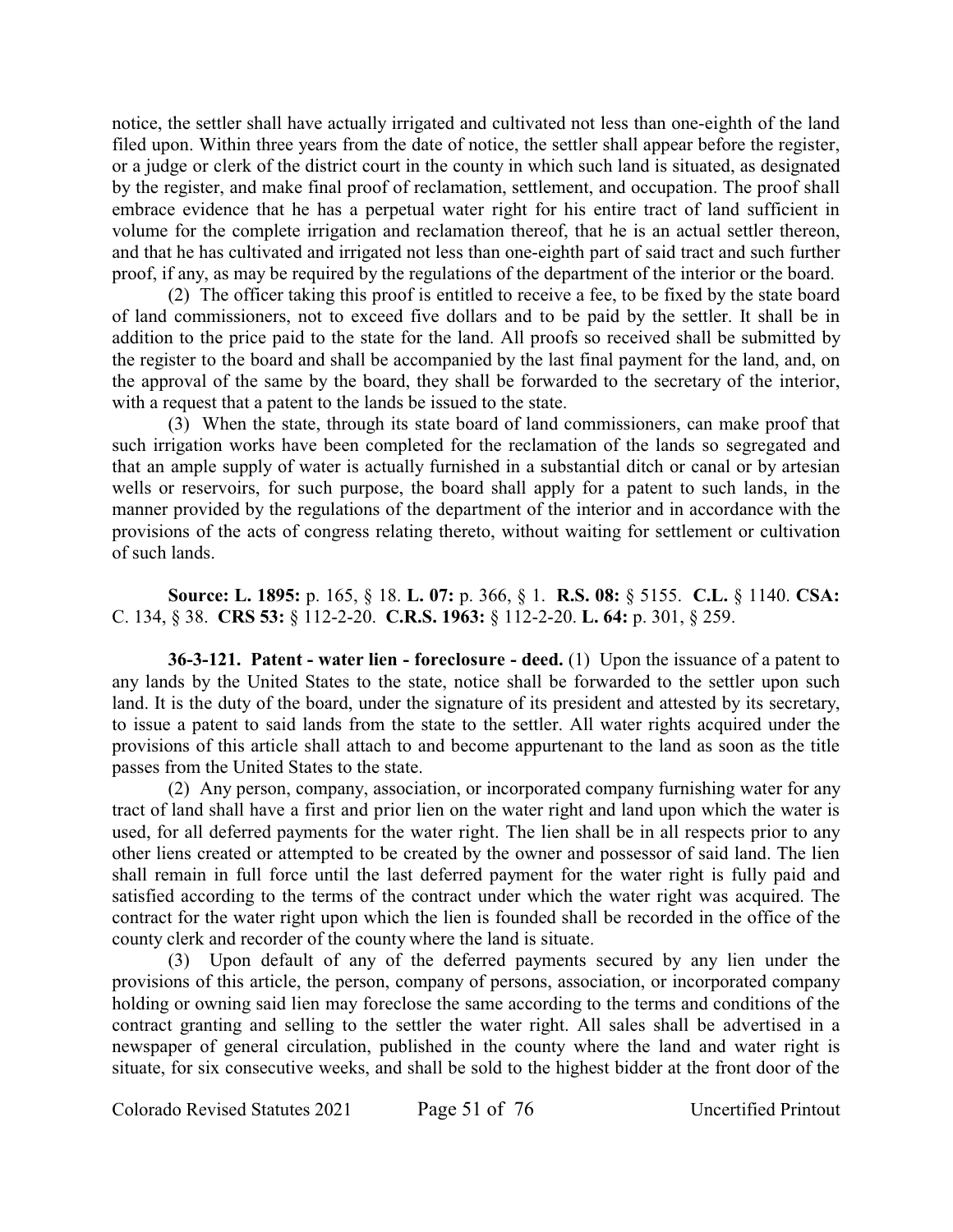courthouse of the county or such place as may be agreed upon by the terms of the contract. The sheriff of the county shall give all notices of sale and sell all property and make and execute a good and sufficient deed to the purchaser. At the sale, no person, company of persons, association, or incorporated company, owning or holding any lien, shall bid in or purchase any land or water right at a price less than the amount due on the deferred payment for the water right and land and the costs incurred in making the sale of said land and water right. The sheriff shall execute a certificate of sale as in case of sale on execution, subject in all respects to redemption as in such case; and if not redeemed the sheriff shall execute a deed as upon sale on execution.

**Source: L. 1895:** p. 166, § 19. **R.S. 08:** § 5156. **C.L.** § 1141. **CSA:** C. 134, § 39. **CRS 53:** § 112-2-21. **C.R.S. 1963:** § 112-2-21.

**36-3-122. Requirements of maps.** The maps of the lands selected under the provisions of this article shall show the location of the canals or other irrigation works approved in the contract with the board. All lands filed upon shall be subject to the right-of-way of such canals or irrigation works. The right-of-way shall embrace the entire width of the canal and such additional width as may be required for its proper operation and maintenance, the width of rightof-way to be specified in the contracts provided for in this article.

**Source: L. 1895:** p. 167, § 20. **R.S. 08:** § 5157. **C.L.** § 1142. **CSA:** C. 134, § 40. **CRS 53:** § 112-2-22. **C.R.S. 1963:** § 112-2-22.

**36-3-123. Rules - report of construction company.** The board shall provide suitable rules for the filing of proposals for constructing irrigation works, and for the entry and payment of the land by settlers, and for the forfeiting of entry by settlers upon failure to comply with the provisions of this article. There shall be kept in the office of the board, for public inspection, copies of all maps, plats, contracts for the construction of irrigation works, and the entries of land by settlers. It shall require from each person, company of persons, association, or incorporated company engaged in the construction of irrigation works, under the provisions of this article, an annual report, to be submitted to the board on or before November 1 of each year. This report shall show the number of water rights sold, the number of users of water under the irrigation works, the legal subdivisions of land for which water is to be furnished, the names of the officers of the company, the acreage of land which the irrigation works is prepared to supply with water, and such other data as the board requires. The rules required by this section may be waived in the case of irrigation works being constructed by a person, colony, or association of persons to furnish water for land settled upon and being reclaimed by themselves.

**Source: L. 1895:** p. 167, § 21. **R.S. 08:** § 5158. **C.L.** § 1143. **CSA:** C. 134, § 41. **CRS 53:** § 112-2-23. **C.R.S. 1963:** § 112-2-23.

**36-3-124. Duties of employees - fees.** (1) The board shall prescribe the duties of all its employees and shall collect the following fees: For filing each application, one dollar; for filing each proof, one dollar; for issuing each patent, one dollar; and for making certified copies of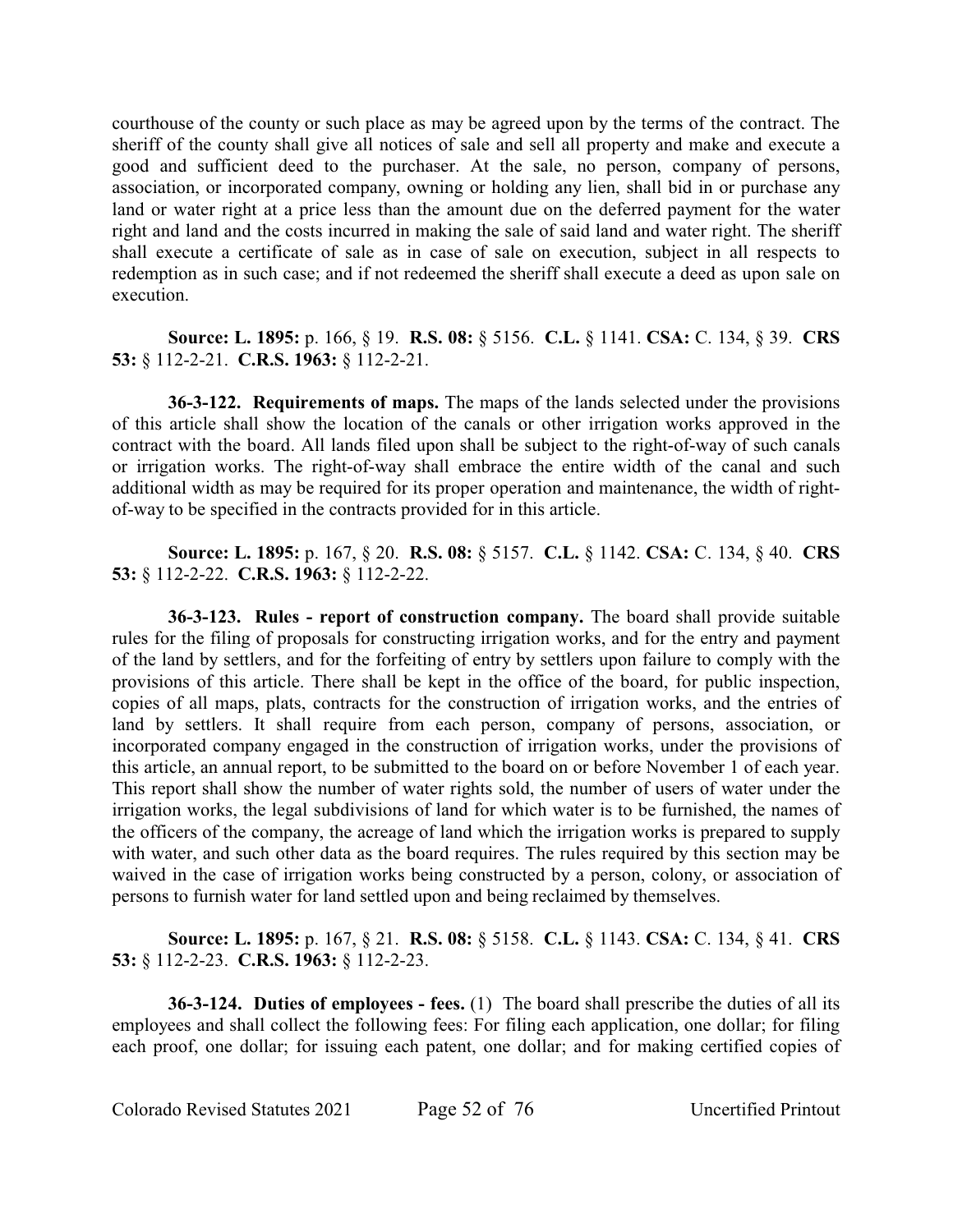papers or records, the same fee as provided for to be charged by the secretary of state for like services.

(2) A fee book shall be kept by the register, showing all fees received by him from any source whatever. The money collected for fees shall be paid to the state treasurer and credited to the fund created by virtue of this article.

**Source: L. 1895:** p. 168, § 22. **R.S. 08:** § 5159. **C.L.** § 1144. **CSA:** C. 134, § 42. **CRS 53:** § 112-2-24. **C.R.S. 1963:** § 112-2-24.

**Cross references:** For fees charged by secretary of state, see § 24-21-104; for other fees of the state board of land commissioners, see § 36-1-112.

**36-3-125. Record of work - publication.** The board shall maintain a detailed record of the names, location, and character of the irrigation works in process of construction; the acreage and legal subdivisions of land intended to be reclaimed; the estimated cost of said irrigation works; the price of water rights from such irrigation works; and the terms of payment for water rights and land. Publication of this information and of other material circulated in quantity outside the board shall be subject to the approval and control of the executive director of the department of natural resources.

**Source: L. 1895:** p. 168, § 23. **R.S. 08:** § 5160. **C.L.** § 1145. **CSA:** C. 134, § 43. **CRS 53:** § 112-2-25. **C.R.S. 1963:** § 112-2-25. **L. 64:** p. 164, § 120.

# **ARTICLE 4**

### Reclamation of State Lands

**36-4-101. Water rights for state lands.** For the purpose of furnishing water and securing water rights for state lands, the state board of land commissioners is authorized to enter into contracts with any person, corporation, or irrigation district, providing for such irrigation, and to petition all such lands into irrigation districts at the time of or after the formation of such districts.

**Source: L. 11:** p. 211, § 1. **C.L.** § 1190. **CSA:** C. 134, § 89. **CRS 53:** § 112-4-1. **C.R.S. 1963:** § 112-4-1.

**Cross references:** For drainage of state lands, see article 30 of title 37; for inclusion of college and school lands in irrigation districts, see § 37-43-112.

**36-4-102. Water tax - assessment.** In case of any such land so petitioned into any irrigation district, the state board of land commissioners shall be considered in all respects as a freeholder, so long as said land remains unsold, but as soon as any of such land is sold, whether occurring prior or after the time such land is petitioned into any such irrigation district, the purchaser shall from the time of his purchase be considered as such freeholder and entitled to all the rights of a freeholder, whether or not he has completed his payments to the state board of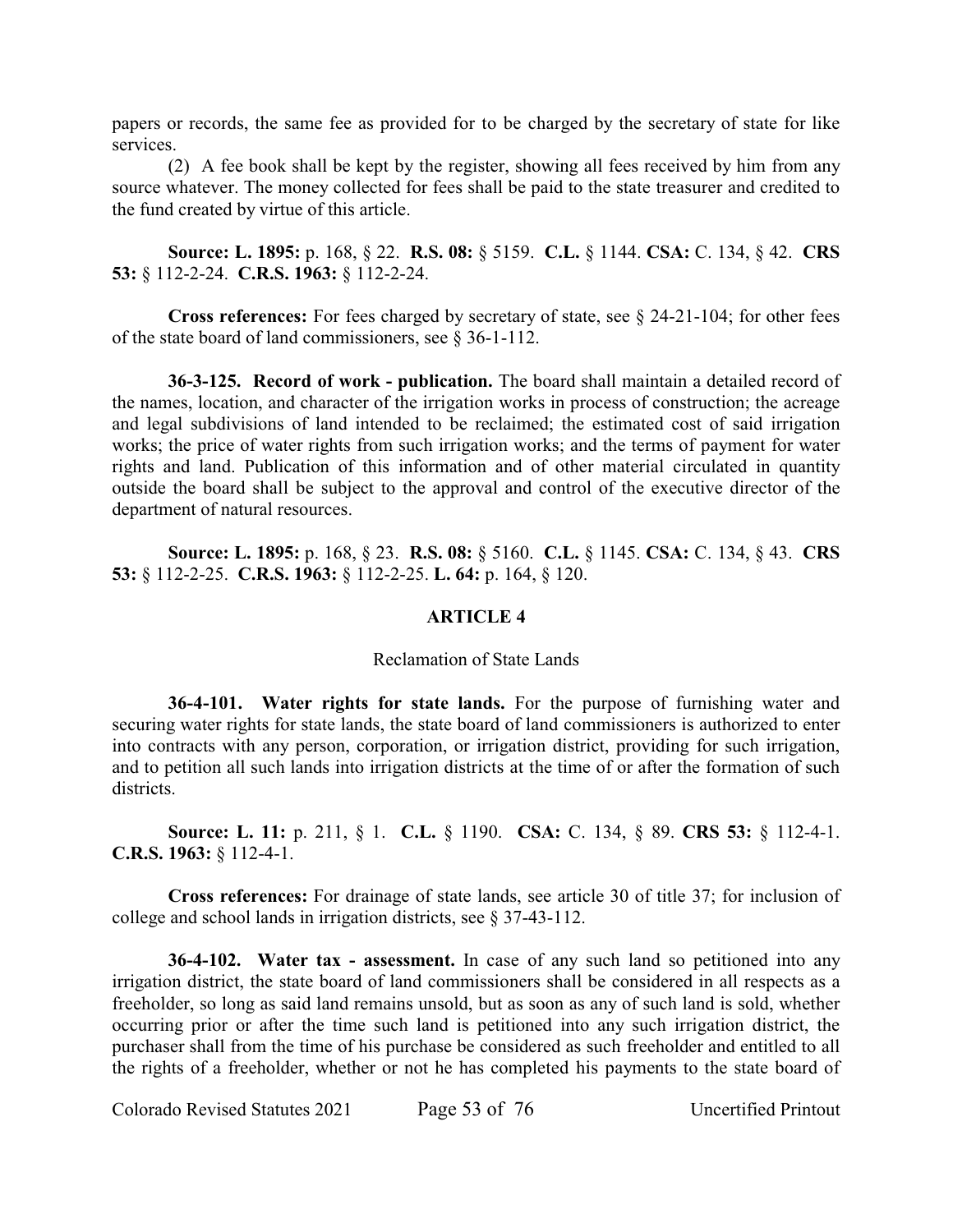land commissioners. In no case shall any interest or title of the state be made liable or subjected to any claim for any water tax, water assessment, or water charge by reason of the including of any of such state land in any irrigation district. All assessments or other payments for the cost of irrigating any such state land shall be paid by the lessees or purchasers thereof. In case of any lease or sale, the lessee or purchaser shall pay to the register on or before March 1 of each year, in addition to his rental or amount due on his contract of purchase, as the case may be, such an additional amount as will equal the district assessment for an equal amount of land within the district or such greater amount as the board may require, and the register shall pay such additional amounts to the proper officer authorized by law to receive payment of assessments within such district to apply on the cost of furnishing water for such state land. When the title to any such state land passes from the state, the unpaid balance of the cost of furnishing water for the same shall at once become due and payable and attach as a lien thereon and be collected as an assessment of such irrigation district, in the same manner as assessments on other lands in the district.

**Source: L. 11:** p. 211, § 2. **C.L.** § 1191. **CSA:** C. 134, § 90. **CRS 53:** § 112-4-2. **C.R.S. 1963:** § 112-4-2.

**Cross references:** For irrigation district assessments, see § 37-41-124.

**36-4-103. Payment by lessee or purchaser.** In order to provide payment for such water rights for state lands, the state board of land commissioners may agree that, when any state land for which irrigation is provided is leased or sold, the lessee or purchaser, as the case may be, shall pay the agreed value therefor, at such times and in such amounts and in such proportion as may be agreed upon by the state board of land commissioners. The state board of land commissioners has power to secure, to any such person, corporation, or irrigation district so furnishing water for the irrigation of state lands, the payment of the cost of such water rights upon such lands being leased or sold by the lessee or purchaser thereof. In no case shall the state board of land commissioners have any power to use any of the school fund, either principal or interest, for any such purpose.

**Source: L. 11:** p. 212, § 3. **C.L.** § 1192. **CSA:** C. 134, § 91. **CRS 53:** § 112-4-3. **C.R.S. 1963:** § 112-4-3.

**36-4-104. Board may improve state land.** The state board of land commissioners is authorized to take, on behalf of and in the name of the state, as speedily as practicable, such action as may, in the judgment of the board, be necessary or desirable to irrigate and improve such lands belonging to the state, and lying in the San Luis valley and elsewhere, as may in the judgment of the board be susceptible of improvement by irrigation.

**Source: L. 13:** p. 588, § 1. **C.L.** § 1193. **CSA:** C. 134, § 92. **CRS 53:** § 112-4-4. **C.R.S. 1963:** § 112-4-4.

**36-4-105. Water rights acquired - how.** Such action may be taken by initiating such water rights and systems for reservoirs, canals, and conduits, or by the purchase of existing water

Colorado Revised Statutes 2021 Page 54 of 76 Uncertified Printout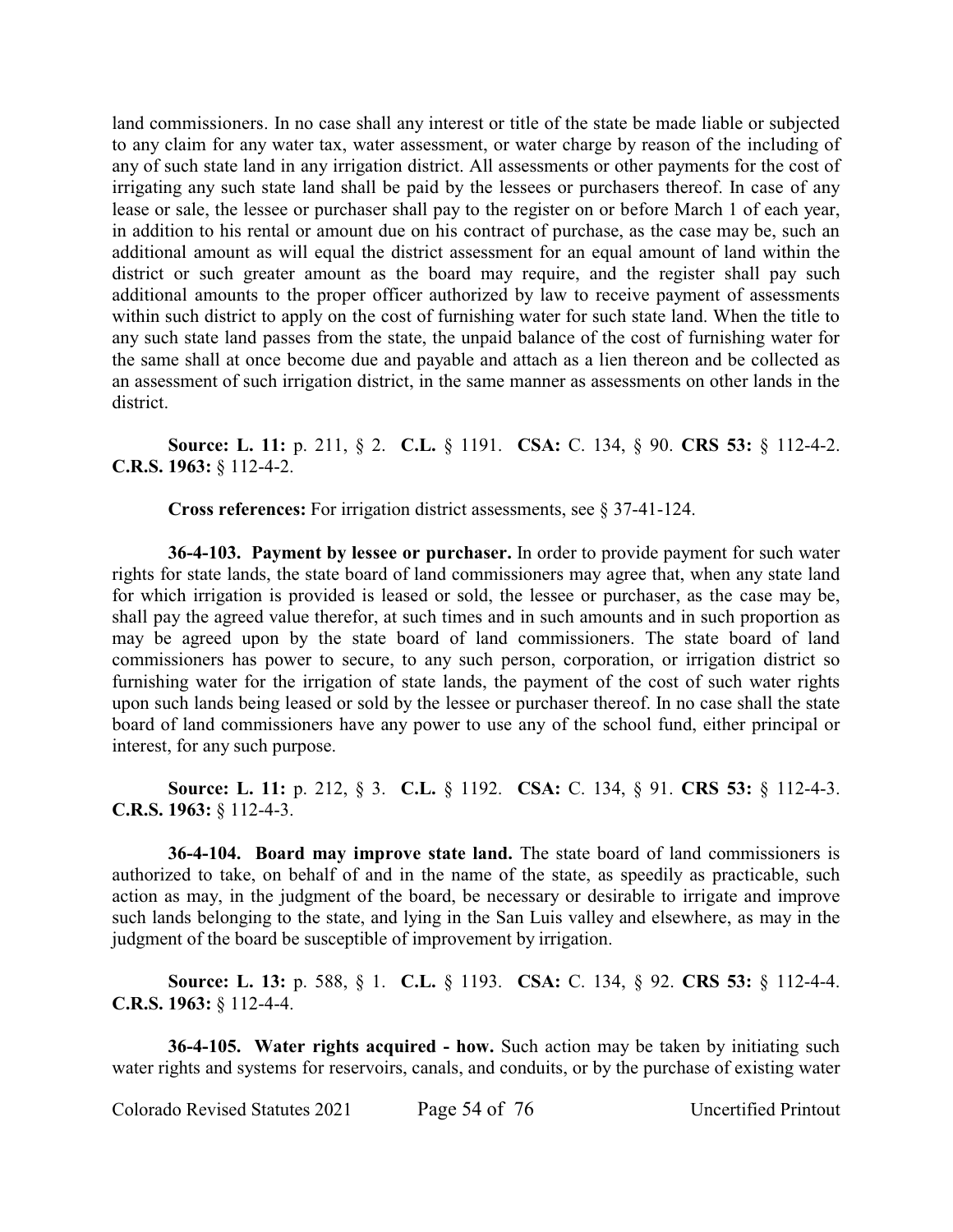rights, systems for reservoirs, canals, and conduits, or an interest therein, including pumping plants, highways, and such other accessories as may, in the judgment of the board, be necessary or desirable to the successful accomplishment of the objects of sections 36-4-104 to 36-4-112.

**Source: L. 13:** p. 588, § 2. **C.L.** § 1194. **CSA:** C. 134, § 93. **CRS 53:** § 112-4-5. **C.R.S. 1963:** § 112-4-5.

**36-4-106. Board may proceed - how.** In furtherance of such objects the board shall proceed in accordance with the irrigation laws of the state, insofar as the same are applicable, and may, if it elects, also proceed under the laws of the United States relating to the acquisition of such rights or easements over the public lands of the United States.

**Source: L. 13:** p. 588, § 3. **C.L.** § 1195. **CSA:** C. 134, § 94. **CRS 53:** § 112-4-6. **C.R.S. 1963:** § 112-4-6.

**36-4-107. Departmental decisions.** In case such procedure, or any part thereof, is under the laws of the United States, the board shall not be bound or required to accept or concur in the action or decision, or failure or delay in action or decision of any departmental or other officer, agent, or employee of the United States, if in the judgment of the board the same is not in good faith, or is for the mere purpose of delay, or is adverse to the legal, constitutional, or inherent rights of the state; nor shall the board, in any event, accept or concur in any such action, decision, grant, or permit which is, or purports to be, revocable by the United States or by any departmental or other officer, agent, or employee of the United States at its discretion or without reasonable cause and opportunity to be heard.

**Source: L. 13:** p. 589, § 4. **C.L.** § 1196. **CSA:** C. 134, § 95. **CRS 53:** § 112-4-7. **C.R.S. 1963:** § 112-4-7.

**36-4-108. Power of eminent domain.** In case of such procedure under the laws of the United States and in the event that any departmental or other officer, agent, or employee of the United States shall, in the judgment of the board, fail or refuse to act or decide within a reasonable time, or in bad faith, or for mere purpose of delay, or act or decide adversely to the legal, constitutional, or inherent rights of the state, upon any question involved and subject to his action or decision or shall obstruct, hinder, or interfere with the necessary occupancy or possession of the lands involved by the state, or any of its agents or employees, the board shall at once proceed to acquire the desired rights or easements, occupancy, or possession by invoking the power of eminent domain of the state. Such proceedings, including the right to enter upon the lands involved for the purpose of examination and survey, and the right of possession during the pendency of the action, and in all other respects, shall be as provided in articles 1 to 7 of title 38, C.R.S., in relation to eminent domain insofar as applicable and as supplemented and enlarged by sections 36-4-104 to 36-4-112.

**Source: L. 13:** p. 589, § 5. **C.L.** § 1197. **CSA:** C. 134, § 96. **CRS 53:** § 112-4-8. **C.R.S. 1963:** § 112-4-8.

Colorado Revised Statutes 2021 Page 55 of 76 Uncertified Printout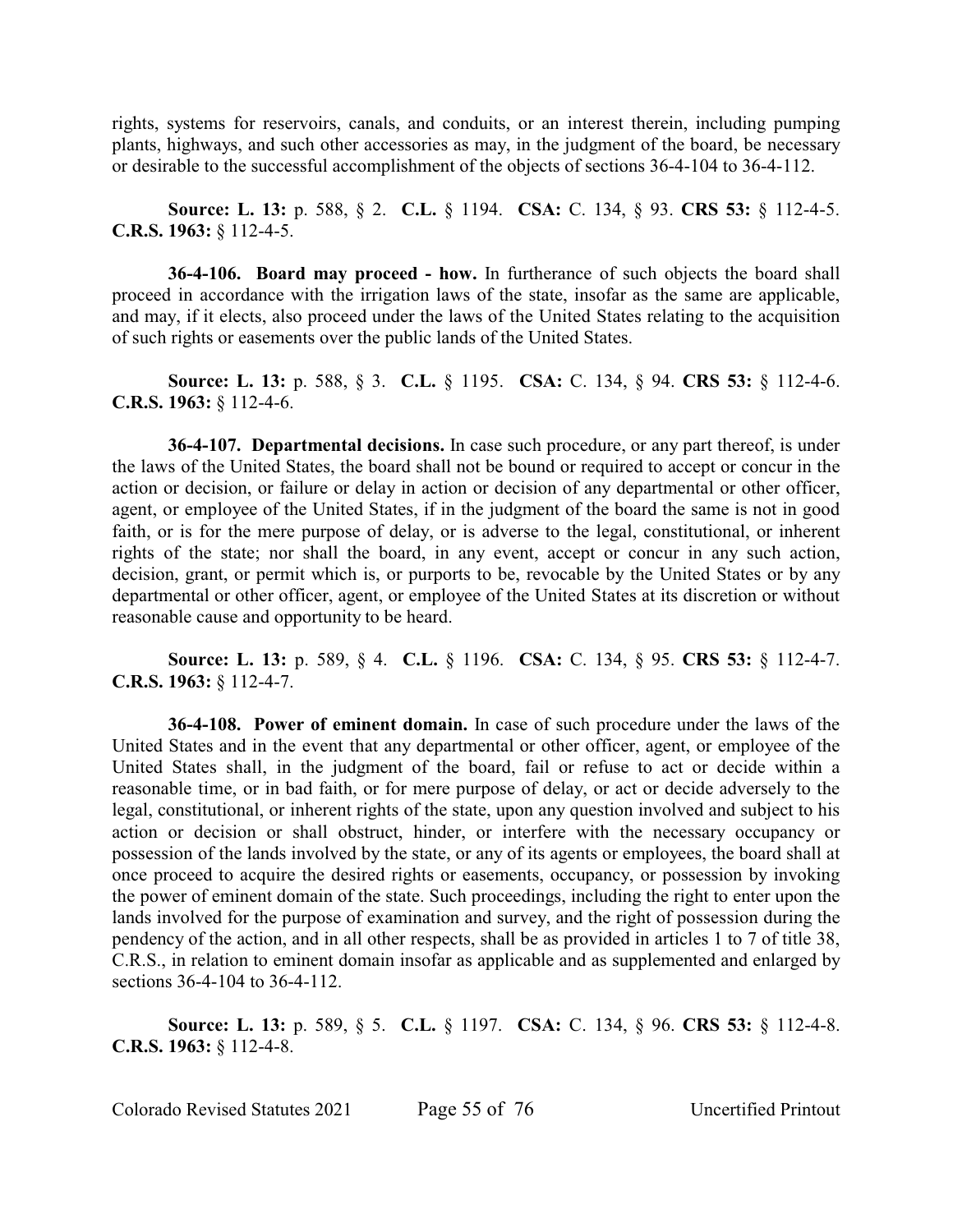**Cross references:** For additional provisions concerning condemnation of public lands belonging to the United States, see article 3 of title 38.

**36-4-109. Parties - process.** Such actions shall be brought in the name of the state as plaintiff, in the district court of any county in which the system of irrigation or any part thereof is located, or is to be located, and shall make as defendants thereto by proper name and official title, when known, such departmental and other officers, agents, and employees of the United States as have or claim to have jurisdiction, possession, charge, or control, or are exercising the same, over the lands involved or any part thereof, and such other officers, agents, and persons as the board may deem necessary or proper. The summons and other process shall be served and return made in the manner prescribed in articles 1 to 7 of title 38, C.R.S., or in any other manner required by the order of the court in the action.

**Source: L. 13:** p. 589, § 6. **C.L.** § 1198. **CSA:** C. 134, § 97. **CRS 53:** § 112-4-9. **C.R.S. 1963:** § 112-4-9.

**36-4-110. Interests vested in state.** Upon the completion of service and return of summons or other process and the expiration of the time required by law or the order of the court before whom the action is pending for the appearance of the defendants, such defendants and all interests of the United States in the lands involved shall be deemed to be in court and subject to its jurisdiction, and thereafter, such proceedings shall be had as are required by the laws of the state, so far as applicable and as supplemented and enlarged by the provisions of sections 36-4- 104 to 36-4-112, and, if the judgment of the court is in favor of the state, it shall vest in the state the rights and easements so adjudged over all public lands of the United States so involved, whether the same are reserved or unreserved, or are withdrawn temporarily or permanently for any purpose whatever, except those held for strictly governmental purposes, the jurisdiction over which has been ceded by the state to the United States.

**Source: L. 13:** p. 590, § 7. **C.L.** § 1199. **CSA:** C. 134, § 98. **CRS 53:** § 112-4-10. **C.R.S. 1963:** § 112-4-10.

**36-4-111. Mandamus - injunction.** Nothing in sections 36-4-104 to 36-4-112 shall prevent the board or the state from proceeding in aid of the actions provided in said sections, or independently thereof, by mandamus, injunction, or other appropriate action, civil or criminal, to acquire irrigation rights and easements upon the public domain for the benefit of the state or its citizens or to protect and defend the same.

**Source: L. 13:** p. 590, § 8. **C.L.** § 1200. **CSA:** C. 134, § 99. **CRS 53:** § 112-4-11. **C.R.S. 1963:** § 112-4-11.

**36-4-112. Attorney general to enforce.** The attorney general of the state is directed to give prompt and special attention to the enforcement of sections 36-4-104 to 36-4-112 and shall, when so requested by the board, give advice and take such legal action as in his or her judgment is necessary or proper and may, if necessary, with the approval of the board and governor, employ not to exceed one lawyer or firm of lawyers to assist him or her in such legal action, but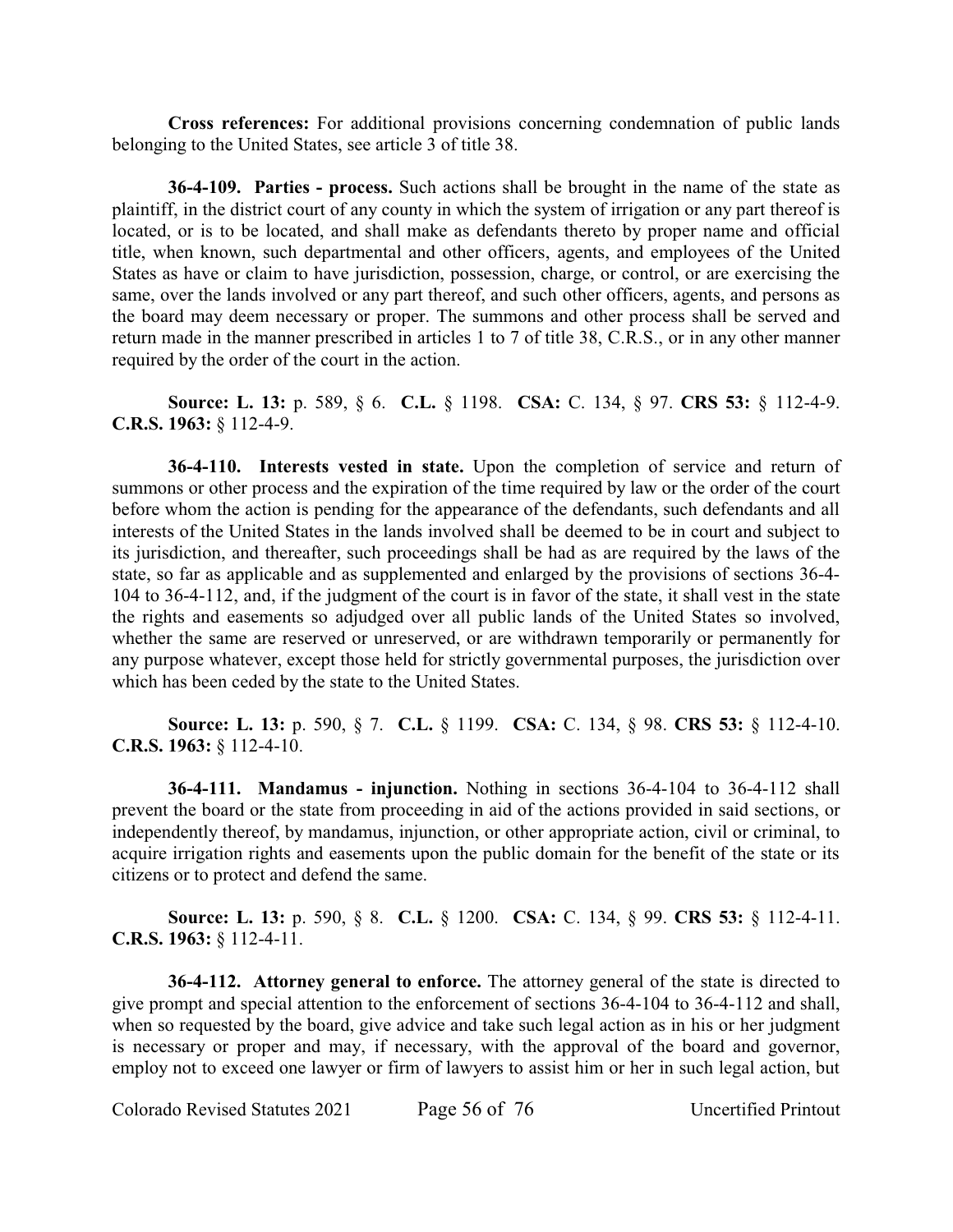a retainer shall not be paid or other payment for such services made until after the services have been rendered or concurrently may be paid with the rendition of the services.

**Source: L. 13:** p. 590, § 9. **C.L.** § 1201. **CSA:** C. 134, § 100. **CRS 53:** § 112-4-12. **C.R.S. 1963:** § 112-4-12. **L. 2016:** Entire section amended, (HB 16-1094), ch. 94, p. 269, § 19, effective August 10.

# **ARTICLE 5**

### Sale and Improvement of State Lands

**36-5-101. Sale of state lands - servicemen.** The state lands, including school lands, excepting only such as may be subject to leases restricting the sale thereof and then only excepting during the duration of such restrictions, shall be sold at public sale in the manner provided by law for the sale of state lands, except as provided in this article, upon the application for the sale thereof executed in accordance with the terms of this article by any permanent resident of the state who intends to settle upon or improve the same, and who was regularly inducted, enlisted, or commissioned in the United States Army, Navy, or Marine Corps and who served therein for a period of more than one month between April 1, 1898, and July 4, 1902, or between April 6, 1917, and November 11, 1918, and was honorably discharged, and who is now, or may at any time, prior to the filing of said application, become a citizen of the United States, and who complies with the provisions of this article.

**Source: L. 21:** p. 660, § 1. **C.L.** § 1202. **CSA:** C. 134, § 101. **CRS 53:** § 112-5-1. **C.R.S. 1963:** § 112-5-1.

**Cross references:** For sale of state lands by the state board of land commissioners, see § 36-1-124.

**36-5-102. Sale - price per acre.** All of the lands shall be sold at public sale at not less than three dollars and fifty cents per acre, to the highest and best bidder, and all general laws of this state and rules of the state board of land commissioners applicable to the sale and disposition of state lands not in conflict with the provisions of this article shall apply to and govern in all respects all sales and proceedings held under this article.

**Source: L. 21:** p. 661, § 2. **C.L.** § 1203. **CSA:** C. 134, § 102. **CRS 53:** § 112-5-2. **C.R.S. 1963:** § 112-5-2.

**Cross references:** For terms of sale, see § 36-5-112.

**36-5-103. Applicants - qualifications - value.** In addition to the matters contained in other applications for the sales of state lands, applications under this article shall contain and be accompanied by proof, satisfactory to the state board of land commissioners and conclusive beyond reasonable doubt, of the applicant's qualifications and the affidavit of the applicant that such application is made in good faith for the purpose of acquiring the land for himself only and

Colorado Revised Statutes 2021 Page 57 of 76 Uncertified Printout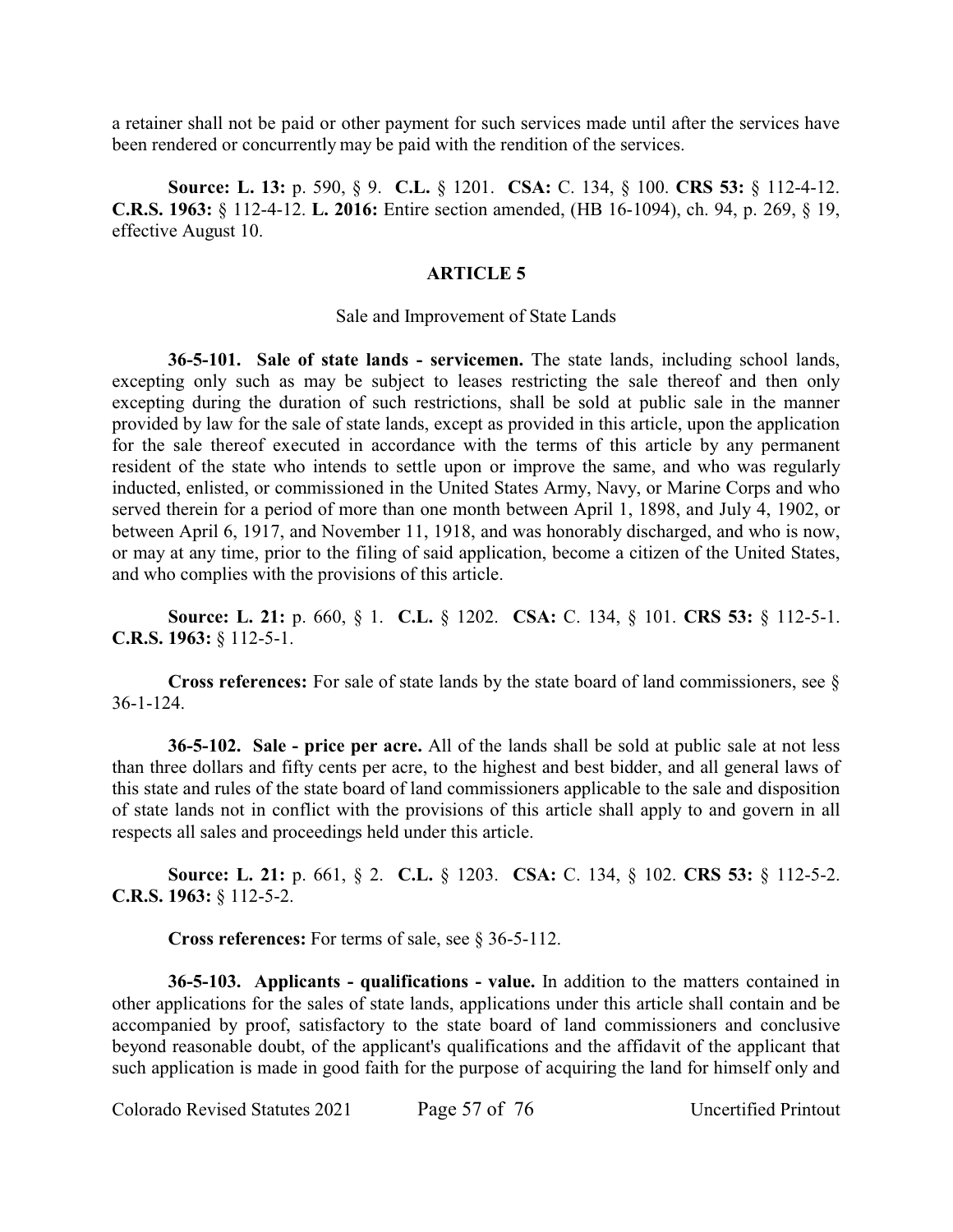for the purpose of settling upon or improving the same. No person shall be entitled or allowed to make more than one application under this article, and no application shall include more land than the applicant shall estimate to be worth seven thousand five hundred dollars. The lands purchased under this article need not be contiguous if the state board of land commissioners approves a sale of noncontiguous lands.

**Source: L. 21:** p. 661, § 3. **C.L.** § 1204. **CSA:** C. 134, § 103. **CRS 53:** § 112-5-3. **C.R.S. 1963:** § 112-5-3.

**36-5-104. Appraisal.** The land included in said application shall be appraised at its true value and no more. If said land is appraised at more than seven thousand five hundred dollars, enough land, by legal subdivisions or such fractions thereof as the state board of land commissioners shall approve, shall be excluded by the applicant to bring the value of the remainder below seven thousand five hundred dollars.

**Source: L. 21:** p. 661, § 4. **C.L.** § 1205. **CSA:** C. 134, § 104. **CRS 53:** § 112-5-4. **C.R.S. 1963:** § 112-5-4.

**36-5-105. Amount of bid.** No land shall be sold upon an application filed under this article unless the applicant shall bid therefor an amount at least equal to the appraised value thereof. Applicants and all other persons purchasing at said sale may bid therefor in any amount in excess of said appraised value.

**Source: L. 21:** p. 661, § 5. **C.L.** § 1206. **CSA:** C. 134, § 105. **CRS 53:** § 112-5-5. **C.R.S. 1963:** § 112-5-5.

**36-5-106. Payments - interest - expense.** Payment for the lands shall in all cases be made as provided for by law; but, if the person upon whose application said lands are offered for sale is the successful bidder, then, and not otherwise, the following terms for payment shall apply: The sum bid, or any part thereof, shall not be due until twenty years from the date of said sale, when it shall be paid in full. All or any portion of the sum bid may be payable at any semiannual period. All sums bid shall bear interest at six percent per annum until paid. The interest shall be due and payable annually. Payment of the first three payments of said interest shall be deferrable at the option of such purchasing applicant until the end of the third year. The state board of land commissioners has the power, but shall be under no obligation, to grant other extensions of time for the payment of interest, and all such overdue interest shall draw interest at six percent until paid. The expenses of such sale shall in all cases be paid by the applicant.

**Source: L. 21:** p. 662, § 6. **C.L.** § 1207. **CSA:** C. 134, § 106. **CRS 53:** § 112-5-6. **C.R.S. 1963:** § 112-5-6.

**Cross references:** For terms of payment on the sale of state lands, see § 36-5-112.

**36-5-107. Alienation of rights - restrictions.** Until a patent for the land issues, the certificate of purchase issued at such sale and the interest acquired by any purchaser of the lands

Colorado Revised Statutes 2021 Page 58 of 76 Uncertified Printout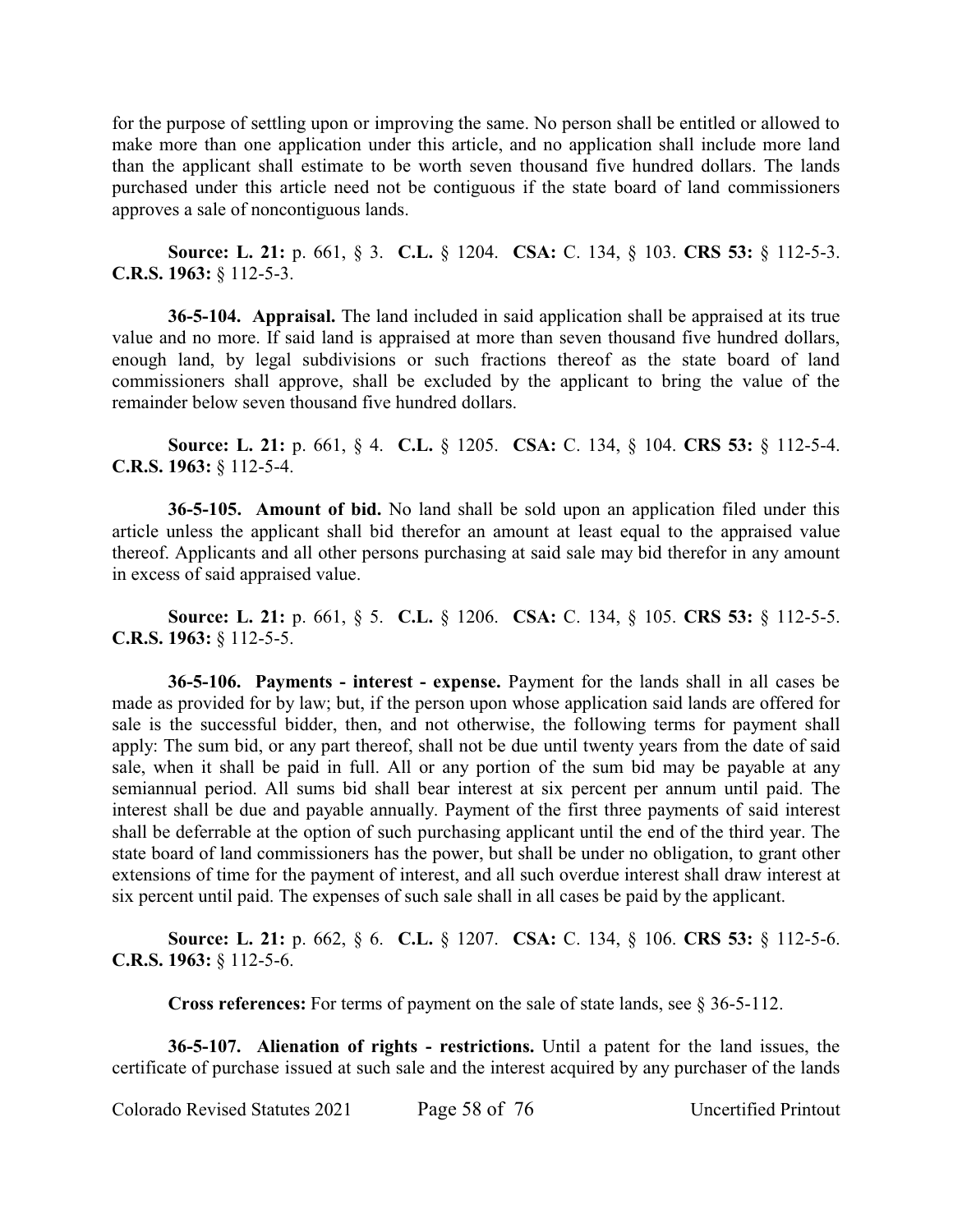thereunder shall not be subject to transfer or alienation, lien, or mortgage, voluntary or involuntary, but the interest acquired shall descend to the heirs of the purchasers as in other cases. After the patent issues, the ownership and power of disposition of said lands shall be absolute. No patent shall issue prior to five years after the date of such sale, nor until said land is fully paid for.

**Source: L. 21:** p. 662, § 7. **C.L.** § 1208. **CSA:** C. 134, § 107. **CRS 53:** § 112-5-7. **C.R.S. 1963:** § 112-5-7.

**36-5-108. Certificate of purchase - cancellation.** The state board of land commissioners may cancel any certificate of purchase issued under this article because of a false or fraudulent application; a voluntary alienation, transfer, mortgage, or placing of a lien upon said land or the certificate of purchase; or for failure to settle upon or improve said land within a period of two years from the date of sale; or for failure to make payments of principal or interest as the same become due. Action shall be taken only after reasonable notice to the person named in said certificate, which action is subject to review by the district court of the county where such lands are situate, said proceeding for review to begin within sixty days from the date of the order of revocation.

**Source: L. 21:** p. 663, § 8. **C.L.** § 1209. **CSA:** C. 134, § 108. **CRS 53:** § 112-5-8. **C.R.S. 1963:** § 112-5-8.

**36-5-109. Board to make available list of lands.** The state board of land commissioners shall publish, subject to the approval and control of the executive director of the department of natural resources, a list of all lands in this state open to sale under this article, together with any available description matter or information regarding the same, and such information regarding the laws governing sales under this article as it and the executive director of the department of natural resources may deem advisable.

**Source: L. 21:** p. 663, § 9. **C.L.** § 1210. **CSA:** C. 134, § 109. **CRS 53:** § 112-5-9. **C.R.S. 1963:** § 112-5-9. **L. 64:** p. 166, § 122.

**36-5-110. Provision for prior purchasers.** Any person possessing the qualifications of an applicant as defined in section 36-5-101, who on or before April 7, 1921, purchased any state lands and who has not completed payment for the same, may, if he elects, file a declaration of acceptance of the provisions of this article and proof of his qualifications and shall thereafter be considered and dealt with as an applicant under this article and shall be subject to all the limitations and receive the benefit provided for in this article.

**Source: L. 21:** p. 663, § 10. **C.L.** § 1211. **CSA:** C. 134, § 110. **CRS 53:** § 112-5-10. **C.R.S. 1963:** § 112-5-10.

**36-5-111. Person not applicant may bid - when.** Any person possessing the qualifications of an applicant, as defined in section 36-5-101, may bid at the sale of any state lands held pursuant to any law governing the sale thereof. If at the time of the sale the applicant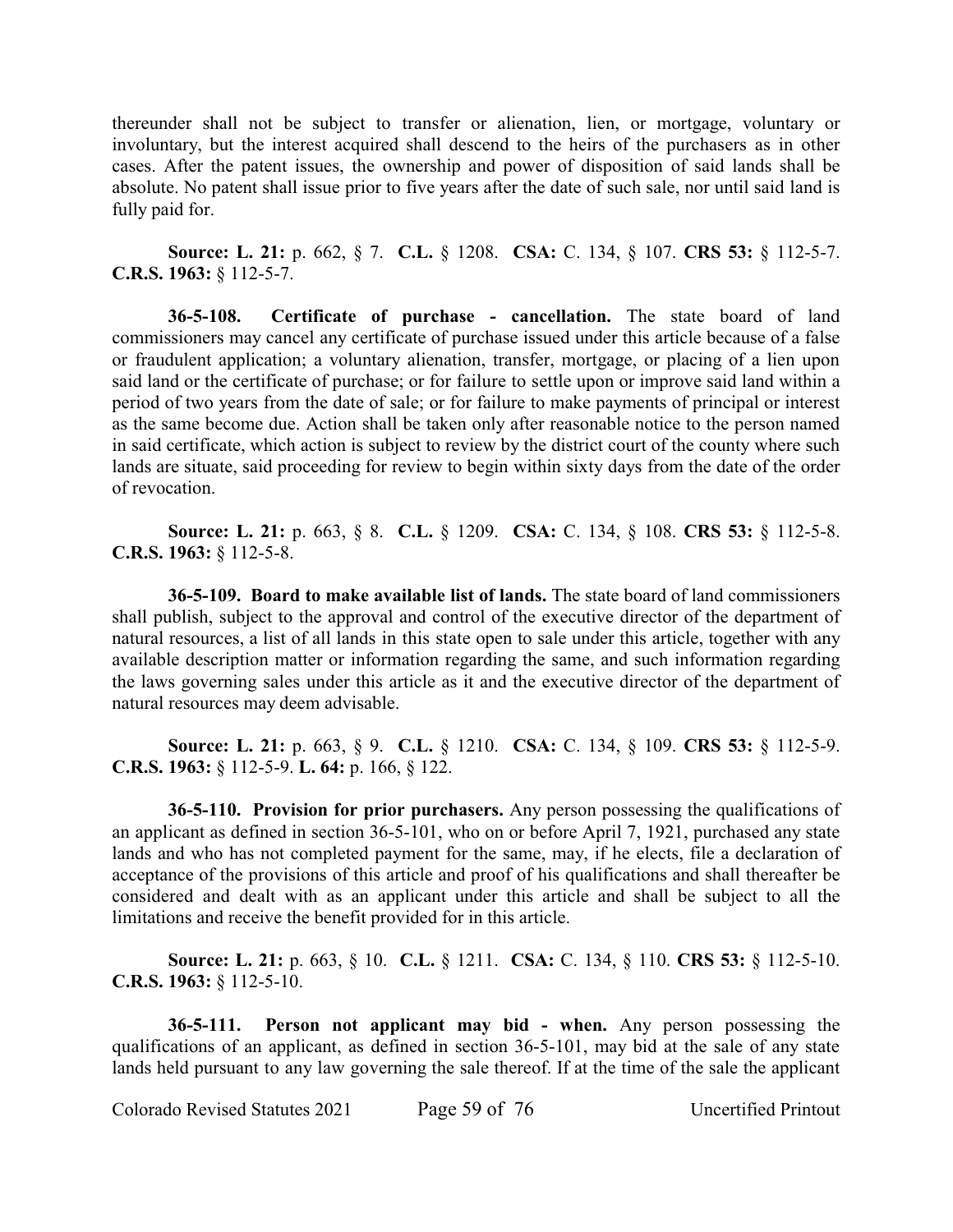pays all the costs thereof and deposits with the state board of land commissioners the additional sum of fifty dollars and declares in writing that he is so qualified and intends to purchase the lands in accordance with the terms of this article, he shall, if he is a successful bidder at said sale, be granted thirty days within which to furnish proof of his qualifications to purchase. If he, within thirty days, furnishes the proof of his qualifications in accordance with the provisions of this article, he shall be deemed to have purchased the land upon an application under the provisions of this article and shall be subject to all the benefits and limitations of an applicant under this article, and a certificate of purchase shall then issue to him. In such case he may also purchase, upon an application under this article, lands additional to those purchased at such sale sufficient to make the total value of land purchased by him, in accordance with the provisions of this article, seven thousand five hundred dollars. If proof of said bidder's qualifications is furnished as provided in this section, said sum of fifty dollars shall be applied upon the purchase price of the lands. If proof of the bidder's qualifications is not furnished within thirty days, there shall be a resale of the lands upon the signed application, and said deposit of fifty dollars shall be paid by the state board of land commissioners to the person who was the next to the highest bidder at such sale.

**Source: L. 21:** p. 664, § 11. **C.L.** § 1212. **CSA:** C. 134, § 111. **CRS 53:** § 112-5-11. **C.R.S. 1963:** § 112-5-11.

**36-5-112. Terms of sale.** On all sales of state lands, the terms of payment shall be as follows: Not less than twenty-five percent of the purchase price shall be paid in cash at the time of the sale, and the balance shall be made payable upon an amortization plan based on interest at not less than four percent per annum and providing for the payment of semiannual installments sufficient in amount to extinguish such balance at the end of thirty-three years from date of sale; but, in cases where the total improvements on the land sold are in excess of forty percent of the total value of the land, the state board of land commissioners may, in its discretion, reduce the amount which shall be paid in cash at the time of the sale to ten percent of the purchase price. The purchaser shall have the privilege, on any installment date, of paying on his original obligation, in addition to the installment then due, the sum necessary to reduce the original obligation by one hundred dollars or any multiple thereof, but in such event, except when any such additional payment is sufficient to discharge the purchaser's entire debt, the balance remaining due from the purchaser shall remain amortized for the remainder of said thirty-threeyear period on the same interest basis, with adjusted semiannual installments. Any certificates of purchase outstanding on lands sold on or before May 2, 1929, may, when the state board of land commissioners deems it advisable, and upon application of the holder thereof, be converted to certificates of purchase on the amortization plan. The board shall have the right to charge such fees under this article as it may deem reasonable.

**Source: L. 29:** p. 520, § 1. **CSA:** C. 134, § 112. **CRS 53:** § 112-5-12. **L. 55:** p. 685, § 1. **C.R.S. 1963:** § 112-5-12.

### **ARTICLE 6**

Purchase by Veterans

Colorado Revised Statutes 2021 Page 60 of 76 Uncertified Printout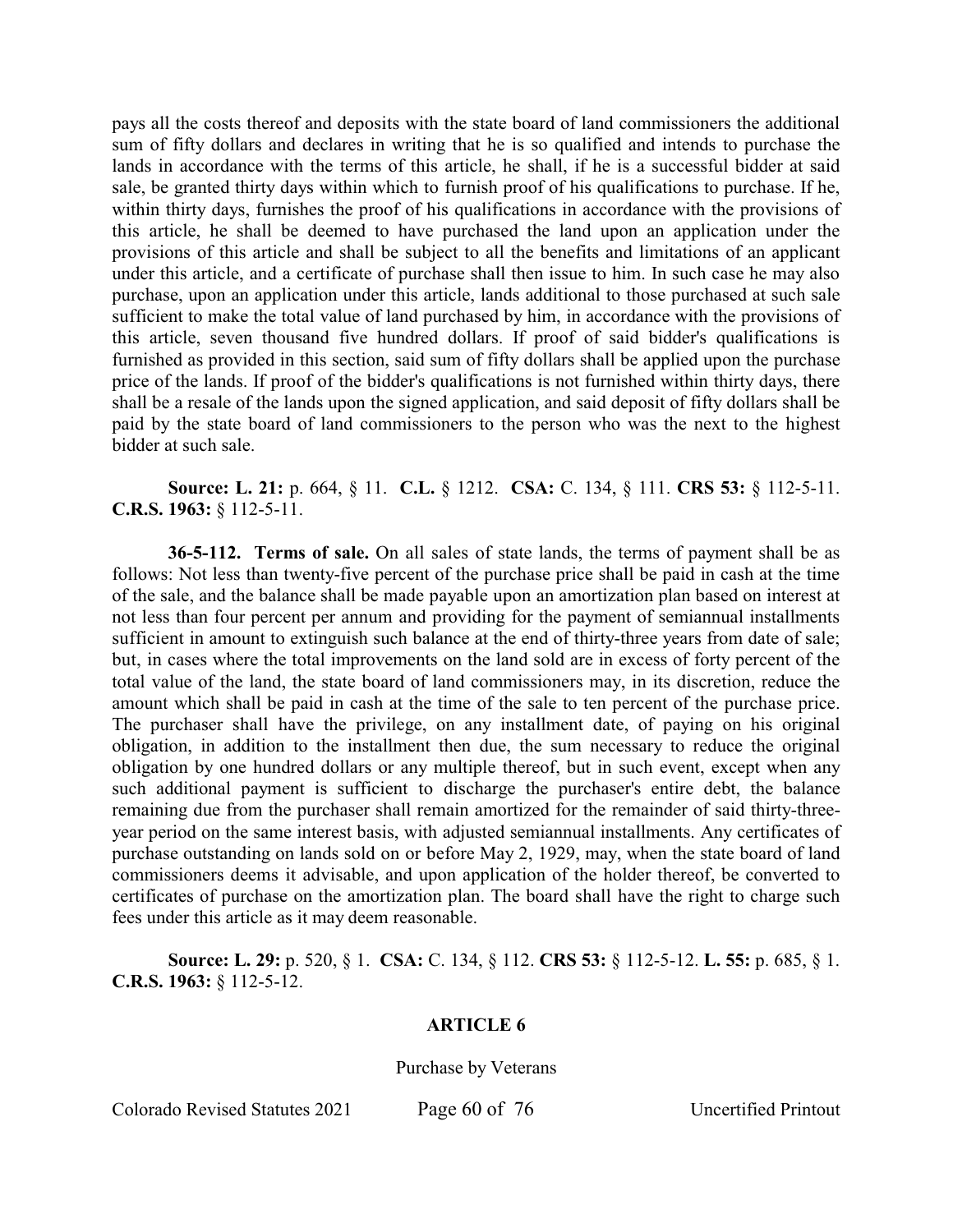### **36-6-101 and 36-6-102. (Repealed)**

**Source: L. 96:** Entire article repealed, p. 564, § 26, effective April 24.

**Editor's note:** This article was numbered as article 2 of chapter 112, C.R.S. 1963. For amendments to this article prior to its repeal in 1996, consult the Colorado statutory research explanatory note and the table itemizing the replacement volumes and supplements to the original volume of C.R.S. 1973 beginning on page vii in the front of this volume.

### **Forestry**

# **ARTICLE 7**

Forestry

### PART 1

### STATE BOARD OF LAND COMMISSIONERS

**36-7-101. Tree defined.** For the purposes of this article, the word "tree" means all vegetable growth of a woody texture of any size whatsoever. No lands contemplated in this law shall be leased for any purpose whatsoever that will destroy the tree growth.

**Source: L. 01:** p. 188, § 9. **R.S. 08:** § 2634. **C.L.** § 1221. **CSA:** C. 134, § 121. **CRS 53:** § 112-7-6. **C.R.S. 1963:** § 112-7-6.

**36-7-102. Trees not to be cut.** No trees needed to conserve the snows, ice, or water of any irrigation district shall be cut from any part of the public domain, except as provided in this article.

**Source: L. 01:** p. 185, § 1. **R.S. 08:** § 2626. **C.L.** § 1213. **CSA:** C. 134, § 115. **CRS 53:** § 112-7-1. **C.R.S. 1963:** § 112-7-1.

**Cross references:** For irrigation district laws, see articles 41 to 50 of title 37.

**36-7-103. Disposition of timber on state lands.** (1) The state board of land commissioners, referred to in this article as the "board", is authorized to sell and otherwise dispose of timber on state lands; to secure the maximum possible amount therefrom, based upon cruised and appraised quantities thereon, location, accessibility, and market conditions; to issue permits of authority for timber cuttings; and to require cash deposits in advance to apply on such timber-cutting permits. In cases in which the appraised value of timber involved in any proposed sale exceeds five thousand dollars, competitive bids shall be received by the board, after call for such bids has been advertised over a thirty-day period in three issues of a newspaper of general circulation in each county in which the timber is located.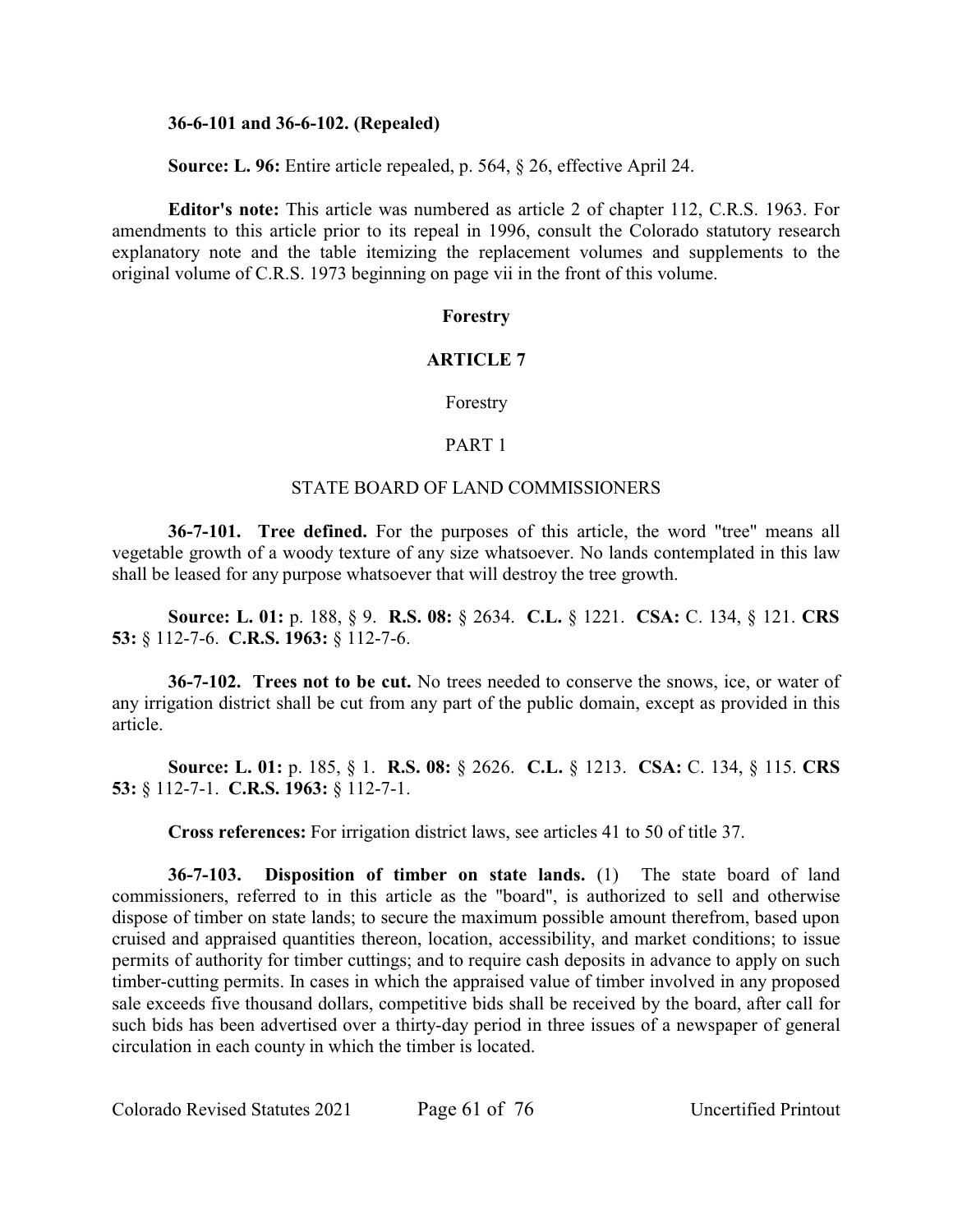(2) The board, when contracting with the Colorado state forest service, shall direct the service to use the appropriate methods necessary to ensure proper management of state trust lands whenever the board contracts for the disposition from state lands of timber that:

(a) Has been infested with bark beetles; or

(b) Is harvested from a forest whose health is otherwise in decline or from which the board anticipates declining revenues due to forest health factors.

**Source: L. 37:** p. 572, § 1. **CSA:** C. 134, § 119(1). **CRS 53:** § 112-7-2. **C.R.S. 1963:** § 112-7-2. **L. 65:** p. 922, § 3. **L. 86:** Entire section amended, p. 1078, § 1, effective March 26. **L. 2011:** Entire section amended, (SB 11-267), ch. 302, p. 1454, § 3, effective June 8.

**Cross references:** In 2011, this section was amended by the "Forest Health Act of 2011". For the short title and the legislative declaration, see section 1 of chapter 302, Session Laws of Colorado 2011.

**36-7-104. Rules regulating sale.** The board shall issue rules regulating the following: The sale of timber; timber protection of the young growth and the remaining stand in accordance with approved forestry practice; the filing of applications by purchasers; the issuing of permits of authority for cuttings; the cruising and appraisement of timber quantities to be sold; and the expenses to be paid by the timber purchaser.

**Source: L. 37:** p. 573, § 2. **CSA:** C. 134, § 119(2). **CRS 53:** § 112-7-3. **C.R.S. 1963:** § 112-7-3.

**36-7-105. Protection from fire.** The board shall endeavor by every means at its disposal to protect the state's timber lands from fire menace and destructive timber fires. It shall cooperate with the United States forest service and otherwise for such protection when timber fires occur and hire all necessary help, laborers, or firefighters for the extinguishing of such fires. It shall construct within the state forest lands and on its exterior boundary lines locked fire booths containing necessary apparatus for fighting fires and post in conspicuous places within the area and outside on the exterior boundary lines of the state's forest lands, fire warnings and supply all modern fire fighting appliances and equipment necessarily required in approved forestry protection practice.

**Source: L. 37:** p. 573, § 3. **CSA:** C. 134, § 119(3). **CRS 53:** § 112-7-4. **C.R.S. 1963:** § 112-7-4.

**36-7-106. Bond of person cutting trees.** The state board of land commissioners shall require of all persons cutting trees upon state lands a bond in a sufficient amount, with good and approved security, for the carrying out in good faith of the provisions of part 2 of this article.

**Source: L. 01:** p. 188, § 8. **R.S. 08:** § 2633. **C.L.** § 1220. **CSA:** C. 134, § 120. **CRS 53:** § 112-7-5. **C.R.S. 1963:** § 112-7-5.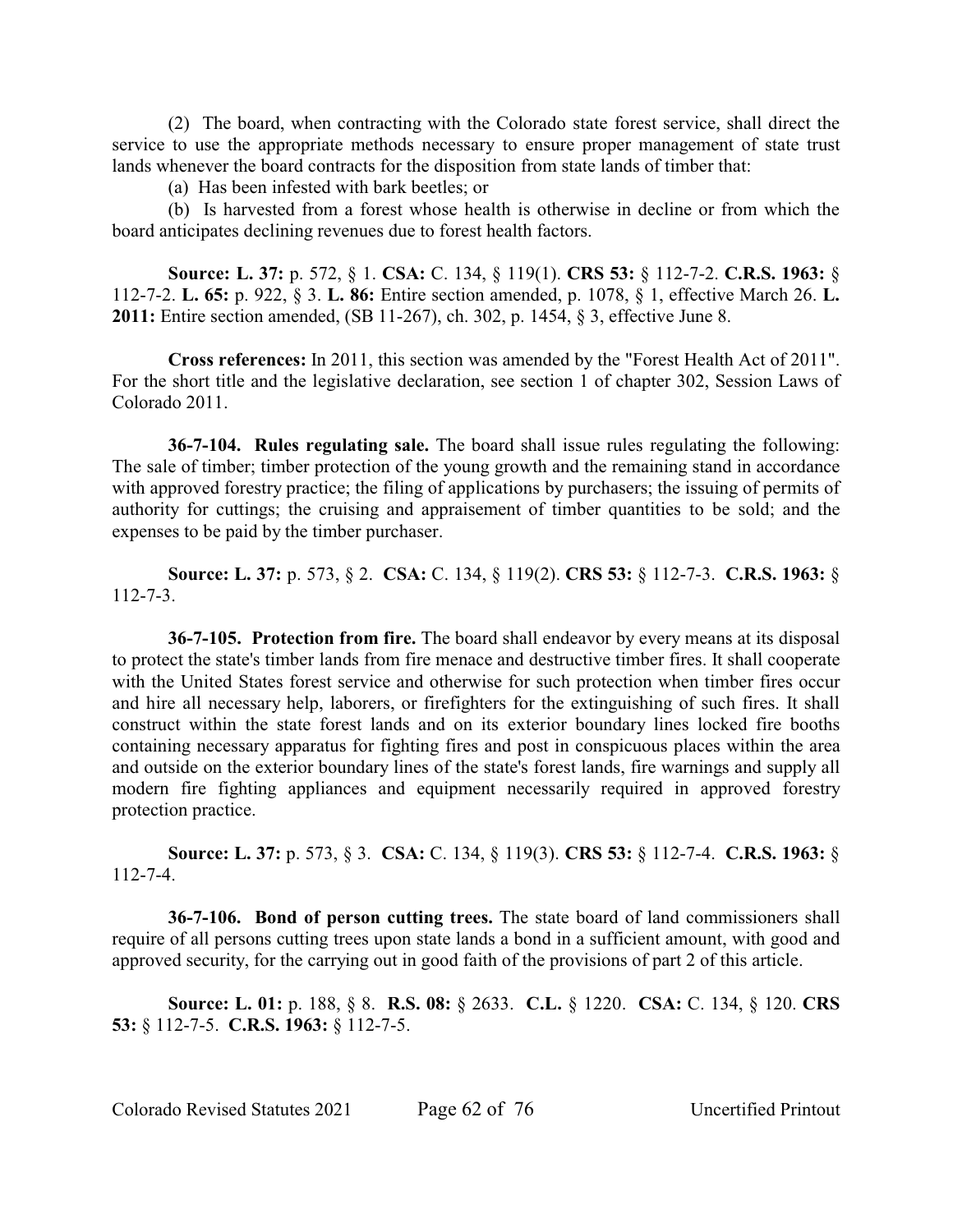**36-7-107. District attorneys to prosecute.** The district attorneys of the various judicial districts of the state are directed to prosecute in the name of the state all cases arising under this article.

**Source: L. 01:** p. 190, § 17. **R.S. 08:** § 2642. **C.L.** § 1229. **CSA:** C. 134, § 129. **CRS 53:** § 112-7-8. **C.R.S. 1963:** § 112-7-8.

# PART 2

#### COLORADO STATE FOREST

**36-7-201. Colorado state forest created - penalty.** (1) There is hereby created the Colorado state forest, to consist of a consolidated area of forest lands to be selected by the state board of land commissioners, through exchange with the United States government.

(2) The state board of land commissioners shall be authorized to exchange school, university, penitentiary, internal improvement, agricultural college, or any other state lands, either within or without the United States national forest, for other lands of at least equal area and appraised value, for the purpose of this section.

(3) The state forest lands, when so selected, from time to time, by formal resolution of the board, shall be set aside and sale of any parcel or part thereof prohibited. The withdrawal from sale of such lands shall be so designated upon the records and plat books of the board in accordance with this section.

(4) The board is authorized with the administration of the state forest lands; the leasing of the same for grazing, agricultural, mineral, and all other purposes to secure the maximum rental and revenue therefrom; to provide for and extend the practice of intensive forestry for its preservation; to sell, cut, and remove timber therefrom in accordance with good forestry practice; and to provide for protection against fire hazard.

(5) The board shall prescribe and issue rules and regulations for the administration and leasing of such lands and for the preservation, conservation, cutting, and sale of timber thereon; and for the improvement of such lands, the building of trails, roads, and otherwise, and for the expense thereof.

(6) The general assembly shall, from time to time, provide for the necessary expense of the administration and improvement of the state forest lands, by an appropriation for the operation of the board.

(7) **[***Editor's note: This version of subsection (7) is effective until March 1, 2022.***]** Any person or corporation who shall trespass, commit depredations, or by negligence be responsible for any fires, or who shall cut or remove any timber from the state forest lands without authority so to do from the board is guilty of a misdemeanor and, upon conviction thereof, shall be punished by a fine of not more than three hundred dollars, or by imprisonment in the county jail for not more than three months, or by both such fine and imprisonment.

(7) **[***Editor's note: This version of subsection (7) is effective March 1, 2022.***]** Any person or corporation who shall trespass, commit depredations, or by negligence be responsible for any fires, or who shall cut or remove any timber from the state forest lands without authority so to do from the board, commits a class 2 misdemeanor.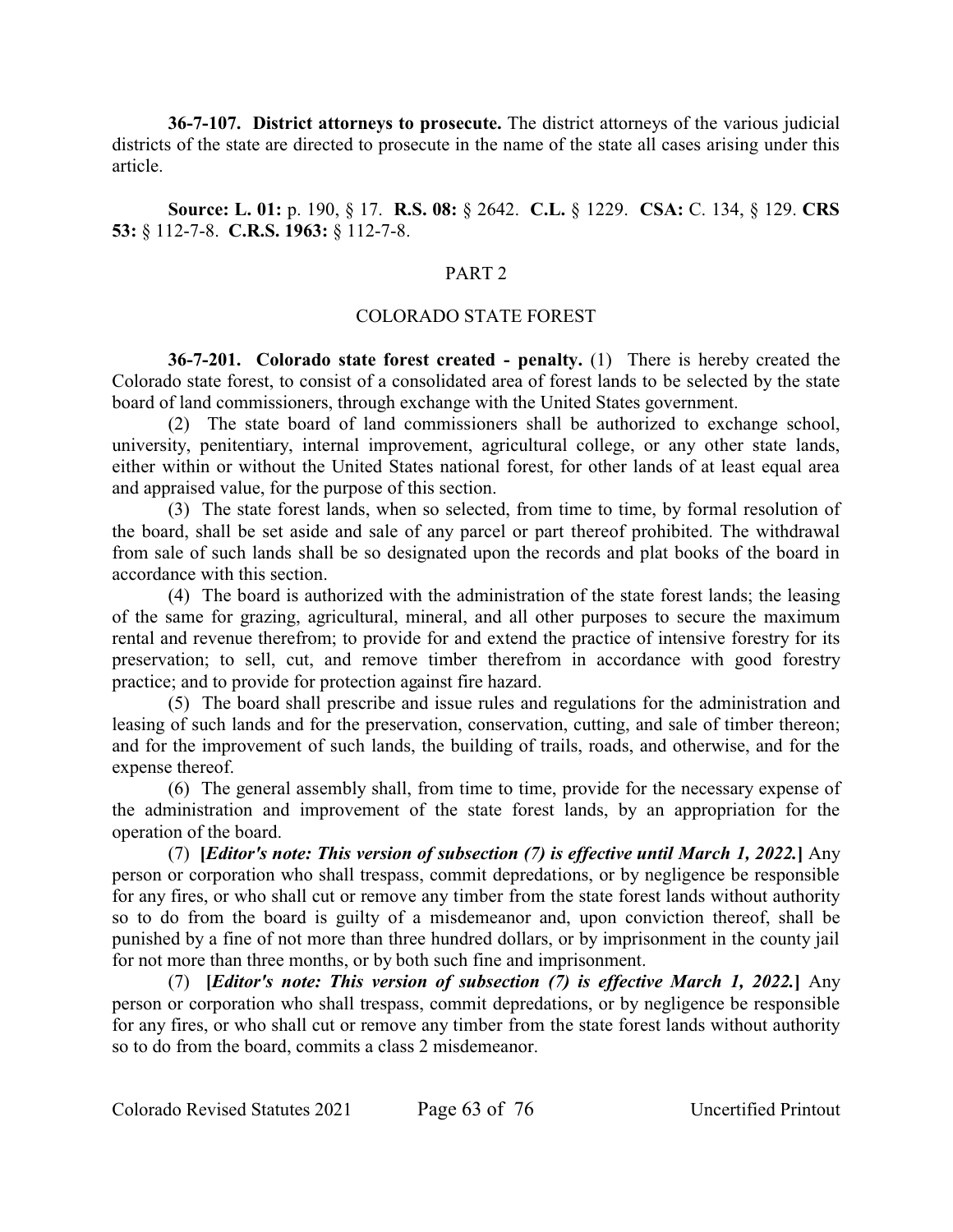**Source: L. 31:** pp. 350, 351, §§ 1-7. **CSA:** C. 134, § 131. **CRS 53:** § 112-7-10. **C.R.S. 1963:** § 112-7-10. **L. 2021:** (7) amended, (SB 21-271), ch. 462, p. 3289, § 670, effective March 1, 2022.

**Editor's note:** Section 803(2) of chapter 462 (SB 21-271), Session Laws of Colorado 2021, provides that the act changing this section applies to offenses committed on or after March 1, 2022.

**36-7-202. Board to designate state forests.** The board is authorized to designate as state forests units of land suitable in character and size for such purposes and to administer such state forests for the sustained yield of forest and range products therefrom. All moneys collected or acquired by the board from fees derived from the lease or rental of surface rights for grazing, commercial, or recreational purposes of state school trust lands located in state forests shall be paid over to the state treasurer to be deposited and transferred as follows: Seventy-five percent to the public school income fund of the state and twenty-five percent to the county public school fund of the county in which the land from which the moneys were derived is located.

**Source: L. 37:** p. 937, § 6. **CSA:** C. 134, § 131(6). **L. 41:** p. 598, § 1. **CRS 53:** § 112-7- 16. **C.R.S. 1963:** § 112-7-11. **L. 79:** Entire section amended, p. 1348, § 1, effective May 25.

**Cross references:** For the public school income fund, as credited to the state public school fund, see § 22-54-114; for the public school fund, see §§ 3 and 5 of art. IX, Colo. Const., and article 41 of title 22; for the county public school fund, see § 22-54-113.

### PART 3

### ROADLESS AREAS REVIEW TASK FORCE

### **36-7-301 to 36-7-304. (Repealed)**

**Editor's note:** (1) This part 3 was added in 2005 and was not amended prior to its repeal in 2007. For the text of this part 3 prior to 2007, consult the 2006 Colorado Revised Statutes.

(2) Section 36-7-303 provided for the repeal of this part 3 upon notification from the governor that the governor had delivered management recommendations to the national forest service. The management recommendations were delivered on November 13, 2006. (See L. 2005, p. 1489, § 2.)

### PART 4

## WILDFIRE RISK REDUCTION GRANT PROGRAM

#### **36-7-401 to 36-7-406. (Repealed)**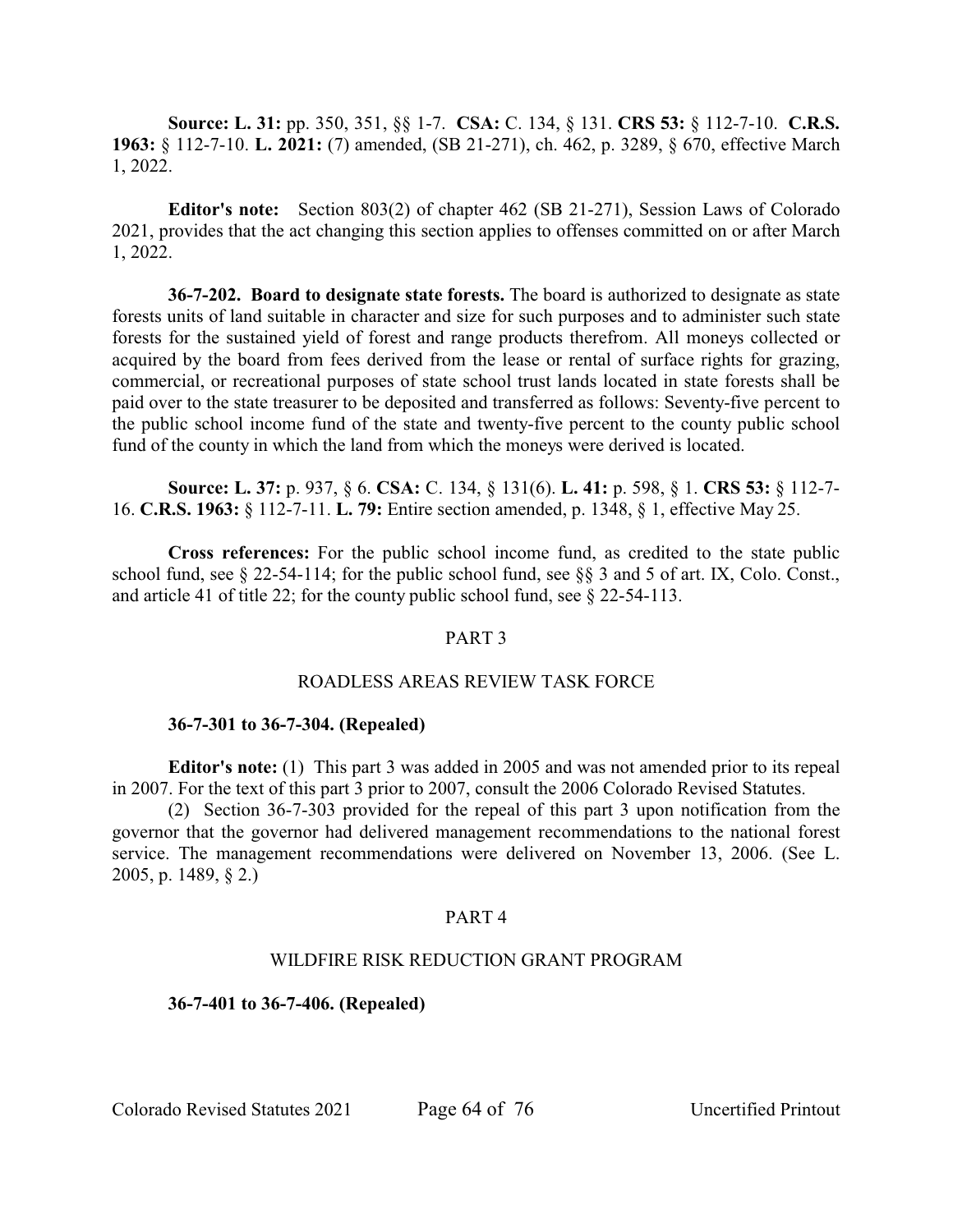**Editor's note:** (1) This part 4 was added in 2013. For amendments to this part 4 prior to its repeal in 2017, consult the 2017 Colorado Revised Statutes and the Colorado statutory research explanatory note beginning on page vii in the front of this volume.

(2) Section 36-7-406 provided for the repeal of this part 4, effective December 31, 2017. (See L. 2017, p. 97.)

#### **ARTICLE 8**

#### Floating Timber on Stream

#### **36-8-101 to 36-8-110. (Repealed)**

**Source: L. 95:** Entire article repealed, p. 200, § 18, effective April 13.

**Editor's note:** This article was numbered as article 8 of chapter 112, C.R.S. 1963. For amendments to this article prior to its repeal in 1995, consult the Colorado statutory research explanatory note and the table itemizing the replacement volumes and supplements to the original volume of C.R.S. 1973 beginning on page vii in the front of this volume.

#### **Natural Areas**

#### **ARTICLE 10**

#### Colorado Natural Areas

#### **36-10-101 to 36-10-113. (Repealed)**

**Source: L. 88:** Entire article repealed, p. 1180, § 4, effective March 23.

**Editor's note:** This article was added in 1977. For amendments to this article prior to its repeal in 1988, consult the Colorado statutory research explanatory note and the table itemizing the replacement volumes and supplements to the original volume of C.R.S. 1973 beginning on page vii in the front of this volume.

**Cross references:** For current provisions concerning Colorado natural areas, see article 33 of title 33.

#### **WEATHER MODIFICATION**

#### **ARTICLE 20**

#### Weather Modification

**Editor's note:** This article was numbered as article 1 of chapter 151, C.R.S. 1963. The substantive provisions of this article were repealed and reenacted in 1972, resulting in the

Colorado Revised Statutes 2021 Page 65 of 76 Uncertified Printout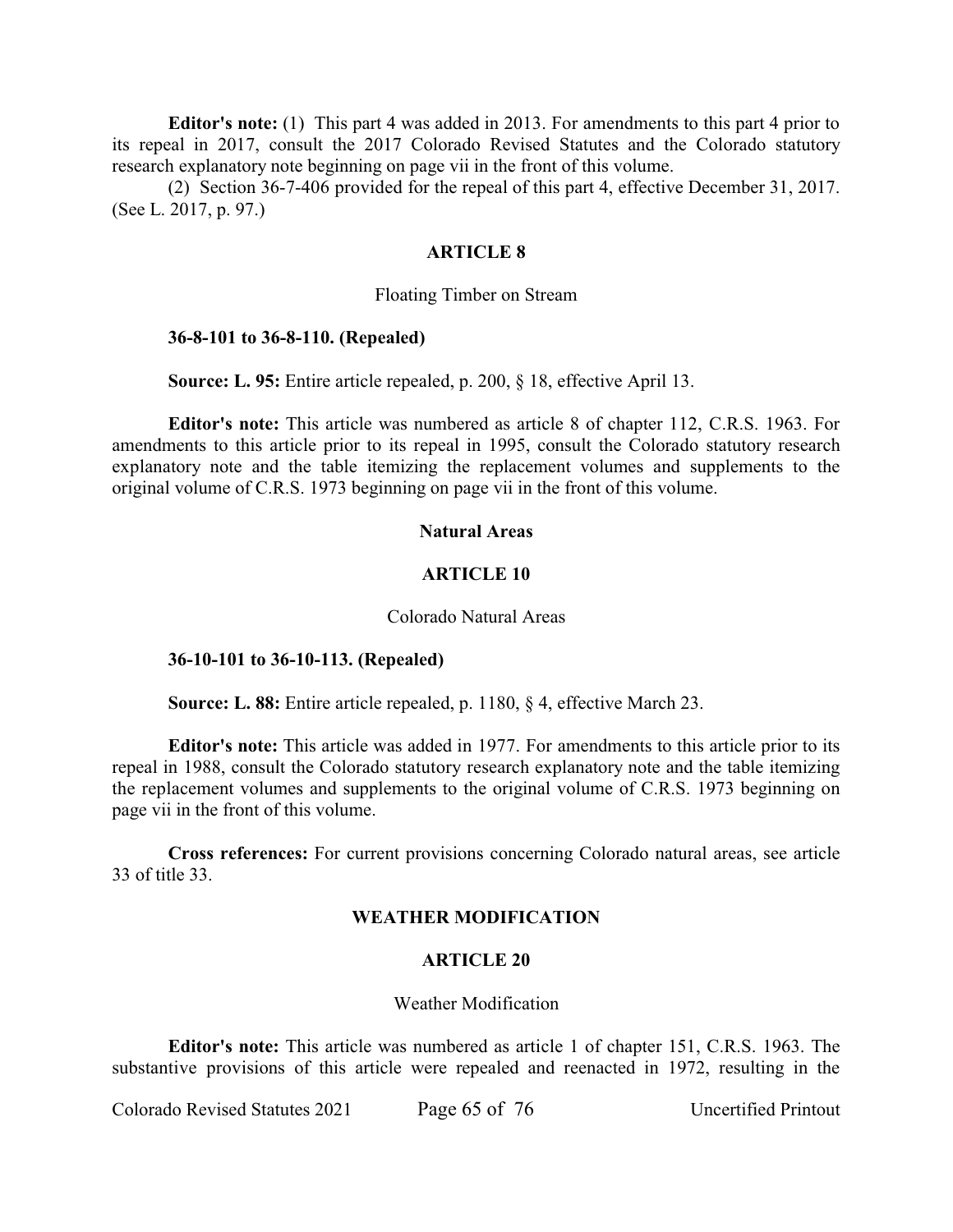addition, relocation, and elimination of sections as well as subject matter. For amendments to this article prior to 1972, consult the Colorado statutory research explanatory note beginning on page vii in the front of this volume.

**36-20-101. Short title.** This article shall be known and may be cited as the "Weather Modification Act of 1972".

**Source: L. 72:** R&RE, p. 632, § 1. **C.R.S. 1963:** § 151-1-1.

**36-20-102. Legislative declaration.** The general assembly declares that the state of Colorado recognizes that economic benefits can be derived for the people of the state from weather modification. Operations, research, experimentation, and development in the field of weather modification shall therefore be encouraged. In order to minimize possible adverse effects, weather modification activities shall be carried on with proper safeguards, and accurate information concerning such activities shall be made available for purposes of regulation. While recognizing the value of research and development of weather modification techniques by governmental agencies, the general assembly finds and declares that the actual practice of weather modification, whether at public or private expense, is properly a commercial activity which the law should encourage to be carried out, whenever practicable, by private enterprise.

**Source: L. 72:** R&RE, p. 632, § 1. **C.R.S. 1963:** § 151-1-2.

**36-20-103. Declaration of rights.** The general assembly declares that the state of Colorado claims the right to all moisture suspended in the atmosphere which falls or is artificially induced to fall within its borders. Said moisture is declared to be the property of the people of this state, dedicated to their use pursuant to sections 5 and 6 of article XVI of the Colorado constitution and as otherwise provided by law. It is further declared that the state of Colorado also claims the prior right to increase or permit the increase of precipitation by artificial means for use in Colorado. The state of Colorado also claims the right to modify weather as it affects the people of the state of Colorado and to permit such modification by activity within Colorado.

**Source: L. 72:** R&RE, p. 632, § 1. **C.R.S. 1963:** § 151-1-3.

**36-20-104. Definitions.** As used in this article, unless the context otherwise requires:

(1) Repealed.

(2) "Director" means the executive director of the department of natural resources, as created by article 33 of title 24, C.R.S.

(2.5) "Ground-based winter cloud seeding" means the seeding of clouds between the months of November through May of each year by the use of ground generation equipment.

(3) (Deleted by amendment, L. 96, p. 966, § 1, effective July 1, 1996.)

(4) "Operation" means the performance in Colorado of any activity to attempt to modify or having the effect of modifying natural weather conditions other than usual and customary activities not conducted primarily for weather modification and having only a minor effect on natural weather conditions.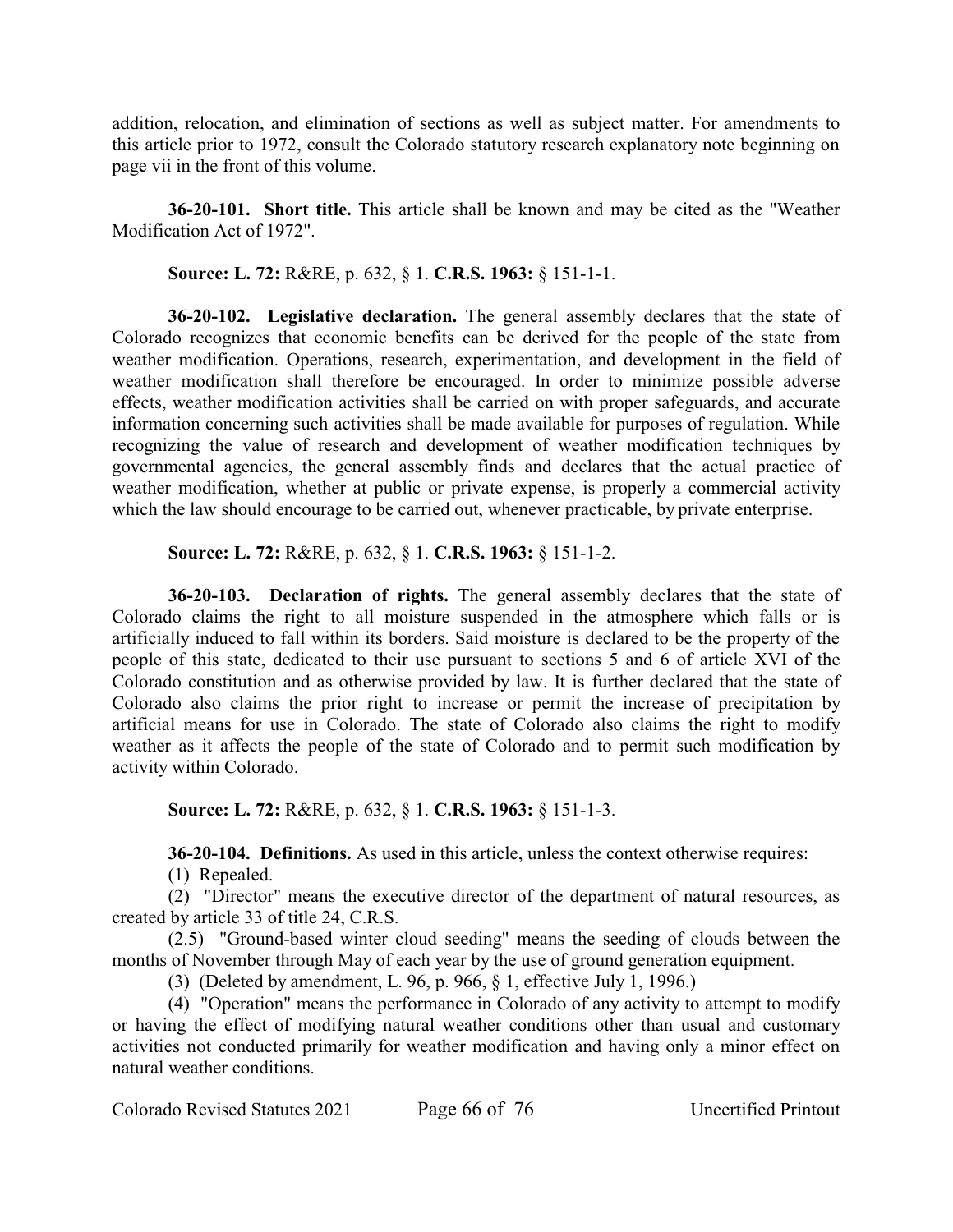(4.5) "Operator" means any person who conducts a weather modification operation in Colorado.

(5) "Permit" means a certification of project approval to conduct a specific weather modification operation within the state under the conditions and within the limitations required and established under the provisions of this article.

(6) "Person" has the same meaning as that provided in section 2-4-401 (8), C.R.S.

(7) "Publication" or "publish" means a minimum of at least two consecutive weekly legal notices in at least one newspaper of general circulation in the county or counties, or portions thereof, included within the proposed operation. It shall not be necessary that notice be made on the same day of the week in each of the two weeks, but not less than one week shall intervene between the first publication and the last publication, and notice shall be complete on the date of the last publication. If there is no such newspaper, notice shall be by posting in at least three public places within the county, or portions thereof, included within a proposed operation. Publication of notices provided for in this article may be made, at the discretion of the director, by notices broadcast over any or all standard radio, FM radio, television stations, and cable television. Such broadcast notices shall make reference to locations or publications wherein details of the subject matter of the notices are located.

"Research and development" means theoretical analysis, exploration, experimentation, and the extension of investigative findings and theories of a scientific or technical nature into practical application for experimentation and demonstration purposes, including the experimental production and testing of models, devices, equipment, materials, and processes both in the laboratory and in the atmosphere.

(9) "Research and development operation" or "research and development project" means an operation which is conducted solely to advance scientific and technical knowledge in weather modification. Research and development operations may be conducted by state or federal agencies, state institutions of higher education, and bona fide nonprofit research corporations or by commercial operators under contracts with such entities solely for research purposes.

(10) "Weather modification" means any program, operation, or experiment intended to induce changes in the composition, behavior, or dynamics of the atmosphere by artificial means.

**Source: L. 72:** R&RE, p. 633, § 1. **C.R.S. 1963:** § 151-1-4. **L. 73:** p. 1535, § 1. **L. 92:** (1) repealed, p. 955, § 8, effective March 19; (2.5) added, p. 1912, § 1, effective July 1. **L. 96:** (3) and (6) amended and (4.5) added, p. 966, § 1, effective July 1.

**Cross references:** For publication of legal notices, see part 1 of article 70 of title 24.

**36-20-105. Administration.** (1) The executive director of the department of natural resources is hereby charged with the administration of this article.

(2) The director shall issue all permits provided for in this article. The director is hereby empowered to issue rules and regulations the director finds necessary to facilitate the implementation of this article, and the director is authorized to execute and administer all other provisions of this article pursuant to the powers and limitations contained in this article.

**Source: L. 72:** R&RE, p. 634, § 1. **C.R.S. 1963:** § 151-1-5. **L. 96:** (2) amended, p. 966, § 2, effective July 1.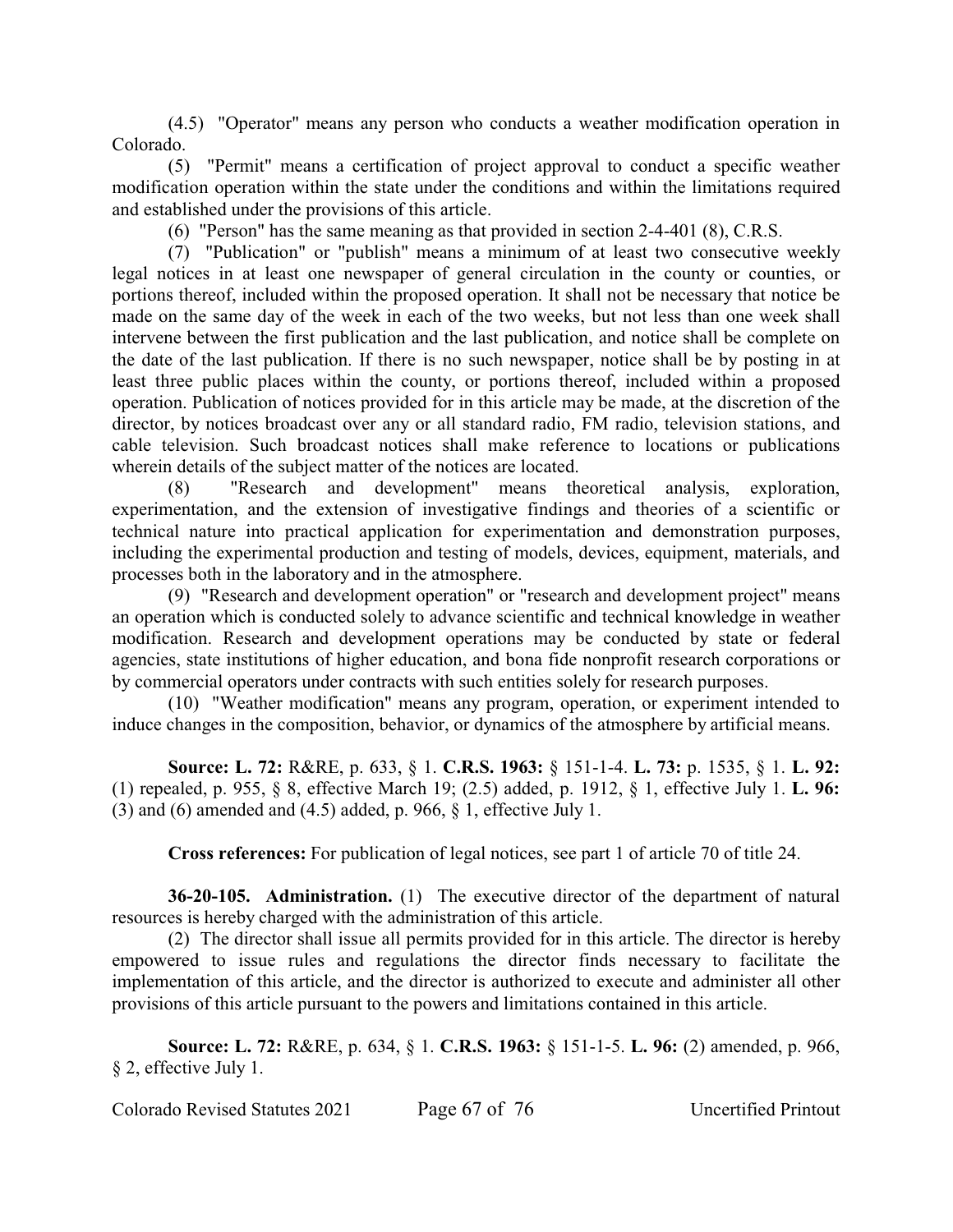#### **36-20-106. Advisory committee - appointment - duties - sunset review. (Repealed)**

**Source: L. 72:** R&RE, p. 634, § 1. **C.R.S. 1963:** § 151-1-6. **L. 86:** (4) added, p. 425, § 61, effective March 26. **L. 87:** (2)(a) amended, p. 975, § 96, effective March 13. **L. 92:** Entire section repealed, p. 956, § 9, effective March 19.

**36-20-107. Duties of the director - rules.** (1) The director shall promulgate rules, in accordance with article 4 of title 24, C.R.S., necessary to effectuate the purposes of this article. (2) and (3) Repealed.

**Source: L. 72:** R&RE, p. 635, § 1. **C.R.S. 1963:** § 151-1-7. **L. 73:** p. 1535, § 2. **L. 92:** (1) and (2)(a) amended, p. 957, § 10, effective March 19; (2)(b) amended, p. 1912, § 2, effective July 1. **L. 96:** (2) repealed, p. 967, § 3, effective July 1. **L. 2011:** (1) amended and (3) added, (SB 11-090), ch. 301, p. 1449, § 4, effective June 8.

**Editor's note:** Subsection (3)(b) provided for the repeal of subsection (3), effective January 1, 2013. (See L. 2011, p. 1449.)

**36-20-108. Powers of the director.** (1) The director may issue permits applicable to specific weather modification operations. For each operation, said permit shall describe the specific geographic area authorized to be affected and shall provide a specific time period during which the operation may continue, which period may be discontinuous but for operations other than ground-based winter cloud seeding may not have a total duration exceeding one calendar year from the day of its issuance. A separate permit shall be required for each operation. Permits for ground-based winter cloud seeding shall have a duration of five years. If a permit for a ground-based winter cloud seeding operation is renewed, the second permit shall have a duration of five years and any third or subsequent permit shall have a duration of ten years. The director shall issue only one active permit for activities in any geographic area if two or more projects therein might adversely interfere with each other.

(2) The director shall, by regulation or order, establish standards and instructions to govern the carrying out of research and development or commercial operations in weather modification that the director considers necessary or desirable to minimize danger to land, health, safety, people, property, or the environment.

(3) (a) The director may make any studies or investigations, obtain any information, and hold any hearings the director considers necessary or proper to assist the director in exercising the director's power or administering or enforcing this article or any regulations or orders issued under this article.

(b) All hearings conducted under this article shall be conducted pursuant to the provisions of this article and article 4 of title 24, C.R.S., and the director or the director's designee shall conduct any hearing required by this article or the director may, by the director's own action, appoint an administrative law judge pursuant to part 10 of article 30 of title 24, C.R.S., subject to appropriations made to the department of personnel, to conduct any hearing required by this article. Any hearing shall be conducted under the provisions and within the limitations of article 4 or title 24, C.R.S., and this article.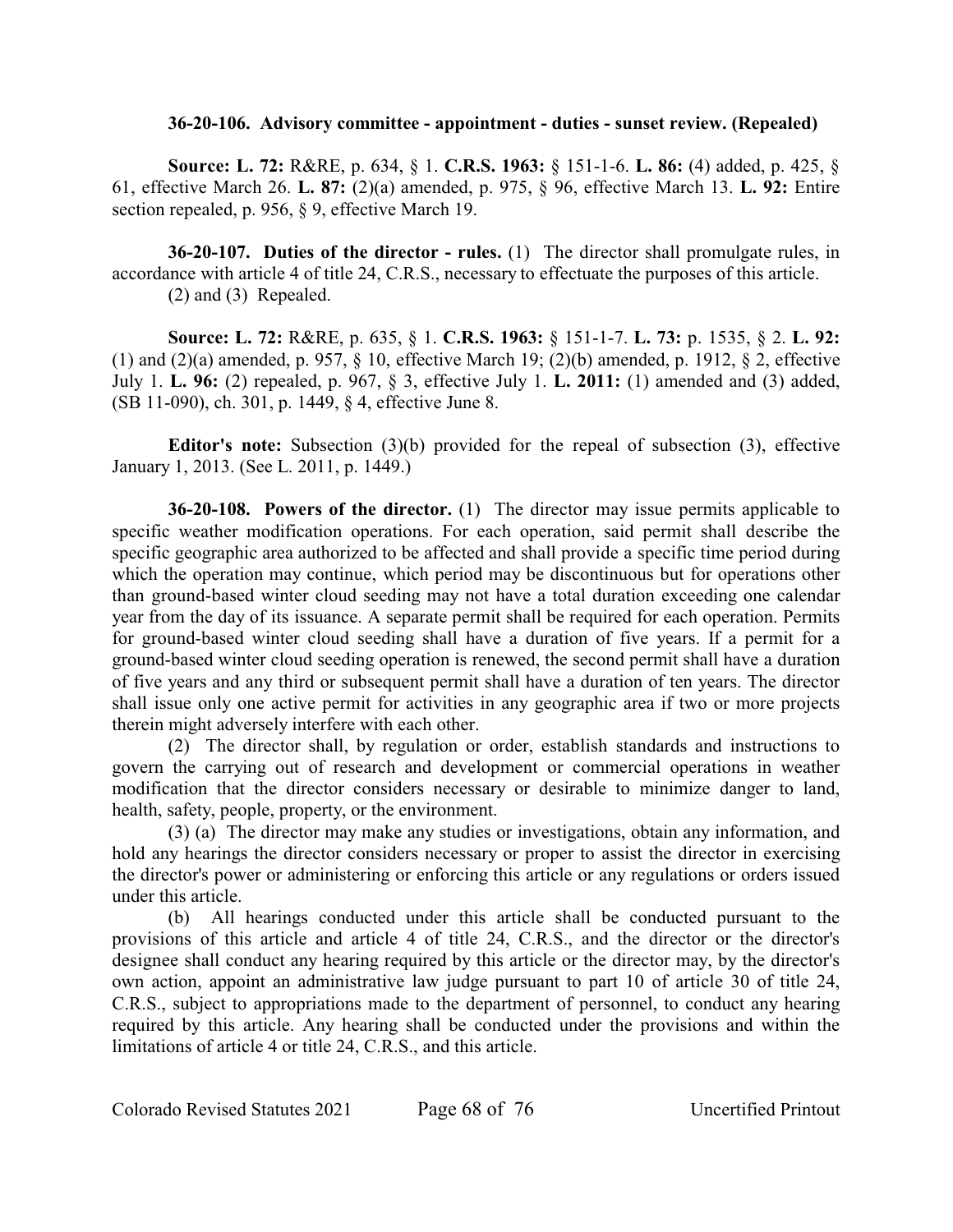(4) (a) The director may, upon approval of the governor, represent the state in matters pertaining to plans, procedures, or negotiations for interstate compacts relating to weather modification, but, before any such compacts may be implemented, the consent of the general assembly must be obtained.

(b) The director may represent the state and assist counties, municipalities, and public agencies in contracting with commercial operators for the performance of weather modification or cloud-seeding operations. Counties, municipalities, and other public agencies of this state are hereby granted the authority to contribute to and participate in weather modification.

(5) In order to assist in expanding the theoretical and practical knowledge of weather modification, the director may participate in and promote continuous research and development in:

(a) The theory and development of weather modification, including processes, materials, ecological effects, and devices related to such matters;

(b) The utilization of weather modification for agricultural, industrial, commercial, municipal, recreational, and other purposes;

(c) The protection of life and property and the environment during research and operational activities.

(6) The director may conduct and may contract for research and development activities relating to the purposes of this article.

(7) The director, subject to limits of the department of natural resources' appropriation, may hire any technical or scientific experts or any staff deemed necessary to carry out the provisions of this article.

(8) Subject to any limitations imposed by law, the department of natural resources, acting through the director, may accept federal grants, private gifts, and donations from any other source. Unless the use of the money is restricted, or subject to any limitations provided by law, the director may:

(a) Spend it for the administration of this article;

(b) By grant, contract, or cooperative arrangement, use the money to encourage research and development by a public or private agency; or

(c) Use the money to contract for weather modification operations.

(9) The director shall prescribe those measurements reasonably necessary to be made prior to and during all operations to determine the probable effects of an operation.

**Source: L. 72:** R&RE, p. 636, § 1. **C.R.S. 1963:** § 151-1-8. **L. 76:** (3)(b) amended, p. 587, § 27, effective May 24. **L. 78:** (3)(b) amended, p. 274, § 99, effective May 23. **L. 87:** (3)(b) amended, p. 975, § 97, effective March 13. **L. 92:** (1), (3)(b), and (9) amended, p. 957, § 11, effective March 19; (1), (2), and (3)(a) amended, p. 1913, § 3, effective July 1. **L. 95:** (3)(b) amended, p. 666, § 105, effective July 1. **L. 96:** (1) and (3)(b) amended, p. 967, § 4, effective July 1.

**36-20-109. Permit required - exemptions.** (1) No person may engage in activities for weather modification and control without a weather modification permit issued by the director; nor may any person engage in any activities in violation of any term or condition of the permit.

(2) The director, to the extent he considers exemptions practical, may provide by regulation for exempting the following activities from the fee requirements of this article: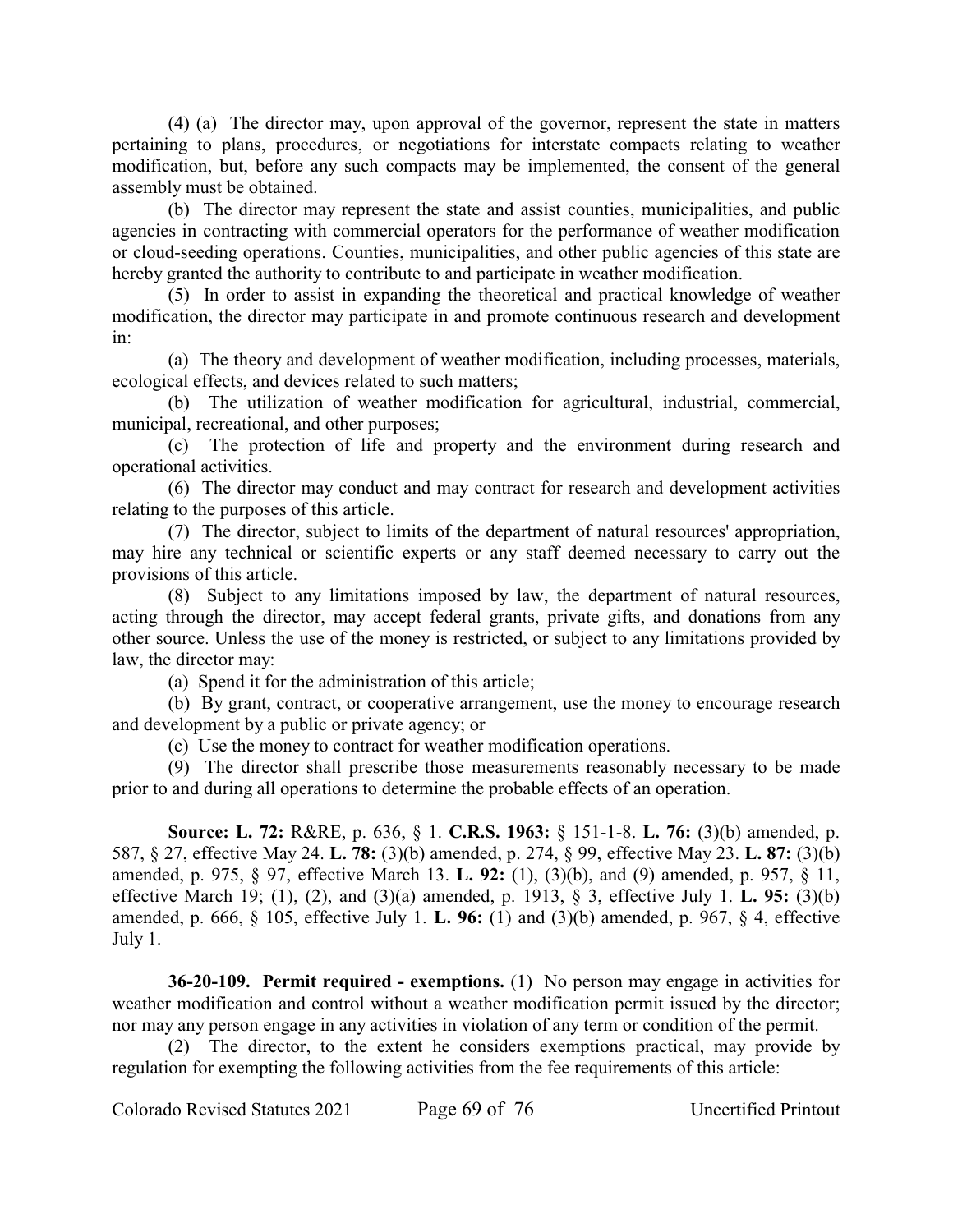(a) Research, development, and experiments conducted by state and federal agencies, state institutions of higher education, and bona fide nonprofit research organizations;

(b) Laboratory research and experiments; and

(c) Activities of an emergency nature for protection against fire, frost, hail, sleet, smog, fog, or drought.

**Source: L. 72:** R&RE, p. 637, § 1. **C.R.S. 1963:** § 151-1-9. **L. 96:** (1) amended, p. 968, § 5, effective July 1.

### **36-20-110. Issuance of license. (Repealed)**

**Source: L. 72:** R&RE, p. 637, § 1. **C.R.S. 1963:** § 151-1-10. **L. 96:** Entire section repealed, p. 968, § 6, effective July 1.

### **36-20-111. License fee - expiration. (Repealed)**

**Source: L. 72:** R&RE, p. 638, § 1. **C.R.S. 1963:** § 151-1-11. **L. 96:** Entire section repealed, p. 968, § 7, effective July 1.

**36-20-112. Permit required - when issued.** (1) The director, in accordance with regulations, shall issue a weather modification permit to each applicant who:

- (a) (Deleted by amendment, L. 96, p. 969,  $\delta$  8, effective July 1, 1996.)
- (b) Pays the permit fee, if applicable;

(c) Furnishes proof of financial responsibility adequate to meet obligations reasonably likely to be attached to or result from the proposed weather modification operation. Such proof of financial responsibility may, but at the discretion of the director shall not be required to, be shown by presentation of proof of a prepaid insurance policy with an insurance company licensed to do business in Colorado, which insurance policy shall insure liabilities in an amount set by the director and provide a cancellation clause with a thirty-day notice to the director, or by filing with the director an individual, schedule, blanket, or other corporate surety bond in an amount approved by the director. The director shall not require proof of financial responsibility in excess of the limitations imposed by section 24-10-114, C.R.S., from any political subdivision of the state authorized to conduct ground-based winter cloud seeding weather modification activities pursuant to this article.

(d) Submits a complete operational plan for each proposed project prepared by the operator in control which includes a specific statement of objectives, a map of the proposed operating area which specifies the primary target area and shows the area reasonably expected to be affected, the name and address of the operator, the nature and object of the intended operation, the person or organization on whose behalf it is to be conducted, and a statement showing any expected effect upon the environment and methods of determining and evaluating the same. This operational plan shall be placed on file with the director and with any other agent as the director may require.

(e) Publishes a notice of intent to modify weather in the counties to be affected by the weather modification program before the operator secures a permit and before beginning operations. The published notice shall designate the primary target area and indicate the general

Colorado Revised Statutes 2021 Page 70 of 76 Uncertified Printout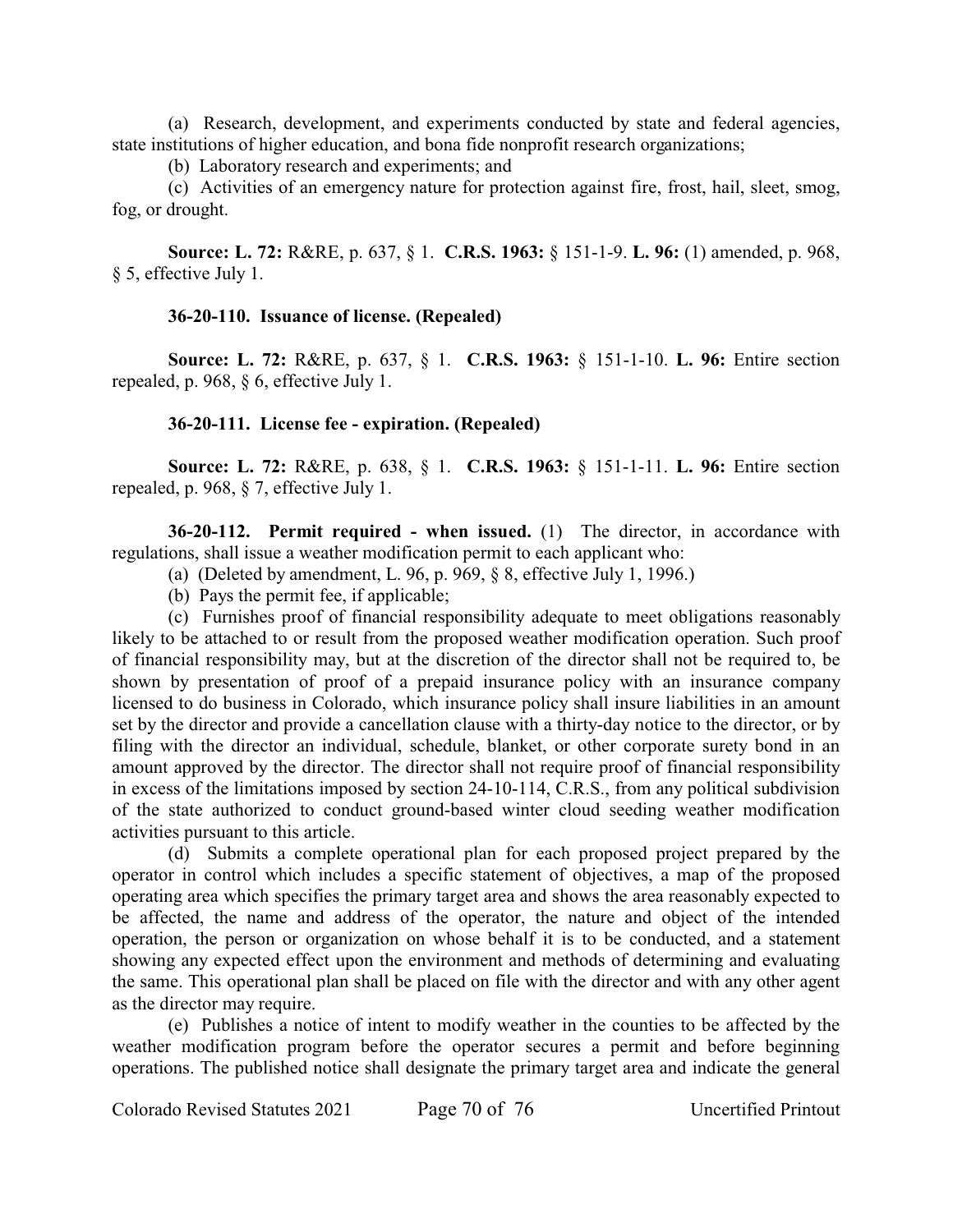area which might be affected. It shall also indicate the expected duration and intended effect and state that complete details are available on request from the operator or the director or from the other agent specified by the director. The publication shall also specify a time and place, not more than one week following the completion of publication, for a hearing on the proposed project. Proof of publication shall be furnished to the director by the operator.

(f) Receives approval under the criteria set forth in subsection (3) of this section;

(g) Provides the information that is requested by the director regarding the qualifications, education, and experience of the operator.

(2) Before a permit may be issued, the director or his authorized agents shall hold a public hearing on the proposed project. Said hearing shall be held in a place within a reasonable proximity of the area expected to be affected by the proposed operation.

(3) No permit may be issued unless the director determines, based on the information provided in the operational plan and on the testimony provided at the public hearing:

(a) (Deleted by amendment, L. 96, p. 969, § 8, effective July 1, 1996.)

(b) That the project is reasonably expected to benefit the people in said area or benefit the people of the state of Colorado;

(c) That the project is scientifically and technically feasible;

(d) (Deleted by amendment, L. 96, p. 969, § 8, effective July 1, 1996.)

(e) That the project does not involve a high degree of risk of substantial harm to land, people, health, safety, property, or the environment;

(f) That the project is designed to include adequate safeguards to prevent substantial damage to land, water rights, people, health, safety, or to the environment;

(g) That the project will not adversely affect another project; and

(h) That the project is designed to minimize risk and maximize scientific gains or economic benefits to the residents of the area or the state.

**Source: L. 72:** R&RE, p. 638, § 1. **C.R.S. 1963:** § 151-1-12. **L. 92:** (1)(a) and (1)(c) amended, p. 1914, § 4, effective July 1. **L. 96:** IP(1), (1)(a), (1)(d), (1)(e), (3)(a), (3)(c), and  $(3)(d)$  amended and  $(1)(g)$  added, p. 969, § 8, effective July 1.

**36-20-113. Permit fee.** (1) The fee for each permit or the renewal thereof under section 36-20-114 shall be at least one hundred dollars. If the operation is a commercial project, the director shall set a fee that is sufficient to pay the direct costs of review of the permit application, public hearings regarding the application, and monitoring of permit operations under this article. Said fees are intended to provide at least a portion of the moneys necessary to administer this article. Said fees shall be deposited into the Colorado water conservation board construction fund created in section 37-60-121, C.R.S. Said fees are hereby continuously appropriated to the department of natural resources, for allocation to the Colorado water conservation board for purposes established by this section.

(2) (Deleted by amendment, L. 2006, p. 957, § 16, effective July 1, 2006.)

**Source: L. 72:** R&RE, p. 639, § 1. **C.R.S. 1963:** § 151-1-13. **L. 96:** Entire section amended, p. 970, § 9, effective July 1. **L. 98:** Entire section amended, p. 1342, § 68, effective June 1. **L. 2006:** Entire section amended, p. 957, § 16, effective July 1. **L. 2007:** (1) amended, p. 1518, § 21, effective May 31.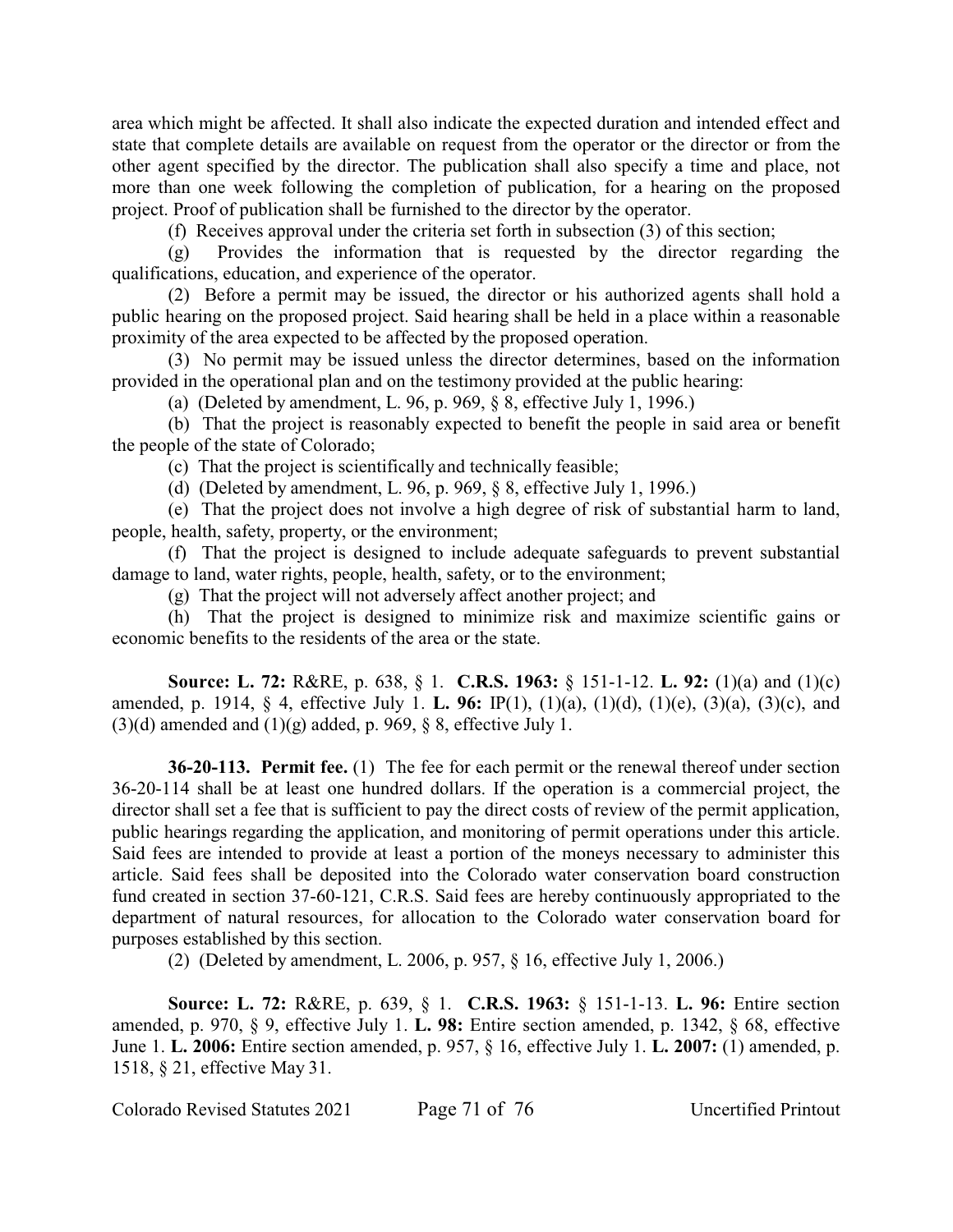**36-20-114. Limits of permit.** (1) Except for ground-based winter cloud seeding, a separate permit is required annually for each operation. If an operation is to be conducted under contract, a permit is required for each separate contract. Subject to the provisions of subsection (2) of this section, a permit may be granted for more than one year's duration. A permit for ground-based winter cloud seeding shall be issued for a period of five years. If a permit for a ground-based winter cloud seeding operation is renewed, the second permit shall have a duration of five years and any third or subsequent permit shall have a duration of ten years.

(2) The director may conditionally approve a project other than ground-based winter cloud seeding for a continuous time period in excess of one year's duration. Permits for such operations must be renewed annually. In approving the renewal of a permit for a continuous program, the director may waive the procedures for initial issuance of a permit in section 36-20- 112 and, upon review and approval of the project's operational record, the director may issue a renewed permit for the operation to continue. In such instances, the fees imposed pursuant to section 36-20-113 may be prorated and paid on an annual basis.

(3) A project permit may be granted by the director without prior publication of notice by the operator in cases of fire, frost, hail, sleet, smog, fog, drought, or other emergency. In such cases, publication of notice shall be performed as soon as possible and shall not be subject to the time limits specified in this article or in article 4 of title 24, C.R.S.

**Source: L. 72:** R&RE, p. 639, § 1. **C.R.S. 1963:** § 151-1-14. **L. 92:** (2) amended, p. 957, § 12, effective March 19; entire section amended, p. 1914, § 5, effective July 1. **L. 96:** Entire section amended, p. 970, § 10, effective July 1.

**36-20-115. Modification of permit.** (1) The director may revise the terms and conditions of a permit if:

(a) The operator is first given notice and a reasonable opportunity for a hearing on the need for a revision; and

(b) It appears to the director that a revision is necessary to protect the health or property of any person or to protect the environment.

(2) If it appears to the director that an emergency situation exists or is impending which could endanger life, property, or the environment, the director may, without prior notice or a hearing, immediately modify the conditions of a permit or order temporary suspension of the permit on the director's own order. The issuance of such order shall include notice of a hearing to be held within ten days thereafter on the question of permanently modifying the conditions or continuing the suspension of the permit. Failure to comply with an order temporarily suspending an operation or modifying the conditions of a permit shall be grounds for immediate revocation of the permit.

(3) It shall be the responsibility of the operator conducting any operation to notify the director of any emergency which can reasonably be foreseen or of any existing emergency situations in subsection (2) of this section which might in any way be caused or affected by the weather modification operation. Failure by the operator to so notify the director of any such existing emergency, or any impending emergency which should have been foreseen, may be grounds, at the discretion of the director, for revocation of the permit for operation.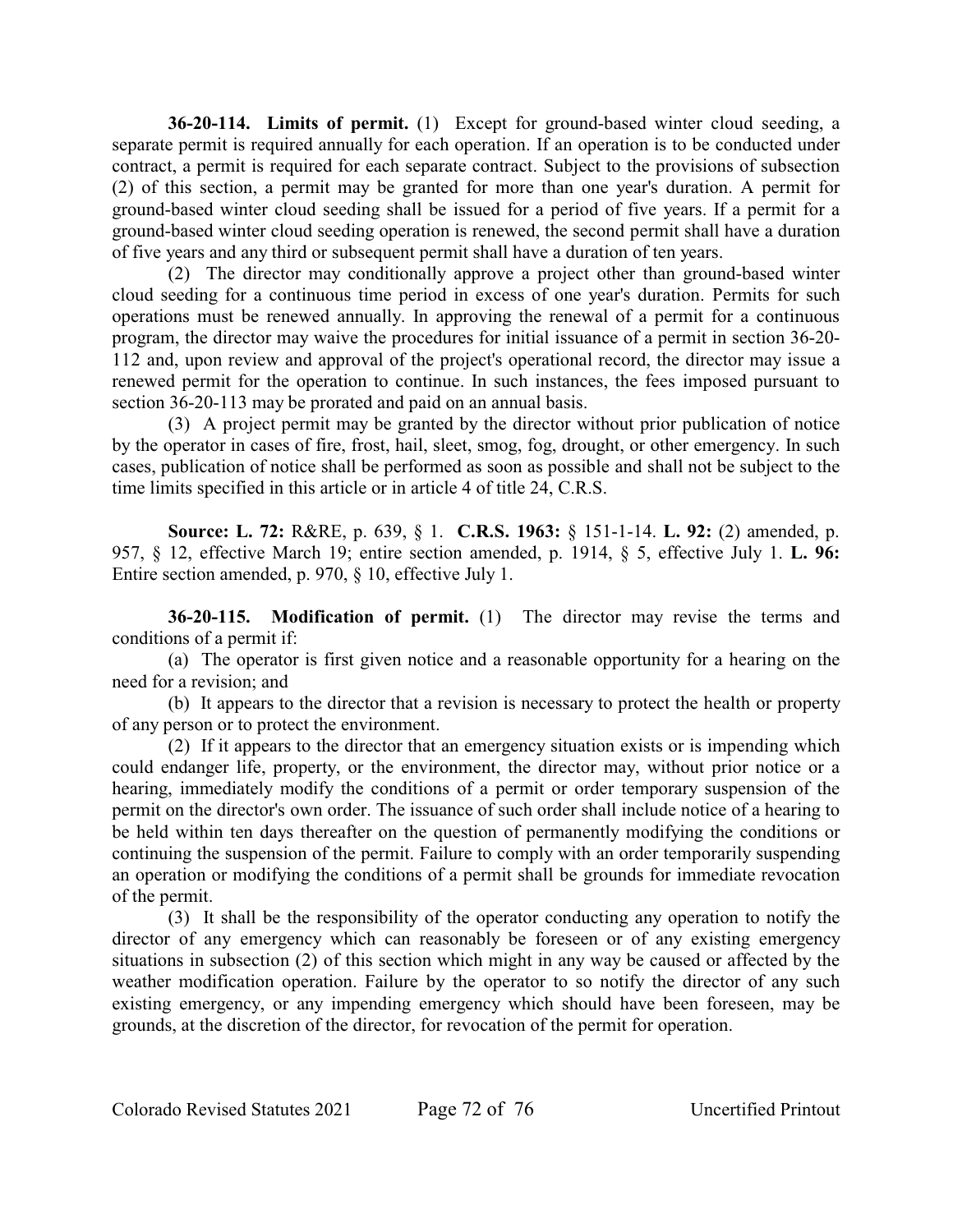**Source: L. 72:** R&RE, p. 640, § 1. **C.R.S. 1963:** § 151-1-15. **L. 96:** (1)(a), (2), and (3) amended, p. 971, § 11, effective July 1.

**36-20-116. Scope of activity.** Once a permit is issued, the operator shall confine his or her activities within the limits of time and area specified in the permit, except to the extent that the limits are modified by the director. The operator shall also comply with any terms and conditions of the permit as originally issued or as subsequently modified by the director.

**Source: L. 72:** R&RE, p. 640, § 1. **C.R.S. 1963:** § 151-1-16. **L. 96:** Entire section amended, p. 971, § 12, effective July 1.

**36-20-117. Reports of operator.** (1) The director may promulgate rules requiring any operator who has been issued a weather modification permit to file certain reports regarding operations conducted under the permit.

(2) (Deleted by amendment, L. 96, p. 971, § 13, effective July 1, 1996.)

(3) All reports filed under the provisions of this section are declared to be public records subject to the provisions and limitations of part 2 of article 72 of title 24, C.R.S.

**Source: L. 72:** R&RE, p. 640, § 1. **C.R.S. 1963:** § 151-1-17. **L. 73:** p. 1536, § 3. **L. 92:** (2) amended, p. 958, § 13, effective March 19; entire section amended, p. 1915, § 6, effective July 1. **L. 96:** Entire section amended, p. 971, § 13, effective July 1.

## **36-20-118. Operations affecting weather in other states. (Repealed)**

**Source: L. 72:** R&RE, p. 641, § 1. **C.R.S. 1963:** § 151-1-18. **L. 2018:** Entire section repealed, (HB 18-1147), ch. 166, p. 1140, § 3, effective August 8.

**36-20-119. Suspension - revocation - refusal to renew.** (1) The director may suspend or revoke a permit if it appears that the operator no longer has the qualifications necessary for the issuance of an original permit or has violated any provision of this article.

(2) The director may refuse to issue another permit to any applicant who has failed to comply with any provision of this article.

**Source: L. 72:** R&RE, p. 641, § 1. **C.R.S. 1963:** § 151-1-19. **L. 96:** Entire section amended, p. 972, § 14, effective July 1.

## **36-20-120. Operation under permit. (Repealed)**

**Source: L. 72:** R&RE, p. 641, § 1. **C.R.S. 1963:** § 151-1-20. **L. 96:** Entire section repealed, p. 972, § 15, effective July 1.

**36-20-121. Hearing required.** (1) Except as provided in section 36-20-115, the director may not suspend or revoke a permit without first giving the operator notice and a reasonable opportunity to be heard with respect to the grounds for the director's proposed action.

(2) Said hearing shall be conducted by an administrative law judge.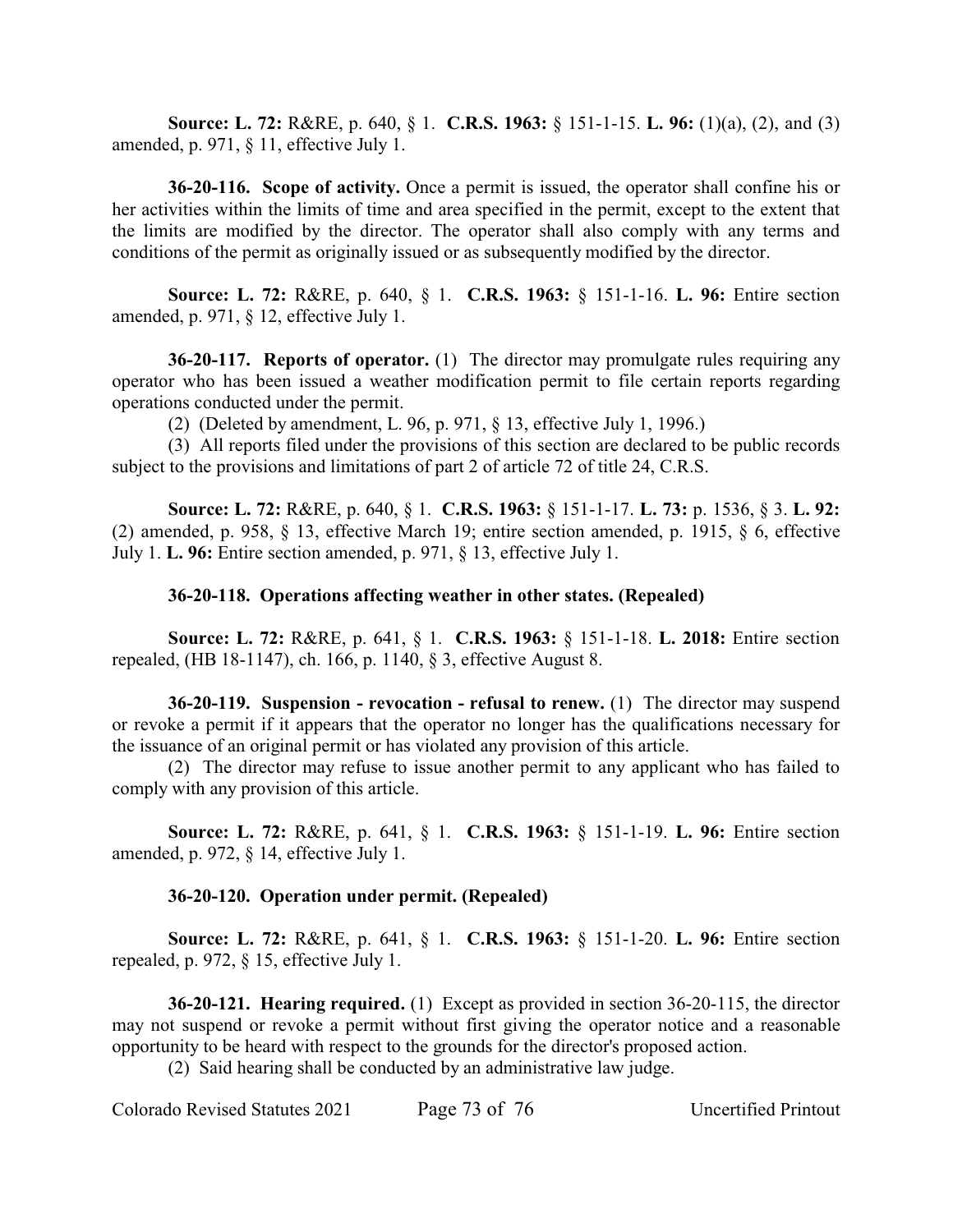**Source: L. 72:** R&RE, p. 641, § 1. **C.R.S. 1963:** § 151-1-21. **L. 87:** (2) amended, p. 976, § 98, effective March 13. **L. 96:** (1) amended, p. 973, § 16, effective July 1. **L. 2001:** (2) amended, p. 1277, § 45, effective June 5.

**36-20-122. Governmental immunity.** The state and its agencies, counties, and municipalities, all other public entities (as defined in section 24-10-103 (5), C.R.S.) within the state, and the officers and employees thereof are immune from liability resulting from any weather modification operations approved or conducted by them under the provisions and limitations of this article. Nothing in this section shall be construed as providing any broader waiver of immunity than is provided by article 10 of title 24, C.R.S.

**Source: L. 72:** R&RE, p. 641, § 1. **C.R.S. 1963:** § 151-1-22. **L. 77:** Entire section R&RE, p. 1630, § 1, effective May 20.

**36-20-123. Legal recourse - liability - damages.** (1) The mere dissemination of materials and substances into the atmosphere pursuant to an authorized project shall not give rise to the contention or concept that such use of the atmosphere constitutes trespass or involves an actionable or enjoinable public or private nuisance.

(2) (a) Failure to obtain a permit before conducting an operation, or any actions which knowingly constitute a violation of the conditions of a permit, shall constitute negligence per se.

(b) The director may order any person who is found to be conducting a weather modification operation without a permit to cease and desist from said operation. Any person who fails to obey said order commits a class 6 felony and shall be punished as provided in section 18- 1.3-401, C.R.S.

**Source: L. 72:** R&RE, p. 641, § 1. **C.R.S. 1963:** § 151-1-23. **L. 79:** (2)(b) amended, p. 1349, § 1, effective July 1. **L. 89:** (2)(b) amended, p. 849, § 131, effective July 1. **L. 96:** (2) amended, p. 973, § 17, effective July 1. **L. 2002:** (2)(b) amended, p. 1552, § 331, effective October 1.

**Cross references:** For the legislative declaration contained in the 2002 act amending subsection (2)(b), see section 1 of chapter 318, Session Laws of Colorado 2002.

**36-20-124. Permit as defense in actions.** The fact that a person was issued a permit under this article, or that the person has complied with the requirements established by the director pursuant to this article, is not admissible as a defense in actions for damages or injunctive relief brought against the person.

**Source: L. 72:** R&RE, p. 642, § 1. **C.R.S. 1963:** § 151-1-24. **L. 96:** Entire section amended, p. 973, § 18, effective July 1.

**36-20-125. Judicial review.** Judicial review of any action of the director may be had in accordance with the provisions of section 24-4-106, C.R.S.